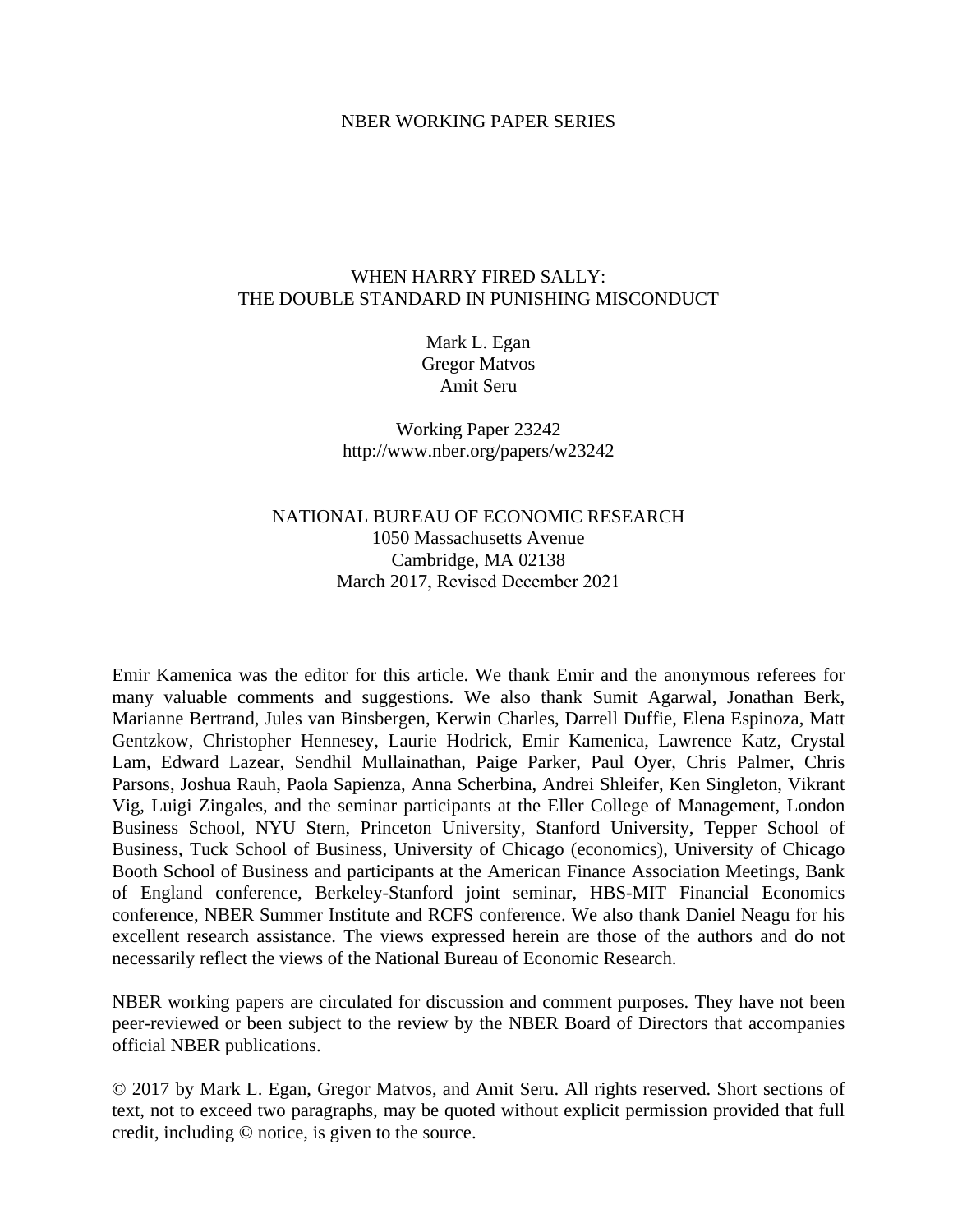When Harry Fired Sally: The Double Standard in Punishing Misconduct Mark L. Egan, Gregor Matvos, and Amit Seru NBER Working Paper No. 23242 March 2017, Revised December 2021 JEL No. D18,G24,G28,J71

# **ABSTRACT**

We examine gender differences in misconduct punishment in the financial advisory industry. We find evidence of a "gender punishment gap": following an incident of misconduct, female advisers are 20% more likely to lose their jobs and 30% less likely to find new jobs relative to male advisers. Females face harsher outcomes despite engaging in misconduct that is 20% less costly and having a substantially lower propensity towards repeat offenses. The gender punishment gap in hiring and firing dissipates at firms with a greater percentage of female managers at the firm or local branch level. The gender punishment gap is not driven by gender differences in occupation (type of job, firm, market, or financial products handled), productivity, misconduct, or recidivism. We extend our analysis to explore the differential treatment of ethnic minority men and find similar patterns of "in-group" tolerance. Our evidence is inconsistent with a simple Bayesian model with profit maximizing firms and suggests instead that managers are more forgiving of missteps among members of their own gender/ethnic group.

Mark L. Egan Harvard Business School Baker Library 365 Soldiers Field Boston, MA 02163 and NBER megan@hbs.edu

Gregor Matvos Kellogg School of Management Northwestern University 2211 Campus Drive Global Hub 4361 Evanston IL, 60208 and NBER gregor.matvos@kellogg.northwestern.edu Amit Seru Stanford Graduate School of Business Stanford University 655 Knight Way and NBER aseru@stanford.edu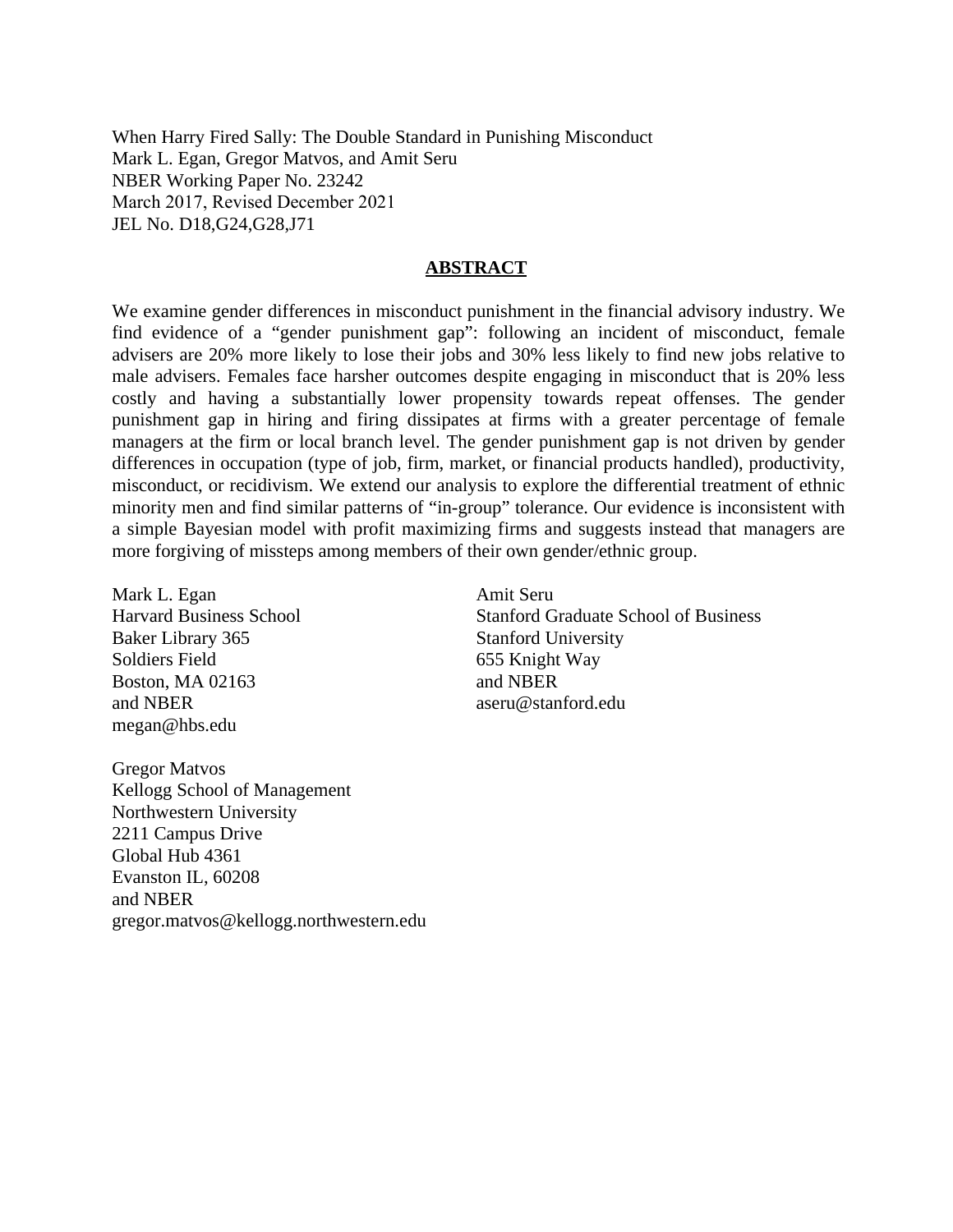# **I Introduction**

Labor markets compensate productive activities with higher wages and non-wage compensation such as promotions and perks. Conversely, employees who engage in unproductive or even destructive activities are punished, for example, through job loss and lack of employment opportunities in the market. The existing research on the differential treatment of men and women has generally focused on gender differences in the compensation of productive activities. Firms pay female employees less than comparable male employees (Altonji and Blank, 1999). Firms are also less likely to hire and promote female employees relative to their male counterparts with similar credentials or output (Goldin and Rouse, 2000); and these gaps differ across states (Charles et al. 2018). In this paper we explore whether the differential treatment of men and women carries over to the punishment of undesirable activities as well. In other words, are labor markets more forgiving of missteps made by men than of missteps made by women? A priori, gender differences in punishment may be as important as gender differences in hiring and compensation; roughly 60% of lawsuits alleging discrimination in the workplace concern discriminatory firings (Siegelman 2016). This paper documents the "gender punishment gap": gender differences in the punishment of similar undesirable activities. We study the punishment gap in the context of financial adviser misconduct and document that this punishment gap is not driven by gender differences in occupation (type of job, firm, market, or financial products), productivity, type of misconduct, or recidivism. We then explore the mechanisms driving the gap.

Gender differences in punishment speak to the broader idea that female employees are given less leniency for missteps than their male counterparts. This aspect of gender differences has received little attention in academia or in policy relative to differences in hiring and compensation. One possible explanation is that a punishment gap is less likely to draw attention than a wage gap. For instance, when we observe a financial adviser losing her job following misconduct, the appeal that the termination was unfair or discriminatory may sound hollow. In fact, the firing may be justified. It is only after observing that, on average, male advisers were not fired for similar transgressions that one can detect a gender punishment gap. In such cases, gender differences may be a priori more difficult to detect, both by the legal system and regulators, and possibly by the employers who themselves may be unaware of their own biases (Bertrand et al., 2005).

A gender punishment gap also differs from gaps in hiring and wages with respect to the information that the employer has about the employee. One view is that the differential treatment between men and women in the workplace mostly takes place before the employer has screened potential employees, at the CV evaluation stage. An extensive literature using correspondence and audit studies has evaluated such differences (see Bertrand and Duflo, 2017; Charles and Guryan, 2011), examining differences in treatment across groups while reducing the potential employee to a bundle of characteristics that can be captured in a CV. During the hiring process and employment, the employer learns substantially more about the employee, reducing the potential for "attention discrimination" (Bartos et al., 2016; Reuben, Sapienza, and Zingales, 2014). One might therefore imagine that discrimination disappears conditional on employment. In contrast, we observe the gender punishment gap among employees with several years of tenure, suggesting that a potentially different mechanism is at play. Moreover, methodologically studying these types of gender differences does not lend itself toward audit and correspondence studies which, by design, reduce an employee to characteristics captured in a CV.

Ours is the first study to investigate the gender punishment gap in an important setting, the financial advisory industry. Undesirable outcomes are generally difficult to measure, especially across firms. We over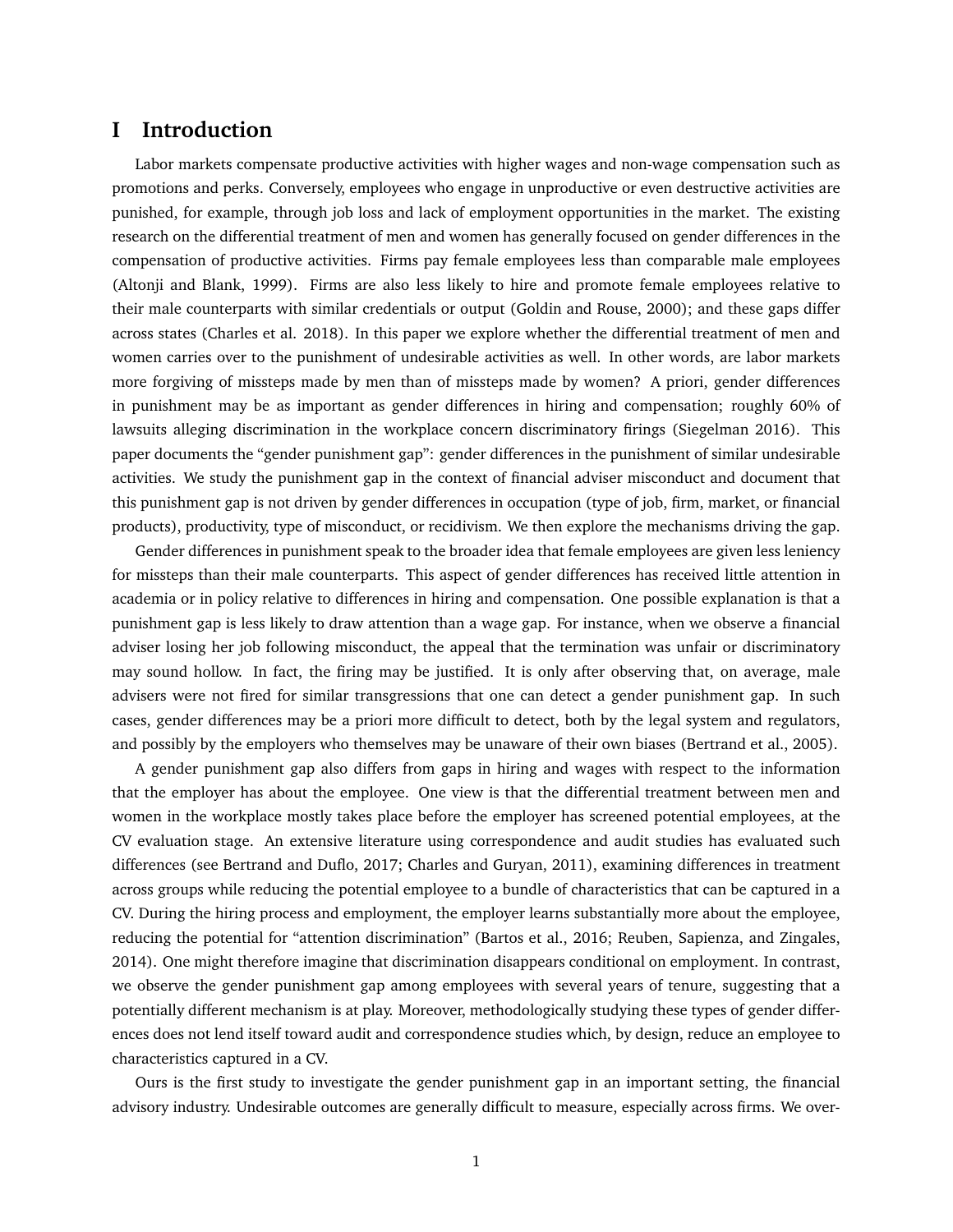come this obstacle by exploiting a novel panel data on all financial advisers (about 1.2 million) registered in the United States from 2005 to 2015, representing approximately 10% of total employment in the finance and insurance sector. Regulators require that financial advisers disclose misconduct-related career events such as customer disputes, regulatory infractions, and criminal offenses. We also observe detailed information on the nature of misconduct,<sup>1</sup> the monetary cost of misconduct in terms of the associated settlement (which averages several hundred thousand dollars), consequent actions taken by the firm and the regulator following misconduct, and employee movement across firms.<sup>2</sup> The financial advisory industry is highly regulated with comprehensive licensing requirements, which determine advisers' job tasks. These features of the data allow us to account for differences across advisers in terms of job role, productivity, and misconduct, and to study gender differences in punishment at both the firm and industry level.

Researching gender differences in the financial sector is also interesting per se. Finance is a large and highly compensated industry, which consistently ranks among the bottom industries in terms of gender equality. Personal financial advisers, for example, have among the largest gender earning gaps across occupations (Census, 2008). Recent survey evidence found that nearly 88% of female financial service professionals believe that gender discrimination exists within the financial services industry (Tuttle, 2013). Consequently, concerns about the lack of diversity and discrimination in the financial industry have become an important policy issue. Our work speaks to this issue since it suggests that the harsher punitive measures taken against women (such as termination) for similar missteps might inherently contribute to the glass ceiling they face.<sup>3</sup>

This paper has two goals. First, we document key differences in the punishment of similar misconduct across male and female financial advisers at both the firm and industry level: the gender punishment gap. We show that the gap is not driven by gender differences in occupation (type of job, firm, market, or financial products), productivity, type of misconduct, or recidivism. Rather, we find that this punishment gap is strongly correlated with the gender composition of the managerial team; more female managers and executives on the team help mitigate the gender punishment gap. Moreover, we find evidence of a similar punishment gap and mitigating factors for ethnic minority men. Second, we examine the mechanism behind the gender punishment gap. We begin with a benchmark that the gap is simply a product of firms' Bayesian profit maximizing behavior, i.e. statistical discrimination (Phelps, 1972; Arrow, 1973). This line of explanation has a difficult time reconciling the collage of evidence we document. We then explore the alternative that the punishment gap is driven by managers' biases. Such biases could be either taste-based (Becker, 1957) or because market participants hold miscalibrated/incorrect beliefs about misconduct across the two groups (Bordalo et al., 2016; Arnold et al, 2018; Sarsons, 2017). While we are not able to conclusively tease out the specific bias driving our findings, our empirical evidence is consistent with a simple model of managerial bias.

We first document gender differences in the financial advisory industry. Male financial advisers make up 75% of the financial advisory industry and are responsible for a disproportionately large amount of the misconduct in the industry. Moreover, male advisers engage in more severe misconduct in terms of the corresponding monetary damages to the firm. These differences are partially a result of somewhat different

 $1$ Common misconduct allegations include activities such as unauthorized trading, churning accounts to generate excess commissions, misrepresenting the risks associated with a financial product, and committing outright fraud.

 ${}^{2}$ Roughly 7% of financial advisers have a past record of misconduct, and the average settlement is in excess of several hundred thousand dollars.

 $3$ Consulting firm Oliver Wyman (2016) lists the glass ceiling as the number one cause for concern for women in the industry. Former FDIC chairwomen Sheila Bair (2016) writes that the glass ceiling in finance is "barely cracked" for women.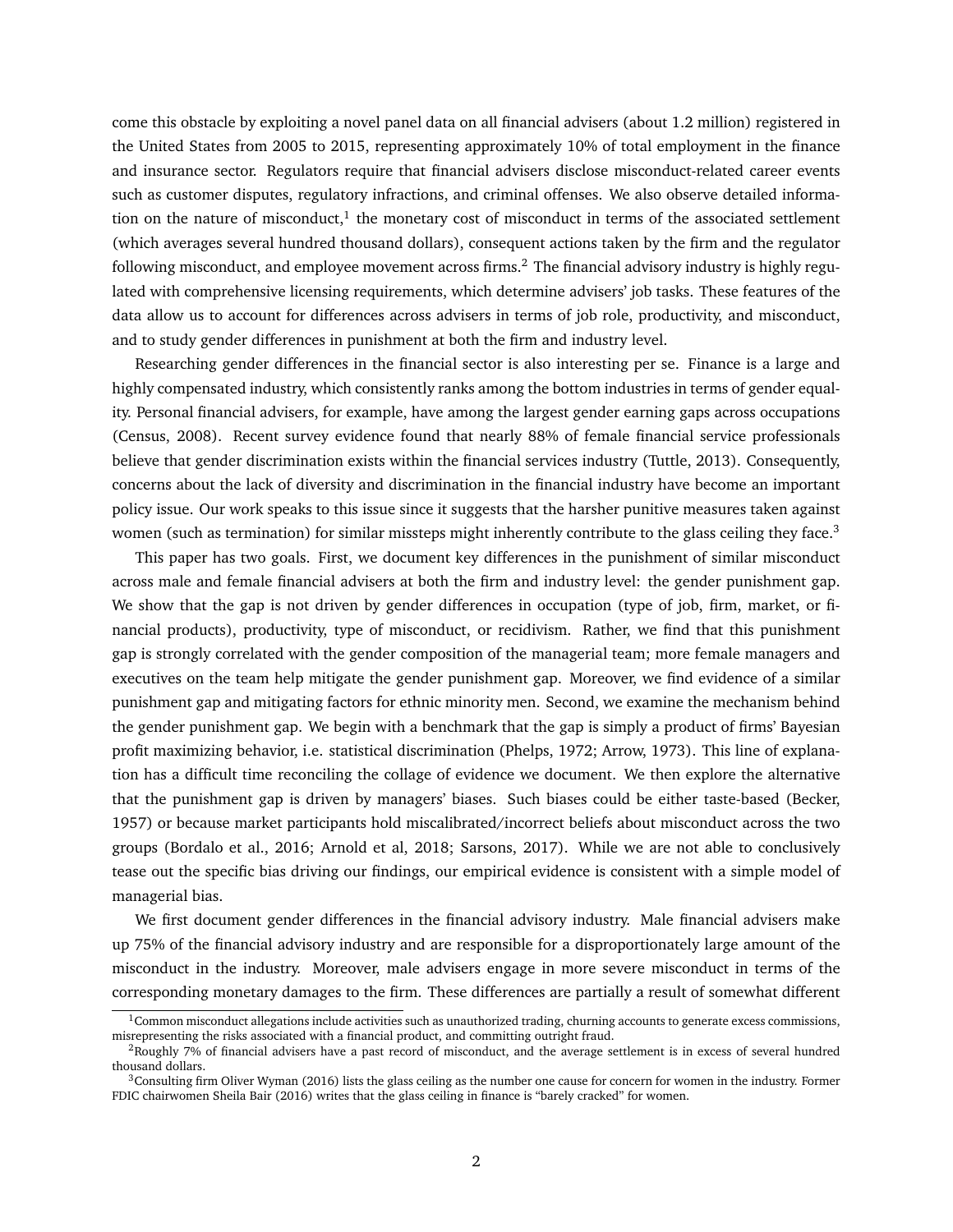allocations to jobs and tasks—males are more likely to be managers with longer industry tenures and hold more qualifications. Nevertheless, the gender differences in misconduct persist after comparing male and female advisers working at the same firm, in the same location, at same point of time, and in the same job role, and even after accounting for a rich set of adviser characteristics and productivity measures.<sup>4</sup> Our finding that men have a higher propensity to commit more nefarious activities has been supported in other contexts and is "universal" across violent and nonviolent criminal activity (Steffensmeier and Allen, 1996).<sup>5</sup>

Next, we turn to our first main result. We find that, despite having a lower incidence of misconduct and engaging in less severe misconduct, female advisers face more severe punishment in the labor market. Female advisers are 20% more likely to experience a job separation following misconduct relative to male advisers with similar offenses. Conditional on separation, female advisers face longer out-of-the-industry spells and are 30% less likely to find a new position in the industry within one year. This finding is robust across longer time horizons and is particularly striking because we find no gender differences in job turnover rates for advisers without misconduct. Our results suggest that firms, and the industry as a whole, discipline female advisers more severely relative to male advisers following misconduct. We term these differences in labor market outcomes the "gender punishment gap."

The central concern is that the gender punishment gap is driven by gender occupational segregation across firms, markets, or job roles. Several pieces of evidence in the data suggest that this is not the case. We compare the career outcomes of male and female advisers who are working at the same firm, in the same location, and at the same point in time. In addition, as noted before, because the market for financial advice is highly regulated, advisers are legally required to hold a particular set of licenses to sell certain classes of products and perform certain job tasks. For example, the Series 6 License authorizes financial advisers to sell mutual funds and variable annuities, the Series 11 License (Registered Sales Assistant License) allows an individual to work as a sales assistant in the industry, and the Series 24 allows an individual to work as a manager who oversees other advisers. We account for 61 different professional licenses. In particular, we effectively compare the career outcomes of male and female advisers who are working for the same firm, in the same branch, at the same time, and in the same role (firm  $\times$  year  $\times$  county x license fixed effects). These fixed effects allow us to control for differences across firms, branches, and jobs, such as whether advisers engage with institutional investors, retail investors, and/or investment banking activities. We also bound our estimates using tests that account for unobservable selection (Oster, 2019) and the results suggest that unobservable selection cannot explain the gender punishment gap. Finally, for a smaller subset of the data, we also observe an individual adviser's assets under management (AUM) and productivity. Accounting for these dimensions also helps condition on other aspects of the job function of the adviser. After controlling for these differences, the gender punishment gap remains virtually unchanged.

Our second main result is that there is substantial heterogeneity in the gender punishment gap across firms. At firms with no female representation at the executive/ownership level, women are 14pp more likely to experience an employment separation following misconduct than their male colleagues. Conversely, there is no gap in firms with an equal representation of male and female executives/owners. We find similar results when exploiting within-firm variation in the share of female branch-level managers. While the gender punishment gap varies with the gender composition of a firm's management, it does not vary with the

<sup>&</sup>lt;sup>4</sup>In the specifications we include, firm  $\times$  year  $\times$  county  $\times$  license fixed effects.

<sup>5</sup>With the exception of prostitution, men are more likely to be arrested for all FBI offense categories, including violent, non-violent, and small crimes (Steffensmeier and Allen, 1996). Steffensmeier and Allen (1996) write "Criminologists agree that the gender gap in crime is universal: Women are always and everywhere less likely than men to commit criminal acts."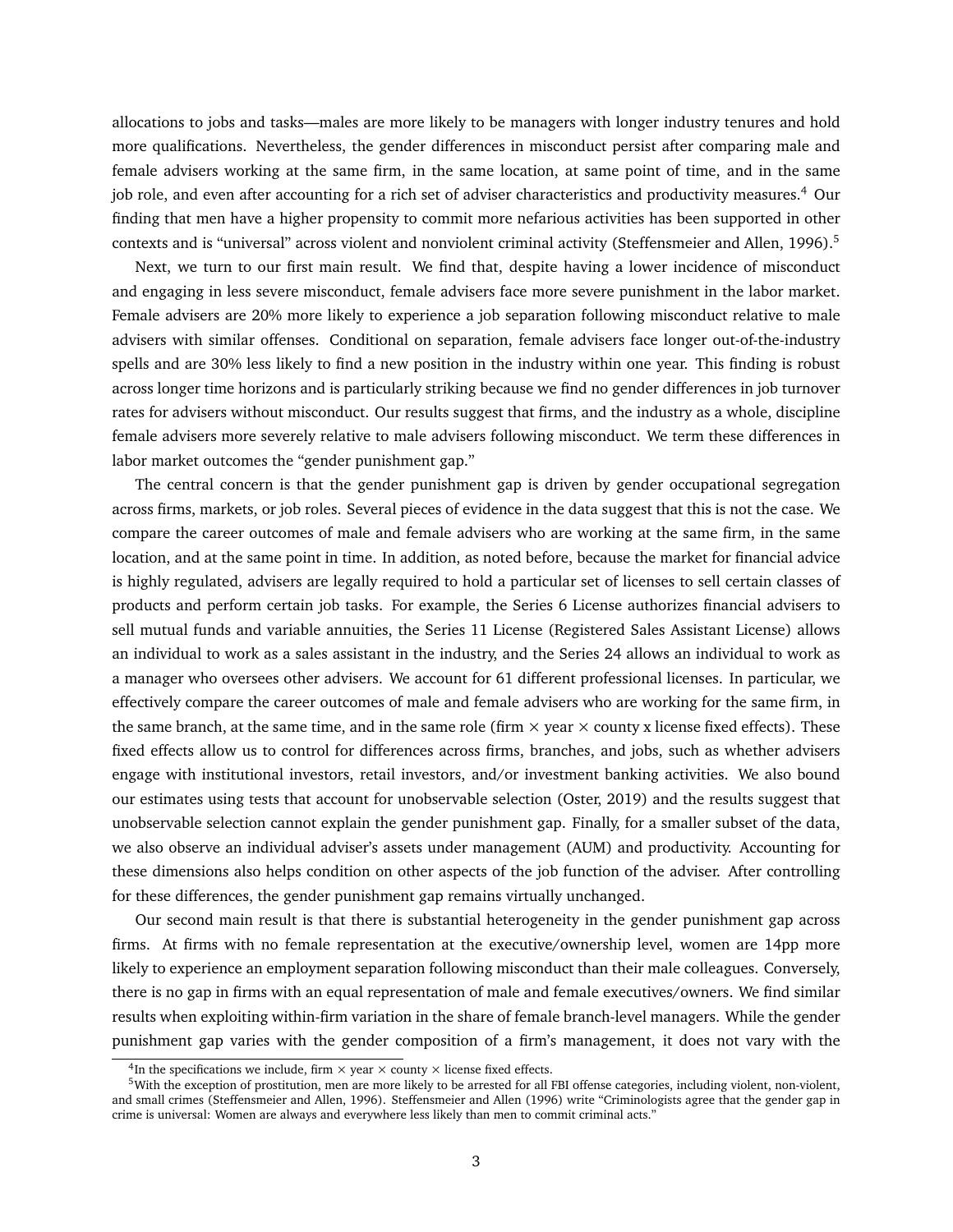composition of a firms' junior employees. Our results suggest that male executives and managers seem to be more forgiving of misconduct by men than by women. Using novel data on sexual harassment claims filed against the financial advisory firms, we also find that the gender punishment gap is roughly twice as large at financial advisory firms with a history of sexual harassment.

We extend our analysis to minority men and show that the punishment gap and patterns of "in-group" tolerance are not limited to gender. Males with names from traditionally discriminated minorities face a punishment gap relative to non-minority men. The punishment gap is lower in firms with a larger share of managers from their ethnic group. These results also suggest that the "in-group" tolerance we observe is not driven solely by gender specific factors. In addition, we find no evidence that male minority managers decrease the gender punishment gap. In other words, managers only mitigate the punishment gap within their own gender and ethnic group. This evidence is important because it rules out several potential alternatives, under which firms with female or minority male executives attract a pool of individuals with selected misconduct propensities.

We next document that the gender punishment gap is robust to different measures of misconduct and misconduct severity. Firms might be less willing to tolerate misconduct among female advisers if female advisers engage in more severe or more costly misconduct. The data suggest the exact opposite. Male advisers engage in misconduct that is 20% more costly to settle for firms. We also experiment with a variety of misconduct measures and find robust results across those alternative measures. These results suggest that the gender punishment gap does not arise because female advisers engage in different types, or more egregious misconduct. Another explanation could be that female advisers are more likely to be repeat offenders. Again, the opposite is true. Male advisers are more than twice as likely to be repeat offenders in the future. These results suggest that, all else equal, firms should punish male advisers more severely than female advisers. In other words, even if job separation rates following misconduct were identical, these results would still suggest that the punishment of misconduct is biased against women.

Similarly, the gender punishment gap does not appear to be driven by gender differences in productivity. An advantage of the financial adviser setting is that the productivity of financial advisers can be broadly encapsulated by the amount of assets they attract (i.e., AUM). As noted before, we observe AUM and other measures of productivity for a smaller subset of the data. Controlling for productivity measures has no effect on the gender punishment gap in this sample. We also control for other measures, which indirectly reflect expected productivity. For example, the gender punishment gap persists across different levels of experience, and exists even for advisers whose abilities are well known to the market (15+ years experience). Career interruptions, which explain a large part of the earnings gap in finance (Bertrand et al, 2010) correlate with turnover, but not with the punishment gap. Lastly, if female advisers who engage in misconduct have less desirable characteristics, we would expect these characteristics to also lead to higher turnover prior to misconduct. However, we find no signs of elevated turnover for female advisers who eventually engage in misconduct prior to their initial misconduct offense.

In the last part of the paper, we explore two potential mechanisms generating the gender punishment gap. First, we consider a benchmark mechanism, in which the gender punishment gap arises from profitmaximizing, Bayesian updating behavior of firms (i.e. statistical discrimination; Phelps, 1972; Arrow, 1973). A profit maximizing, Bayesian firm may find it optimal to punish women more severely if – given the lower misconduct of female advisers relative to male ones in general –misconduct by female advisers is predictive of more frequent subsequent misconduct or lower adviser skill. Alternatively, the gender punishment gap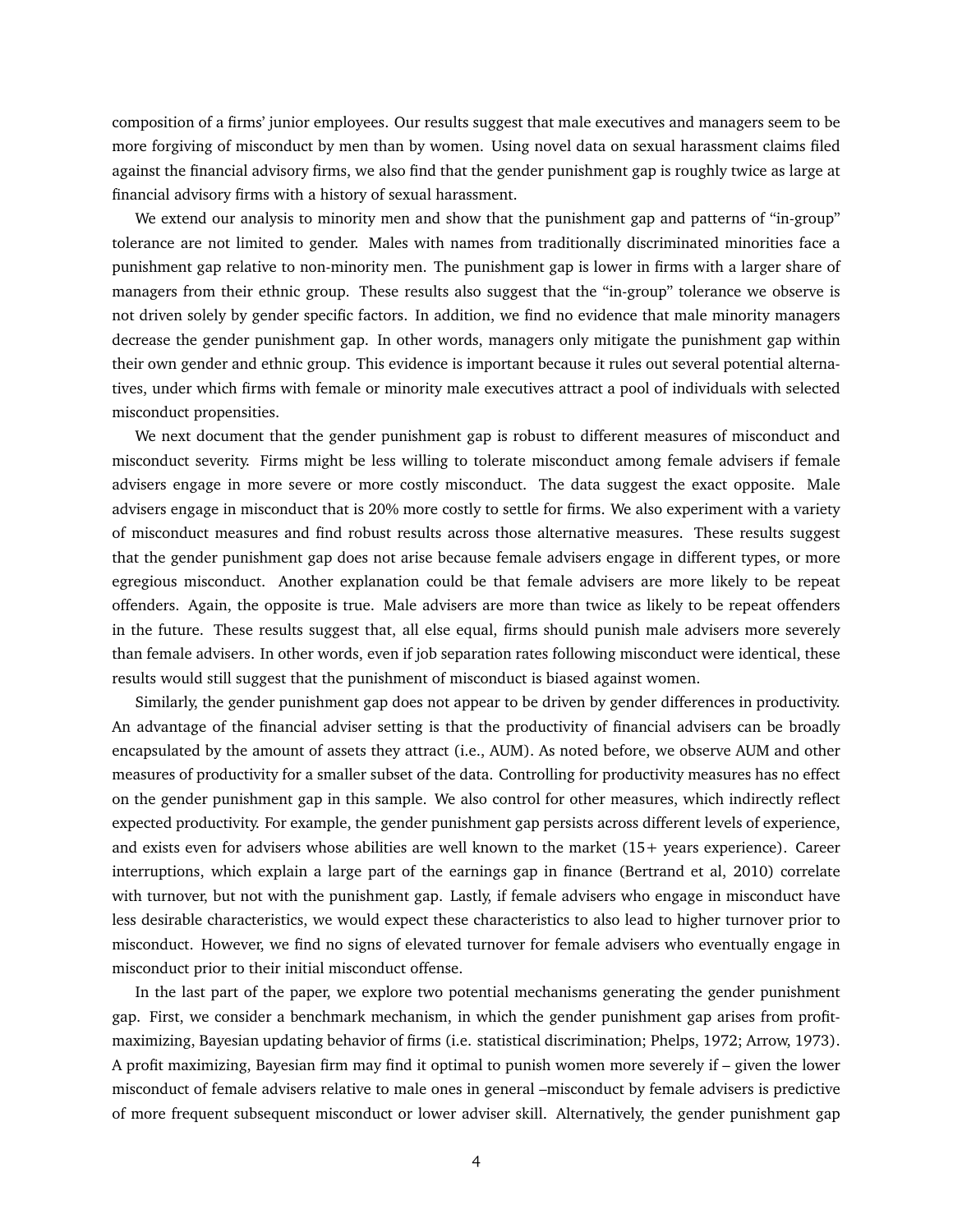could instead be driven by managerial biases. The biases could be the result of either an inherent firm prejudice against women or favoritism towards men (i.e. taste-based discrimination; Becker, 1957) and/or could be due to miscalibrated beliefs held by firms (i.e. stereotyping; Bordalo et al., 2016). We then contrast these two mechanisms and their associated predictions with the data.

We present several results which are difficult to reconcile with Bayesian updating by profit maximizing firms. As discussed above, we find little evidence that female advisers with recent misconduct records have lower expected productivity or more severe misconduct than similar male advisers. Second, Bayesian updating has a difficult time reconciling the ethnic minority punishment gap we document. The existence of the minority punishment gap and the fact that it diminishes in the presence of minority male managers suggests that it is driven by the same mechanism as the gender punishment gap. A key distinction in the data is that, compared to non-minority male advisers, male minority advisers are *more* likely to engage in misconduct. Thus, following the logic of Bayesian updating, it should be the case that misconduct by male minority advisers would therefore be predictive of less frequent subsequent misconduct or higher adviser skill. Consequently, profit maximizing firms would update less and punish less harshly after observing misconduct by these advisers. In other words, given high average misconduct rates of male minority advisers relative to non-minority ones, we should find the "reverse" punishment gap for minority males. The existence of the male minority punishment gap therefore suggests that Bayesian updating by profit maximizing firms is not likely driving the gender punishment gap.

Third, it is difficult to rationalize why the gender punishment gap is higher in branches with more male managers, but is not correlated with the gender composition of junior employees in a Bayesian, profit maximizing, framework. If female advisers are more productive in female managed firms, this productivity should also be reflected in junior employees. Moreover, a similar sorting would have to take place among male advisers along the dimension of ethnicity. The facts do not support these arguments. Finally, since we find that male minority managers do not mitigate the gender punishment gap, the sorting would have to be multi-dimensional. In sum, a simple benchmark model in which Bayesian firms maximize profits has a difficult time explaining a wide range of facts about the gender punishment gap.

We also consider the alternative that firms are biased: firms either prefer non-minority male advisers or have biased beliefs about productivity/misconduct across genders and minority status. Such a model could explain the existence of a gender punishment gap, and why it varies with the composition of firms' management but not other employees. It is difficult to determine whether biased beliefs or the managers' preferences drive the gap, since the predictions are similar once one allows for sufficient heterogeneity of beliefs or preferences. The evidence of a larger gender punishment gap in firms with sexual harassment claims is somewhat more consistent with the taste (ethics/morals) based explanation, rather than managers' beliefs (either rational or biased). While we think this is the most plausible explanation of our findings, we cannot rule out alternatives based on a sufficiently rich set of beliefs or underlying heterogeneity across advisers and firms.

Our findings contribute to the large literature on gender discrimination. We document a new type of gender gap in a large industry: gender differences in job separation and reemployment for similar missteps. More broadly, our analysis indicates that the absence of a gender gap in compensation or hiring rate at the entry level does not imply the absence of differential treatment across gender — such differences can emerge long after employees are working inside a firm. In establishing this novel mechanism, we connect to the vast literature on discrimination dating back to the theoretical work of Becker (1957; rev. 1971), Phelps (1972),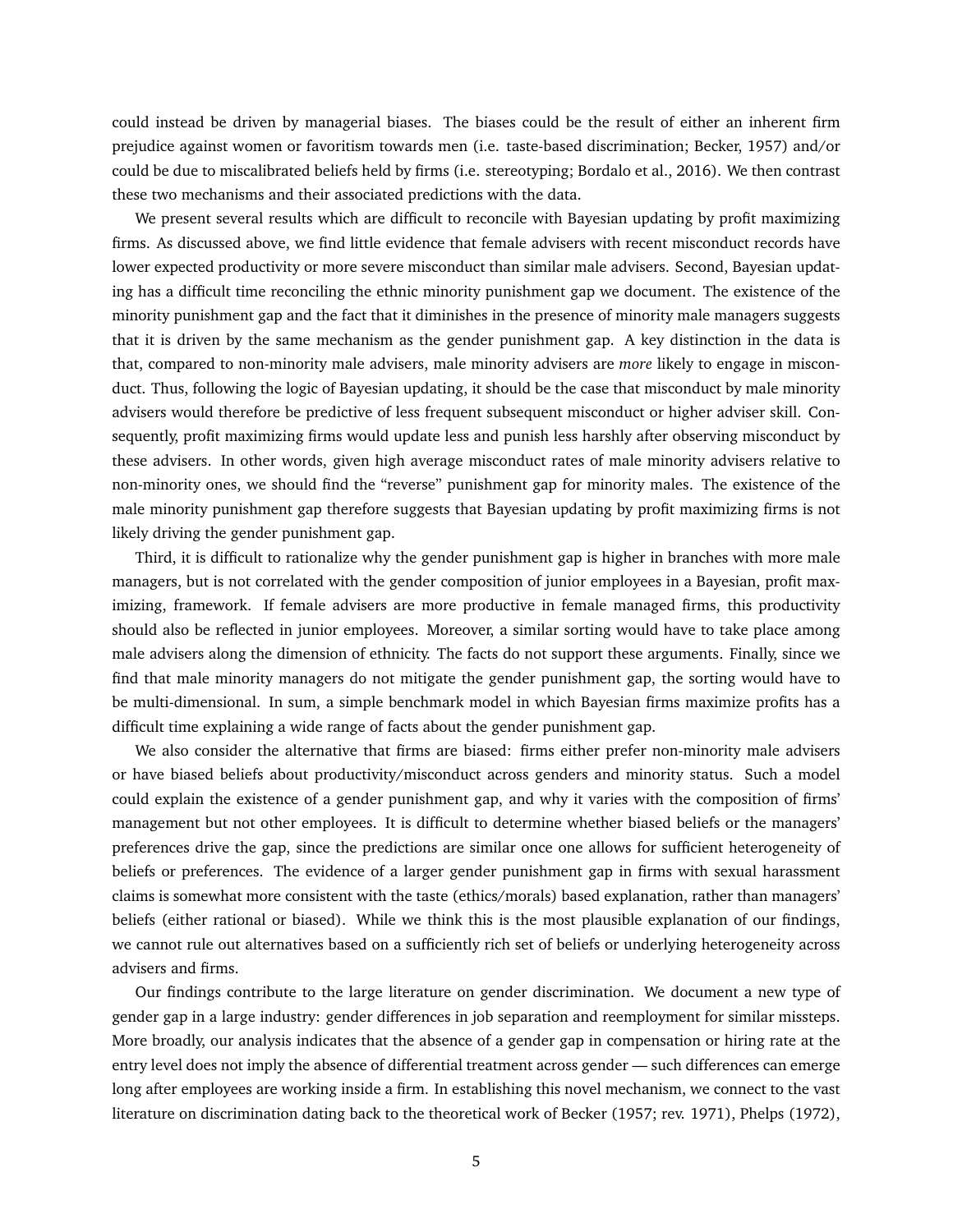Arrow (1973), and Aigner and Cain (1977).

Our paper contributes to the empirical literature documenting gender differences in the workplace. A large literature finds gender differences in hiring decisions, such as such as Neumark (1996), Goldin and Rouse (2000), Booth and Leigh (2010), Carlsson (2011), and Moss-Racusin et al. (2012), and in promotions and compensation (Altonji and Blank, 1999; Blackaby et al., 2005; Blau and Kahn, 1997; and Ginther and Kahn, 2004).<sup>6</sup>

While the existing research on gender has generally focused on gender differences in the compensation of productive activities, we explore whether such gender differences carry over to the punishment of undesirable activities as well. In the criminal system, females are frequently punished less severely for similar crimes (Goulette et al., 2015). This contrasts with our finding of a gender punishment gap in the labor market. Sarsons (2017) documents similar patterns in the medical industry: female surgeons experience a larger drop in patient referrals relative to male surgeons following a patient death. At the same time, male surgeons experience a greater increase in patient referrals relative to female surgeons following positive surgical outcomes. Sarsons finds limited evidence suggesting that these asymmetric referrals patterns are generated by rational/Bayesian physician behavior, where physicians maximize patient outcomes. We, similarly, find limited evidence that the gender punishment gap is generated by rational/Bayesian firm behavior, where firms maximize profits. We also document differences at the firm at which the issue occurred (current employer) and other firms in the labor market (re-hiring). Landsman (2018) finds evidence of a gender punishment gap among S&P 1500 executives for poor firm performance. Following negative firm performance, female executives are 5pp more likely to leave their position relative to male executives. Consistent with our findings, Landsman (2018) concludes that the gender differences in executive departure rates are best explained by an attribution bias.

We also contribute to the growing literature documenting that significant male/female participation and wage gaps exist in competitive, high paying jobs (Bertrand and Hallock, 2001; Bell, 2005; Wolfers, 2006; Niederle and Vesterlund, 2007; Sapienza et al. 2009; Bertrand, Goldin, and Katz, 2010). We complement this literature by focusing on a large population of financial advisers, who are perhaps more representative of the high-skilled labor population, rather than the tail of the population represented by CEOs or directors of corporate boards.

Our work also relates to the literature on the effect of females in management and evaluation positions. The evidence in the literature is mixed, finding no effect (Hamermesh and Abrevaya, 2013; Bertrand et al., 2014; Jayasinghe et al., 2003); that female evaluators are harsher towards females (Broder, 1993); and that the consequences are not always straightforward (Zinovyeva and Bagues, 2011). For example, Bagues et al. (2017) find that female evaluators are not significantly more favorable towards female candidates but that male evaluators discriminate against female candidates upon female evaluators joining. Our findings suggest that female evaluators and leaders mitigate the gender punishment gap, consistent with the results of Beaman et al. (2012), De Paola and Scoppa (2015), and Cardoso and Winter-Ebmer (2007).

After documenting the gender punishment gap in the financial advisory industry, we empirically examine whether the observed pattern is consistent with a simple statistical discrimination model or with a model with firm biases driven due to tastes or miscalibrated beliefs (Bordalo et al., 2016). In doing so, we closely relate to work of Altonji and Pierret (2001), Barres (2006), Knowles et al. (2001), Charles and Guryan (2008),

<sup>6</sup>For extensive surveys, see Altonji (1999), Bertrand (2011), Bertrand and Duflo (2017), Blau and Kahn (2017).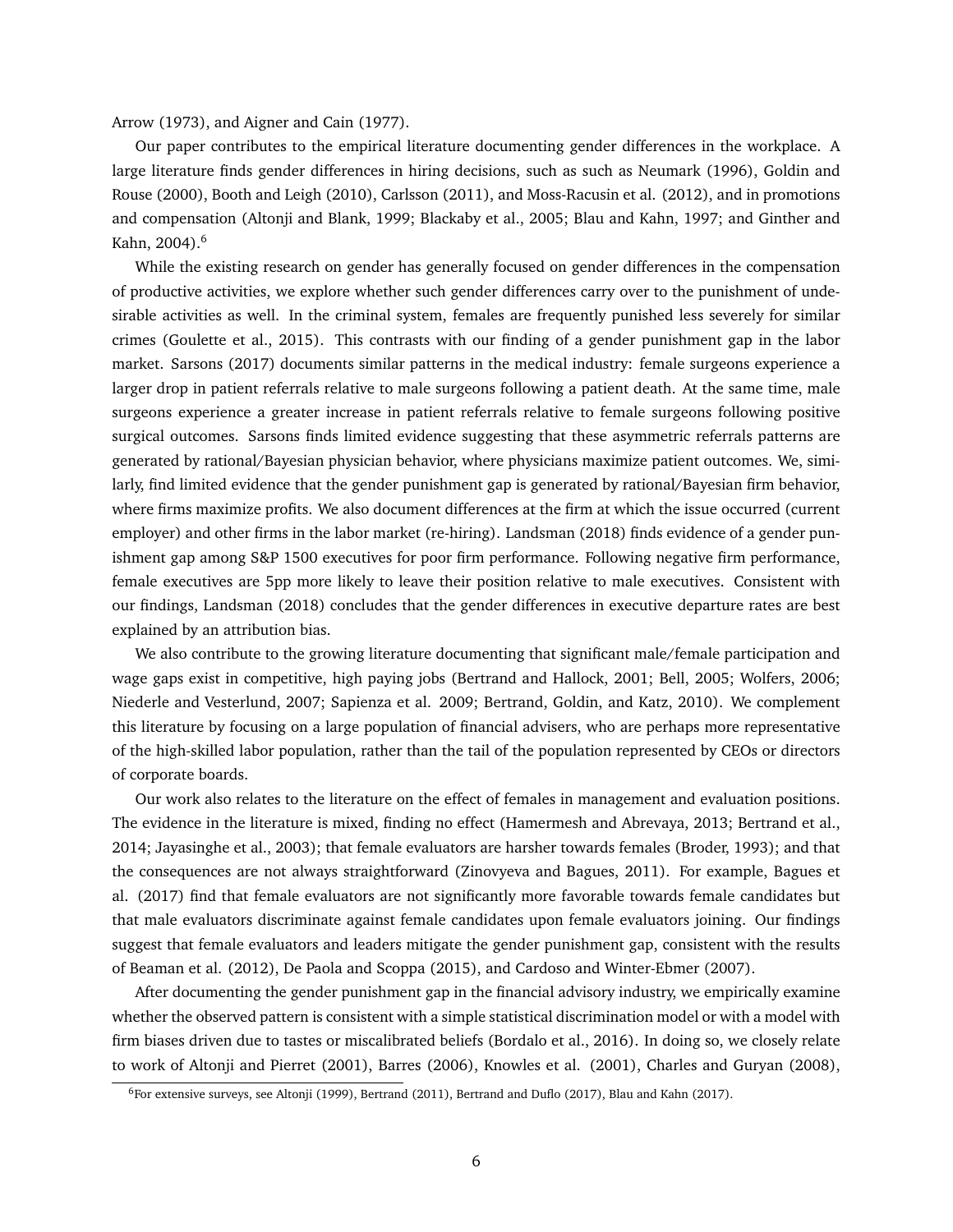Arnold et al. (2018), Sarsons (2017), and Landsman (2018). Our paper is also related to Lavy (2008) and Beaman et al. (2009) who provide evidence of the importance of stereotypes in driving discrimination but focus on compensation as the labor outcome rather than job separations and hiring.

Finally, our work also relates to the literature on financial misconduct and punishment. The framework of our analysis relates closely to the work of Becker on crime and punishment (1968). Our paper relates to the recent literature on fraud and misconduct among financial advisers (Egan, Matvos, and Seru, 2019a; Dimmock et al., 2018; Qureshi and Sokobin, 2015) and in the mortgage industry (Piskorski, Seru, and Witkin, 2013; Griffin and Maturana, 2016). The paper also relates to the literature on corporate fraud, including: Povel et al. (2007), Dyck et al. (2010; 2014), Wang et al. (2010), Khanna et al. (2015), and Parsons et al. (2018).

The rest of the paper is structured as follows. Section II describes the data, describes how we measure misconduct, and presents the basic facts about gender differences among financial advisers. Section III documents the gender punishment gap in the labor market for financial advisers. Section IV explores the economic mechanisms underlying the gap. Section V concludes.

# **II Gender and Financial Advisers**

## **II.A Data Set**

Our data set contains the universe of financial services employees registered with the Financial Industry Regulatory Authority (FINRA) from 2005 to 2015. The data comes from FINRA's BrokerCheck database. Additional details describing the data set are in Egan, Matvos, and Seru (2019a) (also available at http://egan matvoserru.stanford.edu). Throughout the paper, we refer to a financial adviser as any individual who is registered with FINRA, but are careful to make distinctions about additional registrations or qualifications a financial adviser may hold, such as being a registered investment adviser or a general securities principal. A broker (or stockbroker) is registered with FINRA and the SEC and is defined in the Securities and Exchange Act 1934 as "any person engaged in the business of effecting transactions in securities for the account of others." An investment adviser provides financial advice rather than transaction services. Although both are often considered "financial advisers," brokers and investment advisers differ in terms of their registration, duties, and legal requirements. Throughout the paper, we will use terminology consistent with FINRA and refer to both investment advisers and brokers as "financial advisers." Our data includes all brokers and the vast majority of investment advisers. The data set also contains additional information on the universe of currently active financial firms.

Our sample contains a monthly panel of all registered advisers from 2005 to 2015. For each of the roughly 1.2 million advisers in the data set, we observe the adviser's registrations, licenses, employment history, and whether or not she has any disclosures on her record. We observe each adviser's complete employment history in the industry which often dates back substantially further than 2005.

We observe detailed data on the adviser's complete employment history in the financial advisory industry including the employer, location and tenure. We also observe information on each adviser's role and job function within their firm. Relative to many other industries, the financial advisory industry is highly regulated. Financial advisers are legally required to hold regulatory licenses (i.e., pass specific exams called series exams) in order to engage in particular activities and to hold certain positions within a firm. For example, the Investment Company Products/Variable Life Contracts Representative License (Series 6 exam)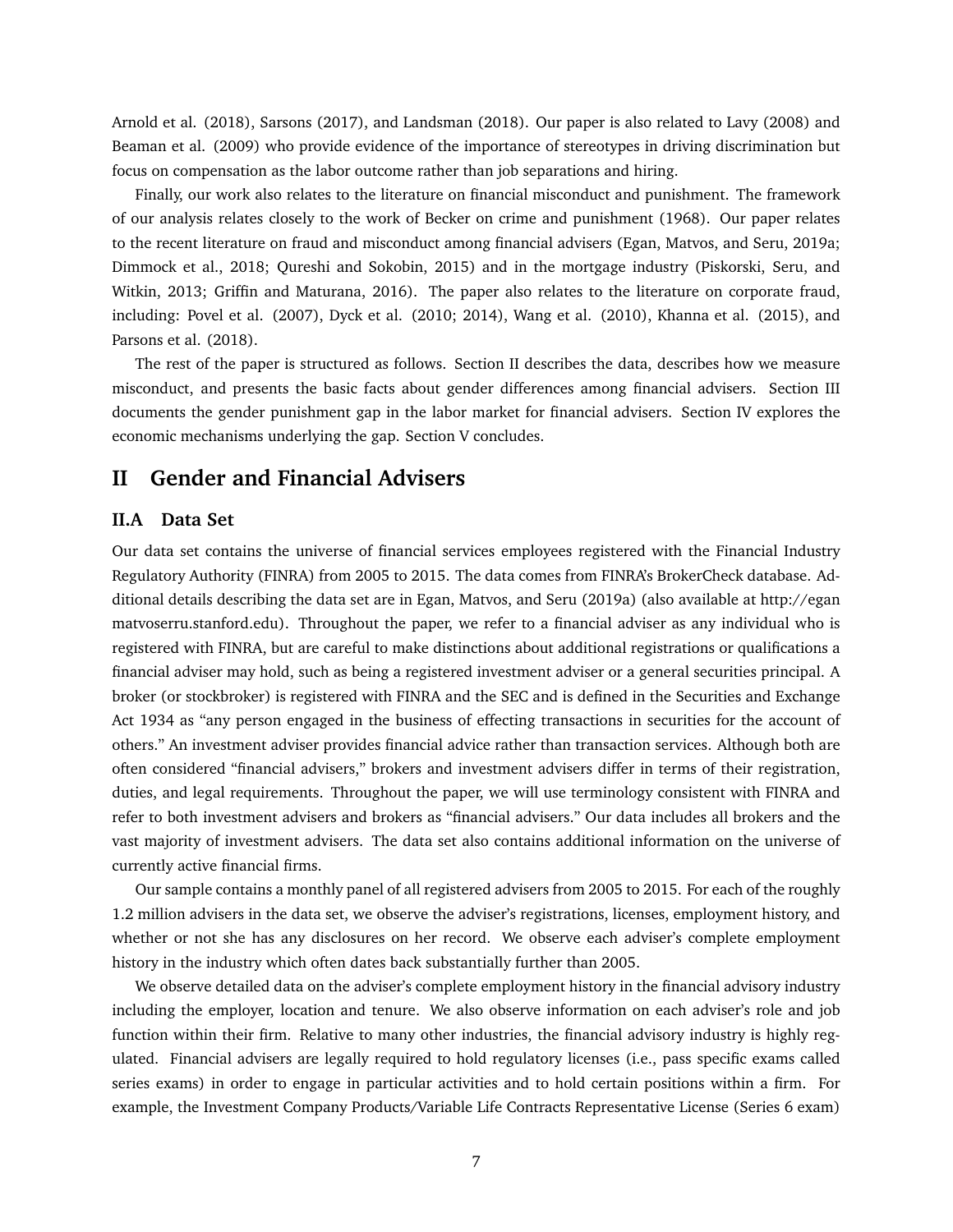authorizes an individual to sell mutual funds and variable annuities. The Futures Managed Fund Exam (Series 31) is required to sell managed futures funds. The licenses also provide detail on the adviser's specific job role. An Assistant Representative (Series 11) License allows an individual to work as an assistant, while a General Securities Representative (Series 24) License is required to work as a manager. In Appendix A3 we list the 61 different types of licenses we observe in the data. These detailed, specific, and granular occupational licensing requirements allow us to compare female and male advisers with the same qualifications and engaged in the same job roles within a firm.

**Measuring Misconduct:** The regulatory data also provides details on whether an adviser has ever engaged in misconduct and the specific details of each offense. By rule (4530), the regulator FINRA requires that financial advisers and firms "disclose customer complaints and arbitrations, regulatory actions, employment terminations, bankruptcy filings, and criminal or judicial proceedings" within thirty days.<sup>7</sup> The rule is designed to remove a firm's discretion in what gets reported to FINRA, and firms would be subject to fines and penalties for misreporting. The rule helps alleviate concerns that there is any systematic gender bias in misconduct reporting.

We observe the full set of such disclosures for each financial adviser in our data. A disclosure indicates any sort of dispute, disciplinary action, or other financial matter concerning the adviser. Because not all disclosures are indicative of misconduct (i.e. personal bankruptcy), we classify only the disclosures that are indicative of fraud or wrongdoing as misconduct. Specifically, following Egan, Matvos, and Seru (2019a), we restrict our classification of disclosures indicating misconduct to include only six of the twenty-three disclosure categories reported by FINRA: Customer Dispute-Settled, Regulatory-Final, Employment Separation After Allegations, Customer Dispute - Award/Judgment, Criminal - Final Disposition, Civil-Final. To summarize, misconduct includes customer disputes, internal investigations, and regulatory/criminal events that were resolved against the adviser. Roughly 7% of the financial advisers in our data set have a past record of misconduct.

An advantage of our data set is that we observe granular data for each misconduct disclosure, including the specific allegations, products involved, and costs. Table 1c displays the most commonly reported allegations reported against financial advisers broken down by gender. The allegations vary in terms of their severity and potential opacity/ambiguity. Several of the common allegations are relatively clear-cut in terms determining guilt such as unauthorized trading, churning, misrepresentation, and outright fraud. Unauthorized trading, for instance, involves trading in a client's account without their consent. This type of activity is easily verifiable because account activity, client activity, and legal consent are tracked and well documented. Other allegations are more vague. For example, a common allegation is that the adviser made unsuitable investments. This is not surprising. By law, brokers are required to only sell "suitable" investments to their clients. However, the exact dimension on which a given product might be unsuitable for a given client is less clear. In our analysis, we explicitly account for these differences by examining the type and extent of misconduct.

Misconduct is costly for the advisory firm. Our data set provides details on the dollar awards/ settlements advisers are forced to pay out to clients as a result of misconduct. The median settlement is \$40,000, and the mean settlement is approximately \$550,000, suggesting substantial damages to the household. We use data on the associated awards/settlements to examine the severity of misconduct by male and female advisers.

<sup>&</sup>lt;sup>7</sup>Regarding customer complaints, firms must report all written customer complaints, where written is broadly defined to include all emails, text messages, tweets, etc.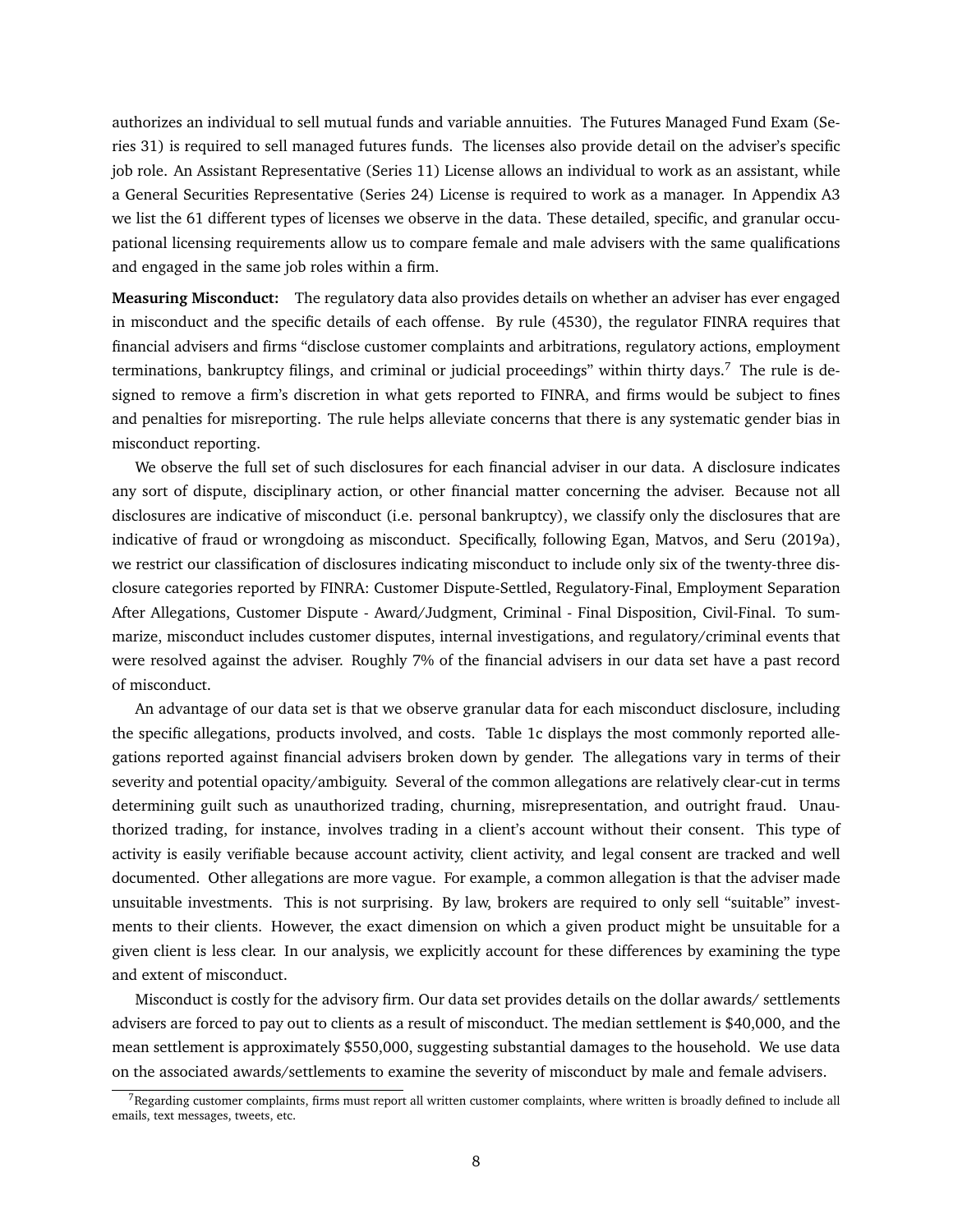**Gender Data:** The BrokerCheck data set does not provide information on the gender of the financial adviser. We use data from GenderChecker to match the gender of each adviser based on the first name of the adviser. GenderChecker uses data from the UK Census in conjunction with other proprietary data sources to match the first names of individuals to gender. GenderChecker takes a conservative approach to assigning genders from names. If a name appears in the census (or one of GenderChecker's other data sources) as both male and female even once, the name is classified as being unisex. We assign a specific gender to 82% of the advisers in our database: 62% of the advisers in our data set are classified as male, 20% are classified as female. Of the remaining 18% of advisers, 15% are classified as unisex and 3% are unmatched in the GenderChecker database. In our main analysis, we restrict our data set to those advisers we classify as either male or female, dropping all unisex and unmatched observations. Females therefore comprise approximately 25% of the matched data. As an additional robustness check, we use name/gender data from Meridian IQ's database on financial advisers and find similar results as with the former classification. We report these robustness tests in Appendix A1. Summary statistics for the complete data set are reported in Table 1. Central to our purposes, 15% of male advisers and 8% of female advisers in our data set have disclosures on their records. These statistics are in line with previous work (Egan, Matvos, Seru 2019a and cites therein).

**Meridian IQ Data:** For a subset of active advisers, we observe detailed adviser-level productivity data from Meridian IQ as of 2016. Meridian IQ contains data on an adviser's self-reported production (revenues brought to a firm), self-reported assets under management (AUM), and internal "quality" rating as defined by Meridian IQ. We report the productivity summary statistics for male and female advisers in the bottom panel of Table 1a. The summary statistics suggest that male advisers are marginally more productive and manage more assets. On average, male advisers are 6% more productive than female advisers (\$532k vs \$503k).

We use the Meridian IQ data to perform several robustness checks corresponding to our main analysis. The advantage of the Meridian IQ data is that it provides granular adviser-level productivity data which is a potentially important input for understanding employment turnover. The disadvantage of this data is that we observe productivity data as for a subset of advisers. Table A1 compares the sample of advisers for which we observe Meridian IQ productivity data with the full sample. In general, the Meridian sample is similar to the full sample in terms of adviser experience, qualifications, disclosures, and gender. The biggest differences are in terms of adviser turnover. Because we only observe Meridian data for advisers who were active as of 2016, advisers in this sample are less likely to leave their firm in a given year relative to the full sample (10% vs 19%) and, conditional on leaving their firm, they almost always join a new firm within a year (93% vs 53%). We discuss these potential sample selection issues in the context of our findings in Section III.

**Arbitration Awards Data:** Customer and employment disputes, including claims of sexual harassment and discrimination, in the financial advisory industry are typically subject to mandatory arbitration. Arbitration is an alternative dispute resolution mechanism for resolving disputes outside of the court system. Financial adviser employment (customer) contracts typically include a mandatory arbitration clause which means that any disputes between a firm and an adviser (customer) will be resolved through arbitration rather than through the court system. FINRA governs the arbitration rules and proceedings (Further details of the FINRA arbitration proceedings are described in Egan, Matvos and Seru (2019b)).

We collect data on the arbitration cases from FINRA's Arbitration Awards Online database. The FINRA Arbitration Awards database contains case-level information for the universe of arbitration cases (50,000+)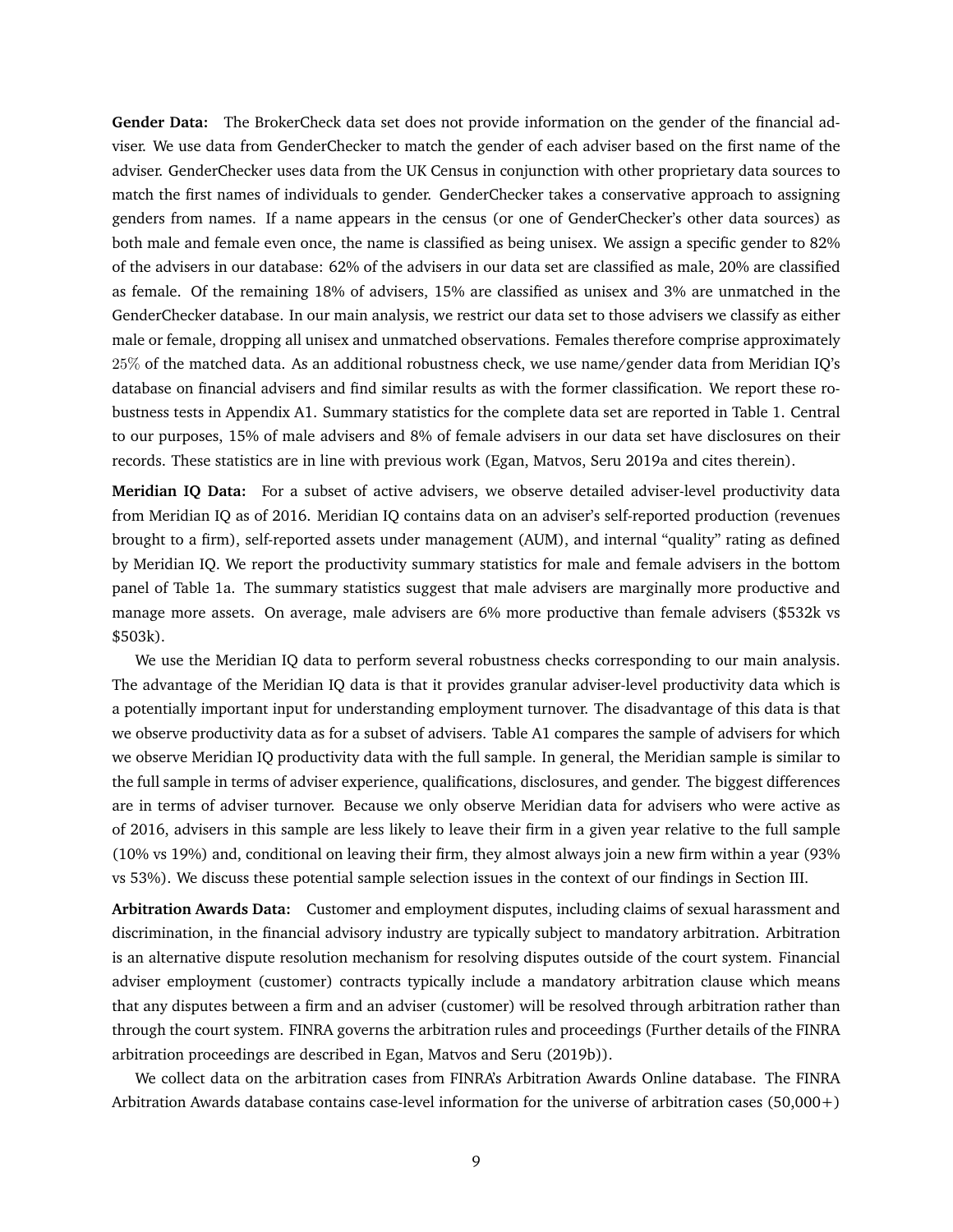overseen by FINRA over the period 1988-2015. For each arbitration case, FINRA provides a pdf document that describes the nature and outcomes of the arbitration cases. Central to our analysis, we observe the firm named in the case and whether the arbitration dispute involved claims of sexual harassment. We parse through each document to determine the firm involved in the case and whether the case includes claims of sexual harassment. We observe 259 harassment cases in total and 120 sexual harassment cases. The claimant in sexual harassment cases is typically an adviser who was subject to sexual harassment from his/her firm, but the claimant can also be a customer who was subject to sexual harassment from his/her firm. We use this data to examine how the gender punishment gap is correlated with sexual harassment at the firm level.

# **II.B Gender Composition of Advisers and Misconduct**

# **II.B.1 Gender Composition**

The advisers in our data account for roughly 10% of employment in the Finance and Insurance sector (NAICS 52). 25% of financial advisers are female. Simple cuts of the data in Table 1 suggest that male financial advisers have more experience, more extensive qualifications, and are more likely to be in managerial and supervisory positions than their female counterparts. Male advisers average three additional years of experience relative to female advisers. Similarly, male advisers have passed a somewhat larger number of qualification exams. Male and female advisers also differ in the types of qualification exams they have passed.<sup>8</sup> Female advisers are more likely to have completed the Series 6 qualification exam, which allows an adviser to sell open-end mutual funds and variable annuities, while male advisers are more likely to hold a Series 65 qualification, which allows them to act in an investment adviser capacity. Among currently registered advisers, 54% of male advisers and 45% of female advisers are also registered as investment advisers.

In addition to having more seniority, male advisers are more likely to be in managerial and supervisory positions than their female counterparts. The Series 24 exam qualifies an individual to operate in a supervisory capacity. Male advisers are 7pp more likely to have completed the Series 24 exam. Similarly, female advisers are underrepresented among executives/owners of the financial advisory firms. Figure 1 displays the distribution of female owner/executives across active financial advisory firms. Female advisers represent 16% of the owners and executives and 17% of managers, even though they account for 25% of all financial advisers. To summarize: male and female financial advisers differ on observables, that might be related to job tasks, financial products, or firms that employ them. It is therefore important to account for these differences when comparing advisers across genders.

#### **II.B.2 Gender Differences in Misconduct Propensity**

Approximately 7% of financial advisers have records of past misconduct (Egan, Matvos, and Seru, 2019a). Here, we examine how misconduct varies across male and female advisers. Similar to the literature on white collar crime, and crime in general, we find that men are significantly more likely to engage in misconduct than women (Daly, 1989; Steffensmeier and Allen, 1996; Holtfreter, 2005; Steffensmeier et al., 2013). Table 1b, columns (3) and (4) display the share of advisers with at least one record of past misconduct at a given point in time. The results indicate that 9% of male and 3% of female financial advisers have at least one incident of misconduct on their record.<sup>9</sup> Columns (1) and (2) of Table 1b show that the probability

<sup>8</sup>Details of each qualification exam are available in Appendix A3 and from FINRA online: http://www.finra.org/industry/qualification-exams?bc=1

 $^{9}$ Because many financial advisers have multiple disclosures pertaining to misconduct, the subcategories of disclosure that we classify as misconduct in Table 1b add up to more than 9% and 3%.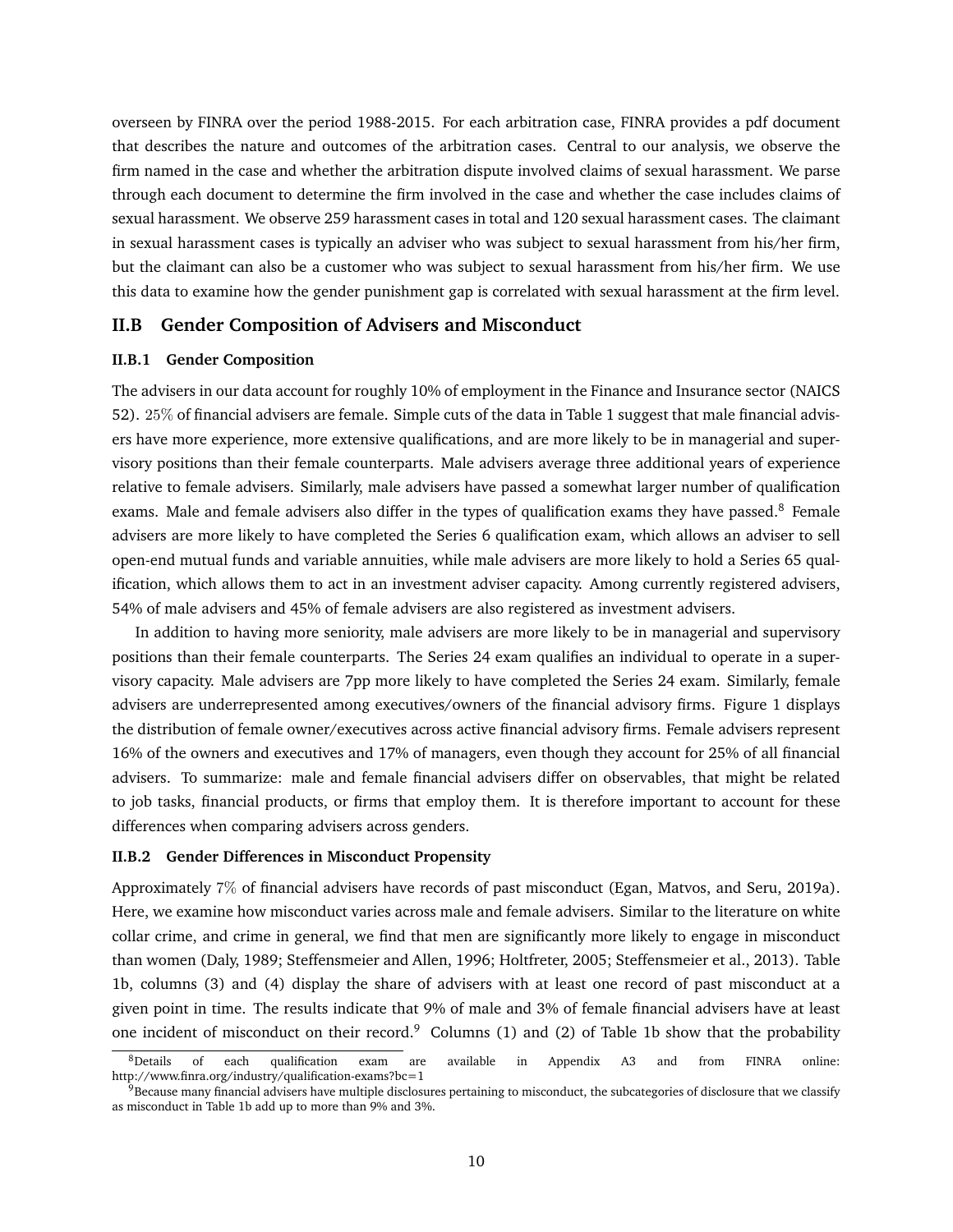that an adviser engages in new misconduct during a given year is 0.72% for males and 0.29% for females. The incidence of misconduct among male advisers is more than twice the rate among female advisers. Conditional on receiving a misconduct disclosure, the distributions of the types of misconduct are similar across male and female advisers, but there are some subtle differences. Customer initiated misconduct, i.e., customer disputes, accounts for roughly half of all misconduct (57% for men and 48% for women). Regulatory and criminal offenses account for 20% and 17% of misconduct disclosures received by men and women. Lastly, firm initiated misconduct, accounts for 28% of misconduct disclosures received by men and 41% received by women.<sup>10</sup>

Beyond the type of disclosure, we also observe details on the nature of the misconduct. Tables 1c and 1d display the most commonly reported types of allegations and financial products in the misconduct disclosures. In general, the distributions of complaint types received by male and female advisers are similar. These simple summary statistics suggest that male and female advisers engage in similar types of misconduct even though the incidence of misconduct is higher among male advisers.

One potential explanation for the differences in misconduct among the two genders is that the job functions of male advisers are, on average, different from those of female advisers. For example, men may be more likely to work in a client-facing role, where they give explicit investment and financial planning advice to consumers. Conversely, women may be more likely to work in non-client facing positions, such as compliance or risk management. Customer disputes account for about one-half of all misconduct (Table 1b), so occupational segregation along these lines could well explain differences in misconduct across genders. To account for these concerns, we examine gender differences in misconduct more systematically using the following linear probability model:

$$
Misconduct_{iqjlt} = \alpha Female_i + \beta X_{it} + \mu_{qjlt} + \varepsilon_{iqjlt}.
$$
\n(1)

Observations are at the adviser-by-year level;  $i$  indexes an adviser with qualifications/occupational licenses q who worked for firm j, at time t, and in county l. The dependent variable  $M is conduct_{\text{iq}}$  is a dummy variable indicating that adviser  $i$  received a misconduct disclosure at time  $t$ . The independent variable of interest is the dummy variable  $Female_i$ , which indicates the gender of the adviser. Our full specification includes firm  $\times$  year  $\times$  county  $\times$  license fixed effects  $\mu_{qilt}$ . In other words, we include a fixed effect for each set of possible licenses an adviser potentially holds within a firm, location, and time. These sets of controls allow us to compare male and female advisers who work for the same firm, in the same branch, at the same time, and in the same job role. The fixed effects also account for aggregate shocks such as the financial crisis, variation in regulatory conditions (subsuming any state- or county-level regulatory variation), and any differences in firm business models or types of clients serviced across locations. We also account for other adviser level observables such as their experience in the industry in the vector  $X_{it}$ .

Table 2a displays the results. In each specification, we estimate a negative and statistically significant relationship between the dummy variable  $Female_i$  and the probability that the adviser engages in misconduct. The estimates in column (3) indicate that the probability a female adviser engages in misconduct in a given year is 0.32pp lower than that of a male adviser. Therefore, relative to male advisers (0.72pp from Table 1b), female advisers within the same firm, at the same time, and in the same county (column 3) are roughly

 $10$ Firms must report whether or not adviser experienced an "Employment Separation after Allegations." For these cases where the firms report an "Employment Separation after Allegations," firms report whether or not the adviser was fired/discharged, permitted to resign, or if it was a voluntary separation. Among male advisers with this type of disclosure, 75% were discharged, 13% were permitted to resign, and 11% left voluntarily. Among female advisers with this type of disclosure, 83% were discharged, 7% were permitted to resign, and 9% left voluntarily.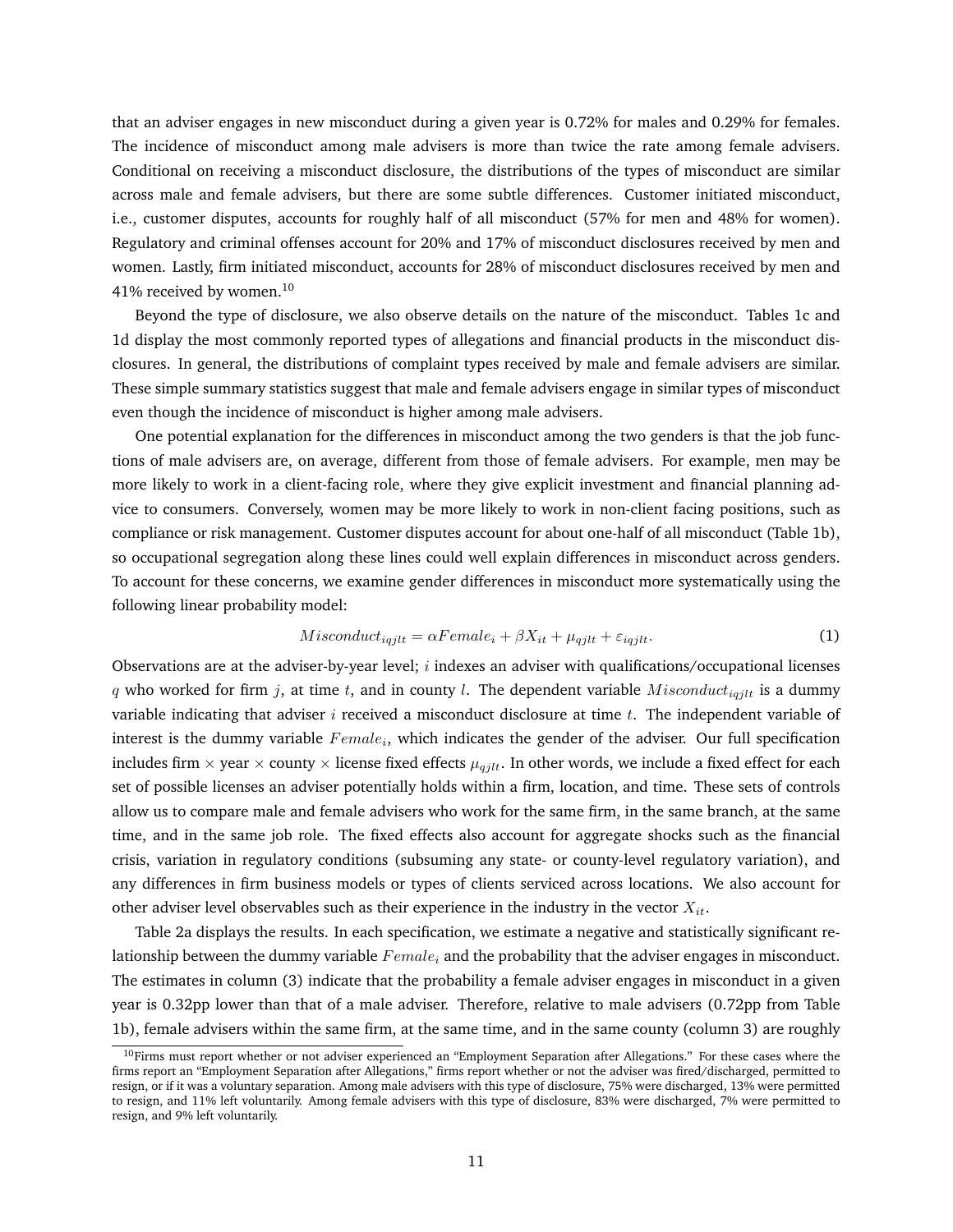half as likely to engage in misconduct. Most importantly, in our specification with the full set of fixed effects (column 4), we find that women are 0.27pp less likely to engage in misconduct.

Columns (5) and (6) of Table 2a present our results in which we restrict the data set to advisers for whom we observe productivity in Meridian IQ in 2016. An important caveat is that we only observe advisers productivity for a selected subset of advisers who were active in 2016. We find that, even after controlling for differences in adviser productivity, female advisers are 0.33pp less likely to engage in misconduct in a given year (column 6). The results also suggest that more productive advisers are also more likely to engage in misconduct, but the economic magnitudes are very small. The results in column (6) indicate that a 100% increase in an adviser's assets under management is associated with a 0.03pp increase in misconduct. Collectively the results displayed in Table 2a suggest that gender differences in misconduct can be partially, but not fully explained by occupational segregation across genders.

## **II.B.3 Gender Differences in Misconduct Severity**

Female advisers engage in less misconduct than male advisers. We now document that, conditional on misconduct, female advisers also engage in less costly misconduct. If firms pay investors for damages resulting from adviser misconduct, all such settlements and awards are recorded with FINRA. The settlements are either negotiated between the firm and customer or awarded through arbitration. Table 1e reports the summary statistics corresponding to the settlements paid out as a result of misconduct among male and female advisers. The median settlement is \$40k for male advisers and \$32.5k for female advisers. Furthermore, the average settlement for male advisers is more than double that of female advisers (\$549k versus \$263k; See Figure A2 for the distribution of settlements).

We examine the differences in the settlements paid out on behalf of male and female advisers using the following regression specification:

$$
\ln(Setlement)_{ijlt} = \alpha Female_i + \beta X_{it} + \mu_j + \mu_l + \mu_t + \varepsilon_{ijlt}.
$$
\n(2)

The sample is restricted to instances of misconduct in which settlements were paid to the customer. The dependent variable is  $ln(Settlement)_{iilt}$ , which measures the settlements paid out on behalf of advisers following an incident of misconduct. The key independent variable of interest is the dummy variable  $Female_i.$ We control for adviser characteristics in  $X_{it}$  and firm, county, and year fixed effects  $\mu_j$ ,  $\mu_l$ ,  $\mu_t$ . The results in Table 2b confirm that misconduct committed by male advisers is more costly than misconduct committed by female advisers. On average, settlements associated with female adviser misconduct are  $11 - 20\%$ lower than settlements associated with male adviser misconduct.<sup>11</sup> Thus, male advisers engage in more misconduct, and, conditional on engaging in misconduct, misconduct by male advisers is costlier for the firm.

# **III Labor Market Consequences of Misconduct: "The Gender Punishment Gap"**

Egan, Matvos, and Seru (2019a) show that the financial industry punishes misconduct, both through employment separations at the firm level and through worse employment opportunities at the industry

<sup>&</sup>lt;sup>11</sup>One potential concern is that settlements could be endogenous and/or biased across gender. Given that women are less likely to engage in misconduct, arbitrators and firms may underestimate how costly misconduct is by women. In Appendix A1 we examine potential gender biases in the settlement process by examining the settlement/award granted relative to the amount requested by the customer. We do not find any evidence of a gender bias in the settlement process.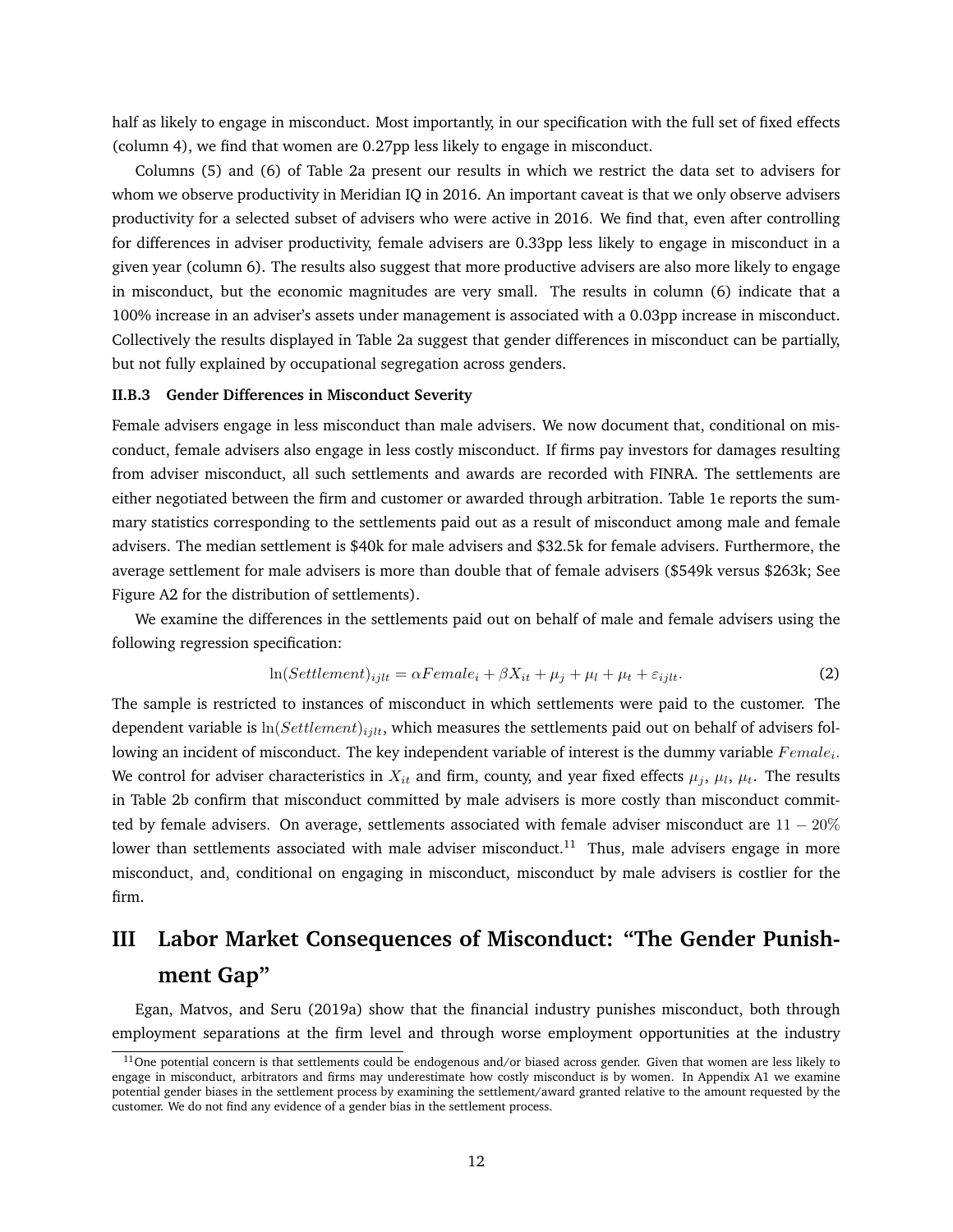level. Here, we document gender differences in the labor market consequences of misconduct – the gender punishment gap – at the firm and industry level. We also establish that this gender punishment gap is not driven by gender differences in job role or in types of firms, markets, or financial products handled by the adviser.

# **III.A Gender Differences in Job Separation Following Misconduct**

We first document that, relative to male advisers, female advisers face worse job separation prospects following misconduct. We start with a simple cut of the data in Table 3. Both male and female advisers are likely to experience job separations following misconduct, but female advisers face harsher consequences. While 46% of male advisers experience job separations following misconduct, 55% of female advisers do so. In other words, female advisers are 20% more likely to lose their jobs following misconduct than male advisers. For ease of terminology, we call gender differences in job separation rates following misconduct the "gender punishment gap." The gap does not arise because female advisers, on average, face larger job turnover. Turnover rates among male and female advisers (excluding those with recent misconduct) are remarkably similar. On average, 19% of male and 19% of female advisers leave their firm in a given year. Annual turnover rates among male and female advisers are nearly identical over the period 2005-2015, with a correlation of 0.98. However, following misconduct, female advisers are substantially more likely to lose their jobs.

The nearly identical turnover rates among male and female advisers without misconduct suggests that the gender punishment gap is not driven by the sorting of male and female advisers across different firms or locations. Nevertheless, it may be possible that female advisers are matched with firms that punish misconduct more severely or provide services in markets where consumers or regulators are particularly sensitive to misconduct. To evaluate this alternative, we compare female and male advisers working at the same firm, at the same location, and at the same point in time, with the same qualifications, experience, and other observable characteristics, by estimating the following linear probability model:

$$
Separation_{iqjlt+1} = \beta_1 Female_i + \beta_2 Misc_{iqjlt} + \beta_3 Misc_{iqjlt} \times Female_i + \beta_4 X_{it} + \mu_{qjlt} + \varepsilon_{iqjlt}. \tag{3}
$$

Observations are at the adviser-by-year level;  $i$  indexes an adviser with qualifications/occupational licenses q who worked for firm j at time t in county l. The dependent variable  $Separation_{iailt+1}$  is a dummy variable indicating that the adviser is *not* employed at firm  $j$  in year  $t\!+\!1.^{12}$  The independent variable  $M is conduct_{iqjlt}$ (abbreviated as  $Misc_{\text{.}iqjlt}$ ) is a dummy variable indicating that the adviser received a misconduct disclosure in year t. The independent variable of interest is  $M is conduct_{iqjlt} \times Female_i$ , which measures the gender punishment gap. We control for other advisers' characteristics such as experience in  $X_{it}$ . These capture the type of advising the adviser engages in. Like before, our full specification includes firm  $\times$  year  $\times$  county  $\times$  license fixed effects  $\mu_{qilt}$ , i.e. a fixed effect for each set of possible qualifications an adviser potentially holds within a firm, location, and time. As mentioned earlier, these sets of controls allow us to compare male and female advisers who work for the same firm, in the same branch, at the same time, and in the same job role. Thus the effects we identify are driven neither by firms' product characteristics, attitudes towards misconduct, or different turnover rates, nor by demographics differences, local labor market conditions,

<sup>&</sup>lt;sup>12</sup>In our baseline analysis, we examine whether an adviser experiences an employment separation within one year (Separation<sub>iqilt+1</sub>). As a robustness check, we also examine whether an adviser experiences an employment separation within two years  $Separation_{iqjlt+2}$  and report the corresponding results in Appendix A1 . We find quantitatively similar estimates of the gender punishment gap when we examine whether an adviser experiences an employment separation within one or two years.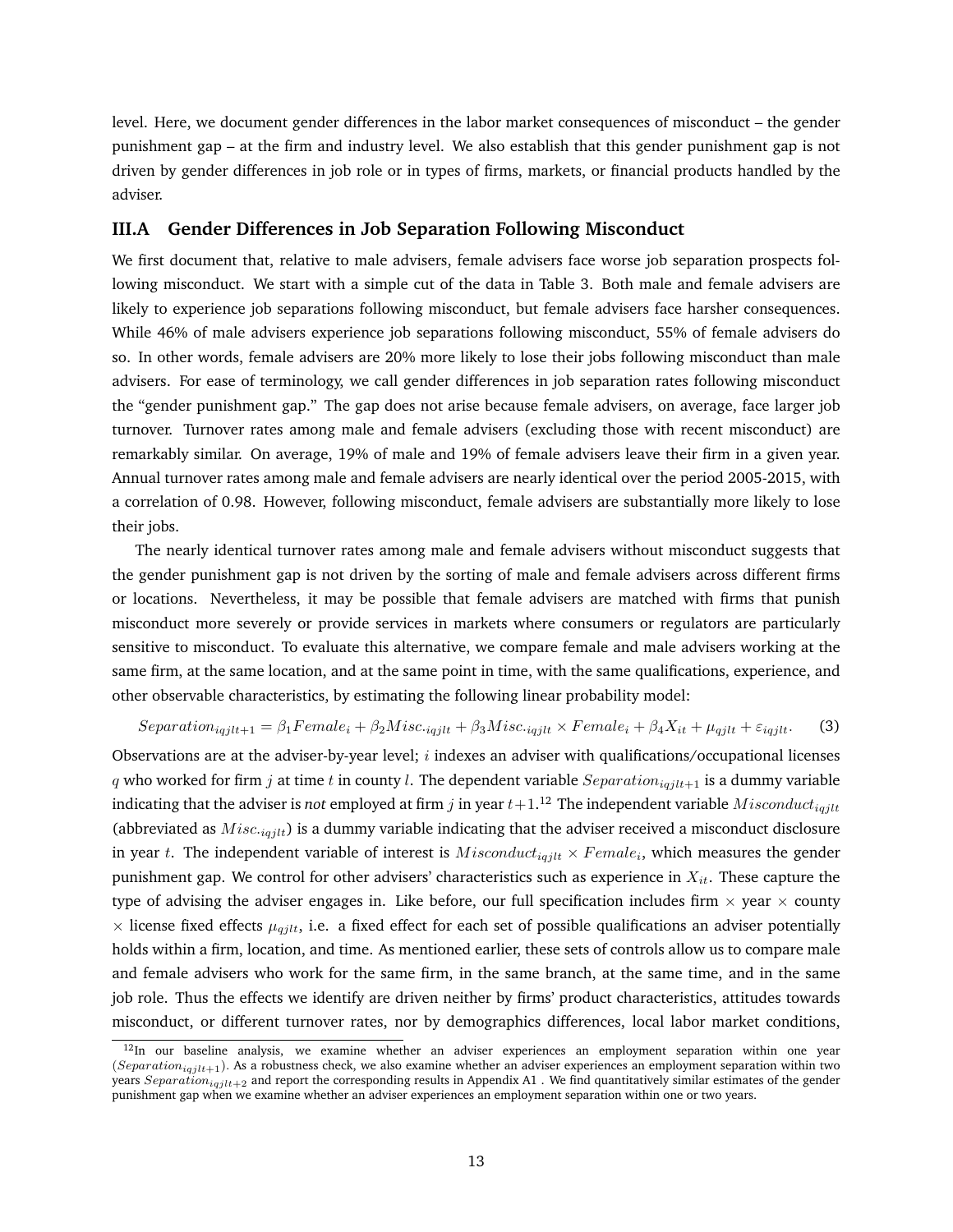types of clients serviced across locations, or differences in job roles.

We present the estimates in columns (1)-(5) of Table 4. In each specification, we estimate a positive and statistically significant relationship between misconduct in year t and job separation in year  $t+1$ . The coefficient on misconduct measures the probability that a male adviser experiences a job separation following misconduct. The results in column (4) indicate that male advisers are 26pp more likely to experience an employment separation following misconduct relative to male advisers without recent misconduct. More importantly, we find evidence of a gender punishment gap. In each specification, we estimate a positive and statistically significant coefficient on  $M is conduct_{iailt} \times Female_i$  between 8pp and 10pp. The estimated gender punishment gap changes little as we include the firm  $\times$  year  $\times$  county fixed effects  $\mu_{jlt}$  or firm  $\times$ year  $\times$  county  $\times$  license fixed effects  $\mu_{qilt}$ . The estimates in column (1) indicate that, following misconduct, male advisers have a 28pp higher chance of a job separation, while female advisers have a 28pp+8pp=36pp higher chance of a job separation. Relative to male advisers, female advisers are 20% more likely to lose their jobs following a misconduct.

In column (5) we control for the specific misconduct allegations. While the summary statistics displayed in Table 1c suggest that the types of misconduct that men and women engage in are similar in terms of the associated allegations, one might still be concerned that the gender punishment gap is driven by genderspecific differences in misconduct. We find evidence of a gender punishment gap after controlling for the specific type of misconduct. The results in column (5) indicate that, following misconduct, female advisers are 7.5pp more likely to experience a job separation relative to their male colleagues. The results also indicate that the type of misconduct impacts the probability of an employment separation, but does not drive the gender punishment gap.<sup>1314</sup>

While we control for each adviser's adviser's qualifications, experience, firm, location, and other characteristics, one might still be concerned that the gender punishment gap is driven by some unobservable adviser characteristic. As an additional robustness check, we bound our estimate of the gender punishment gap where we account for the potential impact of unobservables (such as unobserved productivity) following Oster (2019) and Altonji, Elder, and Taber (2005a, 2005b, 2008). The Oster framework allows the researcher to bound a coefficient estimate by examining how the coefficient and  $R^2$  change as controls are added to the regression model. Following Oster (2019) we bound the gender punishment gap between 8.66pp and 7.08pp by comparing the estimated gap in our specification without any additional controls (Table 4, column 1) to our specification with the full set of controls (Table 4, column 5), where we keep the sample the same.<sup>15</sup> Intuitively, as we increase the number of additional controls, the amount of explained

<sup>&</sup>lt;sup>13</sup>For each misconduct disclosure we observe a short description of the misconduct offense in the BrokerCheck data. To further control the specific nature of each misconduct effect, we use standard textual analysis tools, Bag of Words (Gentzkow, Kelly, and Taddy, 2019; Bodoh-Creed, Boehnke, and Hickman 2018) and Latent Dirichlet Allocation (Blei et al. 2003) to classify each misconduct disclosure. We find that the gender punishment gap is robust when we control for these different misconduct classifications. We discuss and present these results in Appendix A5.

 $14$ In our analysis we control for the type of misconduct in terms of the allegations rather than controlling for the specific disclosure category. Disclosure categories indicate not only misconduct but can also indicate how misconduct was punished. For example, the allegation "adviser fraud" could be reported as any of the six disclosure categories. If it is reported as an "Employment Separation After Allegations" that indicates not only did the adviser engage in fraud but he/she was forced to leave his/her firm. Because we are interested how misconduct is punished, controlling for disclosure category would already mechanically control for the outcome.

<sup>&</sup>lt;sup>15</sup>Following Oster (2019), we calculate the lower bound using  $R_{max}^2 = 1.3 \times \overline{R}^2$  and  $\delta = 1$ , where  $\overline{R}^2 = 0.4$  (Table 4 column 5). We estimate that the gender punishment gap is 7.50 (4, column 5) in our control gap is 8.66 in the uncontrolled regression where we keep the sample the exact same as in our controlled regression. Note that we follow the baseline approach in Oster (2019) by comparing the estimate corresponding to the specification with the fewest controls (column 1) to the estimate corresponding to the specification with the most controls (column 5). If one assumes that some set of the control variables do not share covariance properties with the unobservables but correlate with the punishment gap, one could bound the gender punishment gap by examining how the gap and  $R<sup>2</sup>$  change as control variables are sequentially added.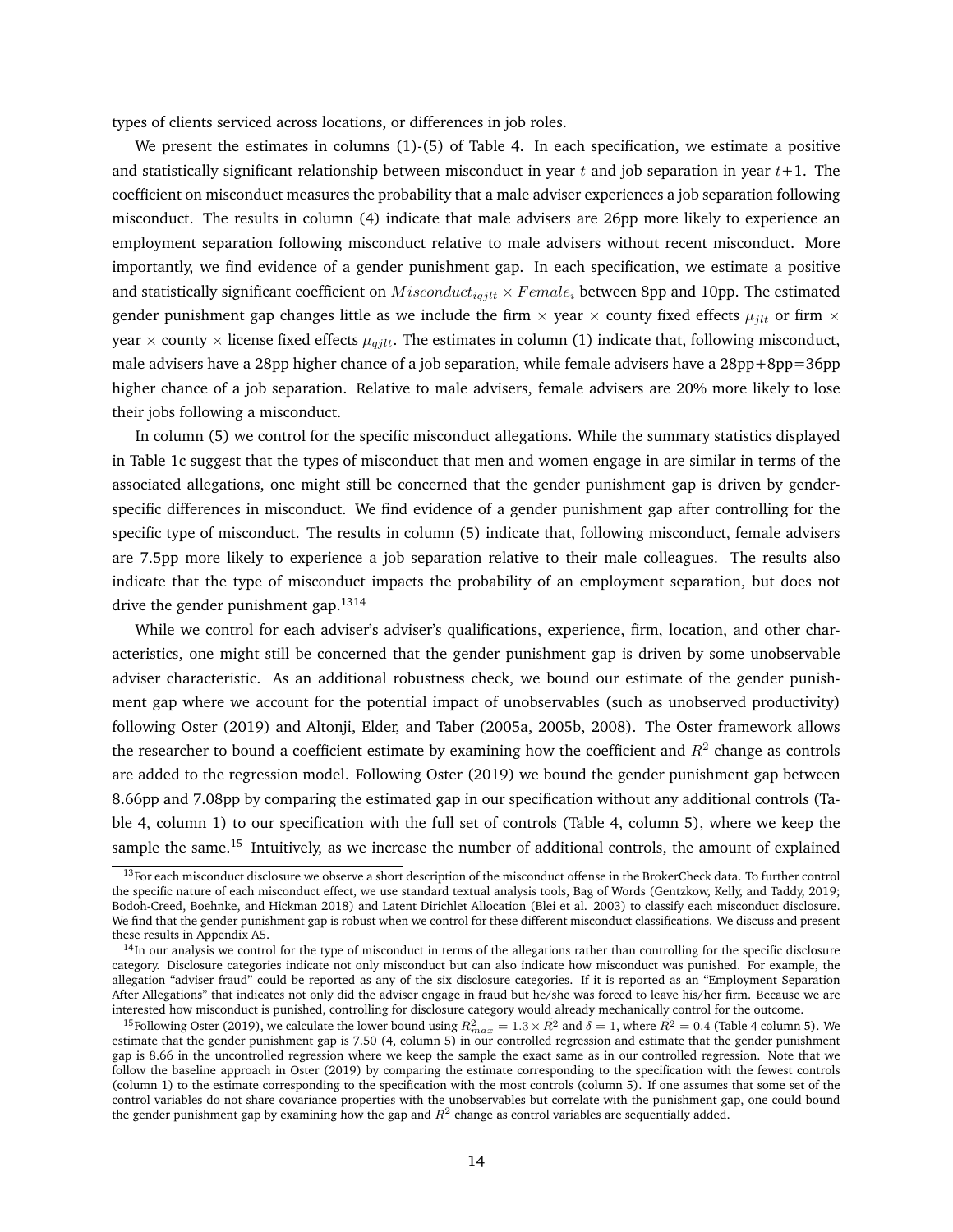variation in turnover  $(R^2)$  increases substantially in Table 4, but the estimated gender punishment gap does not change much, decreasing slightly. While we cannot completely rule out selection on unobservables, the methodology from Oster (2019) helps provide some bounds on how unobservables could impact the gender punishment gap.

We also use our additional productivity data from Meridian IQ to help show that observable productivity differences across genders cannot explain the gender punishment gap. We re-estimate our employment separation specifications (eq. 3) using our Meridian IQ sample and report the corresponding results in columns (6)-(8) of Table 4. Controlling for productivity differences, the punishment gap remains statistically significant, and even slightly increases. This does not imply that productivity has no effect on job separation rates; advisers that are more productive, manage more assets, and have high quality ratings are less likely to experience employment separations. This validates the view that productivity offsets turnover. Similarly, the results in column (8) suggests that firms are more tolerant of misconduct among advisers that manage more assets and have high quality ratings. However, as is clear, the observed differences in productivity do not explain, and slightly increase the estimated gender punishment gap.<sup>16</sup>

An important caveat with the subsample with additional productivity data in columns (6)-(8) of Table 4 is that we only observe productivity for advisers who were active at the start of 2016. To the extent that the gender punishment gap exists in the population, the women with records of misconduct in this sample are likely to have better unobservable characteristics, because they survived in the industry as of 2016. The potential selection therefore likely biases us against finding a gender punishment gap this sample. Nevertheless, we find strong evidence of a gender punishment gap after controlling for productivity in light of the potential sample selection issue. As an additional robustness check, we collect additional BrokerCheck adviser data covering the period 2016-2017. We re-estimate the baseline specification and study separations occurring in 2017 conditional on adviser's productivity and misconduct in 2016 and present the results in Table 5. This data does not suffer from the selection issue noted above. Despite a substantially smaller sample, we continue to find evidence of the gender punishment gap although we have less statistical power.<sup>17</sup> Depending on the sample, the estimated gender punishment gap ranges from 4-9 percentage points after controlling for productivity and is similar to our main effects.

Overall, our results are consistent with the notion that firms are more tolerant of misconduct among male advisers.<sup>18</sup> In addition to the alternatives ruled out in this section, we additionally show that this result is robust to different measures of misconduct in Section IV.A.

## **III.B Gender Differences in Reemployment Following Misconduct**

In this section we document that the punishment gap extends to firms' hiring decisions. In addition to being more tolerant towards misconduct by their own male employees, firms are more tolerant of misconduct committed by males at *other* firms. This gender punishment gap in hiring provides additional insight into what might be driving the punishment gap more generally. One reason why the punishment gap may arise

 $16$ One might be concerned that adviser productivity is correlated with the severity of the misconduct and this may vary across genders. As an additional robustness check, we also simultaneously control for adviser productivity and the severity of the misconduct offense (as measured by the settlement amounts). We report the corresponding results in Appendix A1. We find that the gender punishment gap is robust when we simultaneously control for productivity and misconduct severity.

<sup>&</sup>lt;sup>17</sup>Given that the industry is predominately male and that female advisers are less likely to engage in misconduct, the sample in column (8) contains just over 50 female advisers who engaged in misconduct in 2016.

<sup>&</sup>lt;sup>18</sup>As an extension, in Table A23 in Appendix A1, we show that female advisers are also less likely to be promoted following misconduct. The economic magnitudes in the table suggest that a female adviser with a past record of misconduct is 25bps (40%) less likely to be promoted in a given year relative to a male adviser with a past record of misconduct (column 1).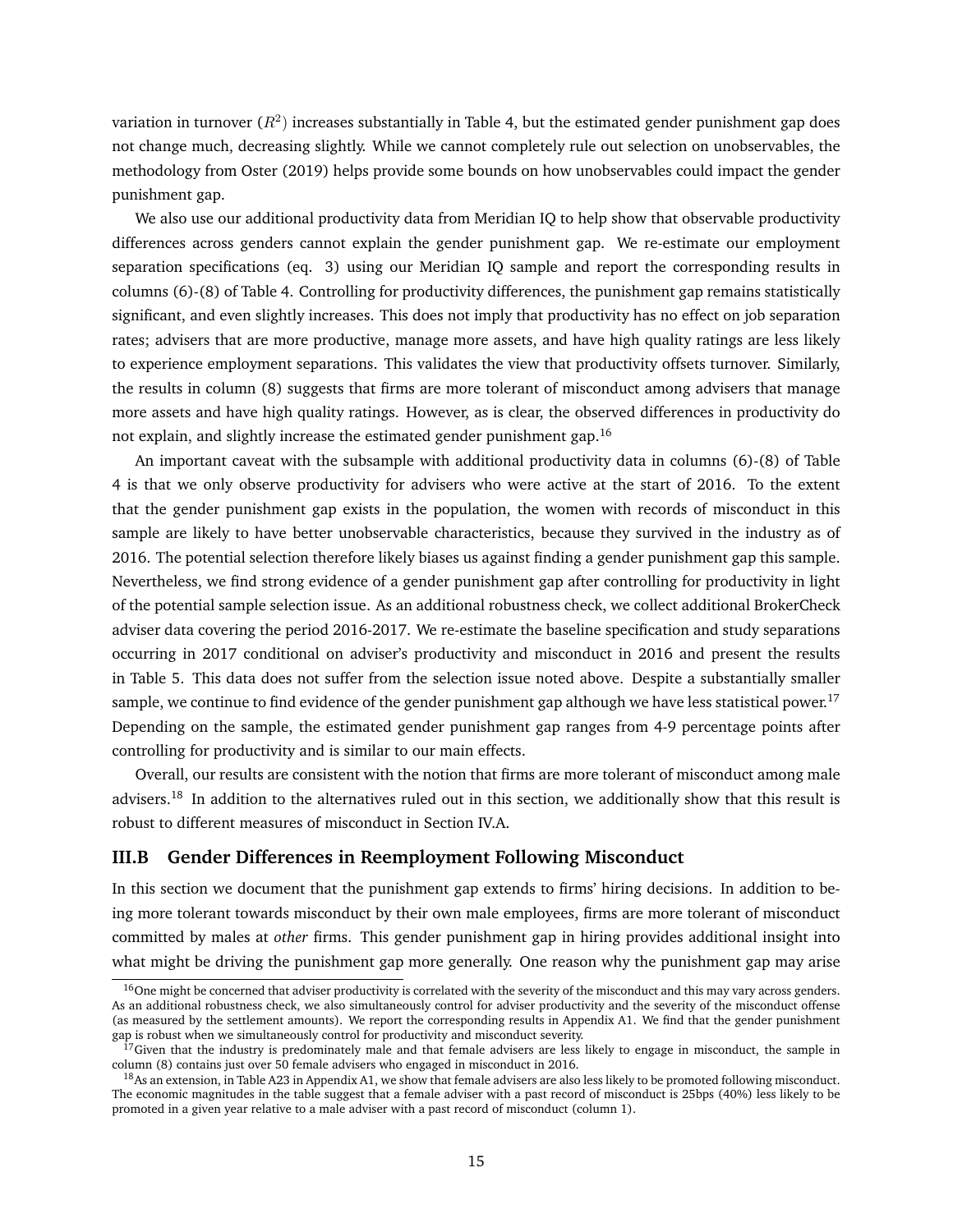is because of differences in favoritism towards current employees, because they know them from daily interactions. This is not the case with advisers from other firms. Therefore, the existence of the punishment gap at reemployment suggests that favoritism towards *existing* employees is unlikely the sole driver of the phenomenon.

Simple cuts of the data displayed in Table 3 indicate that women face worse reemployment prospects following misconduct. Almost one half (47%) of male advisers who lose their jobs following misconduct find new jobs in the industry within a year. Conversely, only one third (33%) of female advisers who lose their jobs following misconduct find reemployment within a year. This difference in reemployment partially arises because female advisers are less likely to be reemployed, even if job separations are not preceded by misconduct. To account for this difference, we compute the decrease in reemployment probabilities due to misconduct across genders. For female advisers, the reemployment rate declines from 48% to 33% following misconduct, or 15pp. For male advisers, the decline is substantially smaller, from 54% to 47%, or 7pp. Taking a difference in differences approach, the turnover rates in Table 3 indicate female advisers are 8pp less likely to find new employment following misconduct relative to male advisers  $(-8\% = (33\% - 48\%) - (47\% - 54\%)$ ).

To ensure that the gender differences in reemployment following misconduct are not confounded by differences in regulation and demographics across markets, in previous employment, or in activities that advisers engage in, we estimate the following linear probability model:

$$
New\_Empl._{iqjlt+1} = \beta_1 Female_i + \beta_2 Misc._{iqjlt} + \beta_3 Misc._{iqjlt} \times Female_i + \beta_4 X_{it} + \mu_{qjlt} + \varepsilon_{iqjlt}. \tag{4}
$$

We restrict the sample to advisers who were separated from their jobs in the previous year. New\_Employment<sub>iqilt+1</sub> (abbreviated as  $New\_Empl_{\text{.}iqjlt+1}$ ) is equal to one if the adviser i with qualifications/occupational licenses q who had been employed at firm j in location l has found new employment in the industry between time  $t$ and  $t+1$ . The independent variable of interest is  $M is conduct_{iqjlt} \times Female_i$ , which measures the differential reemployment prospects of male and female advisers following misconduct. As before, our full specification includes firm (original firm at time  $t$ )  $\times$  year  $\times$  county  $\times$  license fixed effects  $\mu_{qilt}$ , i.e. a fixed effect for each set of possible qualifications an adviser potentially holds within a firm (original firm at time  $t$ ), location, and time. In effect, we compare the outcomes of male and female financial advisers who had been previously employed at the same firm, at the same time, in the same county, and who are licensed to engage in same activities, and examine how their reemployment depends on whether they engaged in misconduct.

The corresponding results are reported in Table 6. We estimate a negative and significant relationship between misconduct and new employment. The negative coefficient on the interaction term  $M is conduct_{\text{right}} \times$  $Female_i$  suggests that female advisers face more severe punishment at the industry level; they are 2.5 – 7pp less likely to find a new job than a male financial adviser who engaged in misconduct.<sup>19</sup> Given that male advisers who lose their jobs following misconduct are  $7.5-12pp$  less likely to find a new job in the next year, this magnitude is substantial. Relative to male advisers', the decline in reemployment opportunities following misconduct is 30% larger for female advisers. One important caveat is that an advisers' reemployment depends on both on the firm's desire to hire the adviser and the adviser's willingness to find a new job in the

<sup>&</sup>lt;sup>19</sup>Note that the magnitude of the effect falls when we include previous employer effects. As discussed further in Section, we find that the gender punishment gap varies across firms. A larger gender punishment gap could imply a larger difference in the (unobservable) quality of female and male advisers who were terminated following misconduct. Specifically, women fired from firms with larger punishment gap may have better unobservable characteristics (and as a result better prospects) than women fired from firms with smaller punishment gap. When we measure the reemployment punishment gap, we are estimating based only on advisers who lost their job following misconduct. Therefore, controlling for firm differences at previous employment but conditional on separation may in fact partially control for gender differences in quality at reemployment.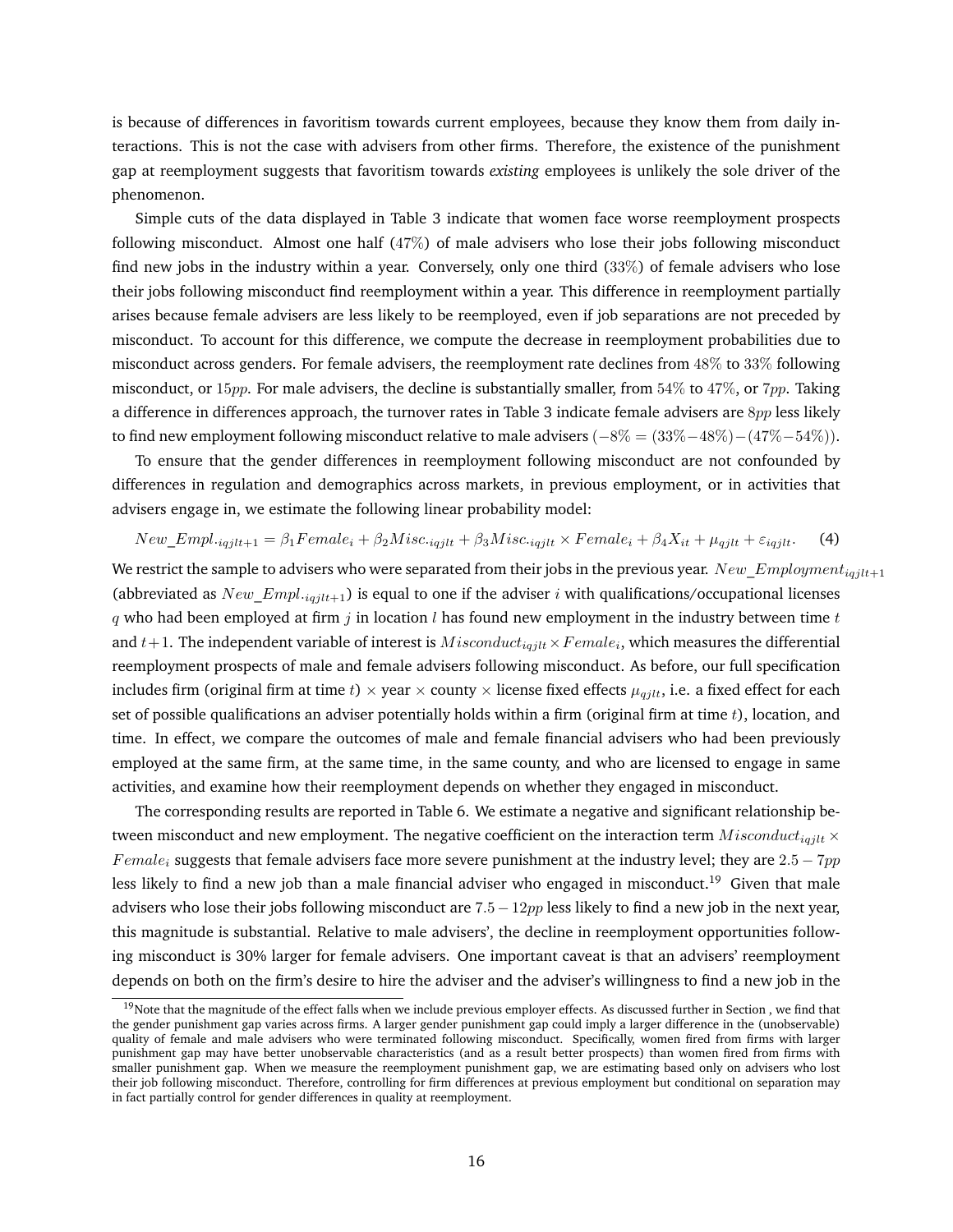industry. Thus, one potential explanation for the reemployment gap is that after losing their job following misconduct, female advisers are less likely than male advisers to look for new employment in the advisory industry. While this behavior could contribute to or magnify the reemployment gap, we do not believe this behavior is likely at the core of the reemployment gap. In Appendix A1, we show that firms with a greater share of female executives are more likely to employ female advisers with past records of misconduct, which suggests that employer demand may play an important role in the reemployment gap. Furthermore, we find a similar reemployment gap for male ethnic minority advisers (Section III.D).

As before, we use Oster (2019) to bound our estimates of the gender differences in reemployment prospects following misconduct. The results in Table 6 indicate that conditional on experiencing an employment separation following misconduct, female advisers are 3.54pp less likely to find reemployment in the industry relative to their male colleagues. Following Oster (2019) we bound the effect to be between 11.14pp and -1.03pp by comparing the estimates corresponding to those reported in column (1) to column (5) in Table 6, where we keep the sample size the same.<sup>20</sup> Intuitively, the estimates provided by the bound are relatively large because we find that including our control variables has a large impact on the gender punishment gap relative to the increase in  $R^2$ . While these additional tests do not provide a tight bound on the punishment gap, they still help provide insight into how unobservables could impact the gender punishment gap.

Another way to measure differences in reemployment prospects across genders is to examine the time an adviser spends out of the industry. In Appendix A4, we estimate a Cox proportional hazards model and find that among advisers with recent misconduct, female advisers are 25% less likely to find reemployment relative to male advisers. Our hazard model estimates indicate that a female adviser's chances of finding reemployment are 8pp smaller than that of comparable male advisers following misconduct (26pp-16pp). The results from this section suggest that firms are more tolerant of misconduct by male financial advisers in *other* firms in their hiring decisions.

# **III.C Gender Punishment Gap Across and Within Firms**

We now delve deeper into the source of the gender punishment gap by examining its relationship with the gender composition of decision makers in firms. Recent survey evidence suggests that 88% of female financial service professionals believe that gender discrimination persists within their industry (Tuttle, 2013). If the source of the gender punishment gap is indeed the firm, then it is plausible that there is heterogeneity in how firms treat male and female advisers following misconduct. We first document that such firm differences exist. Then, we illustrate that the differences between firms, such as the gender composition of management, can explain differences in the gender punishment gap across firms and across branches within firms.

We first compute differences in the gender punishment gap across firms using the following specification:

$$
Separation_{it+1} = \beta_{j0} + \beta_{j1} Female_i + \beta_{j2} Misc_{it} + \beta_{j3} Misc_{it} \times Female_i + \beta_4 X_{it} + \varepsilon_{it}.
$$
 (5)

The firm-specific coefficients of interest  $\beta_{j3}$  measure the difference between the probability a female adviser experiences an employment separation following misconduct relative to male advisers in a given firm  $j$ . Note that we also allow the turnover rates for male advisers, female advisers, and advisers with misconduct to vary across firms by including firm specific coefficients  $\beta_{i1}$ ,  $\beta_{i2}$ , and  $\beta_{i3}$ . Figure 2a displays the dispersion in

<sup>&</sup>lt;sup>20</sup>Again, following Oster (2019), we calculate the lower bound using  $R_{max}^2 = 1.3 \times \tilde{R}^2$  and  $\delta = 1$ , where  $\tilde{R}^2 = 0.46$  (Table 6 column 4). We estimate that the gender punishment gap is 2.47 (4, column 5) in our punishment gap is 11.14 in the uncontrolled regression where we keep the sample the exact same as in our controlled regression.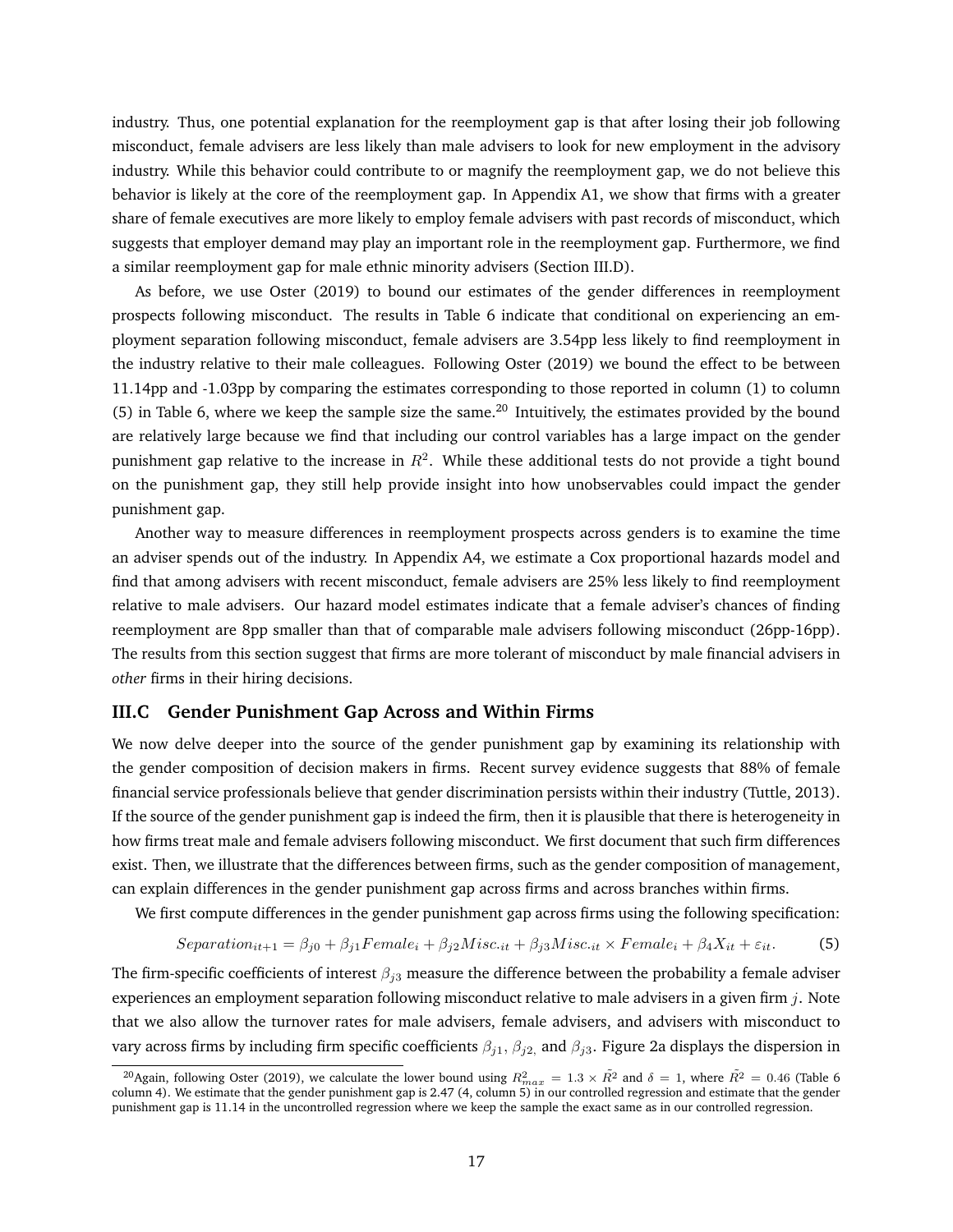the gender punishment gap  $(\beta_{i3})$  across firms, and Figure 2b displays the firms with the highest gap.<sup>21</sup> We restrict our analysis to firms in which at least twenty female advisers receive misconduct disclosures such that we have enough observations for each firm to precisely measure the gender punishment gap within the firm. The estimated distribution of firm coefficients  $(\beta_3)$  are jointly significantly different from each other, confirming differences in the gender punishment gap across firms. In terms of magnitudes, for example, the gender gap at Wells Fargo Advisers<sup>22</sup> is 18pp higher than the average gap.<sup>23</sup> Overall, the results suggest that the gender punishment gap varies substantially across firms. $24$ 

## **III.C.1 Female Managers Mitigate the Gender Punishment Gap at Job Separation**

If the gender punishment gap arises because of employer bias, it is probably driven by the bias of the decision makers in the firm. One proposal to limit discrimination in firms is to increase the share of women in positions of power. The idea is that decision makers in organizations can directly affect policies leading to discrimination. The members from the discriminated group (women) are more likely to recognize discrimination and less likely to support discriminatory practices. Figures 1a and 1b illustrate the substantial differences in gender composition of branch management and firm executives in our sample. We first show that differences in the gender composition of branch management can explain differences in the punishment gap across different branches within the same firm. We then show that differences in the gender composition of the executive teams across firms can also explain across-firm differences in the gender punishment gap. We start by examining whether the gender punishment gap is smaller in branches with more female branch mangers using the following linear probability model:

$$
Separation_{iqjlt+1} = \beta_1 Misc_{:iqjlt} + \beta_2 Female_i + \beta_3 Pct \text{ Female } Mgmt_{jlt} + \beta_4 Misc_{:iqjlt} \times Female_i
$$
  
+  $\beta_5 Misc_{:iqjlt} \times Pet \text{ Female } Mgmt_{jlt} + \beta_6 Female_i \times Pct \text{ Female } Mgmt_{jlt}$   
+  $\beta_7 Misc_{:iqjlt} \times Female_i \times Pct \text{ Female } Mgmt_{jlt}$   
+  $\beta_8 X_{it} + \mu_{qjlt} + \varepsilon_{iqjlt}$ . (6)

Observations are at the adviser-by-year level;  $i$  indexes an adviser with qualifications/occupational licenses q who worked for firm j at time t in county l. The dependent variable  $Separation_{iacitt+1}$  is a dummy variable indicating that the adviser is *not* employed at firm j in year  $t + 1$ . The variable  $Pct$  Female  $Mgmt_{ilt}$ , measures the percentage of managers that are female at the firm  $\times$  county  $\times$  year level; the level effect ( $\beta_3$ ) is absorbed by the fixed effect  $\mu_{qjlt}.$ <sup>2526</sup> The independent variable of interest is  $M is conduct_{iqjlt} \times Female_i \times$  $Pct Female Mgmt_{ilt}$ , which measures how the differences in punishment across genders depends on the

<sup>&</sup>lt;sup>21</sup>The distribution of gender differences ( $\beta_{j3}$ ) reported in Figure 2a includes measurement error. To account for measurement error, we construct an empirical Bayes estimate of firm gender differences by shrinking  $\widehat{\beta}_{i3}$ . Under the assumption that the variance of the estimation error is homoskedastic (Cassella, 1992) the estimated scaling factor suggests that underlying differences across firms accounts for 78% of the variation in the distribution of the OLS estimated coefficients  $\widehat{\beta}_{i3}$ .

 $^{22}$ Firms are defined by the corresponding CRD identification number. Firms with distinct CRD numbers can share the same parent company. For instance, Wells Fargo, operates several financial services businesses under separate numbers. In particular, Wells Fargo has several operations such as Wells Fargo Advisors Financial Network (CRD# 11025), Wells Fargo Advisors (CRD# 19616), and Wells Fargo Securities (CRD# 126292).

<sup>&</sup>lt;sup>23</sup>The results Table 3 find a gender gap of  $9pp$ , which is  $27pp$  at Wells Fargo Advisers.

<sup>&</sup>lt;sup>24</sup>In Appendix A1 we find that gender differences in the rate of misconduct also vary across firms. For example, we find that the difference in misconduct between male and female advisers is larger at firms with a past record of sexual harassment.

 $25$ We classify those advisers holding a Series 24 License as managers. A Series 24 License is required to act in a supervisory role in financial advisory firm.

<sup>&</sup>lt;sup>26</sup>We define the gender composition of branch management (Pct Female Mgmt<sub>jlt</sub>) at the firm-by-county-by-year level and thus the variable varies over time. As a robustness check, in Appendix A1 we replicate our analysis where we define ( $Pct$  Female  $M gmt_{ilt}$ ) in the pre-period 2005 and examine how it impacts future separations.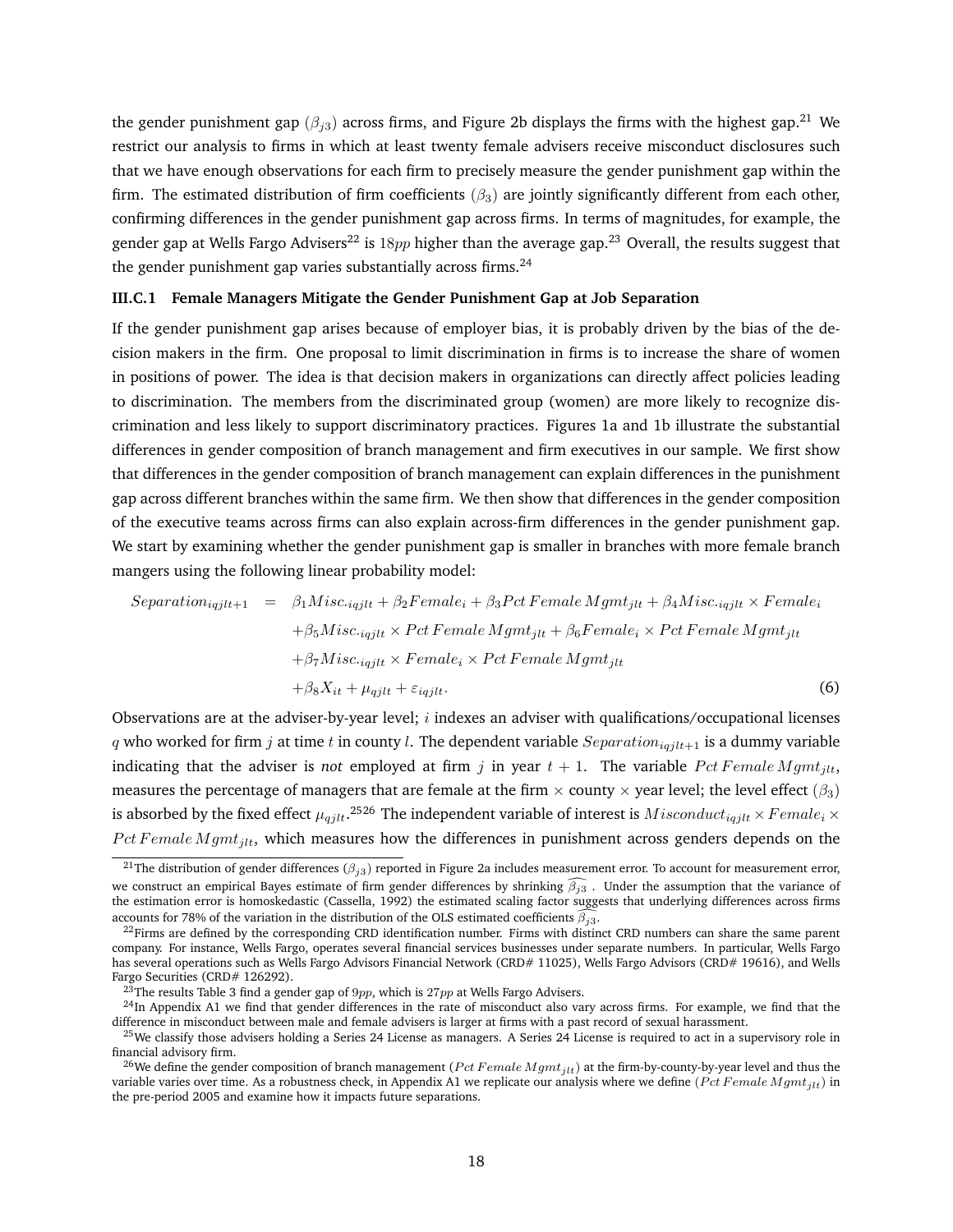share of female branch managers. As before, our most stringent specification accounts for differences in firms' attitudes towards misconduct or turnover rates, demographics differences, local labor market conditions, and activities that advisers engage in by including firm  $\times$  year  $\times$  county  $\times$  license fixed effects  $\mu_{qjlt}$ . We also control for advisers' characteristics, such as experience, in  $X_{it}$ .

Columns (1)-(4) of Table 7a display the corresponding estimates. The results indicate that female advisers are more likely to experience employment separations after receiving misconduct disclosures relative to male advisers at branches with more male management. At branches with no female representation at the management level, female advisers are 10-14pp more likely to experience an employment separation following misconduct relative to their male counterparts.

We next examine how the gender punishment gap varies with the gender composition of the executive teams at the firm level. We measure the gender composition of executives in the variable  $Pct$  Female  $Exec_i$ , which measures the share of executives that are female as of 2015. We re-estimate eq. (6) where we allow the gender punishment gap to vary with the gender composition of a firm's executives and report the corresponding results in columns (5)-(8). Here, we restrict our sample to the period 2014-2015 because we only observe executive composition as of 2015.<sup>27</sup> The results indicate that firms with a greater share of female executives exhibit a smaller gender punishment gap. In firms in which females comprise one-third of the executive team, there is almost no differential punishment for misconduct between genders.<sup>28</sup> In firms without any female executives, on the other hand, female advisers are 14pp more likely to experience employment separations relative to their male counterparts following misconduct (Table 7a, column 5).

#### **III.C.2 Junior Female Advisers do not Mitigate the Punishment Gap**

We find that the presence of female advisers in senior management and executive positions helps mitigate the gender punishment gap. One potential explanation for these findings is that female advisers are more productive at these firms, which is why they are less likely to experience an employment separation following misconduct. Here, we attempt to distinguish between firms with more female executives and managers, i.e. decision makers, and firms that hire more female advisers in general. To ensure that the latter female advisers do not have decision making power, we focus on the junior female employees of the firm. For each firm, we calculate the share of its junior employees defined as those with less than 3 years industry experience, that are female at the county-by-year level ( $Pct$  Jr  $Female_{it}$ ). We examine how the gender punishment gap varies with the gender composition of a firm branch using the following linear probability model:

$$
Separation_{iqjlt+1} = \beta_1 Misc_{iqjlt} + \beta_2 Female_i + \beta_3 Pet \, Jr \, Female_{jlt} + \beta_4 Misc_{iqjlt} \times Female_i
$$

$$
+ \beta_5 Misc_{iqjlt} \times Pet \, Jr \, Female_{jlt} + \beta_6 Female_i \times Pet \, Jr \, Female_{jlt}
$$

$$
+ \beta_7 Misc_{iqjlt} \times Female_i \times Pet \, Jr \, Female_{jlt}
$$

$$
+ \beta_8 X_{it} + \mu_{qjlt} + \varepsilon_{iqjlt}.
$$

$$
(7)
$$

Observations are at the adviser-by-year level. The dependent variable  $Separation_{iqjlt+1}$  is a dummy variable indicating that adviser i is *not* employed at firm j in year  $t + 1$ , where q indexes the adviser's qualifications and  $l$  indexes the adviser's location/county. The coefficient of interest is the triple interaction term

 $^{27}$ In untabulated results we find similar estimates if we estimate the model over the full sample period. Also as an additional robustness check, in Appendix A1 we replicate our analysis using additional BrokerCheck data covering the period 2016-2018. We examine how the composition of executives in 2015 impact the gender punishment gap in 2016-2018 and find similar effects.

<sup>&</sup>lt;sup>28</sup>The results in column (5) of Table 7a indicate that estimated coefficient on the interaction term *Misconduct*  $\times$  Female  $\times$ Pct\_F emale\_Exec is -41.4 and estimated coefficient on the term M isconduct  $\times$  F emale is 14.0. There is no differential in job separation probabilities for male and female advisers following misconduct if  $Pct\_Female\_Exec = \frac{14.0}{41.4} = 0.34$ .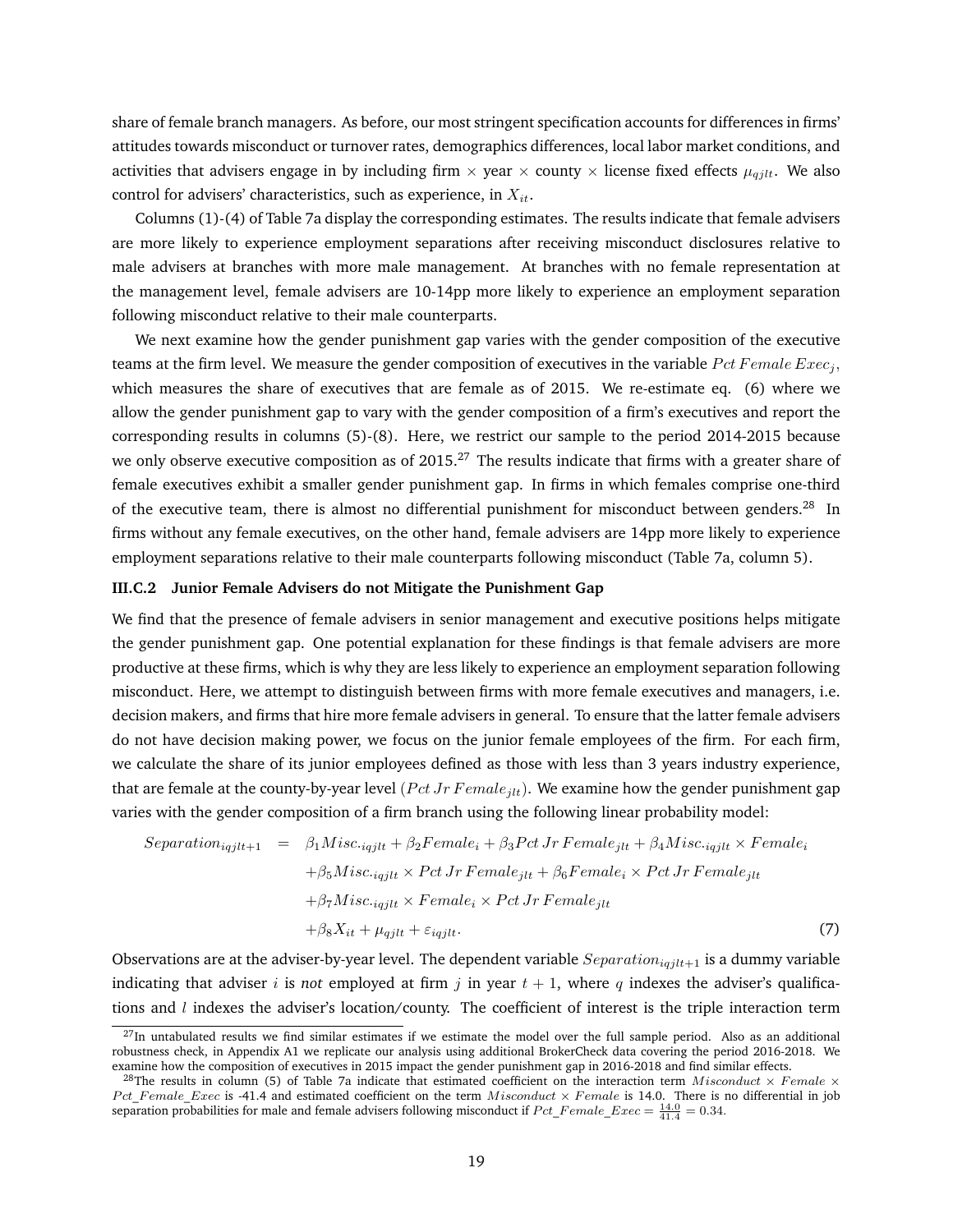$Misc_{iogit} \times Female_i \times PetJr Female_{it}$  which measures how the gender punishment gap varies with the gender composition of the junior employees at a firm.

We present the corresponding results in Table 7b. We find little relationship between the gender composition of a firm's junior employees and the gender punishment gap. In each specification, the coefficient on the triple interaction term is statistically insignificant and very close to zero, even when one accounts for the standard errors. These test results suggest that the gender punishment gap does not decline in firms that see junior female advisers as more valuable. What matters for the gender punishment gap is the gender composition of executives and managers, the decision makers in the firm, rather than the gender composition of the firm as a whole.

#### **III.C.3 Gender Punishment Gap and Sexual Harassment Claims**

We now document a link between two related but potentially distinct phenomena: the gender punishment gap, and sexual harassment. Studying this link is useful for thinking about the causes of gender punishment gap. For instance, as we discuss in Section IV, if the gender punishment gap arises as a result of Bayesian updating on productivity across genders by profit maximizing firms, then it is unlikely to be related to sexual harassment incidents. To explore this link, we collect novel data on the sexual harassment claims filed against the financial advisory firms in our data. We examine how the gender punishment gap varies with the incidence of sexual harassment claims at a firm. Specifically, we assess how the gender punishment gap varies across firms in the following triple difference-and-differences specification:

$$
Separation_{iqjlt+1} = \beta_1 Misc_{iqjlt} + \beta_2 Female_i + \beta_3 Harassment_j + \beta_4 Misc_{iqjlt} \times Female_i
$$
\n
$$
+ \beta_5 Misc_{iqjlt} \times Harassment_j + \beta_6 Female_i \times Harassment_j
$$
\n
$$
+ \beta_7 Misc_{iqjlt} \times Female_i \times Harassment_j
$$
\n
$$
+ \beta_8 X_{it} + \mu_{qjlt} + \varepsilon_{iqjlt}.
$$
\n(8)

Observations are at the adviser-by-year level. The dependent variable  $Separation_{iqjlt+1}$  is a dummy variable indicating whether adviser i with qualifications q working for firm j in county l in year t experienced an employment separation between year t and  $t+1$ . The variable  $Harasment<sub>i</sub>$  is a dummy variable indicating whether or not the firm has ever had a sexual harassment claim resolved through arbitration. Roughly 25% of our adviser-year level observations involve an adviser working for a firm with a record of harassment (i.e. Harassment<sub>i</sub> = 1). The control variable Harassment<sub>i</sub> is absorbed by the qualifications-by-firm-by-countyby-year fixed effect  $\mu_{qjlt}$ . The coefficient of interest is the triple interaction term  $Female_i \times Misc_{iqjlt} \times$  $Harassment_j$  which measures how the gender punishment gap varies with the firm's sexual harassment claims.

Columns (1)-(4) of Table 8 presents the corresponding estimates. In each specification, we estimate a positive and significant relationship between employment separation and the triple interaction term  $Female_i \times$  $Misc<sub>igit</sub> \times Harassment<sub>i</sub>$ . A positive coefficient on the triple interaction term indicates that the gender punishment gap is larger at firms with a record of sexual harassment. The estimated coefficient on the triple interaction term  $Female_i \times Misc_{iqjlt} \times Harassment_j$  is more than twice as large as the estimated coefficient on the term  $Misc_{iqjlt}\times Female_i,$  which suggests that the gender punishment gap is more than twice as large at firms with a record of sexual harassment. The results in column (2) indicate that at firms with a record of sexual harassment, female advisers following misconduct are 13.82pp (=4.10pp+9.72pp) more likely to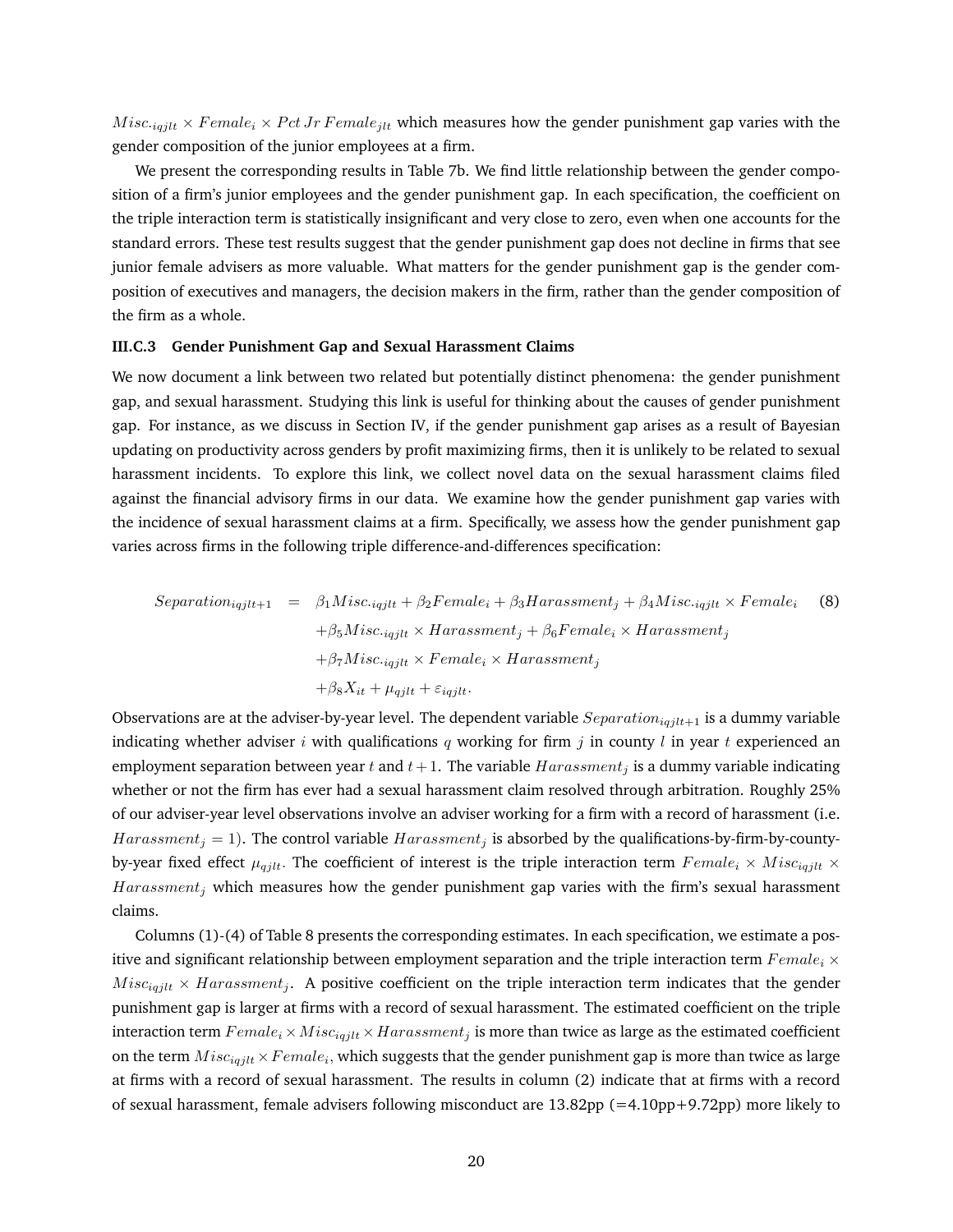experience an employment separation relative to their male colleagues. As we will discuss in Section IV, this evidence is consistent with the gender punishment gap being at least partially related to preferences and tastes of the firm and its managers.

In the arbitration awards database, we also observe non-sexual harassment discrimination claims. The discrimination claims often refer to age discrimination but can also refer to other forms of discrimination. As an additional robustness check, we examine how the gender punishment gap varies with whether the firm has a history of discrimination. Specifically, we augment our specification (eq. 8) where we interact the gender punishment gap with the  $Discription_i$ , which is a dummy variable indicating whether a firm has ever had a discrimination claim resolved though arbitration. This additional test tells us whether the gender punishment gap is correlated specifically with harassment or more generally with firm discrimination.

We report the corresponding estimates in columns (5)-(8) of Table 8. We find that the gender punishment gap is 7.1pp larger at firms with a record of sexual harassment after controlling for whether the firm has a record of discriminating against employees (Table 8, column 8). Conversely, we do not find evidence that, after conditioning on whether the firm has a history of sexual harassment, the gender punishment gap is larger at firms with a record of discrimination. The results suggest that the gender punishment gap is specifically related to sexual harassment rather than firm discrimination or firm dysfunction more generally.

As an additional robustness check, in Appendix A1 we also explore how the gender punishment gap varies with other non-gender related firm/branch characteristics such as branch size or share of advisers with past misconduct. We find little relationship between these other non-gender related firm characteristics and the gender punishment gap, while the female composition of management mitigates the gender punishment gap.<sup>29</sup>

# **III.D Is Punishment Gap Gender Specific? Punishment Gap for Minority Men**

Several theories explaining gender differences in labor outcomes are gender specific. For example, genders exhibit differences in the value of home production and risk aversion, which can explain several important phenomena that might look like discrimination across gender (Bertrand et al. 2010).<sup>30</sup> Gender identity norms (Bertrand, Kamenica, and Pan, 2015) could also drive this behavior. In this section, we show that the punishment gap extends to minority men, who have also traditionally faced discrimination in the labor market. Consequently, it is unlikely that the mechanism behind it is gender specific. Instead, the results here are more consistent with a pattern of "in-group" tolerance or favoritism towards the members of one's own group.

We examine the labor market consequences following misconduct for male advisers of African or Hispanic ethic origin. To ensure that our results are not driven by gender differences, we limit our sample to men. We determine the ethnicity of each adviser using the name-ethnicity classifier developed in Ambekar et al. (2009) and used in the literature (Dimmock et al. 2018; Pool et al  $2014$ ).<sup>31</sup> We are able to classify the

 $^{29}$ We find some evidence that the gender punishment gap is relatively smaller at financial advisory firms set up as corporations and relatively larger at financial advisory firms set up as limited liability companies and partnerships. Our results (reported in Appendix A1) suggest that the gender punishment gap is about 40% smaller at corporations relative to non-corporations. One potential explanation for this result is that scrutiny could be higher at corporations because they are often publicly traded firms whereas LLCs and partnerships are privately held.

 $30$ See Croson and Gneezy (2009) for a review on the literature documenting differences in risk tolerance among males and females. Croson and Gneezy find robust differences in risk preference among men and women, with women being more risk averse than men. Sapienza, Zingales and Maestripieri (2009) find that even among MBA students at the University of Chicago, women have higher risk aversion than men.

 $31$ The name-ethnicity classifier developed by Ambekar et al. (2009) is available online at http://www.textmap.org/ethnicity.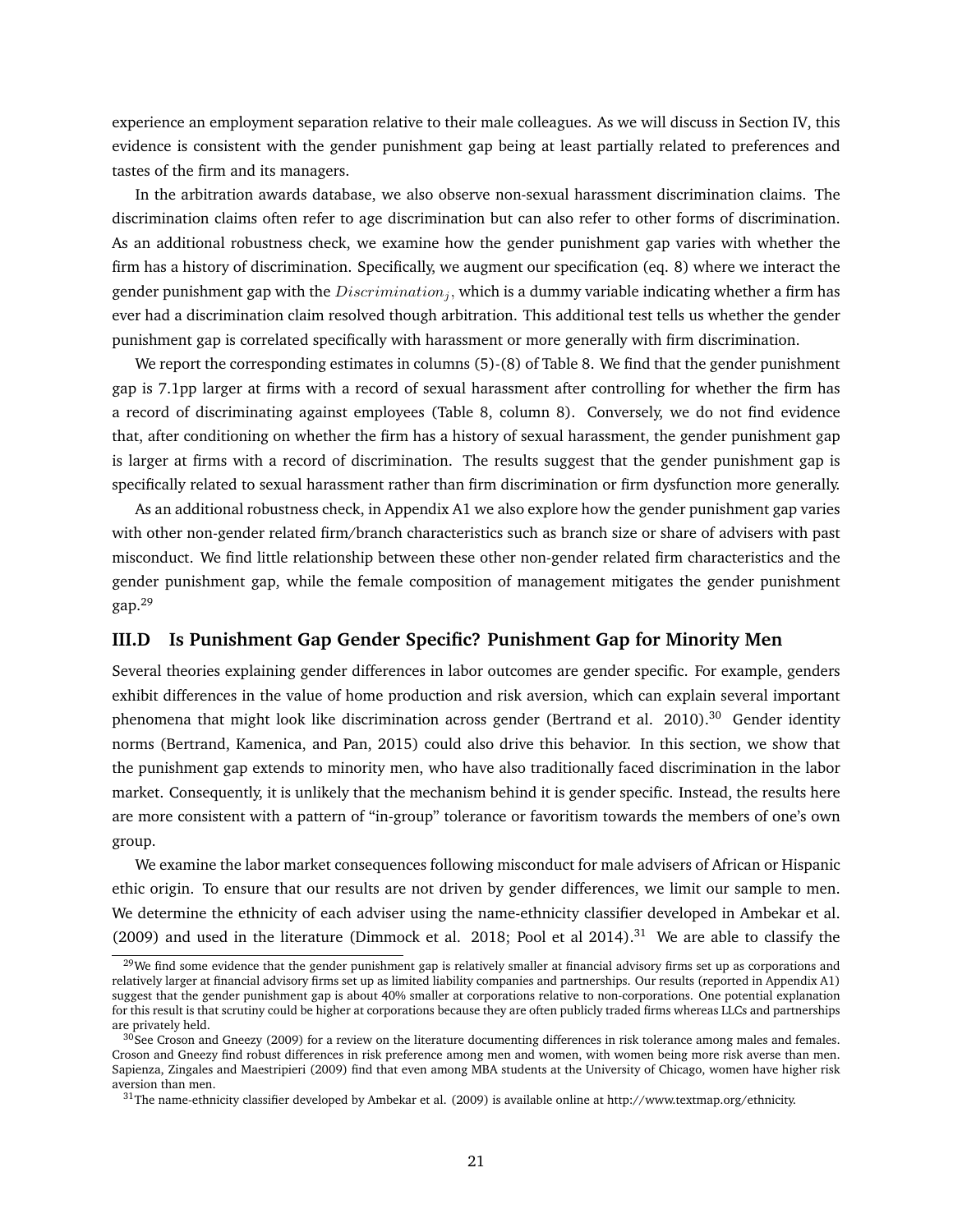ethnicity of 99% of the male advisers in our sample. Roughly 4% of male advisers are classified as having Hispanic ethnic origins and 2% are classified as having African ethnic origins.

We measure the punishment gap of minority men by re-estimating eq. (3) but replacing female advisers with minority men. We include additional controls for the adviser's ethnicity (African or Hispanic) and the interaction of misconduct and the adviser's ethnicity. We report the corresponding estimates in the columns (1)-(4) of Table 9b. In each specification, the estimated coefficients on the interaction terms  $M is conduct \times African\,Oriqins$  and  $M is conduct \times Hispanic\,Oriqins$  are positive and significant, suggesting African origin and Hispanic advisers are more likely to experience job separations following misconduct. In other words, minority men experience a punishment gap similar to female advisers. We find similar results for reemployment following misconduct (Table 9b, columns 5-8). These results suggest that Hispanic advisers face relatively worse employment prospects following misconduct than non-African and non-Hispanic advisers. We do not find much evidence suggesting that African advisers face worse reemployment prospects following misconduct relative to non-African origin and Hispanic advisers. Overall, the results suggest that following misconduct, African advisers face more severe punishment at the firm level but not at the industry level while Hispanic advisers face more severe punishment at both the firm and industry level.

The existence of a punishment gap for minority men suggests that a similar mechanism generates the gender and the minority (male) punishment gap. There is one difference between the groups, which speaks to the potential mechanism: female and minority male advisers differ in the average rate of misconduct. Female advisers engage in substantially *less* misconduct than their male counterparts. African and Hispanic advisers, on the other hand, are 9bp *more* likely to receive misconduct disclosures in a given year relative to other male advisers (Table 9a). One potential reason why female advisers could be treated more harshly following misconduct is precisely because of their low average rates of misconduct: firms might tradeoff lower average misconduct for lower productivity and update more severely about female misconduct propensity after observing misconduct, given their low average misconduct rates. If such a mechanism were at play for minority men, it would suggest *milder punishment*, because, given their higher rates of misconduct, these advisers would be expected to be more productive and firms would update less harshly after observing misconduct by such advisers. However, the existence of male minority punishment gap suggests that updating from low average misconduct rates is not driving the gender punishment gap. We discuss this mechanism in more detail in Section IV.

## **III.D.1 Minority Male Managers Mitigate the Minority (Male) Punishment Gap**

We find that firms with a larger share of female managers have a smaller gender punishment gap. Here, we document that minority male managers mitigate the minority punishment gap among male advisers.

Specifically, we re-estimate the analog of eq. (6) where we separately control for the branch level composition of manager ethnicity (Pct African Mgmt and Pct Hispanic Mgmt). The variable Pct African Mgmt (Pct Hispanic Mgmt) measures the percentage of managers that are of African (Hispanic) origin at the firm in a county in a given year. We report the corresponding estimates in Tables 10a and 10b. In each specification, we estimate a negative coefficient on the minority triple interaction terms. Given that there are relatively few African and Hispanic origin advisers and managers in our data set, we start to lose statistical power in columns (4) and (5) when we include firm×year×county×license fixed effects. The results in column (1) of Table 10a suggest that African origin advisers working at a branch with no African origin branch managers are 10pp more likely to experience employment separations following misconduct. However, the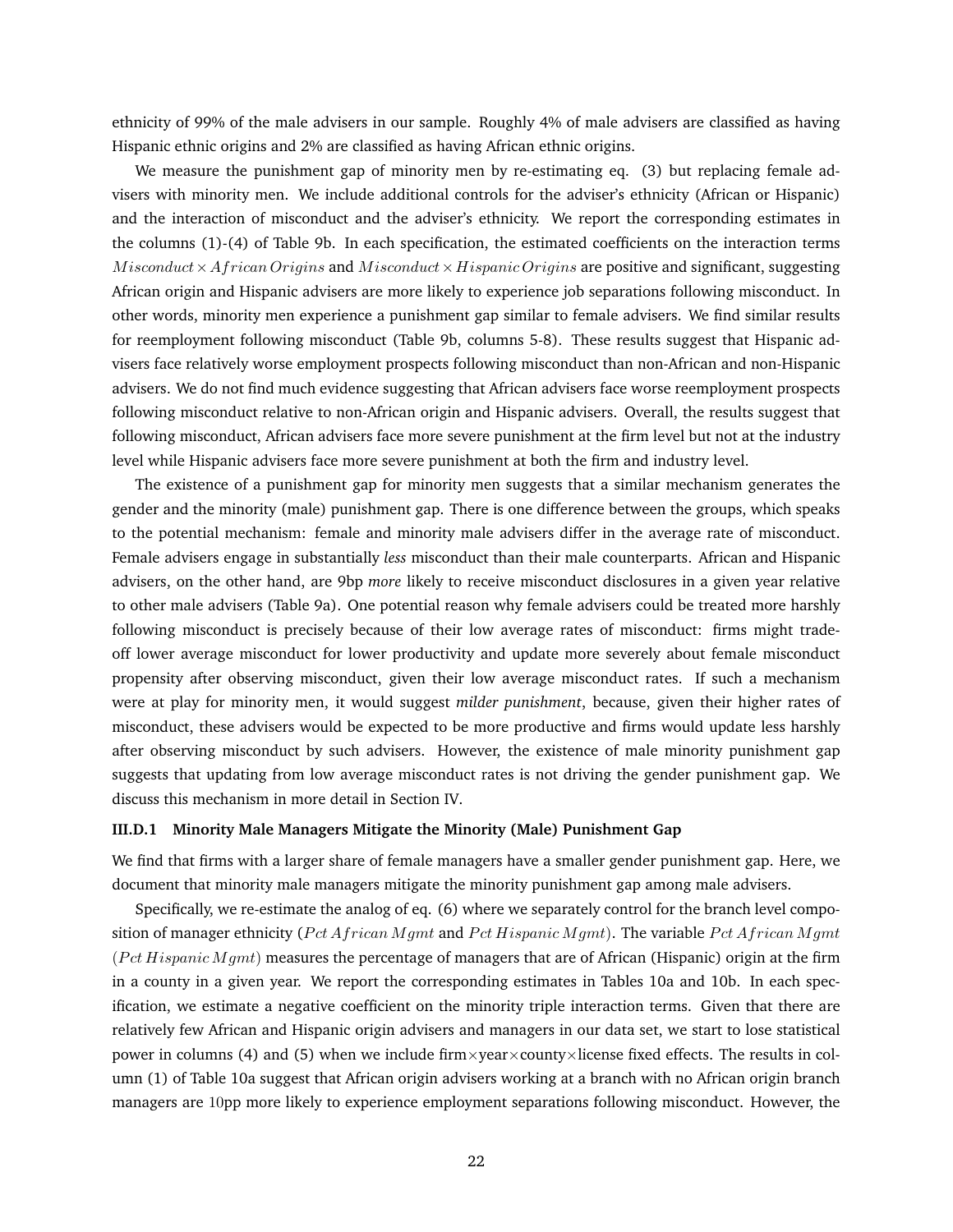estimates also imply that there would be no punishment gap in branches where  $50\%$  (=10.2/20.3) of the branch managers are of the same minority as the adviser (Table 10a, column 1). We find similar patterns for Hispanic advisers and managers as displayed in Table 10b. Overall, our results are most consistent with in-group tolerance of executives of financial advisory firms. Male executives seem to be more forgiving of misconduct by men rather than by women, and non-minority managers are more forgiving of misconduct from members within their own group.

## **III.D.2 Minority Male Managers** *do not* **Mitigate the Gender Punishment Gap**

Given that female managers mitigate the gender punishment gap and ethnic minority male managers mitigate the minority punishment gap, we now ask whether managers from disadvantaged groups lower the punishment gap in general. This test allows us to distinguish between two alternative reasons for why minority managers – gender or ethnic – matter. One alternative is that minority managers better understand that there is a punishment gap and seek to avoid it. If so, we would expect minority male managers to reduce the gender punishment gap. Alternatively, the mechanism may be related to specific group membership. For example, managers of a group only understand that the stereotypes about their own group are incorrect but share stereotypes about other groups, or because of simple in-group favoritism. Under this alternative, we would find that minority male managers do not mitigate gender gap.

As reported in Appendix A1, we find that the gender punishment gap does not vary systematically with the ethnic composition of the firm's branch management. We find no evidence that managers of African descent mitigate the gender punishment gap and only very modest and noisy evidence suggesting that managers of Hispanic descent mitigate the gender punishment gap.  $32$  Thus, minority male managers do not appear to systematically mitigate the gender punishment gap. These results suggest that while managers in power can potentially mitigate punishment gap among any group, they typically only do so only within their gender or ethnic group. Group membership seems to play an important role in understanding the punishment gap of advisers across different genders and ethnicities.

# **IV What explains the Punishment Gap?**

We find a punishment gap for female and minority-male advisers. This gap is smaller in firms with a larger share of managers (not junior employees) from the specific minority group. In this section, we first provide additional evidence, which suggests that the gender punishment gap does not proxy for female advisers' lower productivity or more severe misconduct. We then discuss which types of models can explain the evidence in the paper. Consider a benchmark model in which the joint distribution of misconduct and productivity is the only difference across genders. Furthermore, firms update their beliefs about adviser misconduct and productivity using Bayes rule with correct beliefs and hire/fire advisers to maximize profits. We argue that such a model would have a difficult time explaining the totality of evidence we have gathered up to this point; doing so would require additional complexity with more degrees of freedom. We also

<sup>32</sup>Specifically we examine regressions of the form:

 $Separation_{i_1i_1t+1} = \beta_1Misc_{i_1i_1t} + \beta_2Female_i + \beta_3Pct African Mgmt_{i_1t} + \beta_4Misc_{i_1t} \times Female_i$  $+ \beta_5 M isc_{i}$ ilt × Pct African Mgmt<sub>ilt</sub> +  $\beta_6$ Female<sub>i</sub> × Pct African Mgmt<sub>ilt</sub>  $+\beta_7 M isc_{i,jlt} \times Female_i \times Pet$  African Mgmt<sub>ilt</sub>  $+\beta_8X_{it} + \mu_{jlt} + \varepsilon_{ijlt}.$  (9)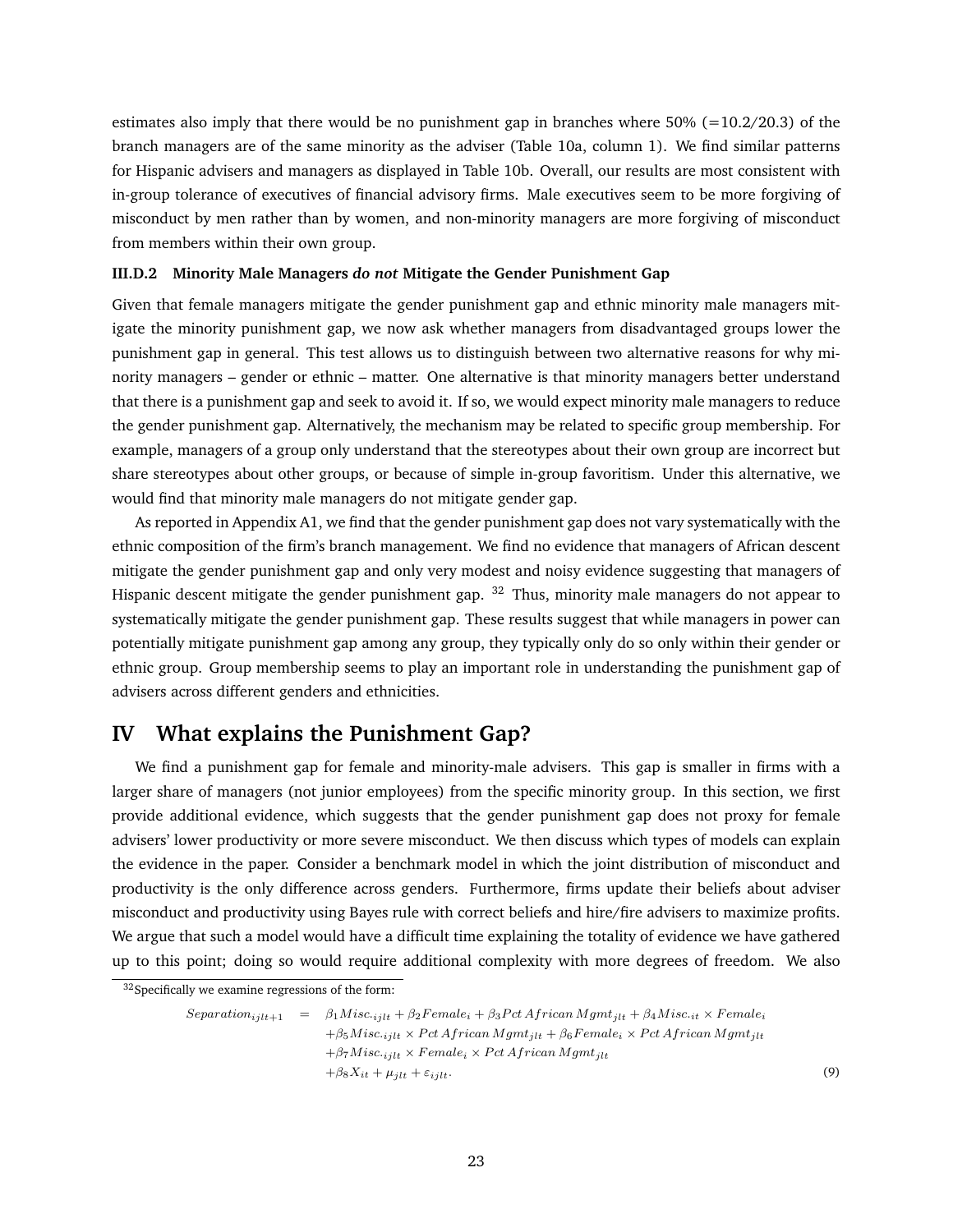consider a model in which the punishment gap is generated by biases of market participants. We then discuss the types of biases that may more adequately generate the patterns we observe.

# **IV.A Gender does not Proxy for Misconduct or Productivity**

The gender punishment gap is smaller in firms with more female managers, but not in firms with more female junior advisers; the punishment gap also exists for ethnic minority men. Therefore it is unlikely that the punishment gap arises solely because group membership proxies for productivity or misconduct severity. Nevertheless, we provide additional evidence against this possibility.

## **IV.A.1 Gender Does Not Proxy for Misconduct**

**Recidivism:** We find that men unconditionally have higher rates of misconduct. However, it is possible that female advisers with misconduct records are more likely to re-engage in misconduct than their male counterparts. If so, it would be optimal for firms to fire female advisers with a higher probability. In this section, we show that instead, male advisers are more likely to re-offend.

We find that  $41\%$  of men with misconduct records are repeat offenders, while only 22% of female advisers are repeat offenders.<sup>33</sup> Male advisers are therefore roughly twice as likely to be repeat offenders than female advisers. To ensure that these gender differences in recidivism are not driven by differences in other adviser characteristics, we more formally examine recidivism using a linear probability model:

$$
Misc_{\text{.}qjlt} = \beta_1 Female_i + \beta_2 PriorMisc_{\text{.}qjlt} + \beta_3 PriorMisc_{\text{.}qjlt} \times Female_i + \beta X_{it} + \mu_{qjlt} + \eta_{\text{.}qjlt}
$$
 (10)

The dependent variable  $M is conduct_{iqjlt}$  is a dummy variable indicating that the adviser was disciplined for misconduct at time t. The variable  $Prior Misconduct_{iqilt}$  (abbreviated as  $Prior Misc$ ) is a dummy variable indicating whether the adviser was ever reprimanded for misconduct prior to time  $t$ . The main independent variable of interest is  $Prior Misconduct_{iqjlt} \times Female_i$  . The interaction measures the difference in propensity between male and female advisers to engage in repeat offenses. We also control for the adviser's gender to account for any differences in the baseline misconduct rate across the two genders. Our most stringent specification controls for firm  $\times$  year  $\times$  county  $\times$  license fixed effects  $\mu_{qjlt}$ . We also control for the adviser's characteristics, such as experience in the industry in  $X_{it}$ .

We report the corresponding estimates in columns (1)-(4) of Table 11. Similar to Egan et al. (2019a), the  $Prior Misconducting it$  coefficient of 2.4pp suggests that a male adviser who has a past record of misconduct is 2.4pp more likely to receive a new misconduct disclosure in the upcoming year (Table 11, column 1). More importantly, the negative coefficient of  $-0.7pp$  on  $Prior Misconduct_{igit} \times Female_i$  suggests that women are significantly less likely to be repeat offenders. The financial advisory industry may find it optimal to punish female advisers more severely if they engage in more repeated misconduct. However, the evidence presented in Table 11 indicates the exact opposite; male advisers are substantially more likely to be repeat offenders than female advisers.

We next show that men have higher recidivism rates relative to females, *both* in the sample of advisers whose previous misconduct was punished with a job separation, and in the sample of advisers who were allowed to keep their job following misconduct. In other words, differential separation rates across genders following misconduct are not driving the different recidivism rates. We extend our previous regression specification (10) by including the dummy variable  $PriorDiscriptive_{iqjlt}$ , which indicates whether an adviser

<sup>&</sup>lt;sup>33</sup>Figure A6 displays the frequency of misconduct among male and female advisers. Male advisers are more likely than female advisers to be both repeat offenders and multiple repeat offenders.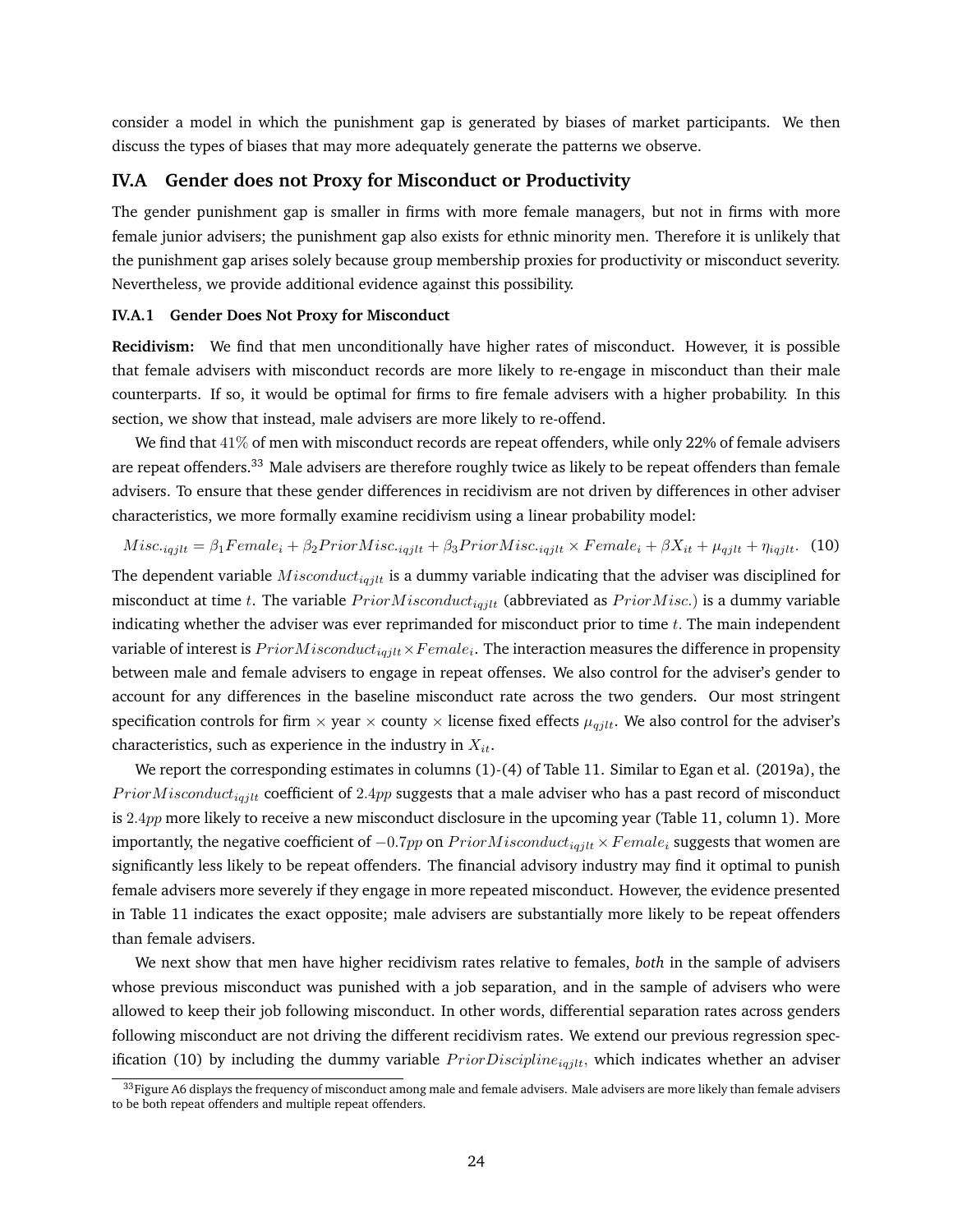previously lost his/her job following misconduct, and the interaction term  $Female_i \times PriorDiscipline_{iailt}$ . Columns (5)-(8) in Table 11 display the corresponding estimates. The results suggest that firms are shedding advisers that are more likely to engage in misconduct in the future (coefficient on  $PriorDiscipine$ is positive). Among those who suffered a job separation following misconduct, male advisers are  $2.5pp$  $(\approx 0.56 + 1.70 + 0.27)$  more likely to engage in misconduct in a given year than female advisers (column 5). Similarly, among advisers who kept their job following misconduct, male advisers are roughly  $1pp$  $(\approx 0.5 + 0.27)$  more likely to engage in misconduct than female advisers (column 5). Overall, these results suggest that past misconduct is actually more predictive of future misconduct for male advisers than for female advisers.

One important caveat when looking at recidivism in the data is that there is a selection issue. We only observe repeat offenses for those advisers who gain new employment in the industry. Thus, our estimates of recidivism may suffer from a selection bias. Given that women face a gender punishment gap, its possible that the women who would have had the highest rates of recidivism are pushed out of the industry. Consequently, it could be the case that, in absence of the gender punishment gap, men and women would have the same rates of recidivism. A simple back of the envelope calculation suggests that in order for the average male and female adviser to have the same rates of recidivism, the female who left the industry as a result of the gender punishment gap would need to be 10x more likely to engage in misconduct than the average adviser and 20x more likely to engage in misconduct than the average female adviser.<sup>34</sup> As a further robustness check, in Appendix A6 we address the selection issue using a semi-parametric control function similar to the original parametric approach in Heckman (1979) and find that male advisers are more likely to be repeat offenders.

**Type of Misconduct:** Another reason why firms would want to punish female advisers more harshly is if they engaged in costlier or more severe misconduct. In Section II.B.3, we show the opposite is true: male advisers' misconduct is 11-20% more costly to the firm. Similarly, in Section III, we control for the specific type of misconduct an adviser engages in when initially measuring the gender punishment gap. Here, we separately focus on one specific type of misconduct, unauthorized activity, and show our results within that narrowly defined setting. We examine unauthorized activity because it is a relatively common offense, accounting for roughly 15% of misconduct disclosures. Moreover, unauthorized activity generally represents unauthorized trading and/or forgery, making its definition and measurement relatively precise.

We re-estimate gender differences in job separation and reemployment following unauthorized activity (similar to eq. 3 and 4) and report the corresponding estimates in Appendix A1. Consistent with our previous results we find that, relative to their male counterparts, female advisers experience significantly higher job separation rates following misconduct related to unauthorized activity.<sup>35</sup> We also find that female advisers

 $34$ Under the assumption that in absence of the gender punishment gap recidivism would be the same across men and women, we can write the following relationship:

$$
E[Misc_{t+1}|Male, Prior\,Misc_t = 1] = \frac{\Pr(Employee_{t+1}|Misc_t = 1, Female)}{\pi + \Pr(Employee_{t+1}|Misc_t = 1, Female)} E[Misc_{t+1}|Female, Prior\,Misc_t = 1] + \frac{\pi}{\pi + \Pr(Employee_{t+1}|Misc_t = 1, Female)}r
$$

 $35$ Our baseline result (column 3 of Table A14 indicate that, conditional on receiving unauthorized activity related misconduct disclosures, female advisers are 14pp more likely to experience job separation relative to their male counterparts, a 52% increase.

where  $\pi$  denotes the fraction of women that leave the industry as result of the gender punishment gap and  $r$  denotes the probability of misconduct among this marginal population of women. From the data we have that:  $E[Misc_{t+1}|Male, Prior~Misc_t = 1] = 2.42\%$ (Table 7, column 1),  $E[Misc_{t+1}|Female, Prior\,Misc_t = 1] = 1.73\%$  (Table 7, column 1),  $Pr(Employd_{t+1}|Misc_t = 1, Female) =$ 63%, and  $\pi = 12\%$  (Table 3a). Thus, the implied probability of misconduct among the marginal population that leave the industry as a result of the punishment gap would have to be  $6\%$ .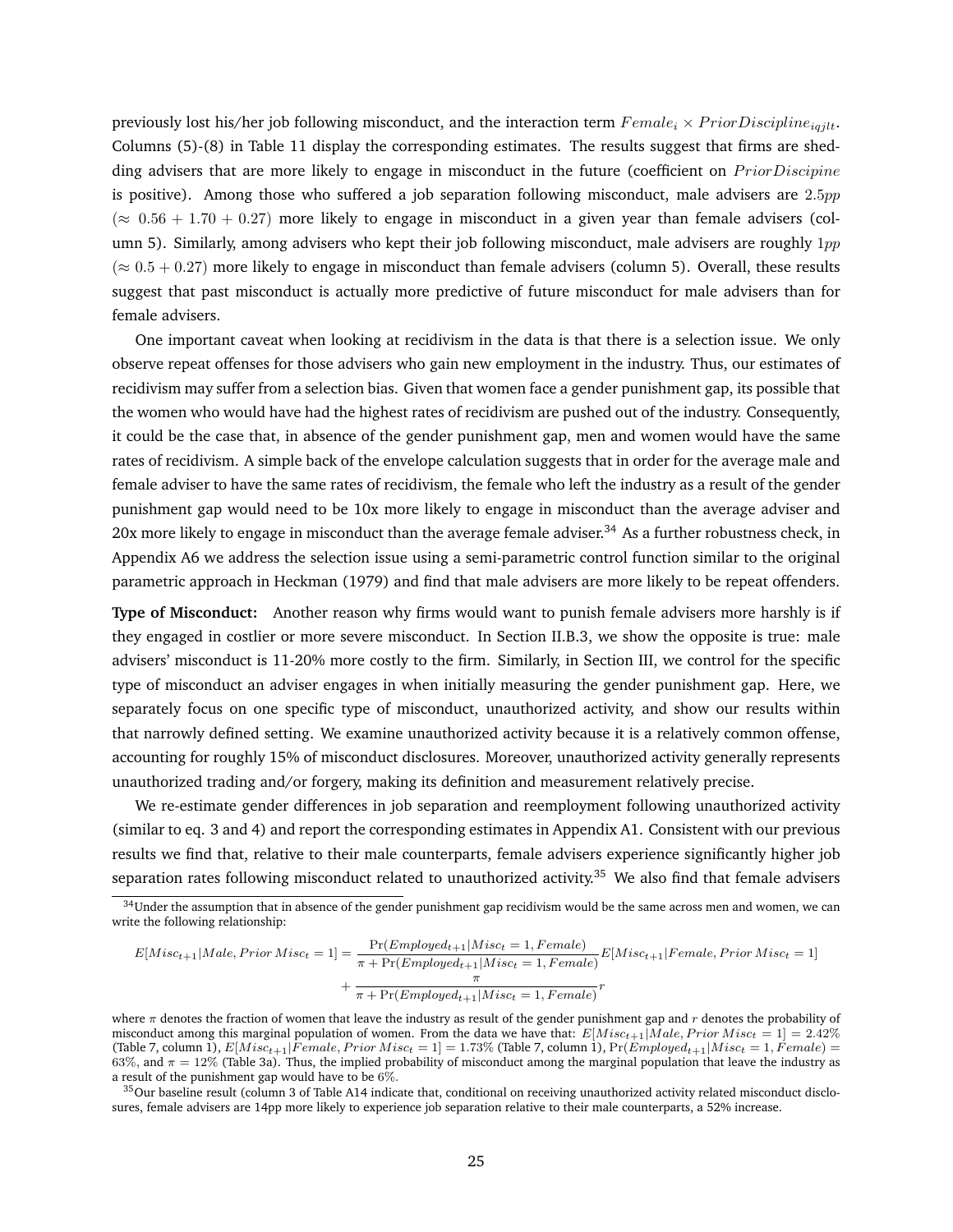are less likely to find new employment relative to their male counterparts following such a disclosure. These results suggest that the gender punishment gap is not driven by differences in the type of misconduct across genders.

In addition to examining just unauthorized activity, we use our detailed data to further categorize the different types of misconduct that appear in the data. BrokerCheck reports descriptions of each misconduct offense, ranging from a sentence to a few paragraphs. As an additional robustness check, we use two standard natural language processing methods to categorize the types of misconduct allegations. First we use a Bag of Words approach (Gentzkow, Kelly, and Taddy, 2019; Bodoh-Creed, Boehnke, and Hickman 2018) where we construct dummy variables for the common words reported in the misconduct descriptions. Second, we categorize the misconduct events using Latent Dirichlet Allocation (LDA) following Blei et al. (2003). LDA is a popular machine learning topic model that helps cluster text documents into topics. Full details of are in Appendix A5. Importantly, one piece of data we do not control for are misconduct disclosure categories. The reason is that some disclosure categories, especially "Employment Separation After Allegations", indicate not only misconduct but also punishment, which is the outcome variable of interest. We want to control for whether an adviser engaged in a specific type of misconduct, such as fraud, which could be reported in any of the six misconduct disclosure categories. However, we do not want to control for whether the adviser was let go, because doing so would be akin to controlling for our outcome variable of interest, i.e., punishment. Conditioning on types of misconduct allegations using methods above allows us to circumvent this issue.<sup>36</sup>As described in Appendix A5 and in the corresponding tables, the results suggest that the punishment gap in employment separations and re-employment opportunities is not driven by differences in the type of misconduct across genders.

#### **IV.A.2 Gender Does Not Proxy for Productivity**

Our analysis up to this point accounts for much of the differences among financial advisers by controlling for each adviser's qualifications such as licensing, experience, the firm and location at which they work, and other characteristics. The stringent reporting and licensing requirements in the securities industry help us compare male and female advisers working in the same firm, branch, and job role. For a selected subset of active advisers, we are able to directly control for an adviser's productivity and assets under management using data from Meridian IQ. Our results also indicate that the punishment gap is positive after accounting for selection on unobservables using the methodology developed by Oster (2019) and Altonji, Elder, and Taber (2005a, 2005b, 2008). We now present several additional tests which suggest that the gender punishment gap does not proxy for productivity differences across genders.

*Career Interruptions:* Bertrand et al. (2010) find that career interruptions, which can impact productivity, explain about one-third of the gender wage gap in young professionals in the financial and corporate sectors. We show that the gender punishment gap is not explained by career interruptions. Following Bertrand et al. (2010), we define a career interruption as an out of the industry spell lasting six months or longer. Roughly 19% of the advisers in our data set have experienced career interruptions. After controlling for observable characteristics, female advisers are 1.26pp more likely to experience a career interruption. In Appendix A1 we re-estimate the gender punishment gap in separation and reemployment while controlling

 $36$ This relates to the critique in Johnson and Neal (1996). When studying discrimination one does not want to include control variables that are affected by discrimination. If the gender discrimination results in more formal female terminations, which are captured in "Employment Separation" disclosures, then this is one clear outcome of gender discrimination that should not be included as a control variable.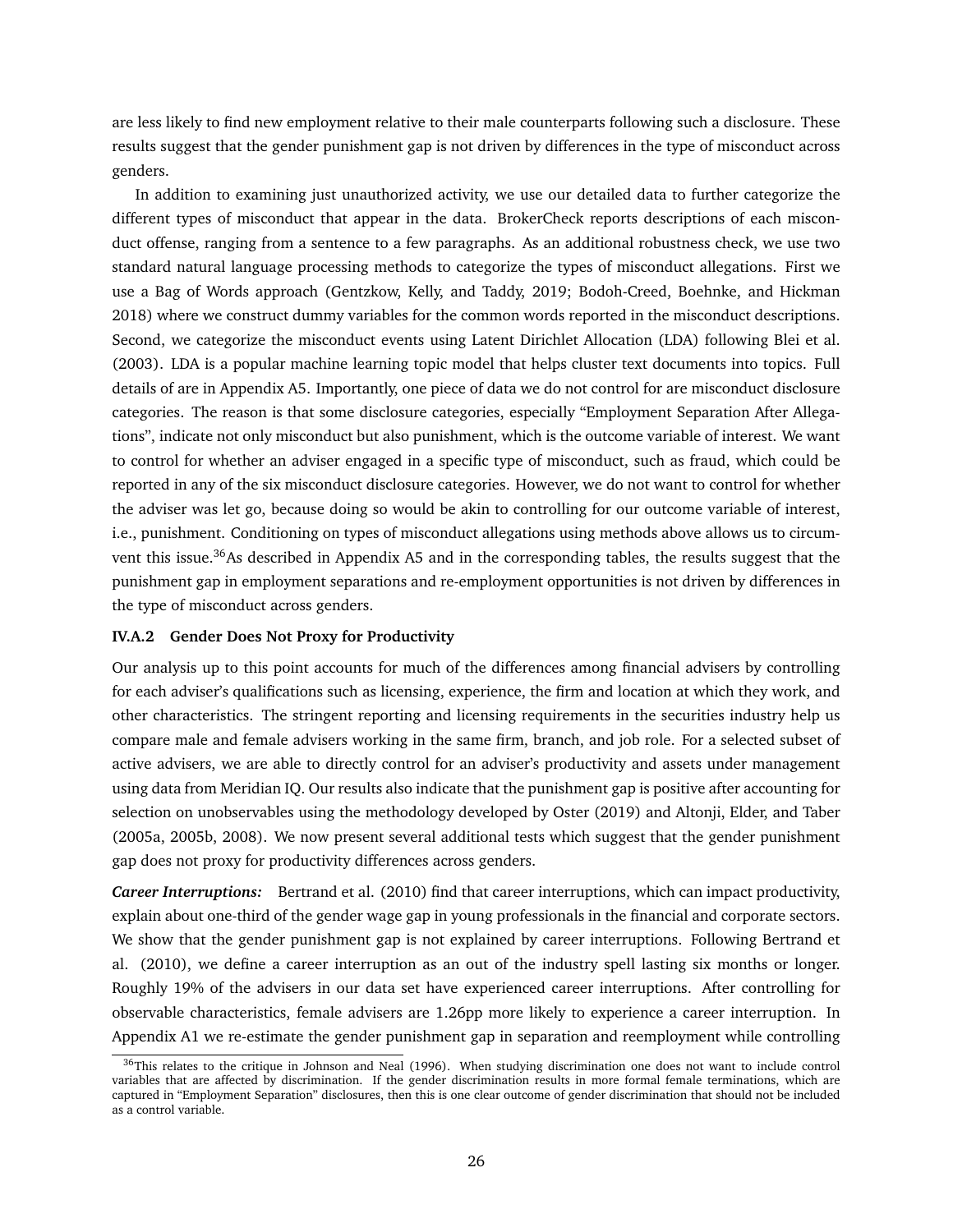for career interruptions. Career interruptions do little to explain gender punishment gap. This does not imply that career interruptions have no effect on labor market outcomes. An interruption is correlated with a 4pp increase in job separation rate and a 2pp decrease in reemployment rates, which is consistent with observations in Bertrand et al. (2010).

*Pre-misconduct Turnover:* To further illustrate that the punishment gap is unlikely driven by gender differences in unobserved characteristics (including unobserved productivity), we focus on job separation rates of financial advisers *before* they engage in misconduct. That is, we focus on advisers who eventually engage in misconduct. If the punishment gap arises because female advisers who eventually engage in misconduct have worse unobservable characteristics than male advisers (such as productivity), one would expect these characteristics to result in higher turnover rates even before misconduct appears. We present the results in Appendix A1 and find no evidence of differential turnover rates in the periods before misconduct appears.

*Turnover Following Large Shocks: Are Females Marginal Productivity Employees?:* As discussed earlier in Section III, the turnover rates of male and female advisers are remarkably similar among advisers without recent misconduct and only differ following misconduct. As an additional robustness check, we examine the employment decisions of financial advisory firms that are hit with a negative shock. A firm that decides to downsize will find it optimal to lay off the least productive (marginal) employees first. If women are less productive on the margin, then firms should lay off women at a higher rate than men. In Appendix A1, we separately examine turnover at firms that downsize by more than 5%, 10%, and 25% in a given year. When we compare male and female advisers within the same firm, at the same time, and in the same county, we find no evidence that distressed firms downsize more extensively among females.

*Human Capital Accumulation and Expected Productivity:* The career paths of male and female advisers may evolve differently over time. For example, male and female advisers may acquire human capital and develop career networks on the job at different rates, or female advisers may be more likely than male advisers to experience career interruptions. Here, we show that the punishment gap exists across adviser experience levels. Previous research suggests that gender differences in pre-market human capital among men and women are negligible (Blau and Kahn 1997; Altonji and Blank 1999). If we find that the gender punishment gap exists for advisers with little experience, this suggests that our results are not due to differences in human capital acquisition over time. Similarly, after 15 years in the industry, the difference between realized and future productivity should be small. If we find the same gender punishment gap for more experienced advisers, this suggests that differences in *future* productivity growth are not likely to be a source of the gap.

In Appendix A1, we separately examine the gender punishment gap for those less experienced advisers (5 or fewer years' experience) and those more experienced advisers (15 or more years of experience). The results indicate that the gender punishment gap exists for less experienced advisers: relative to male advisers, female advisers are 9pp more likely to experience employment separations following misconduct, and 2pp less likely to find new jobs following misconduct relative to male advisers (on average, 24% of male advisers with five or fewer years of experience experience an employment separation in a year). We find similar patterns for more experienced advisers: female advisers are 4pp more likely to experience employment separations following misconduct. In both sub-samples we find weaker evidence suggesting that female advisers face worse reemployment prospects following misconduct relative to male advisers. However, this is likely due to a statistical power given the smaller sample sizes. Our conclusion from this analysis is that the gender punishment gap documented in Section III is persistent regardless of the female adviser's level of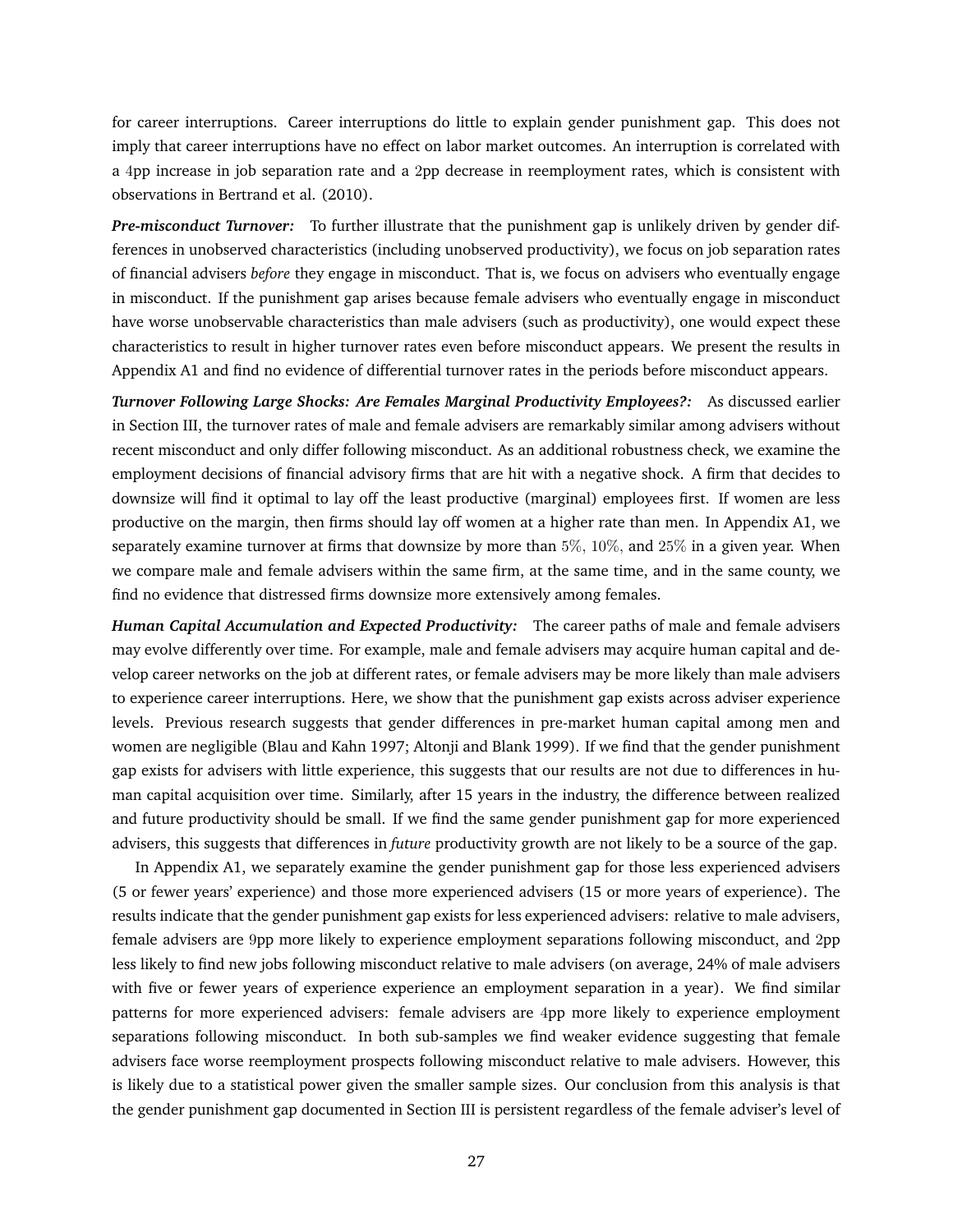experience.

# **IV.B Profit Maximization versus Bias**

Here, we consider two broad classes of explanations for the existence of the gender punishment gap, which are commonly explored in the literature. First, we consider that the gender punishment gap is the result of standard statistical discrimination (Phelps, 1972; Arrow, 1973). Males and females differ in their joint distribution of productivity and misconduct, and firms' profit maximization decisions are made under unbiased beliefs generated through Bayesian updating. In other words, the punishment gap arises because female advisers with recent misconduct are either less productive and/or more likely to be repeat offenders relative to male advisers with recent misconduct. Second, discrimination could be driven by firm biases. These biases could either be a result of implicit tastes (Becker 1957), firms simply prefer to employ male advisers, or firms have biased beliefs, firms systematically over-estimate the probability of recidivism among women (Bordalo et. al 2016).

#### **IV.B.1 Statistical Discrimination/Profit Maximizing Bayesian Firms**

We first consider our findings in the context of a statistical discrimination framework. In this framework, the joint distribution of productivity and misconduct differ across gender. A profit-maximizing Bayesian firm may find it optimal to punish women more severely if – given the lower misconduct of female advisers relative to male advisers in general – misconduct by female advisers is predictive of more frequent subsequent misconduct or lower adviser skill. We find little evidence supporting either alternative in the data along several dimensions. First, the productivity differences across male and female advisers are small and the gender punishment gap persists even after controlling for these productivity differences. In terms of misconduct, male advisers engage in misconduct that is 20% more costly and are almost 2x more likely to be repeat offenders.

Second, we find evidence that the gender punishment gap decreases in firms with a greater share of female managers, but not female junior advisers. A statistical discrimination model would imply that at firms with a greater share of female managers, female advisers with recent misconduct are either less likely to be repeat offenders or have higher productivity than male advisers with recent misconduct. This situation could arise if firms with female managers employ a production technology, which favors female advisers. While such a technology is beyond the scope of a benchmark statistical discrimination model, it is nevertheless possible. However, if the mechanism is about gender-specific production technologies, then we would expect to find a smaller gender punishment gap at firms that employ a greater share of female advisers at the junior level as well. This is not the case in the data. It would be even more difficult to extend the standard statistical discrimination model to accommodate sexual harassment and its correlation with a gender punishment gap.

Lastly, we document a similar punishment gap for male minority advisers. In the context of a statistical discrimination model, this would suggest that the joint distributions of misconduct and productivity are similar across female and minority male advisers. However, the distributions of misconduct among male minority advisers and female advisers are drastically different. Minority male advisers are *more* likely to engage in misconduct than non-minority male advisers. Female advisers, on the other hand, are roughly 50% less likely to engage in misconduct than male advisers. Following the logic of Bayesian updating, it should be the case that misconduct by male minority advisers would therefore be predictive of less frequent subsequent misconduct or higher adviser skill. Consequently, profit maximizing firms would update less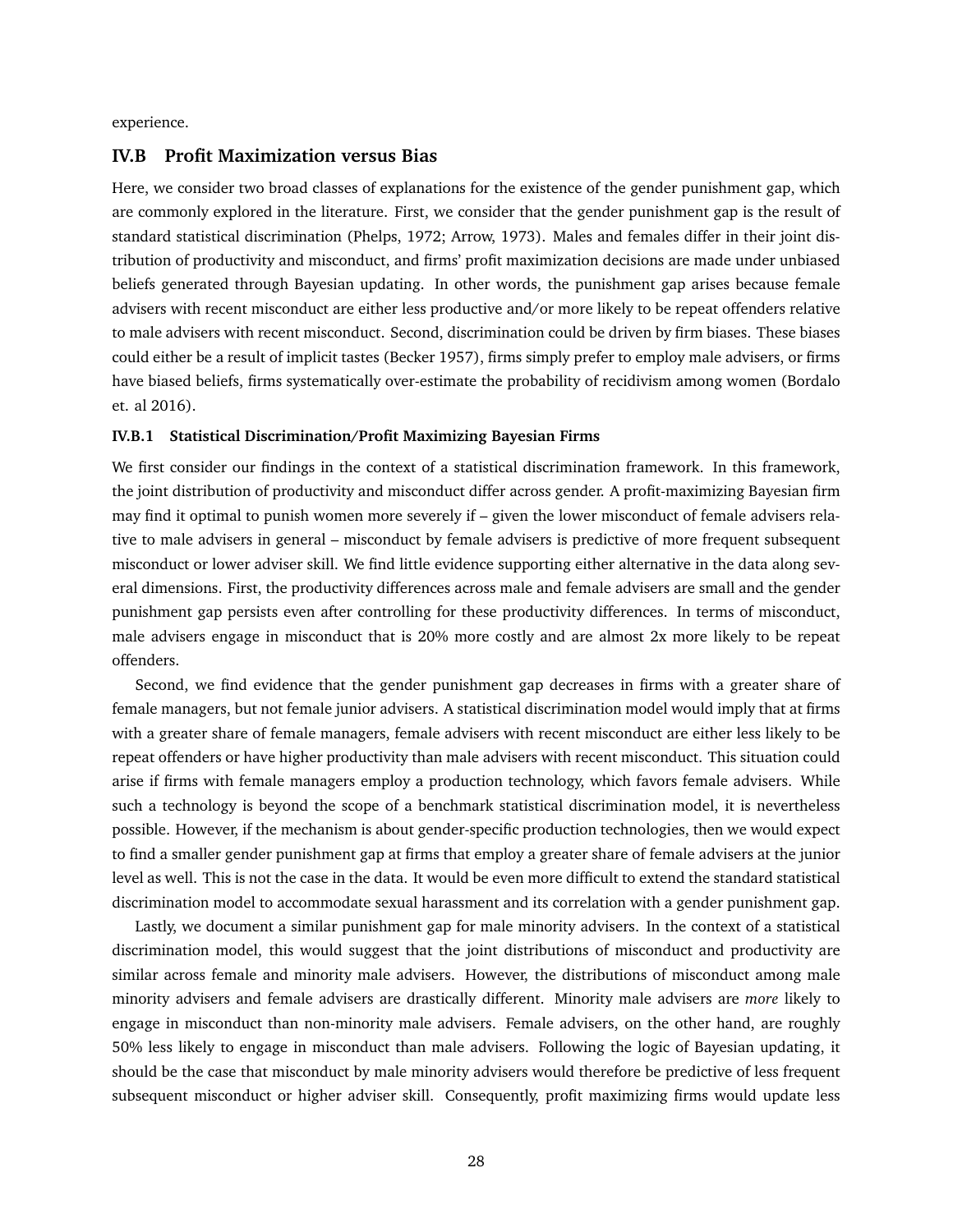and punish less harshly after observing misconduct by these advisers. In other words, given high average misconduct rates of male minority advisers relative to non-minority advisers, we should find the "reverse" punishment gap for minority males.

Overall, the collage of evidence we have documented suggests that it is unlikely that the gender punishment gap arises as a result of a simple statistical discrimination model with profit maximizing firms that use Bayesian updating on productivity across genders. Rationalizing our findings in a model of statistical discrimination would require numerous very specific assumptions about the distributions of productivity and misconduct across male, female, and minority advisers, and those distributions would need to vary with the composition of management but not junior employees and with the firm's sexual harassment record.

#### **IV.B.2 Model with Firm Biases**

We also consider the alternative that firms are biased: managers either prefer non-minority male advisers, or have biased beliefs about productivity/misconduct across genders and minority status. For example, one could rationalize our findings if managers exhibit in-group favoritism towards or are overly optimistic about members of their own group. Such a model could explain the existence of a gender punishment gap on average, and why it varies with the composition of firm management.

Whether the mechanism is driven by biased beliefs or the preferences of the managers is difficult to disentangle in the data. On many dimensions, these two mechanisms are observationally equivalent, especially once one allows for enough flexibility in preferences or beliefs. We do find some evidence suggesting that the tastes of managers play at least some role in the gender punishment gap since the gap is greater at firms with a record of sexual harassment. We interpret sexual harassment as being more likely to be driven by the tastes (ethics/morals) of the firm's employees than by employees' beliefs.

# **V Conclusion**

We find evidence of a "gender punishment gap" following an incident of misconduct. Female advisers are 20% more likely to lose their jobs relative to similar male advisers. Females are also punished more severely for misconduct committed at other firms and are 30% less likely to find new jobs following misconduct. Females face harsher outcomes despite engaging in misconduct that is 20% less costly and having a substantially lower propensity towards repeat offenses. A plethora of tests suggest that the gender punishment gap is not likely driven by gender differences in occupation (type of job, firm, market, or financial products handled), productivity, misconduct, or recidivism. The punishment gap is not limited to gender but also extends to minority men, suggesting that a non-gender specific mechanism is driving the gap.

We find evidence that the punishment gap is likely driven by in-group favoritism. The gap decreases when a larger share of managers are from the specific disadvantaged group: the gender punishment gap decreases with a larger share of female managers, and the punishment gap for minority men decreases with a larger share of minority male managers. Minority male managers, on the other hand, do not mitigate the gender punishment gap. In other words, specific group membership seems to play an important role in understanding the punishment gap of advisers across different genders and ethnicities. We also find that the gender punishment gap is more than twice as large at firms with a history of sexual harassment, which suggests that firm biases/tastes may play a role in the gender punishment gap.

Our findings provide new insight into the gender gap in the workplace. We examine an inconspicuous and potentially costly channel: punishment following cause. This aspect has received little attention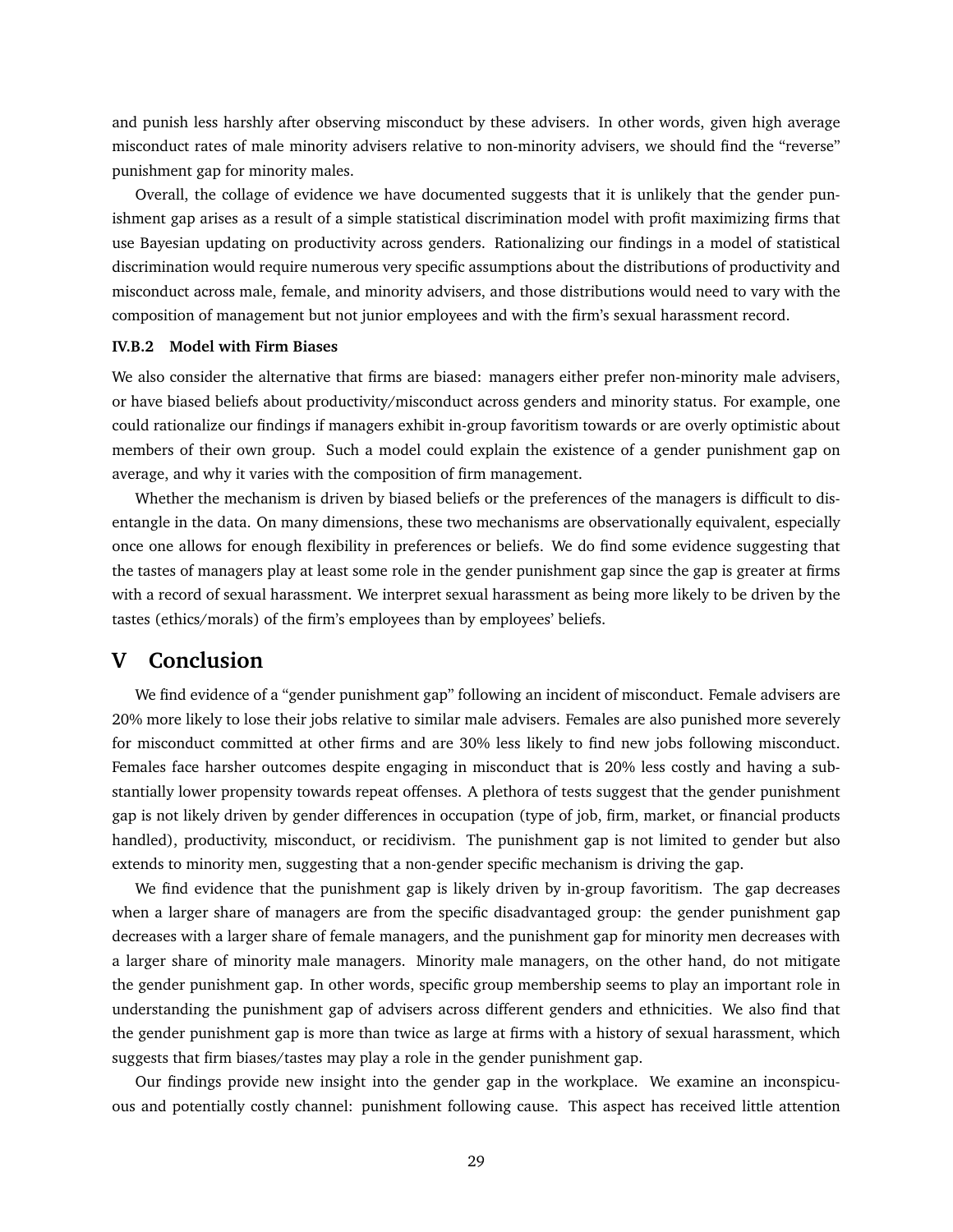in academia, despite generating approximately 60% of lawsuits alleging discrimination in the workplace (Siegelman 2016). A natural next step would be to explore the long-term consequences of the gender punishment gap. Since females face a narrower margin for error, the gender punishment gap may be partially responsible for the glass ceiling observed in the industry. Exploring this argument in detail remains a fruitful area of research.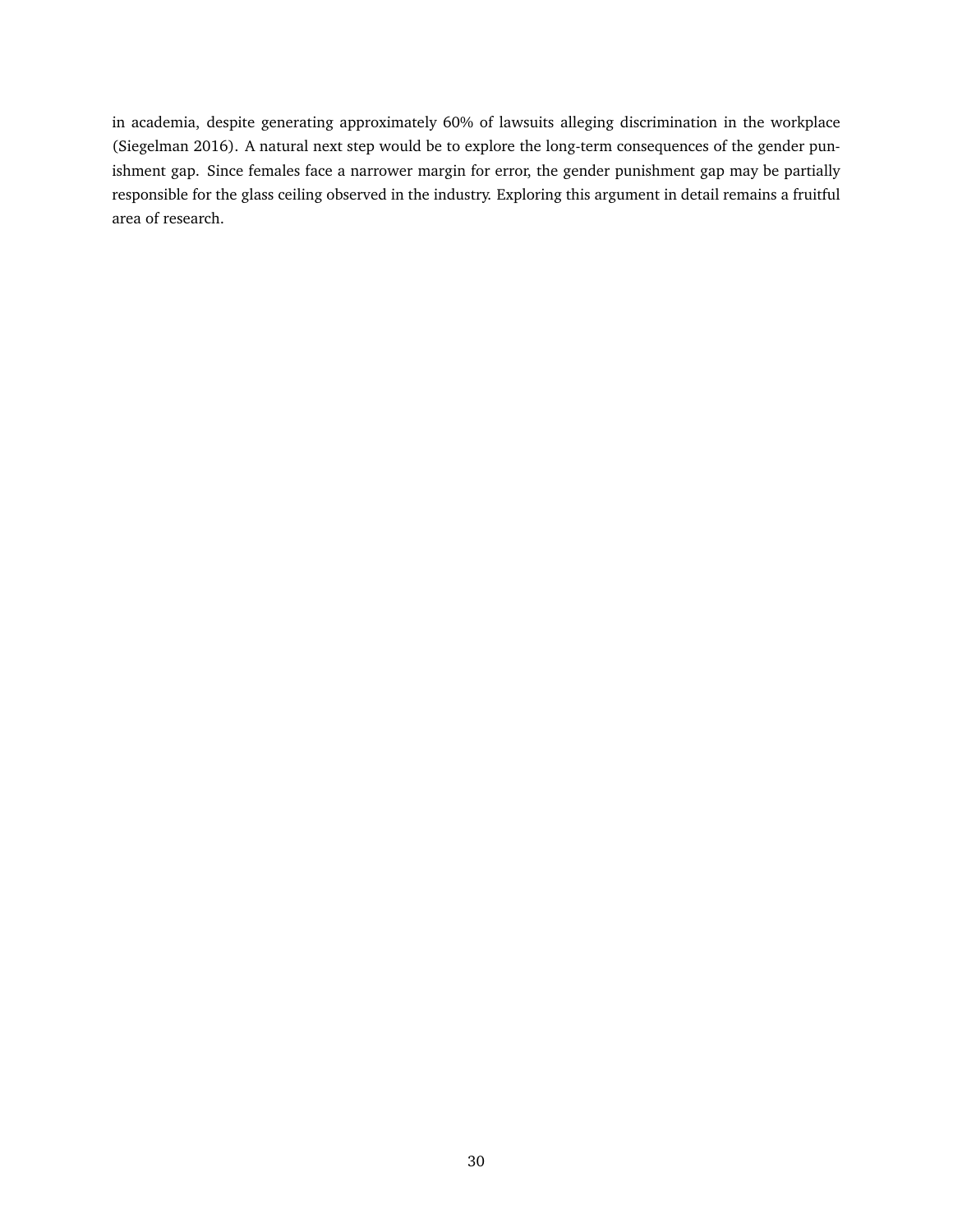# **References**

- Aigner, Dennis J. and Glenn G. Cain. 1977. "Statistical Theories of Discrimination in Labor Markets." *Industrial and Labor Relations Review,* 30(1): 175-187.
- Altonji, Joseph. 1999. "Race and Gender in the Labor Market," In Orley and Ashenfelter and David Card, eds. *Handbook of labor economics,* Vol. 30. Amsterdam: North-Holland.
- Altonji, Joseph G., Todd E. Elder, and Christopher R. Taber. 2005a. "An evaluation of instrumental variable strategies for estimating the effects of catholic schooling." *Journal of Human Resources*, 40(4): 791-821.
- Altonji, Joseph G., Todd E. Elder, and Christopher R. Taber. 2005b. "Selection on observed and unobserved variables: Assessing the effectiveness of Catholic schools." *Journal of Political Economy*, 113(1): 151-184.
- Altonji, Joseph G., Todd E. Elder, and Christopher R. Taber. 2008. "Using selection on observed variables to assess bias from unobservables when evaluating swan-ganz catheterization." *The American Economic Review*, 98(2): 345-350.
- Altonji, Joseph G., and Charles R. Pierret. 2001. "Employer learning and statistical discrimination." *The Quarterly Journal of Economics,* 116(1): 313-350.
- Arnold, David, Will Dobbie and Crystal S. Yang. 2018. "Racial Bias in Bail Decisions." *The Quarterly Journal of Economics,* 133(4): 1885-1932.
- Arrow, Kenneth, J. 1973. "The Theory of Discrimination," in Orley Ashenfelter and Albert Rees eds., *Discrimination in labor markets.* Princeton, NJ: Princeton University Press.
- Ayres, Ian, and Peter Siegelman. 1995. "Race and gender discrimination in bargaining for a new car." *The American Economic Review* 304–321.
- Bair, Sheila. 2016. "BankThink The Glass Ceiling in Finance: Barely Cracked." *American Banker*, https://www.americanbanker.com/opinion/the-glass-ceiling-in-finance-barely-cracked. Accessed 6 March 2017.
- Bagues, Manuel F, and Berta Esteve-Volart. 2010. "Can gender parity break the glass ceiling? Evidence from a repeated randomized experiment." *The Review of Economic Studies*, 77(4): 1301–1328.
- Bagues, Manuel, Mauro Sylos-Labini, and Natalia Zinovyeva. 2017. "Does the gender composition of scientific committees matter?" *The American Economic Review*, 107(4): 1207– 1238.
- Barres, Ben A. 2006. "Does gender matter?" *Nature*, 442(7099): 133–136.
- Bartoš, Vojtěch, Michal Bauer, Julie Chytilová, and Filip Matějka. 2016. "Attention Discrimination: Theory and Field Experiments with Monitoring Information Acquisition." *The American Economic Review,* 106(6): 1437-1475.
- Beaman, Lori, Raghabendra Chattopadhyay, Esther Duflo, Rohini Pande, and Petia Topalova. 2009. "Powerful women: does exposure reduce bias?" *The Quarterly Journal of Economics,* 124(4): 1497–1540.
- Beaman, Lori, Esther Duflo, Rohini Pande, and Petia Topalova. 2012. "Female leadership raises aspirations and educational attainment for girls: A policy experiment in India." *Science,* 335(6068): 582–586.
- Becker, Gary S. 1957. *The Economics of Discrimination*. University of Chicago Press.
- Becker, Gary S. 1968. "Crime and Punishment: An Economic Approach." *Journal of Political Economy,* 76: 169-217
- Bell, Linda A. 2005. "Women-led firms and the gender gap in top executive jobs."
- Bertrand, Marianne. 2011. "New Perspectives on Gender," in O. Ashenfelter and D. Card eds, *Handbook of Labor Economics*, Volume 4B, 1543-1590.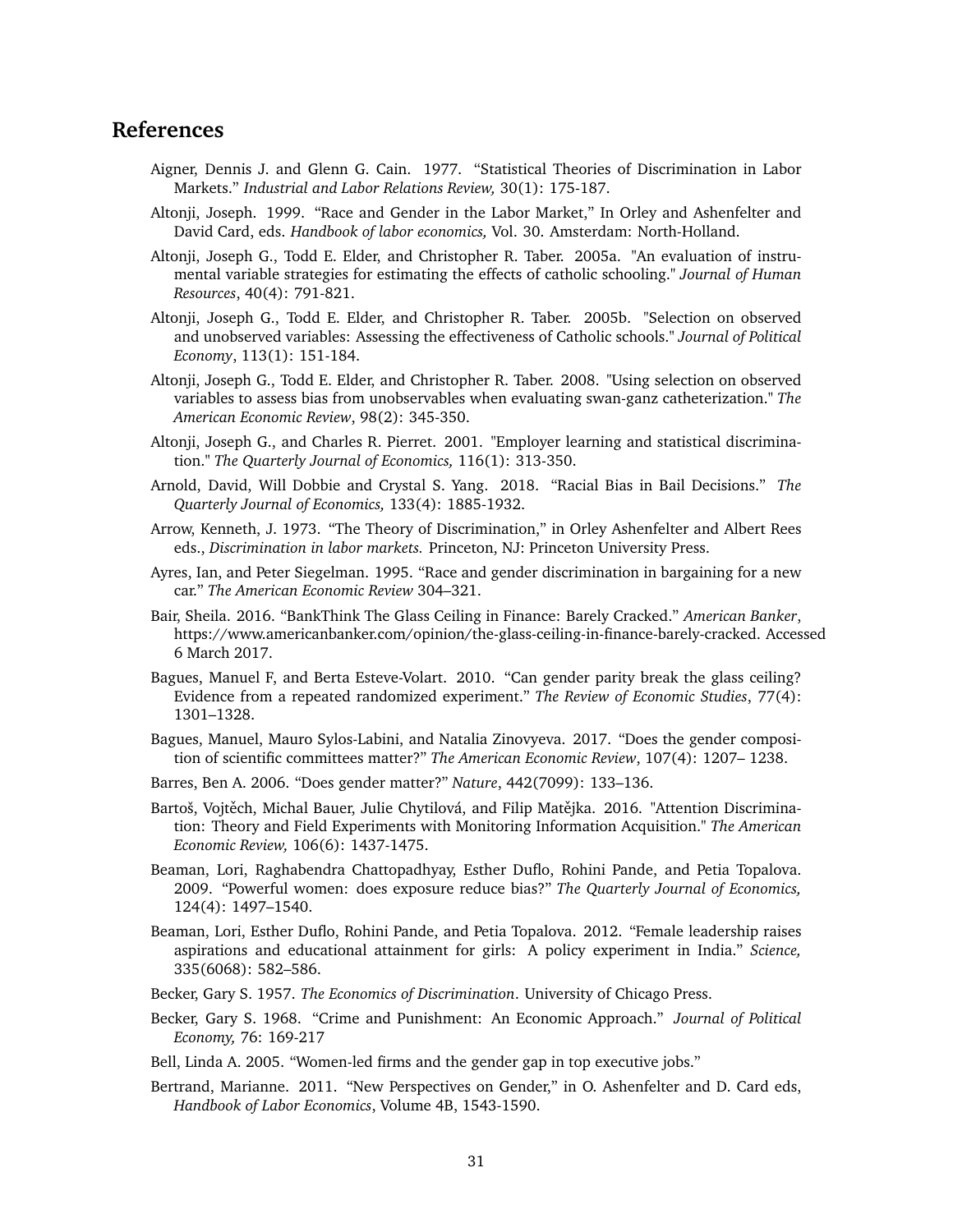- Bertrand, Marianne, and Esther Duflo. 2017. "Field Experiments on Discrimination," in Abhijit Banerjee and Esther Duflo eds., *Handbook of Field Experiments,* Vol. 1. Amsterdam: North-Holland.
- Bertrand, Marianne, Claudia Goldin and Lawrence F. Katz. 2010. "Dynamics of the Gender Gap for Young Professionals in the Financial and Corporate Sectors." *American Economic Journal: Applied Economics*, 2(3): 228-255.
- Bertrand, Marianne, and Kevin F. Hallock. 2001. "The Gender Gap in Top Corporate Jobs." *Industrial and Labor Relations Review,* 55(1): 3–21.
- Bertrand, Marianne, Sandra E Black, Sissel Jensen, and Adriana Lleras-Muney. 2014. "Breaking the glass ceiling? The effect of board quotas on female labor market outcomes in Norway."Technical report, National Bureau of Economic Research.
- Bertrand, Marianne, Emir Kamenica, and Jessica Pan. 2015. "Gender identity and relative income within households." *The Quarterly Journal of Economics,* 130(2): 571-614.
- Blackaby, David, Alison L Booth, and Jeff Frank. 2005. "Outside offers and the gender pay gap: Empirical evidence from the UK academic labour market." *The Economic Journal*, 115(501): F81-F107.
- Blau, Francine D. and Lawrence M. Kahn. 1997. "Swimming upstream: trends in the gender wage differential in the 1980s." *Journal of Labor Economics* 15(1):1-42.
- Blau, Francine D. and Lawrence M. Kahn. 2017. "The Gender Wage Gap: Extent, Trends, and Explanations," Journal of Economic Literature, vol 55(3), pages 789-865
- Blei, David M., Andrew Y. Ng, and Michael I. Jordan. 2003. "Latent dirichlet allocation." *Journal of Machine Learning Research,* 3(Jan): 993-1022.
- Bodoh-Creed, Aaron, Jörn Boehnke, and Brent Hickman. 2018. "Using Machine Learning to Explain Price Dispersion." Working Paper.
- Bohnet, Iris, Alexandra Van Geen, and Max Bazerman. 2015. "When performance trumps gender bias: Joint vs. separate evaluation." *Management Science*, 62(5): 1225–1234.
- Booth, Alison, and Andrew Leigh. 2010. "Do employers discriminate by gender? A field experiment in female-dominated occupations." *Economics Letters*, 107(2): 236–238.
- Bordalo, Pedro, Katherine Coffman, Nicola Gennaioli, and Andrei Shleifer. 2016. "Stereotypes." *Quarterly Journal of Economics*, 131(4): 1753-1794.
- Boschini, Anne, and Anna Sjögren. 2007. "Is team formation gender neutral? Evidence from coauthorship patterns." *Journal of Labor Economics*, 25(2): 325–365.
- Broder, Ivy E. 1993. "Review of NSF economics proposals: Gender and institutional patterns." *The American Economic Review*, 83(4): 964–970.
- Cardoso, Ana Rute, and Rudolf Winter-Ebmer. 2007. "Mentoring and segregation: female-led firms and gender wage policies."
- Carlsson, Magnus. 2011. "Does Hiring Discrimination Cause Gender Segregation in the Swedish Labor Market?" *Feminist Economics*, 17(3): 71-102.
- Casella, George. 1992. "Illustrating empirical Bayes methods." *Chemometrics and Intelligent Laboratory Systems,* 16(2): 107-125
- Charles, Kerwin Kofi and Jonathan Guryan. 2008. "Prejudice and Wages: An Empirical Assessment of Becker's the Economics of Discrimination." *Journal of Political Economy,* 116(5): 773-809.
- Charles, Kerwin Kofi, and Jonathan Guryan. 2011. "Studying discrimination: Fundamental challenges and recent progress." *Annual Review of Economics,* 3(1): 479-511.
- Charles, Kerwin Kofi, Jonathan Guryan, and Jessica Pan. 2018. "The Effects of Sexism on American Women: The Role of Norms vs. Discrimination." NBER Working Paper No. w24904.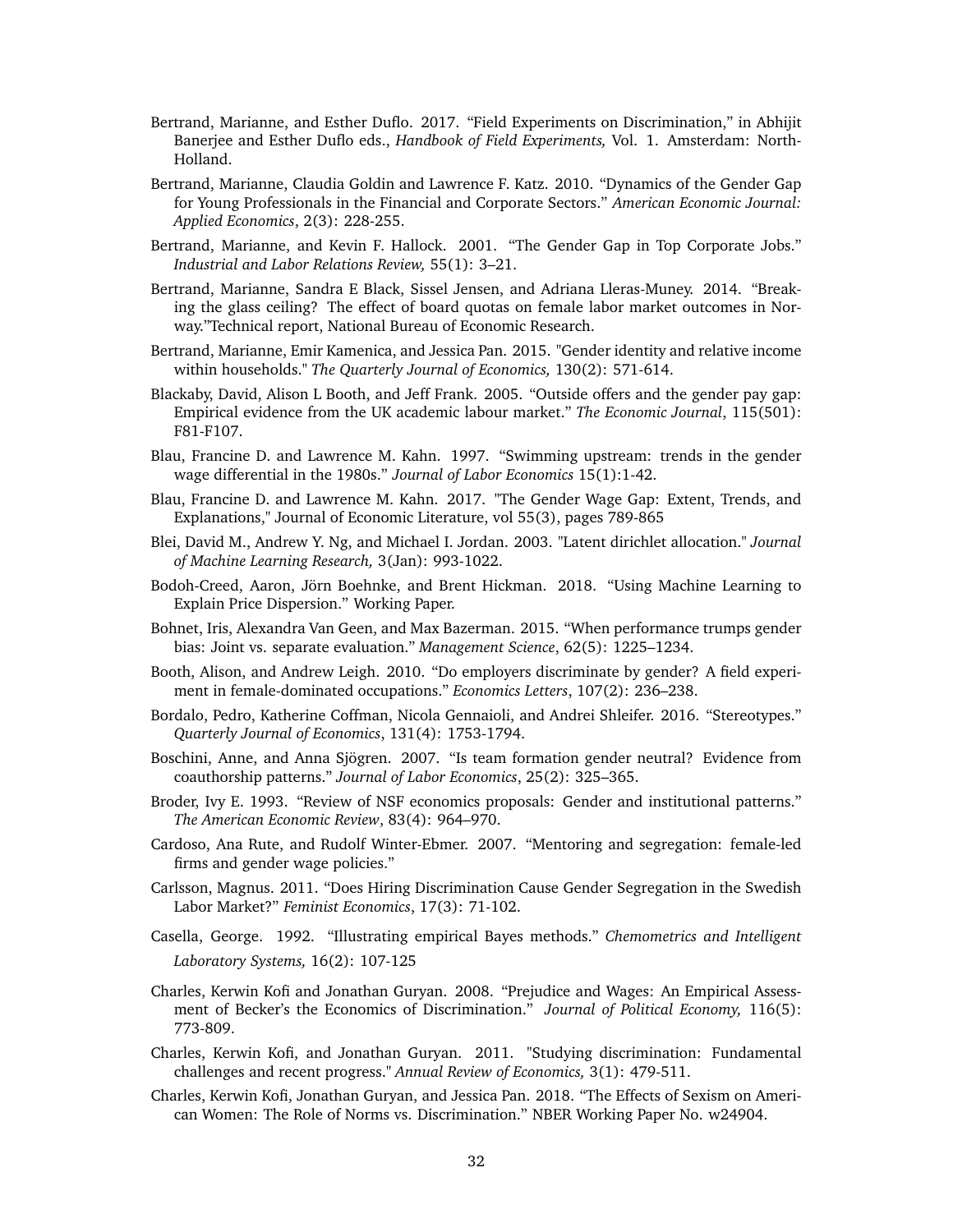- Croson, Rachel, and Uri Gneezy. "Gender Differences in Preferences." *Journal of Economic Literature,* 47(2): 448-474.
- Daly, Kathleen. 1989. "Gender and Varieties of White-Collar Crime." *Criminology,* 27: 769-794.
- De Paola, Maria, and Vincenzo Scoppa. 2015. "Gender discrimination and evaluators' gender: evidence from Italian academia." *Economica*, 82(325): 162–188.
- Dimmock, Stephen G., William C. Gerken and Nathaniel P. Graham. 2018. "Is Fraud Contagious? Coworker Influence on Misconduct by Financial Advisors." *Journal of Finance,* 73(3): 1417- 1450.
- Dyck, Alexander, Adair Morse and Luigi Zingales. 2010. "Who Blows the Whistle on Corporate Fraud." *Journal of Finance,* 65(6): 2213-2253
- Dyck, Alexander, Adair Morse and Luigi Zingales. 2014. "How Pervasive is Corporate Fraud?" Rotman School of Managment Working Paper No. 2222608
- Egan, Mark, Gregor Matvos, and Amit Seru. 2019a. "The Market for Financial Adviser Misconduct." *Journal of Political Economy,* 127(1): 233-295.
- Egan, Mark, Gregor Matvos, and Amit Seru. 2019b. "Arbitration with Uninformed Consumers." NBER Working Paper No. w25150.
- Esteve-Volart, Berta, and Manuel Bagues. 2012. "Are women pawns in the political game? Evidence from elections to the Spanish Senate." *Journal of Public Economics*, 96(3): 387–399.
- Gennaioli, Nicola, and Andrei Shleifer. 2010. "What Comes to Mind." *Quarterly Journal of Economics*, 125(4): 1399-1433.
- Gentzkow, Brian T. Kelly and Matt Taddy. 2019. "Text as Data." *Journal of Economic Literature,* 57(3): 535-574.
- Ginther, Donna K, and Shulamit Kahn. 2004. "Women in economics: moving up or falling off the academic career ladder?" The Journal of Economic Perspectives, 18(3): 193–214.
- Goldin, Claudia and Cecilia Rouse. 2000. "Orchestrating Impartiality: The Impact of Blind Auditions on Female Musicians." *American Economic Review*, 90(4): 715-741.
- Gompers, Paul A., Vladimir Mukharlyamov, Emily Weisburst, and Yuhai Xuan. 2020. "Gender Gaps in Venture Capital Performance." *Journal of Financial and Quantitative Analysis*, Forthcoming.
- Goulette, Natalie, John Wooldredge, James Frank, and Lawrence Travis III. 2015. "From Initial Appearance to Sentencing: Do Female Defendants Experience Disparate Treatment?" Journal of Criminal Justice, 43 (5): 406-417.
- Griffin, John M. and Gonzalo Maturana. 2016. "Who Facilitated Misreporting in Securitized Loans?" *Review of Financial Studies*, 29(2): 384-419.
- Hamermesh, Daniel S, and Jason Abrevaya. 2013. "Beauty is the promise of happiness?" *European Economic Review*, 64 351–368.
- Heckman, James. 1979. "Sample selection bias as a specification error." *Econometrica* 47(1): 153-161.
- Heckman, James, Sergio Urzua, and Edward Vytlacil. 2006. "Understanding Instrumental Variables in Models with Essential Heterogeneity." *Review of Economics and Statistic*s, 88(3):389- 432.
- Holtfreter, Kristy. 2005. "Is Occupational Fraud 'Typical' White-Collar Crime? A Comparison of Individual and Organizational Characteristics." *Journal of Criminal Justice*, 33: 353-365.
- Jayasinghe, Upali W, Herbert W Marsh, and Nigel Bond. 2003. "A multilevel crossclassified modeling approach to peer review of grant proposals: the effects of assessor and researcher attributes on assessor ratings." *Journal of the Royal Statistical Society: Series A (Statistics in Society)*, 166(3): 279–300.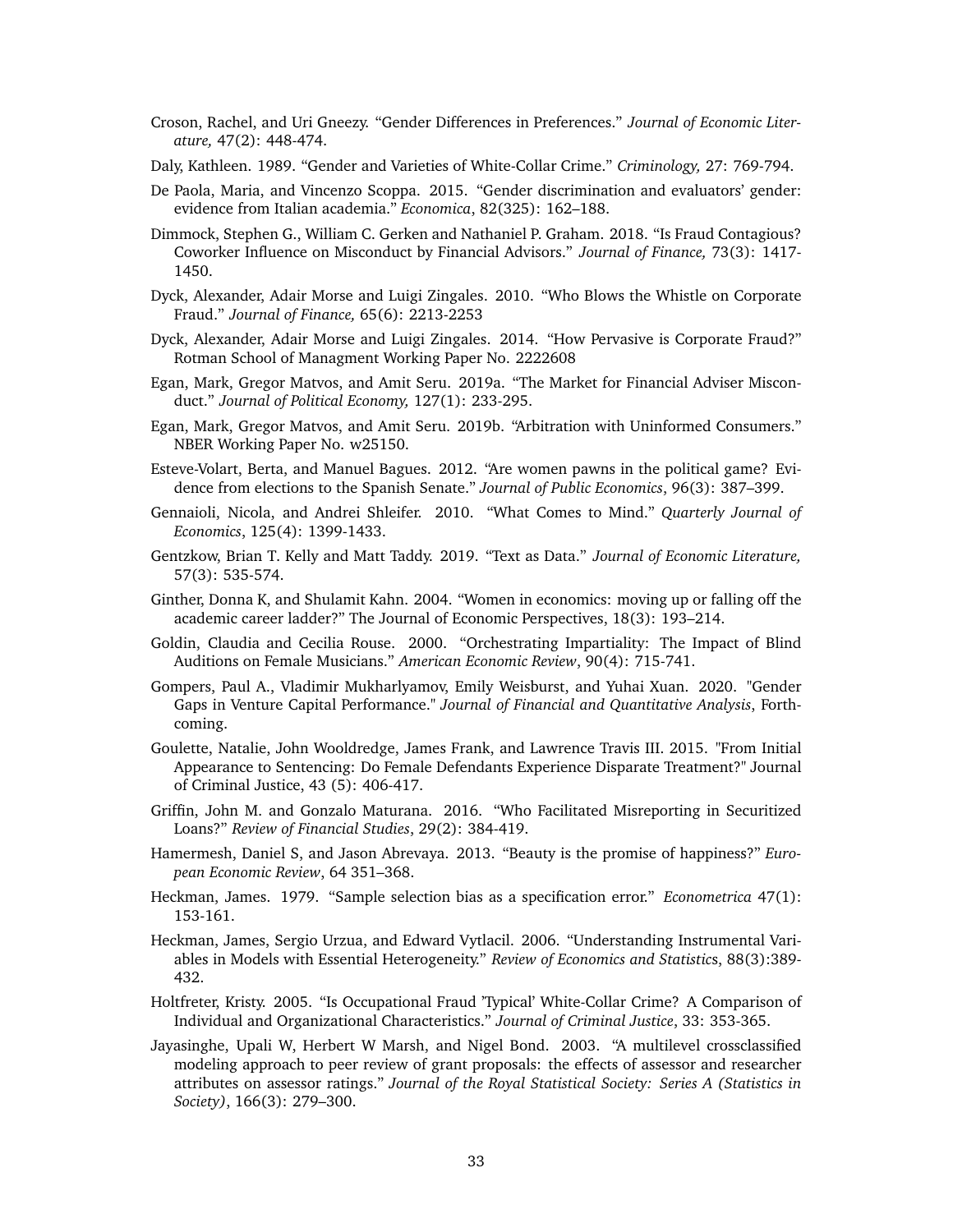- Khanna, Vikramaditya S., E. Han Kim and Yao Lu. 2015. "CEO Connectedness and Corporate Fraud." *Journal of Finance*, 70(3): 1203-1252.
- Knowles, John, Nicola Persico, and Petra Todd. 2001. "Racial Bias in Motor Vehicle Searches: Theory and Evidence." *Journal of Political Economy*, 109(1): 203-232.
- Landsman, Rachel. 2018. "Gender Differences in Executive Departure." Bucknell University Working Paper.
- Lavy, Victor. 2008. "Do gender stereotypes reduce girls' or boys' human capital outcomes? Evidence from a natural experiment." *Journal of public Economics*, 92(10): 2083–2105.
- Moss-Racusin, Corinne A, John F Dovidio, Victoria L Brescoll, Mark J Graham, and Jo Handelsman. 2012. "Science faculty's subtle gender biases favor male students." Proceedings of the National Academy of Sciences, 109(41): 16474–16479.
- Neal, Derrick A. and William R. Johnson. 1996. "The Role of Premarket Factors in Black-White Wage Differences." *Journal of Political Economy*, 104(5): 869-895.
- Neumark, David. 1996. "Sex Discrimination in Restaurant Hiring: An Audit Study." *Quarterly Journal of Economics,* 111(3): 915-942.
- Niederle, Muriel, and Lise Vesterlund. 2007. "Do Women Shy Away from Competition? Do Men Compete too Much?" *Quarterly Journal of Economics*, 122(3): 1067–1101.
- Oliver Wyman. 2016. "Women in Financial Services." http://www.oliverwyman.com/ content/dam/oliverwyman/global/en/2016/june/WiFS/WomenInFinancialServices\_2016.pdf. Accessed 6 March 2017.
- Oster, Emily. 2019. "Unobservable Selection and Coefficient Stability." *Journal of Business Economics and Statistics,* 37(2): 187-204.
- Parsons, Christopher A., Johan Sulaeman and Sheridan Titman. 2018. "The Geography of Financial Misconduct." *Journal of Finance*, 73(5): 2087-2137.
- Phelps, Edmund S. 1972. "The statistical theory of racism and sexism." *American Economic Review*, 62(4): 659-661.
- Piskorski, Tomasz, Amit Seru and James Witkin. 2015. "Asset Quality Misrepresentation by Financial Intermediaries: Evidence from the RMBS Market." *Journal of Finance,* 70(6): 2635- 2678.
- Povel, Paul, Rajdeep Sign and Andrew Winton. 2007. "Booms, Busts, and Fraud." *Review of Financial Studies*, 20(4): 1219-1254.
- Price, Joseph, and Justin Wolfers. 2010. "Racial Discrimination Among NBA Referees." *Quarterly Journal of Economics*, 125(4): 1859–1887.
- Qureshi, Hammad and Jonathan Sokobin. 2015. "Do Investors Have Valuable Information About Brokers?" FINRA Office of the Chief Economist Working Paper.
- Reuben, Ernesto, Paola Sapienza, and Luigi Zingales. 2014. "How stereotypes impair women's careers in science." *Proceedings of the National Academy of Sciences,* pnas-201314788.
- Sapienza, Paola, Luigi Zingales, and Dario Maestripieri. 2009. "Gender differences in financial risk aversion and career choices are affected by testosterone." *Proceedings of the National Academy of Sciences,* pnas-0907352106.
- Sarsons, Heather. 2017. "Interpreting Signals in the Labor Market: Evidence from Medical Referrals." Working paper.
- Steffensmeier, Darrell, and Emilie Allan. 1996. "Gender and crime: Toward a gendered theory of female offending." A*nnual Review of Sociology,* 22(1): 459-487.
- Steffensmeier, Darrel J., Jennifer Schwartz, and Michael Roche. 2013. "Gender and Twenty-First-Century Corporate Crime: Female Involvement and the Gender Gap in Enron-Era Corporate Frauds." *American Sociological Review,* 78(3):448-476.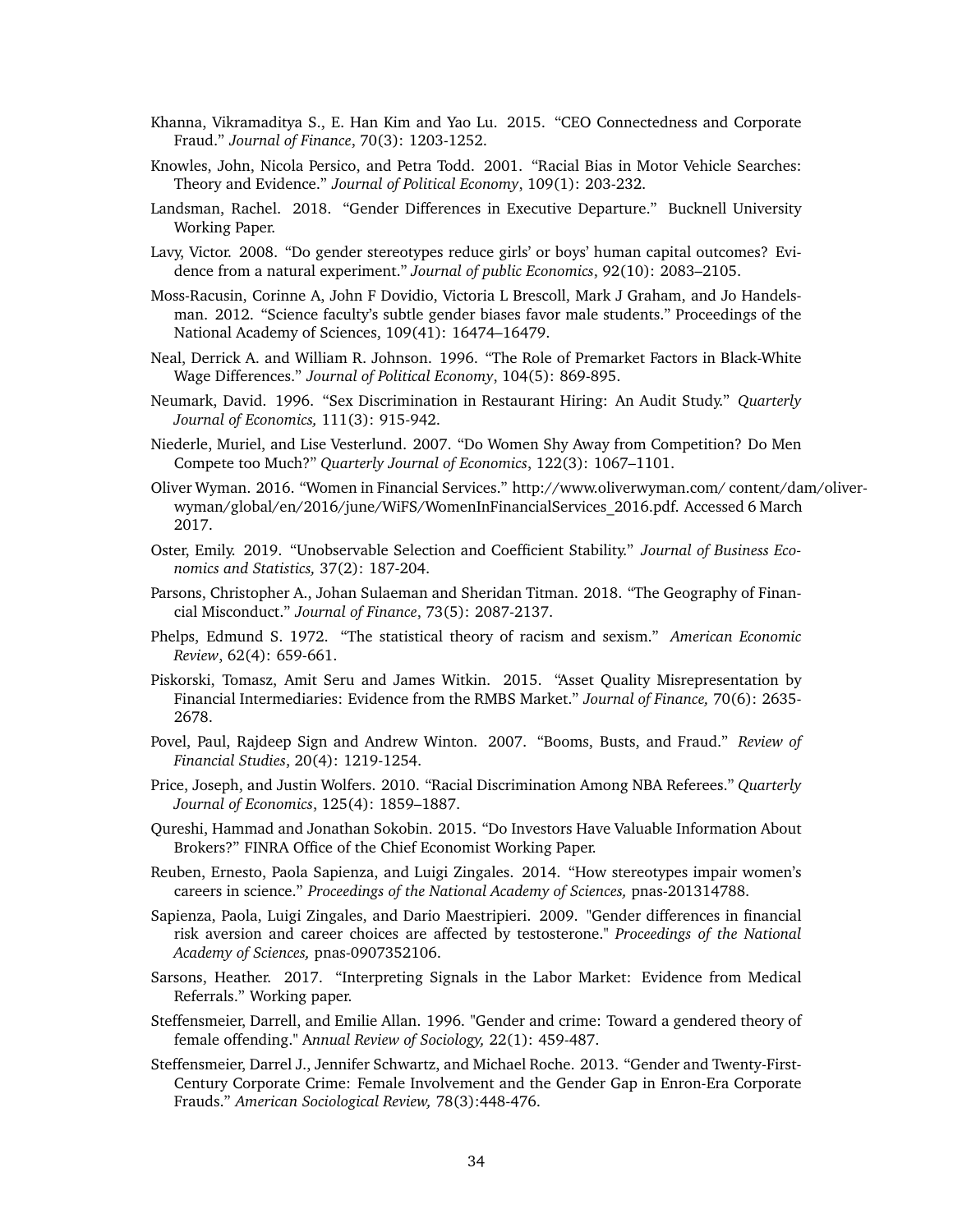- Tuttle, Beecher. 2014. "How female bankers react to gender bias today." *eFinancialCareers*, http://news. efinancialcareers.com/us-en/184541/female-bankers-recommend-gender-biasedfirm-women-colleagues/. Accessed 6 March 2017.
- Tversky, Amos and Daniel Kahneman. 1983. "Extensional versus Intuitive Reasoning: the Conjunction Fallacy in Probability Judgment." *Psychological Review*, 90(4): 293-315.
- Wang, Tracy Yu, Andrew Winton and Xiaoyun Yu. 2010. "Corporate Fraud and Business Conditions: Evidence from IPOs." *Journal of Finance*, 65(6): 2255-2291.
- Wolfers, Justin. 2006. "Diagnosing Discrimination: Stock Returns and CEO Gender." *Journal of the European Economic Association*, 4(2–3): 531–41.
- Zinovyeva, Natalia, and Manuel Bagues. 2011. "Does Gender Matter for Academic Promotion? Evidence from a Randomized Natural Experiment."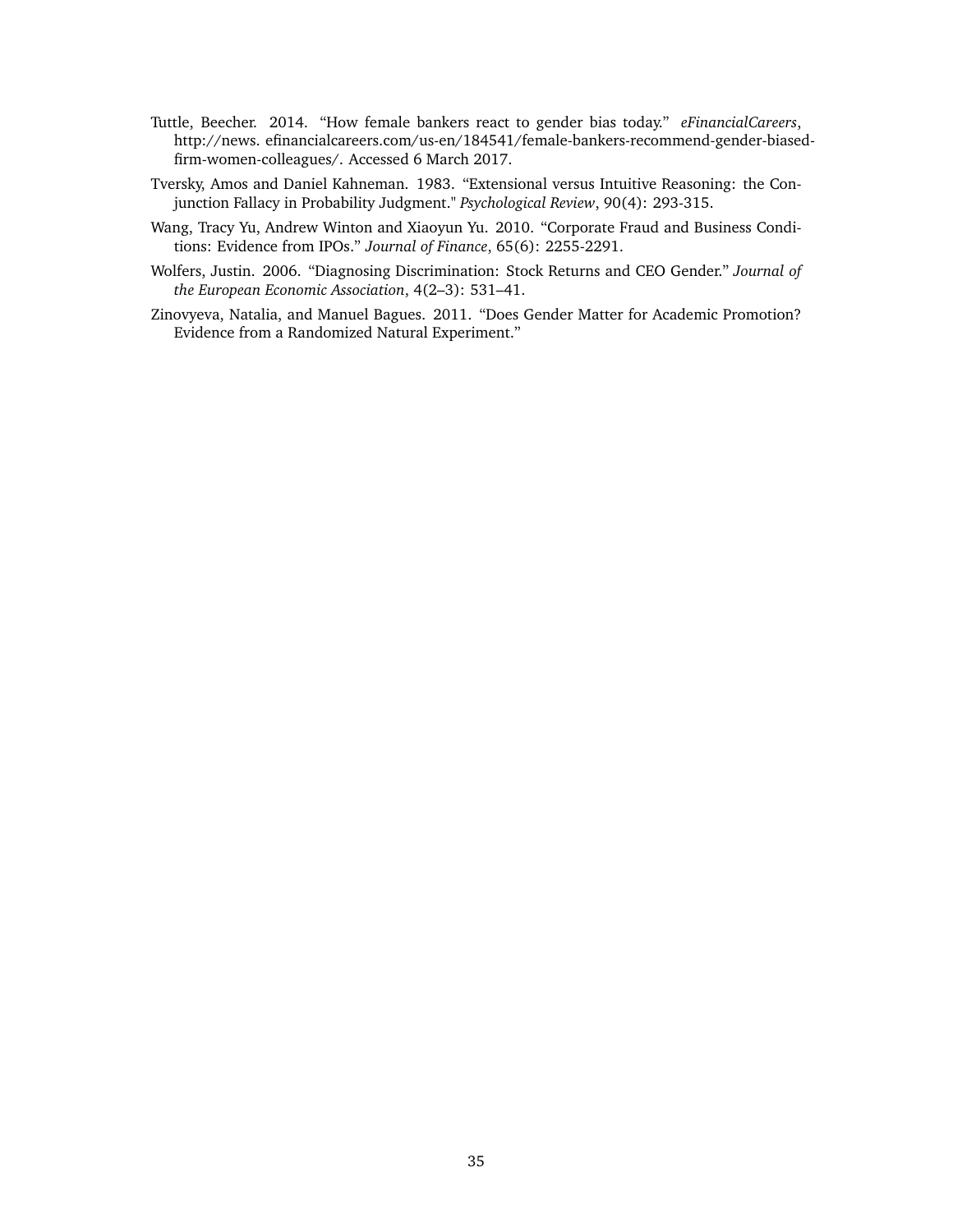



Figure 1a displays the share of managers that are female within a firm branch. Figure 1b displays the share of owners or executives that are female as of 2015. Observations in Figure 1a are at the adviser-by-year level over the period 2005-2015. Observations in 1b are at the adviser level as of 2015.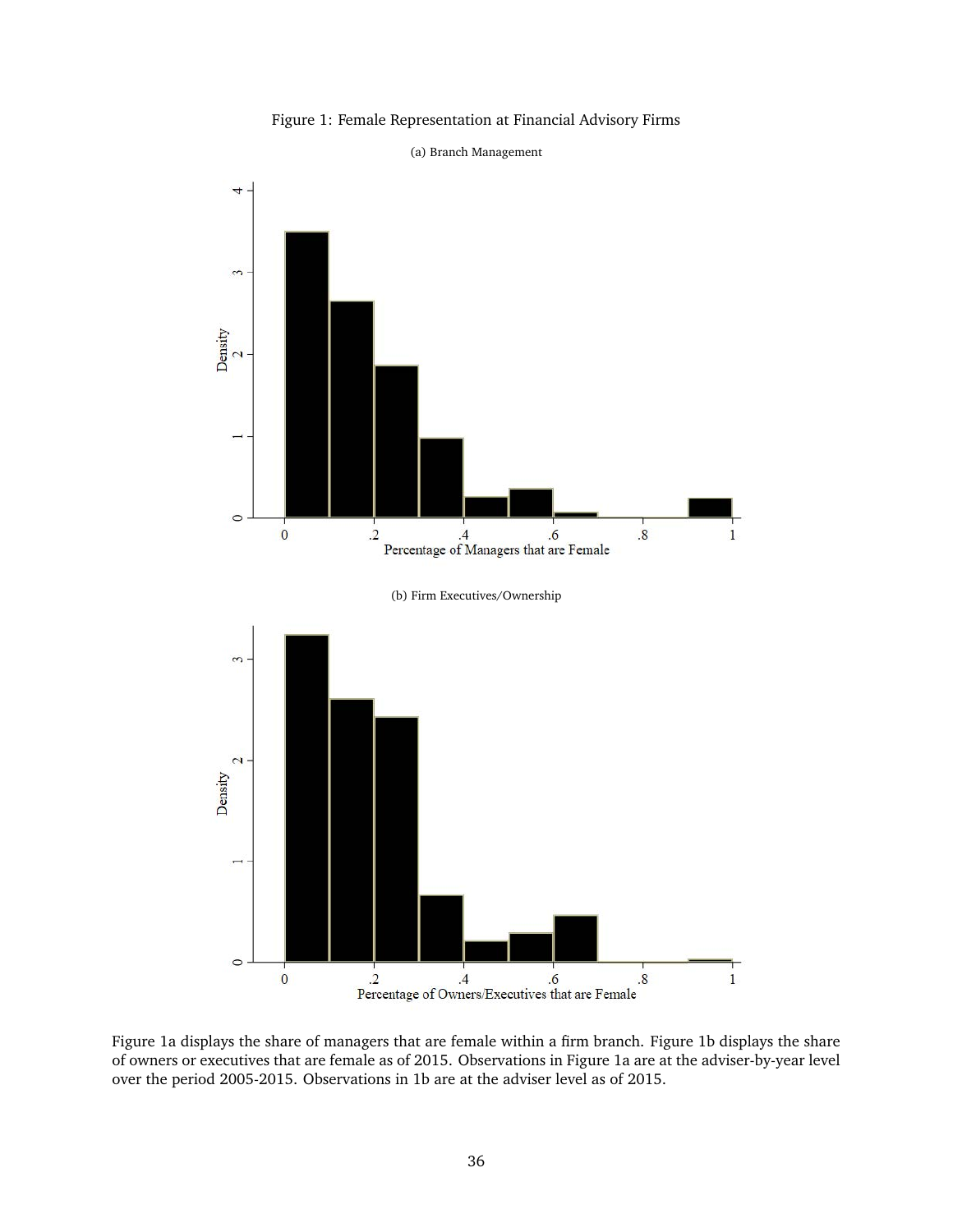



(a) Distribution of the Gender Punishment Gap



Figures 2a and 2b display the distribution of the gender punishment gap across firms. The figures plot the distribution of the coefficient  $\beta_{j3}$  from eq. (5), which captures the differential probability that female advisers experience employment separations following misconduct relative to male advisers (i.e., the difference in differences for female and male advisers with and without misconduct). Figure 2b displays the firms with the ten highest coefficient estimates. We restrict our analysis to 44 firms with at least twenty observations of female advisers receiving misconduct disclosures.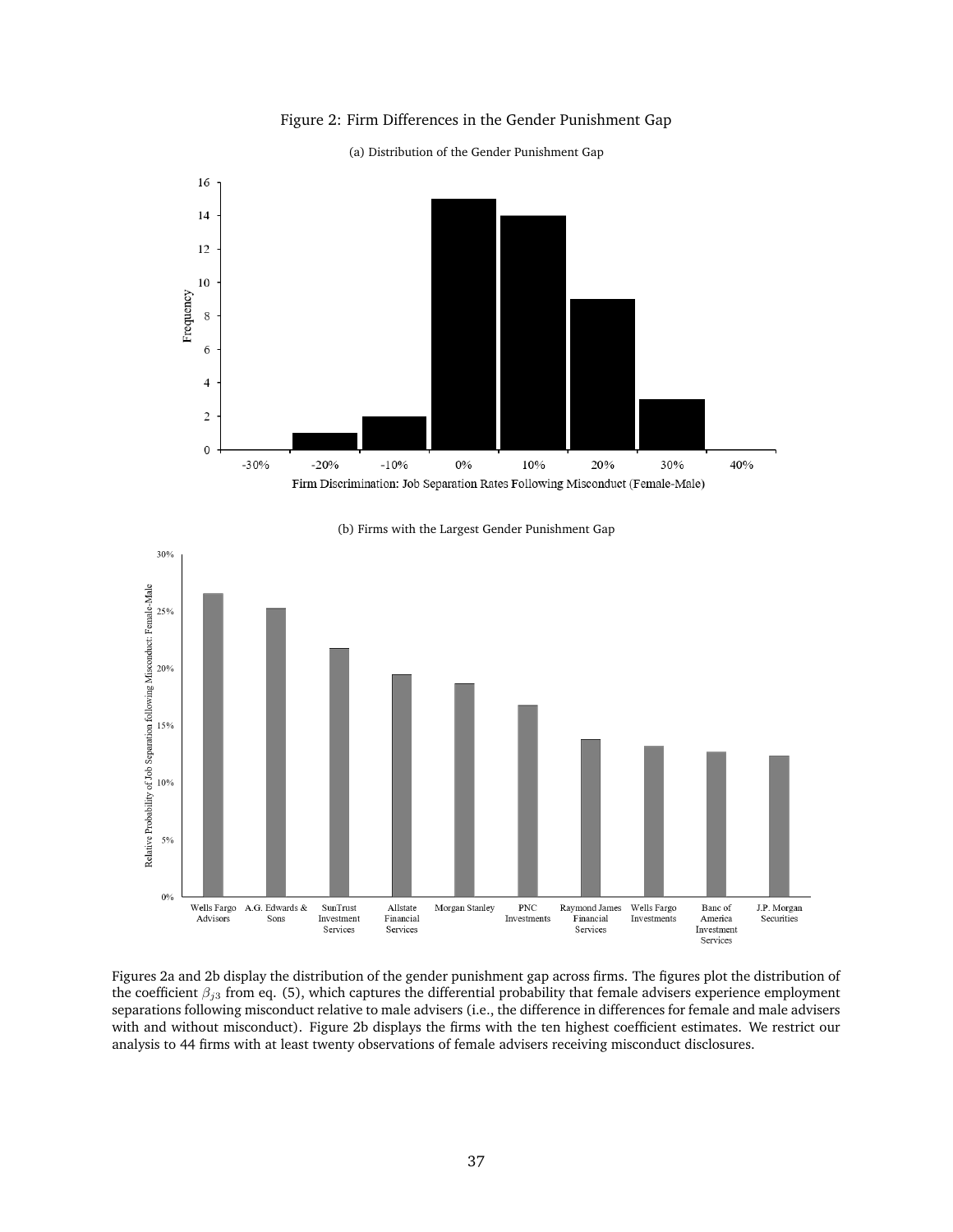| (a) Adviser Summary Statistics     |           |        |           |             |  |  |  |
|------------------------------------|-----------|--------|-----------|-------------|--|--|--|
| Variable                           | Male      |        |           | Female      |  |  |  |
|                                    | Obs       | Mean   | Obs       | Mean        |  |  |  |
| Experience (years)                 | 4,932,478 | 12.31  | 1,615,496 | $9.37***$   |  |  |  |
| Disclosures:                       |           |        |           |             |  |  |  |
| Disclosure (in a year)             | 4,932,478 | 1.83%  | 1,615,496 | 1.08%***    |  |  |  |
| Misconduct (in a year)             | 4,932,478 | 0.72%  | 1,615,496 | $0.29\%***$ |  |  |  |
| Disclosure (ever)                  | 4,932,478 | 14.89% | 1,615,496 | 7.61%***    |  |  |  |
| Misconduct (ever)                  | 4,932,478 | 9.08%  | 1,615,496 | 3.00%***    |  |  |  |
| Exams and Qualifications (Series): |           |        |           |             |  |  |  |
| No. Qualifications                 | 4,932,478 | 2.88   | 1,615,496 | $2.51***$   |  |  |  |
| Uniform Sec. Agent St. Law (63)    | 4,932,478 | 77%    | 1,615,496 | 71%***      |  |  |  |
| General Sec. Rep. (7)              | 4,932,478 | 68%    | 1,615,496 | 61%***      |  |  |  |
| Inv. Co. Products Rep. (6)         | 4,932,478 | 37%    | 1,615,496 | 46%***      |  |  |  |
| Uniform Combined St. Law (66)      | 4,932,478 | 19%    | 1,615,496 | 19%         |  |  |  |
| Uniform Inv. Adviser Law (65)      | 4,932,478 | 21%    | 1,615,496 | 13%***      |  |  |  |
| General Sec. Principal (24)        | 4,932,478 | 16%    | 1,615,496 | 10%***      |  |  |  |
| Productivity:                      |           |        |           |             |  |  |  |
| Assets Under Management (\$mm)     | 988,217   | 54.7   | 169,641   | 53.2***     |  |  |  |
| Productivition (\$100k)            | 560,519   | 532    | 90,572    | 503***      |  |  |  |
| <b>High Quality Indicator</b>      | 2,272,975 | 0.45   | 559,589   | $0.32***$   |  |  |  |

Table 1: Summary Statistics

(a) Adviser Summary Statistics

Table 1a displays the summary statistics corresponding to our panel of male and female financial advisers. Observations are at the adviser-by-year-level over the period 2005-2015. Experience measures the number of years since the adviser obtained his/her first regulatory license. Disclosure is a dummy variable indicating whether the adviser received a disclosure. Misconduct is a dummy variable indicating whether the adviser received a misconduct-related disclosure. No. Qualifications measures the number of regulatory licenses an adviser holds. The other regulatory licensing related variables (i.e. Uniform Sec. Agent St. Law) are dummy variables that indicate whether an adviser holds the particular license. Advisers can hold 61 different types of licenses. We report the 6 most common licenses. We observe adviser-level productivity data for a subset of advisers from Meridian IQ for 2016. The Meridian IQ data contain advisers' quality rating (generated by Meridian IQ), assets under management (AUM), and production (revenue). We denote statistically significant differences across male and female characteristics, \*\*\*  $p<0.01$ , \*\*  $p<0.05$ , \*  $p<0.10$ .

Table 1b displays the incidence of disclosures/misconduct among male and female financial advisers. Observations are at the year-by-financial adviser level over the period 2005-2015. We classify the six categories listed at the top of the as adviser misconduct. The column "Current" displays the share of observations (year-by-adviser) in which the adviser received one or more of a given type of disclosure that particular year. The column "Current and Past" displays the share of observations (year-by-adviser) in which the adviser received a given type of disclosure up to and including that year. The disclosure definitions are reported in Appendix A2.

Tables 1c and 1d display the most frequently reported allegations and products corresponding to misconduct disclosures that occurred over the period 2005-2015. We observe allegations for 91.89% of the misconductrelated disclosures. The allegation and product categories are not mutually exclusive. The "Other" category includes all other allegations/classifications that were reported with a frequency of less than 2%.

Table 1e displays the settlements and damages (in \$) that were granted and requested over the period 2005- 2015. We observe all settlements and damages paid for consumer related misconduct, which accounts for 45.80% of misconduct related disclosures.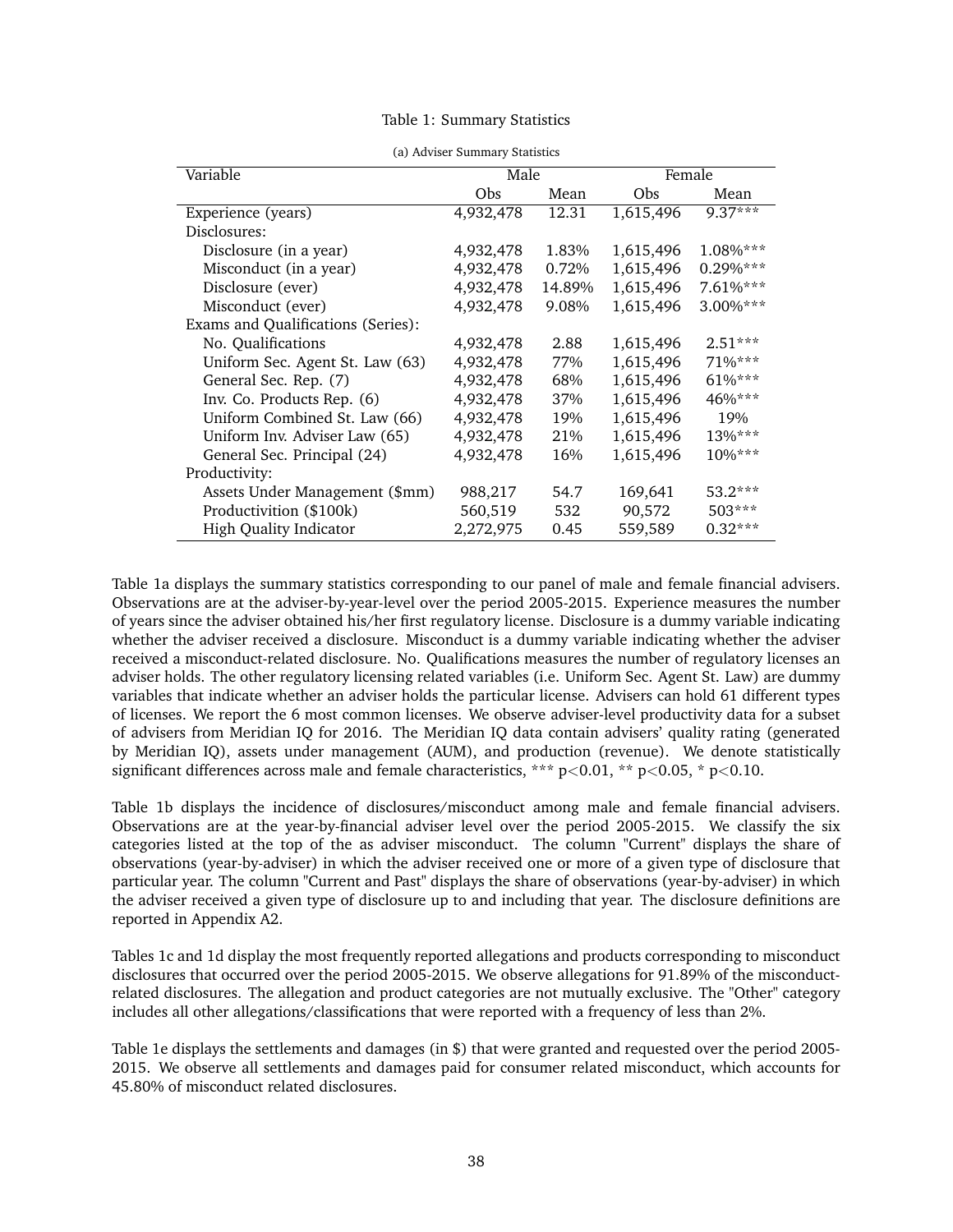## Table 1: Summary Statistics (contd.)

| Disclosure                                     |          |         | Disclosure/Misconduct |        |
|------------------------------------------------|----------|---------|-----------------------|--------|
|                                                |          | Current | Current and Past      |        |
|                                                | Male     | Female  | Male                  | Female |
| <b>Misconduct Related Disclosures</b>          |          |         |                       |        |
| Customer Dispute - Settled                     | 0.39%    | 0.13%   | 4.74%                 | 1.35%  |
| <b>Employment Separation After Allegations</b> | 0.20%    | 0.12%   | 1.21%                 | 0.43%  |
| Regulatory - Final                             | 0.12%    | 0.04%   | 1.62%                 | 0.35%  |
| Criminal - Final Disposition                   | 0.03%    | 0.01%   | 2.46%                 | 0.98%  |
| Customer Dispute - Award/Judgment              | 0.02%    | 0.01%   | 0.75%                 | 0.15%  |
| Civil - Final                                  | 0.00%    | 0.00%   | 0.04%                 | 0.01%  |
| Any Misconduct Related Disclosure              | 0.72%    | 0.29%   | 9.08%                 | 3.01%  |
| <b>Other Disclosures:</b>                      |          |         |                       |        |
| Financial - Final                              | 0.33%    | 0.39%   | 1.95%                 | 2.47%  |
| Customer Dispute - Denied                      | 0.38%    | 0.15%   | 3.92%                 | 1.49%  |
| Judgment/Lien                                  | 0.24%    | 0.15%   | 1.10%                 | 0.76%  |
| Customer Dispute - Closed-No Action            | 0.09%    | 0.03%   | 1.20%                 | 0.38%  |
| Financial - Pending                            | 0.05%    | 0.07%   | 0.18%                 | 0.24%  |
| <b>Customer Dispute - Pending</b>              | 0.07%    | 0.02%   | 0.36%                 | 0.10%  |
| Customer Dispute - Withdrawn                   | 0.02%    | 0.01%   | 0.20%                 | 0.06%  |
| Criminal - Pending Charge                      | $0.01\%$ | 0.00%   | $0.02\%$              | 0.01%  |
| Investigation                                  | 0.01%    | 0.00%   | 0.03%                 | 0.01%  |
| Regulatory - Pending                           | 0.01%    | 0.00%   | 0.02%                 | 0.00%  |
| Civil - Pending                                | 0.00%    | 0.00%   | 0.02%                 | 0.01%  |
| Customer Dispute - Final                       | 0.00%    | 0.00%   | 0.02%                 | 0.01%  |
| Customer Dispute - Dismissed                   | 0.00%    | 0.00%   | 0.02%                 | 0.00%  |
| Civil Bond                                     | 0.00%    | 0.00%   | 0.03%                 | 0.01%  |
| Regulatory - On Appeal                         | 0.00%    | 0.00%   | 0.00%                 | 0.00%  |
| Criminal - On Appeal                           | 0.00%    | 0.00%   | 0.00%                 | 0.00%  |
| Civil - On Appeal                              | 0.00%    | 0.00%   | 0.00%                 | 0.00%  |
| Total                                          | 1.83%    | 1.08%   | 14.89%                | 7.61%  |

#### (b) Financial Adviser Disclosures and Misconduct

(c) Reasons for Misconduct Disclosure

(d) Products Involved in Misconduct Disclosure

|                            | Gender |         |                  |         | Gender  |
|----------------------------|--------|---------|------------------|---------|---------|
|                            | Male   | Female  |                  | Male    | Female  |
| Unsuitable                 | 22.8%  | 18.3%   | Insurance        | 13.2%   | 14.4%   |
| Misrepresentation          | 18.3%  | 14.6%   | Annuity          | 8.7%    | 9.7%    |
| Unauthorized Activity      | 14.9%  | 14.1%   | <b>Stocks</b>    | $6.1\%$ | 3.98%   |
| Omission of Key Facts      | 11.6%  | 8.1%    | Mutual Funds     | 4.7%    | 5.0%    |
| Fee/Commission Related     | 8.1%   | $6.0\%$ | <b>Bonds</b>     | 2.1%    | 1.6%    |
| Fraud                      | 7.8%   | $5.2\%$ | Options          | 1.3%    | $0.8\%$ |
| <b>Fiduciary Duty</b>      | 7.1%   | 4.9%    | Other/Not Listed | 69.9%   | 70.3%   |
| Negligence                 | 6.4%   | 4.6%    |                  |         |         |
| <b>Risky Investments</b>   | 3.9%   | $3.0\%$ |                  |         |         |
| Churning/Excessive Trading | 2.9%   | 1.0%    |                  |         |         |
| Other                      | 41.7%  | 50.9%   |                  |         |         |

## (e) Settlements/Damages

| Variable             | Obs    | Mean      | Std. Dev.  | Median  |
|----------------------|--------|-----------|------------|---------|
| Male Advisers:       |        |           |            |         |
| Settlement Granted   | 27,469 | 549.791   | 9,199,107  | 40,000  |
| Settlement Requested | 21,749 | 1,719,226 | 69.458.640 | 100,000 |
| Female Advisers:     |        |           |            |         |
| Settlement Granted   | 2,749  | 262,530   | 2,281,979  | 32,500  |
| Settlement Requested | 2,119  | 449,282   | 3,107,101  | 60,000  |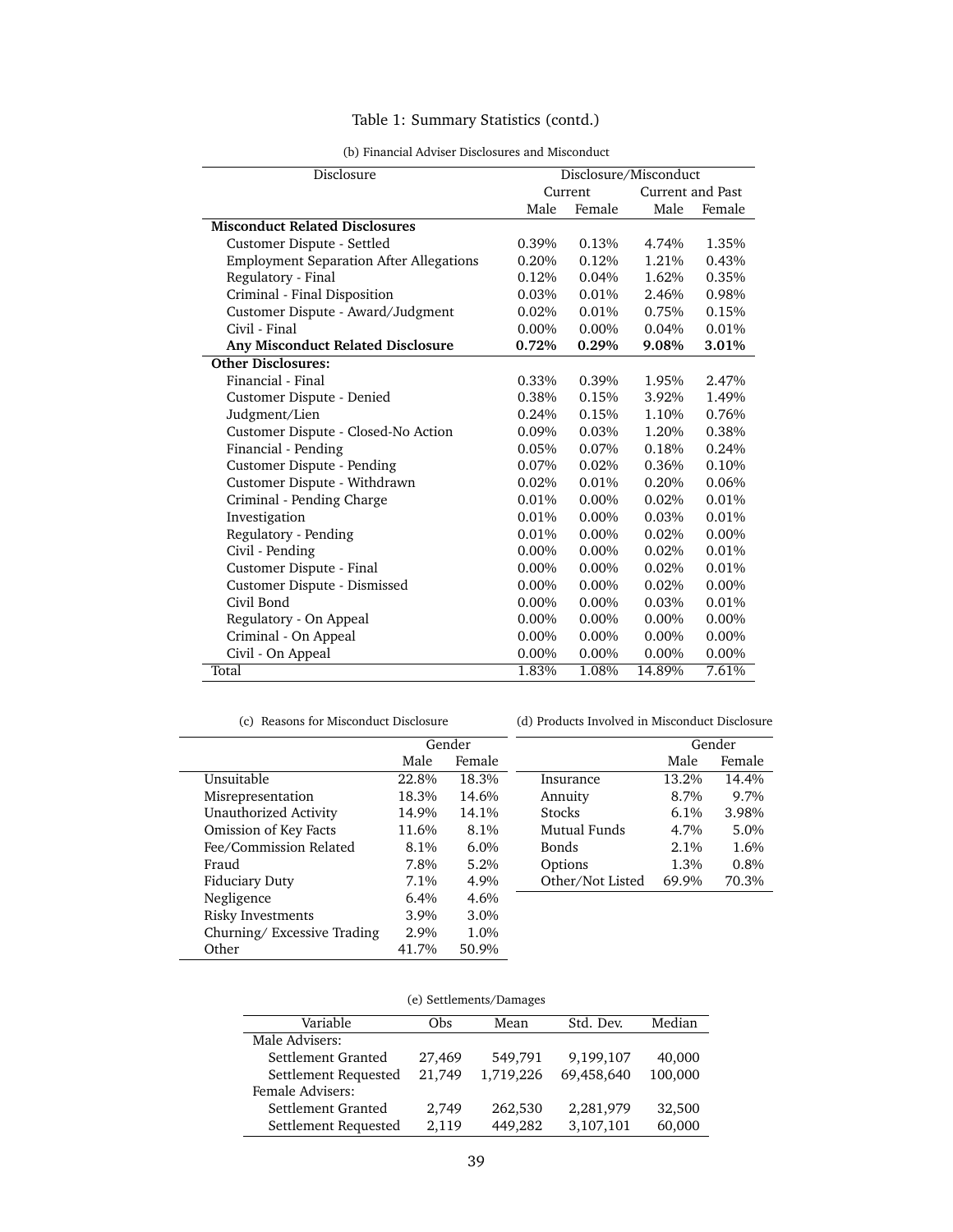### Table 2: Gender and Misconduct

|                                                     | (1)        | (2)        | (3)                           | (4)        | (5)        | (6)        |
|-----------------------------------------------------|------------|------------|-------------------------------|------------|------------|------------|
| Female                                              | $-0.43***$ | $-0.33***$ | $-0.32***$                    | $-0.27***$ | $-0.36***$ | $-0.33***$ |
|                                                     | (0.025)    | (0.022)    | (0.027)                       | (0.030)    | (0.057)    | (0.056)    |
| <b>High Rating</b>                                  |            |            |                               |            |            | $-0.0068$  |
|                                                     |            |            |                               |            |            | (0.059)    |
| ln(AUM)                                             |            |            |                               |            |            | $0.033**$  |
|                                                     |            |            |                               |            |            | (0.016)    |
| ln(Production)                                      |            |            |                               |            |            | $0.18***$  |
|                                                     |            |            |                               |            |            | (0.022)    |
|                                                     |            |            |                               |            |            |            |
| Other Adviser Controls                              |            | X          | X                             | X          | X          | X          |
| Year $\times$ Firm $\times$ County F.E.             |            |            | X                             |            | X          | X          |
| $Year \times Firm \times Count \times License$ F.E. |            |            |                               | X          |            |            |
| Meridian IQ Sample                                  |            |            |                               |            | X          | X          |
| <b>Observations</b>                                 |            |            | 6,547,974 6,547,974 6,221,173 | 4,465,068  | 487,159    | 487,159    |
| R-squared                                           | 0.001      | 0.002      | 0.098                         | 0.206      | 0.181      | 0.181      |
| Mean of Dependent Variable                          | 0.61%      | 0.61%      | 0.61%                         | 0.51%      | 1.05%      | 1.05%      |

(b) Settlements/Damages Granted by Gender

|                        | (1)        | (2)       | (3)        |
|------------------------|------------|-----------|------------|
| Female                 | $-0.20***$ | $-0.11**$ | $-0.14***$ |
|                        | (0.052)    | (0.047)   | (0.038)    |
|                        |            |           |            |
| Other Adviser Controls |            | X         | X          |
| Year F.E.              |            |           | X          |
| County F.E.            |            |           | X          |
| Firm F.E.              |            |           | X          |
| Observations           | 21,537     | 21,537    | 20,485     |
| R-squared              | 0.001      | 0.041     | 0.249      |

Table 2a displays the regression results for a linear probability model (eq. 1). Observations are at the adviser-by-year-level over the period 2005-2015. The dependent variable is a dummy variable indicating whether the adviser received a misconduct disclosure year t. Coefficients are in percentage points (pp). In columns (5) and (6) we restrict our analysis to advisers in the Meridian IQ sample–advisers active in 2016. Meridian IQ data contain quality rating (generated by Meridian IQ), assets under management (AUM), and production (revenue) as of 2016. Other Adviser Controls include the adviser's experience and dummy variables for the licenses the adviser holds (Series 6, 7, 24, etc.). In our most stringent specification, we include Year×Firm×County×License F.E: a fixed effect for each set of possible licenses an adviser potentially holds within a firm, location, and time. Standard errors are in parentheses and are clustered by firm. \*\*\* p<0.01, \*\* p<0.05, \* p<0.10.

Table 2b displays the results for linear regression model (eq. 2). Observations are at the financial adviser-byyear-level over the period 2005-2015. We restrict the data set to observations in which the adviser received a misconduct disclosure and paid out a settlement or damages. The dependent variable is the log settlements paid out on behalf of a financial adviser as the result of a misconduct settlement or arbitration. Other adviser controls include the adviser's experience and dummy variables for the licenses that the adviser holds (Series 6, 7, 24, etc.). Standard errors are in parentheses and are clustered by firm. \*\*\*  $p<0.01$ , \*\*  $p<0.05$ , \* p<0.10.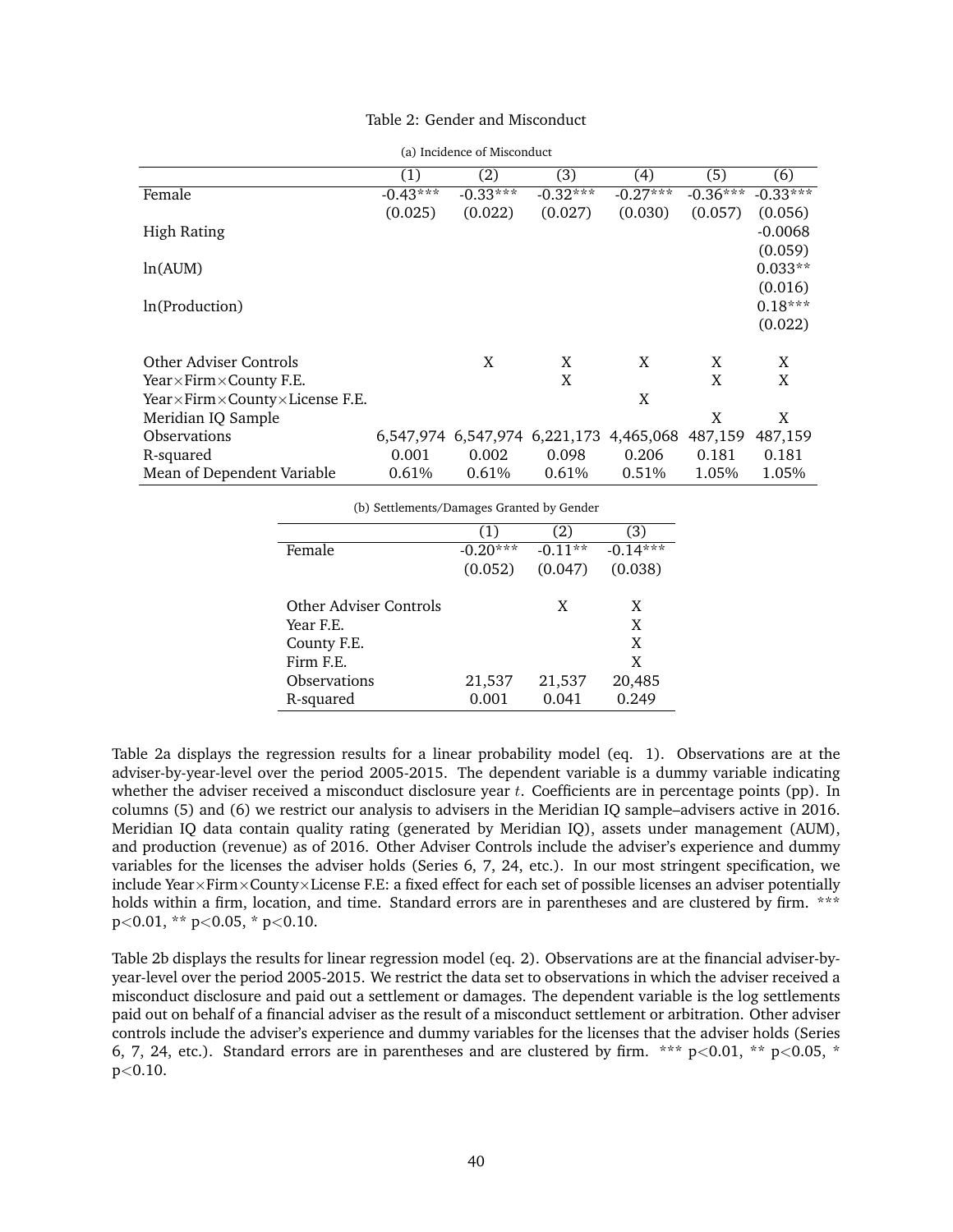|                       |                 | No Misconduct |      | Misconduct |
|-----------------------|-----------------|---------------|------|------------|
|                       | Male            | Female        | Male | Female     |
| Remain with the Firm  | $81\%$          | $81\%$        | 54%  | 45%        |
| Leave the Firm        | 19 <sub>%</sub> | 19%           | 46%  | 55%        |
| Leave the Industry    | 46%             | 52%           | 53%  | 67%        |
| Join a Different Firm | 54%             | 48%           | 47%  | 33%        |

Table 3: Gender Punishment Gap - Labor Market Outcomes Following Misconduct

Table 3 displays the average annual job turnover among financial advisers. Observations are at the adviserby-year level. Since we track employment turnover in the subsequent year, the sample in this table covers the period 2005-2014 rather than 2005-2015. Leave the Industry is defined as an adviser not being employed as a financial adviser for at least one year; Join a Different Firm is a dummy variable that takes the value of one if the adviser is employed at a different financial advisory firm within a year. The job transitions are broken down by whether the adviser received a misconduct disclosure in the previous year.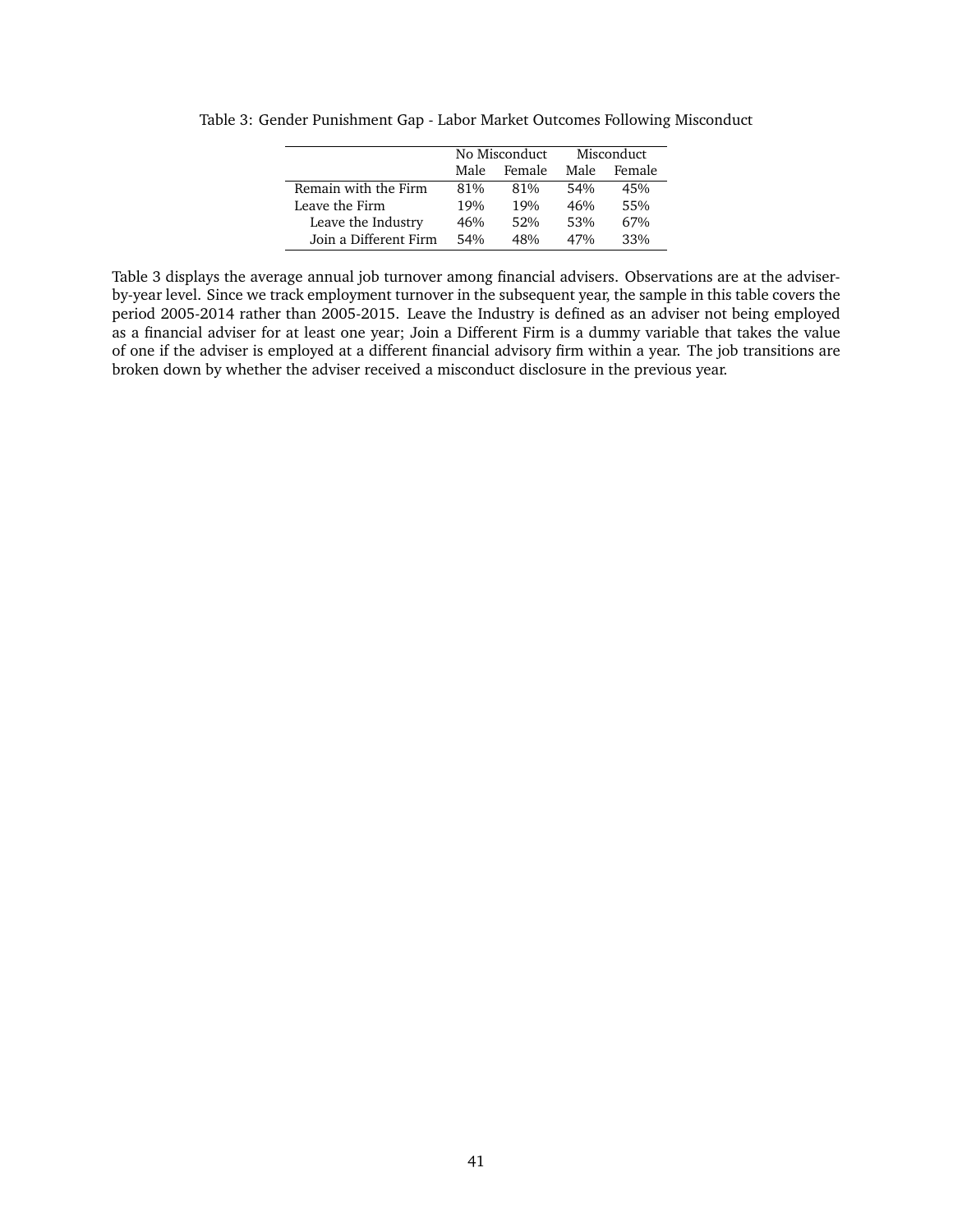|                                     | $\overline{(1)}$ | $\overline{(2)}$ | $\overline{(3)}$                        | (4)        | $\overline{(5)}$ | $\overline{(6)}$ | $\overline{(7)}$ | $\overline{(8)}$      |
|-------------------------------------|------------------|------------------|-----------------------------------------|------------|------------------|------------------|------------------|-----------------------|
| Misconduct                          | $27.6***$        | $29.0***$        | $22.3***$                               | $25.7***$  | $34.3***$        | $8.81***$        | 8.93***          | $28.2***$             |
|                                     | (1.47)           | (1.37)           | (1.52)                                  | (2.22)     | (3.23)           | (0.89)           | (0.88)           | (10.5)                |
| Misconduct $\times$ Female          | 8.32***          | 8.07***          | $10.2***$                               | 9.99***    | $7.50***$        | $4.26***$        | 4.36***          | 4.44***               |
|                                     | (2.05)           | (1.93)           | (1.90)                                  | (1.91)     | (1.55)           | (1.58)           | (1.58)           | (1.62)                |
| Female                              | 0.14             | $-0.54$          | $-0.54***$                              | $-0.50***$ | $-0.50***$       | $-0.38***$       | $-0.65***$       | $-0.65***$            |
|                                     | (0.29)           | (0.34)           | (0.15)                                  | (0.16)     | (0.15)           | (0.10)           | (0.11)           | (0.11)                |
| Allegations:                        |                  |                  |                                         |            |                  |                  |                  |                       |
| Unauthorized Activity               |                  |                  |                                         |            | $7.12***$        |                  |                  |                       |
|                                     |                  |                  |                                         |            | (1.34)           |                  |                  |                       |
| Omission of Key Facts               |                  |                  |                                         |            | $6.75***$        |                  |                  |                       |
|                                     |                  |                  |                                         |            | (1.76)           |                  |                  |                       |
| Fee/Commission Related              |                  |                  |                                         |            | $-4.97***$       |                  |                  |                       |
|                                     |                  |                  |                                         |            | (1.45)           |                  |                  |                       |
| Unsuitable                          |                  |                  |                                         |            | $-18.1***$       |                  |                  |                       |
|                                     |                  |                  |                                         |            | (1.95)           |                  |                  |                       |
| Misrepresentation                   |                  |                  |                                         |            | $-14.8***$       |                  |                  |                       |
|                                     |                  |                  |                                         |            | (1.95)           |                  |                  |                       |
| Fraud                               |                  |                  |                                         |            | 8.35***          |                  |                  |                       |
|                                     |                  |                  |                                         |            | (2.07)           |                  |                  |                       |
| Productivity:                       |                  |                  |                                         |            |                  |                  |                  |                       |
| <b>High Rating</b>                  |                  |                  |                                         |            |                  |                  |                  | $-4.05***$ $-3.91***$ |
|                                     |                  |                  |                                         |            |                  |                  | (0.64)           | (0.64)                |
| ln(AUM)                             |                  |                  |                                         |            |                  |                  |                  | $-0.43***$ $-0.43***$ |
|                                     |                  |                  |                                         |            |                  |                  | (0.073)          | (0.073)               |
| ln(Production)                      |                  |                  |                                         |            |                  |                  |                  | $-0.24***$ $-0.24***$ |
|                                     |                  |                  |                                         |            |                  |                  | (0.072)          | (0.072)               |
| High Rating×Misconduct              |                  |                  |                                         |            |                  |                  |                  | $-12.5***$            |
|                                     |                  |                  |                                         |            |                  |                  |                  | (1.89)                |
| $ln(AUM) \times Misconduct$         |                  |                  |                                         |            |                  |                  |                  | $-0.77*$              |
|                                     |                  |                  |                                         |            |                  |                  |                  | (0.44)                |
| ln(Production) × Misconduct         |                  |                  |                                         |            |                  |                  |                  | 0.34                  |
|                                     |                  | X                | X                                       | X          |                  | X                | X                | (0.60)                |
| Other Adviser Controls              |                  |                  |                                         |            | X                |                  |                  | X                     |
| Allegation and Product Controls     |                  |                  |                                         |            | $\mathbf X$      |                  |                  |                       |
| Sample with Productivity Data       |                  |                  |                                         |            |                  | $\mathbf X$      | $\mathbf X$      | $\mathbf X$           |
| Year × Firm × County F.E.           |                  |                  | $\mathbf X$                             | X          |                  | $\mathbf X$      | $\mathbf X$      | $\mathbf X$           |
| Year × Firm × County × License F.E. |                  |                  |                                         |            | X                |                  |                  |                       |
| Observations                        |                  |                  | 6,002,088 6,002,088 5,698,577 4,093,438 |            | 4,093,438        | 442,159          | 442,159          | 442,159               |
| R-squared                           | 0.004            | 0.014            | 0.332                                   | 0.403      | 0.403            | 0.624            | 0.627            | 0.627                 |
| Mean of Dependent Variable          | 19%              | 19%              | 19%                                     | 19%        | 19%              | 10%              | 10%              | 10%                   |

Table 4: Gender Punishment Gap - Employment Separations

Table 4 displays the regression results corresponding to a linear probability model (eq. 3). Observations are at the adviser-by-year-level. Since we track employment turnover in the subsequent year, the sample in this table covers the period 2005-2014 rather than 2005-2015. The dependent variable is a dummy variable indicating whether a financial adviser left the firm in the following year and is scaled by 100 such that coefficients are in percentage points. Misconduct is a dummy variable indicating whether the adviser received a misconduct disclosure in a given year. The variable Female indicates the gender of the adviser. In Column (5) we include dummy variables to control for the type of misconduct corresponding to the most common allegations and products reported in Table 1. We report the coefficients for the six most common allegations. Other Adviser Controls include the adviser's experience and dummy variables for the licenses that the adviser holds (Series 6, 7, 24, etc.). In column (5) we also include Year×Firm×County×License F.E: fully saturated fixed effects for each set of possible licenses an adviser could hold within a given firm, location, and time. In columns (6)-(8) we restrict our analysis to those advisers for which we observe productivity data. The productivity data is as of 2016. High Rating is a dummy variable equal to one if the adviser has a high quality rating from Meridian IQ; ln(AUM) measures the adviser's assets under management; ln(Production) measures the adviser's production (revenue). Standard errors are in parentheses and are clustered by firm. \*\*\* p<0.01, \*\* p<0.05, \* p<0.10.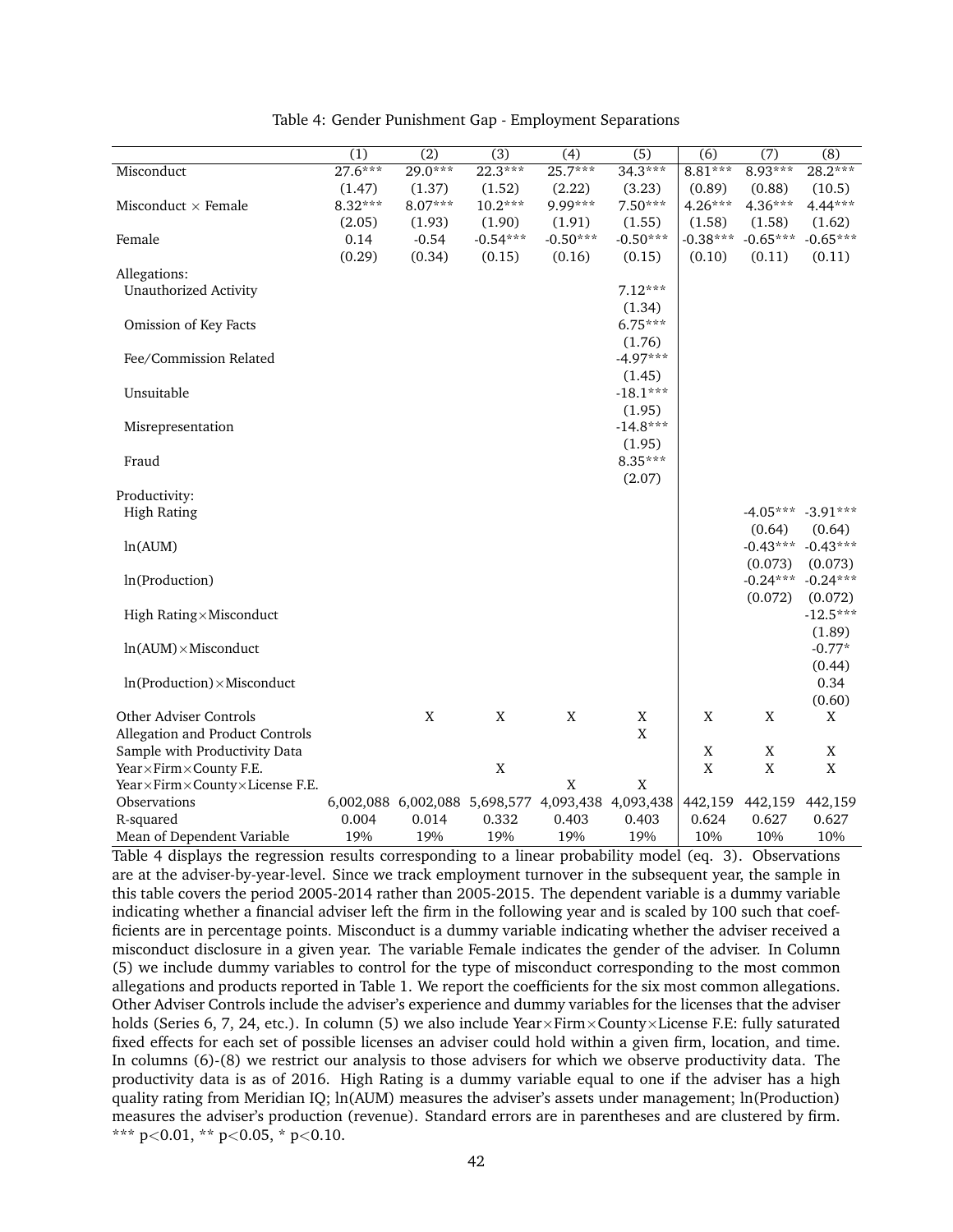|                            | (1)         | (2)         | (3)      | (4)         | (5)        | (6)         | (7)        | (8)         |
|----------------------------|-------------|-------------|----------|-------------|------------|-------------|------------|-------------|
| Misconduct                 | $30.18***$  | 30.51***    | 23.28*** | 23.34***    | $21.79***$ | 21.83***    | $21.75***$ | $21.99***$  |
|                            | (2.311)     | (2.289)     | (1.589)  | (1.584)     | (1.851)    | (1.848)     | (1.809)    | (1.792)     |
| Misconduct $\times$ Female | 9.953***    | 9.829***    | 7.716    | 7.769       | 6.125      | 6.159       | 3.392      | 4.006       |
|                            | (3.220)     | (3.207)     | (5.426)  | (5.435)     | (5.780)    | (5.786)     | (5.751)    | (5.660)     |
| Female                     | $-0.751***$ | $-0.904***$ | 0.237    | 0.193       | 0.0721     | 0.0185      | 0.0264     | $-0.168$    |
|                            | (0.209)     | (0.204)     | (0.238)  | (0.238)     | (0.281)    | (0.284)     | (0.293)    | (0.287)     |
| <b>High Rating</b>         |             | $-4.411***$ |          |             |            |             |            | $-3.557***$ |
|                            |             | (0.365)     |          |             |            |             |            | (0.373)     |
| ln(AUM)                    |             |             |          | $-0.441***$ |            |             |            | $-0.291***$ |
|                            |             |             |          | (0.0605)    |            |             |            | (0.0953)    |
| ln(Production)             |             |             |          |             |            | $-0.341***$ |            | $-0.152$    |
|                            |             |             |          |             |            | (0.0942)    |            | (0.0960)    |
| <b>Adviser Controls</b>    | X           | X           | X        | X           | X          | X           | X          | X           |
| Firm F.E.                  | X           | X           | X        | X           | X          | X           | X          | X           |
| County F.E.                | X           | X           | X        | X           | X          | X           | X          | X           |
| Observations               | 395,362     | 395,362     | 123,901  | 123,901     | 67,807     | 67,807      | 62,525     | 62,525      |
| R-squared                  | 0.153       | 0.156       | 0.236    | 0.236       | 0.241      | 0.241       | 0.242      | 0.245       |
| Mean of Dependent Variable | 12%         | 12%         | 9%       | 9%          | 8%         | 8%          | 8%         | 8%          |

Table 5: Employment Separations and Productivity (Alternative Sample)

Table 5 displays the regression results corresponding to a linear probability model (eq. 3). Observations are at the financial adviser level. The dependent variable is a dummy variable indicating whether a financial adviser left the firm in 2017 and is scaled by 100 such that coefficients are in percentage points. Misconduct is a dummy variable indicating whether a financial adviser received a misconduct disclosure in the given year. We control for three different dimensions of productivity in 2016 from Meridian IQ: High Rating is a dummy variable equal to one if the adviser has a high quality rating from Meridian IQ; ln(AUM) measures the adviser's assets under management; ln(Production) measures the adviser's production (revenue). We include productivity measures in the even numbered columns (2, 4, 6, 8). In the corresponding odd numbered columns (1, 3, 5, and 7) we estimate our baseline specification where we excluding productivity measures but keep the sample from adjacent columns. Other adviser controls include the adviser's experience and licenses (series 6, 7, 63, 24, etc.). Standard errors are in parentheses and are clustered by firm. \*\*\* p<0.01, \*\*  $p<0.05$ , \*  $p<0.10$ .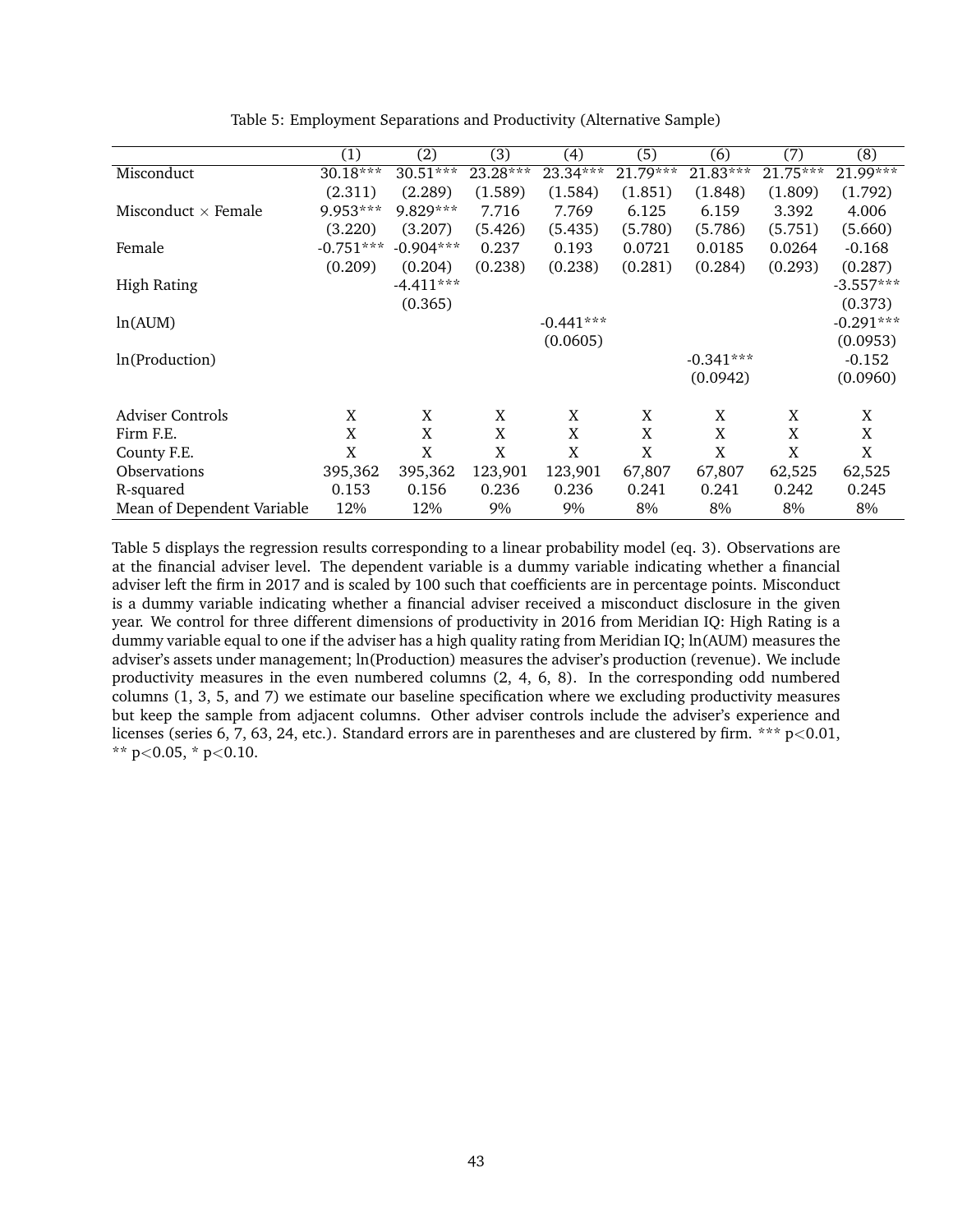|                                 | (1)        | (2)                                          | $\overline{(3)}$                 | (4)        | (5)        |
|---------------------------------|------------|----------------------------------------------|----------------------------------|------------|------------|
| Misconduct                      | $-7.66***$ | $-12.2***$                                   | $-9.15***$                       | $-8.94***$ | $-10.8***$ |
|                                 | (2.13)     | (1.41)                                       | (1.09)                           | (1.46)     | (1.93)     |
| Misconduct $\times$ Female      | $-7.22***$ | $-5.40***$                                   | $-3.44***$ $-3.54***$            |            | $-2.48**$  |
|                                 | (1.80)     |                                              | $(1.31)$ $(1.22)$ $(1.27)$       |            | (1.24)     |
| Female                          | $-6.22***$ | $-2.42***$                                   | $-4.04***$ $-3.83***$ $-3.83***$ |            |            |
|                                 |            | $(0.65)$ $(0.61)$ $(0.26)$ $(0.29)$          |                                  |            | (0.29)     |
| Allegations:                    |            |                                              |                                  |            |            |
| Unauthorized Activity           |            |                                              |                                  |            | $-3.12$    |
|                                 |            |                                              |                                  |            | (1.97)     |
| Omission of Key Facts           |            |                                              |                                  |            | $-5.00**$  |
|                                 |            |                                              |                                  |            | (2.28)     |
| Fee/Commission Related          |            |                                              |                                  |            | 2.80       |
|                                 |            |                                              |                                  |            | (2.34)     |
| Unsuitable                      |            |                                              |                                  |            | $8.86***$  |
|                                 |            |                                              |                                  |            | (1.68)     |
| Misrepresentation               |            |                                              |                                  |            | $4.66**$   |
|                                 |            |                                              |                                  |            | (2.06)     |
| Fraud                           |            |                                              |                                  |            | $-14.2***$ |
|                                 |            |                                              |                                  |            | (3.27)     |
| <b>Adviser Controls</b>         |            | X                                            | X                                | X          | X          |
|                                 |            |                                              | X                                |            |            |
| Year×Firm×County F.E.           |            |                                              |                                  | X          | X          |
| Year×Firm×County×License F.E.   |            |                                              |                                  |            | X          |
| Allegation and Product Controls |            |                                              |                                  |            |            |
| Observations                    |            | 1, 125, 715 1, 125, 715 1, 006, 760 660, 127 |                                  |            | 660,127    |
| R-squared                       | 0.003      | 0.101                                        | 0.365                            | 0.464      | 0.465      |
| Mean of Dependent Variable      | 53%        | 53%                                          | 54%                              | 51%        | 51%        |

Table 6: Industry Level Gender Punishment Gap: New Employment

Table 6 displays the regression results corresponding to a linear probability model (eq. 4). Observations are at the adviser-by-year-level over the period 2005-2014 where we restrict the sample to advisers who left their firms in a given year. Since we track advisers who left their firm in the subsequent year, the sample in this table covers the period 2005-2014 rather than 2005-2015. The dependent variable is a dummy variable indicating whether or not a financial adviser joined a new firm within one year and is scaled by 100 such that the coefficients are in percentage points. Misconduct is a dummy variable indicating whether the adviser received a misconduct disclosure in a given year. The variable Female indicates the gender of the adviser. In Column (5) we also include dummy variables to control for the type of misconduct in terms of the most common allegations and products reported in Table 1. We report the coefficients for the six most common allegations. Other Adviser Controls include the adviser's experience and dummy variables for the licenses the adviser holds (Series 6, 7, 24, etc.). In our most stringent specifications, we include Year×Firm×County×License F.E: fully saturated fixed effects for each set of possible licenses an adviser potentially holds within a firm, location, and time. Standard errors are in parentheses and are clustered by firm. \*\*\*  $p<0.01$ , \*\*  $p<0.05$ , \*  $p<0.10$ .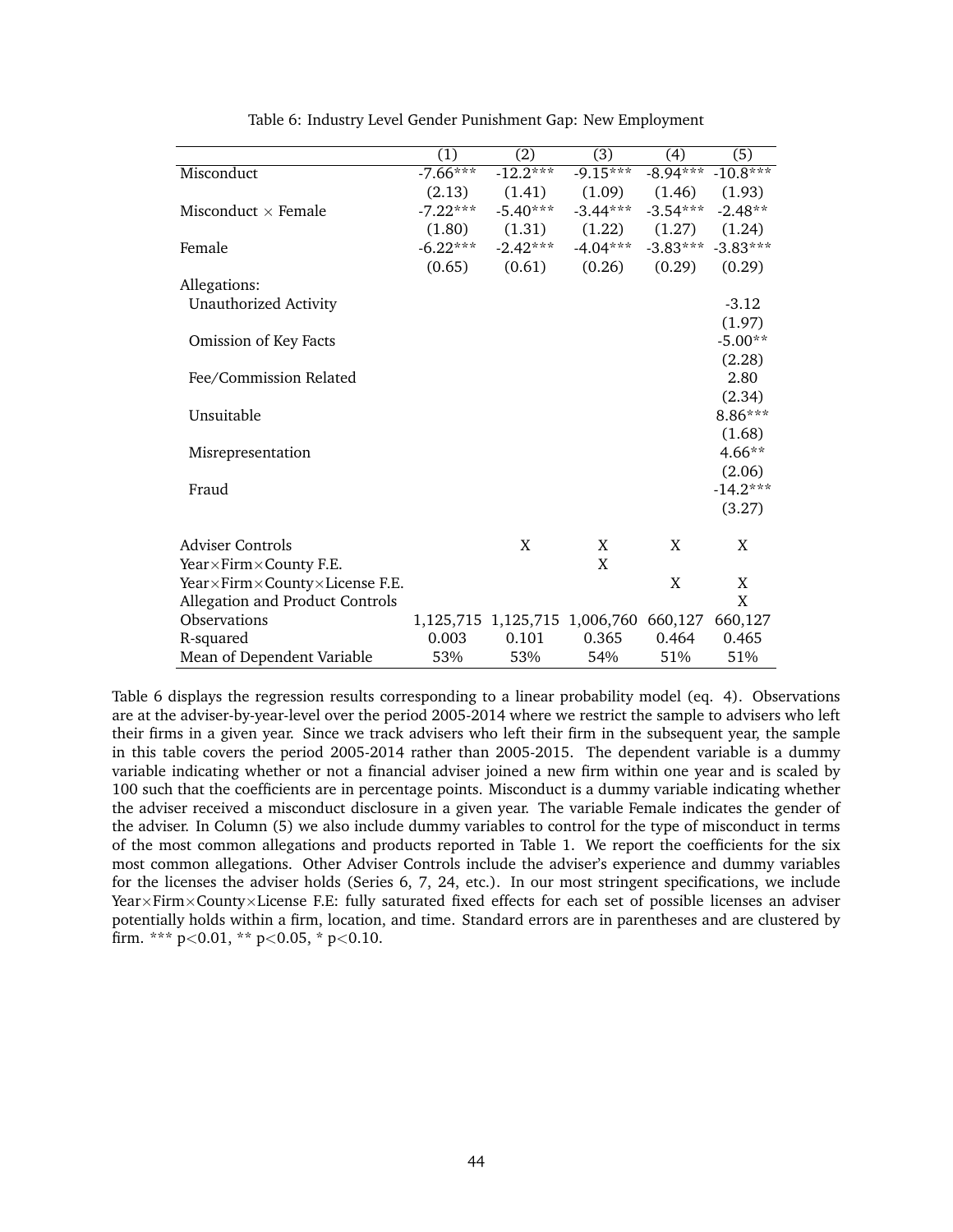| Table 7: Female Managers and the Gender Punishment Gap |  |  |  |
|--------------------------------------------------------|--|--|--|
|--------------------------------------------------------|--|--|--|

|                                                | (1)        | (2)                                                                     | (3)       | (4)       | (5)       | (6)                   | (7)       | (8)       |
|------------------------------------------------|------------|-------------------------------------------------------------------------|-----------|-----------|-----------|-----------------------|-----------|-----------|
| Misc.                                          | $26.8***$  | $20.1***$                                                               | $22.9***$ | $32.3***$ | $54.1***$ | $51.4***$             | $57.8***$ | $62.1***$ |
|                                                | (1.20)     | (1.35)                                                                  | (2.06)    | (3.09)    | (4.40)    | (5.30)                | (5.97)    | (5.22)    |
| Misc. $\times$ Female                          | $10.4***$  | $13.4***$                                                               | $11.6***$ | 8.99***   | $14.0***$ | $16.5***$             | $13.0***$ | $10.3***$ |
|                                                | (2.53)     | (2.29)                                                                  | (2.23)    | (1.88)    | (2.97)    | (3.53)                | (3.81)    | (3.39)    |
| Misc. $\times$ Pct Female Mgmt                 | $10.3***$  | $11.6***$                                                               | $13.6***$ | $11.2***$ |           |                       |           |           |
|                                                | (2.20)     | (2.12)                                                                  | (3.09)    | (2.96)    |           |                       |           |           |
| Misc. $\times$ Female $\times$ Pct Female Mgmt | $-12.8***$ | $-18.5***$                                                              | $-10.5**$ | $-9.17**$ |           |                       |           |           |
|                                                | (4.28)     | (3.36)                                                                  | (4.18)    | (3.90)    |           |                       |           |           |
| Misc. $\times$ Pct Female Exec                 |            |                                                                         |           |           | $-23.5*$  | $-25.4$               | $-32.1*$  | $-17.5$   |
|                                                |            |                                                                         |           |           | (14.2)    | (16.8)                | (18.7)    | (15.7)    |
| Misc. $\times$ Female $\times$ Pct Female Exec |            |                                                                         |           |           |           | $-41.4***$ $-44.4***$ | $-39.1*$  | $-34.6*$  |
|                                                |            |                                                                         |           |           | (14.2)    | (16.2)                | (20.7)    | (20.3)    |
| <b>Adviser Controls</b>                        | X          | X                                                                       | X         | X         | X         | X                     | X         | X         |
| Year $\times$ Firm $\times$ County F.E.        |            | X                                                                       |           |           |           | X                     |           |           |
| Year×Firm×County×License F.E.                  |            |                                                                         | X         | X         |           |                       | X         | X         |
| Allegation and Product Controls                |            |                                                                         |           | X         |           |                       |           | X         |
| <b>Observations</b>                            |            | 4,839,243 4,722,832 3,480,225 3,480,225 564,905 541,137 389,112 389,112 |           |           |           |                       |           |           |
| R-squared                                      | 0.014      | 0.315                                                                   | 0.393     | 0.394     | 0.021     | 0.145                 | 0.238     | 0.239     |
| Mean of Dependent Variable                     | 20%        | 20%                                                                     | 20%       | 20%       | 13%       | 13%                   | 13%       | 13%       |

(a) Gender Composition of Management, Firm Separation and Punishment Gap

(b) Gender Composition of Management, Firm Separation and Punishment Gap

|                                                          | (1)        | (2)       | (3)       | (4)       | (5)        | (6)        | (7)       | (8)                                                                             |
|----------------------------------------------------------|------------|-----------|-----------|-----------|------------|------------|-----------|---------------------------------------------------------------------------------|
| Misc                                                     | $32.9***$  | $25.7***$ | 28.8***   | $35.9***$ | $30.3***$  | $23.0***$  | $25.5***$ | $33.3***$                                                                       |
|                                                          | (2.13)     | (2.40)    | (3.20)    | (3.92)    | (1.92)     | (2.22)     | (3.00)    | (3.75)                                                                          |
| Misc. $\times$ Female                                    | $9.62***$  | $11.4***$ | $10.7***$ | $8.07***$ | $10.9***$  | 14.4***    | $12.6***$ | $9.67***$                                                                       |
|                                                          | (2.54)     | (2.40)    | (2.27)    | (1.90)    | (3.35)     | (2.99)     | (2.77)    | (2.39)                                                                          |
| Misc. $\times$ Pct Jr Female                             | $-0.53***$ | $-0.41**$ | $-0.49**$ | $-0.24$   | $-0.44***$ | $-0.36**$  | $-0.38*$  | $-0.16$                                                                         |
|                                                          | (0.15)     | (0.16)    | (0.23)    | (0.18)    | (0.14)     | (0.15)     | (0.21)    | (0.16)                                                                          |
| Misc. $\times$ Female $\times$ Pct Jr Female             | $-0.20$    | $-0.18$   | $-0.14$   | $-0.11$   | $-0.16$    | $-0.19$    | $-0.16$   | $-0.12$                                                                         |
|                                                          | (0.25)     | (0.22)    | (0.22)    | (0.19)    | (0.26)     | (0.23)     | (0.22)    | (0.20)                                                                          |
| Misc. $\times$ Pct Female Mgmt                           |            |           |           |           | $10.3***$  | $11.6***$  | $13.1***$ | $11.3***$                                                                       |
|                                                          |            |           |           |           | (2.27)     | (2.24)     | (3.04)    | (3.05)                                                                          |
| Misc. $\times$ Female $\times$ Pct Female Mgmt           |            |           |           |           | $-12.0**$  | $-17.6***$ | $-10.9**$ | $-8.88**$                                                                       |
|                                                          |            |           |           |           | (4.90)     | (3.91)     | (4.38)    | (4.12)                                                                          |
| <b>Adviser Controls</b>                                  | X          | X         | X         | X         | X          | X          | X         | X                                                                               |
| Year $\times$ Firm $\times$ County F.E.                  |            | X         |           |           |            | X          |           |                                                                                 |
| Year $\times$ Firm $\times$ County $\times$ License F.E. |            |           | X         | X         |            |            | X         | X                                                                               |
| Allegation and Product Controls                          |            |           |           | X         |            |            |           | X                                                                               |
| <b>Observations</b>                                      |            |           |           |           |            |            |           | 5,014,469 4,920,802 3,827,301 3,827,301 4,325,065 4,252,465 3,338,750 3,338,750 |
| R-squared                                                | 0.014      | 0.305     | 0.390     | 0.390     | 0.014      | 0.296      | 0.385     | 0.386                                                                           |
| Mean of Dependent Variable                               | 19%        | 19%       | 20%       | 20%       | 20%        | 20%        | 20%       | 20%                                                                             |

Table 7 panels (a) and (b) present regression results corresponding to two linear probability models (eq. 6 and 7 respectively). Observations in columns (1)-(4) of panel (a) and (1)-(8) of panel (b) are at the adviser-by-year level over the period 2005-2014. Because we track individuals that left their firm in this analysis, our sample is from the period 2005-2014 rather than 2005-2015. Observations columns (5)-(8) of panel (a) are at the adviser level as of 2014. We restrict the sample to 2014 becasue we only observe the gender composition of executives (Pct Female Exec) as of 2015. The dependent variable in each specification is a dummy variable indicating whether a financial adviser left the firm in the following year and is scaled by 100 such that coefficients are in percentage points. Misconduct is a dummy variable indicating whether a financial adviser received a misconduct disclosure in the given year. Pct Female Mgmt measures the percentage of managers working for a firm in a given county and year that are female. Pct Female Exec measures the share of executives/owners that are female as of 2015. Pct Jr Female measures the share of junior employees, defined as with less than 3 years' experience, working for a firm in a given county and year that are female. In each specification we also control for the full set of interactions terms between Female, Misconduct, and our gender composition variables. For example, in column (1) of panel (a) we also control for Pct Female Mgmt and Pct Female Mgmt  $\times$  Female. Other adviser controls include the adviser's experience and licenses (series 6, 7, 63, 24, etc.). In our most stringent specifications, we include Year×Firm×County×License F.E: fully saturated fixed effects for each set of possible licenses an adviser potentially holds within a firm, location, and time. In columns (4) and (8) of panels (a) and (b) we include dummy variables to control for the type of misconduct corresponding to the most common allegations and products reported in Table 1. Standard errors are in parentheses and are clustered by firm. \*\*\*  $p<0.01$ , \*\*  $p<0.05$ , \*  $p<0.10$ .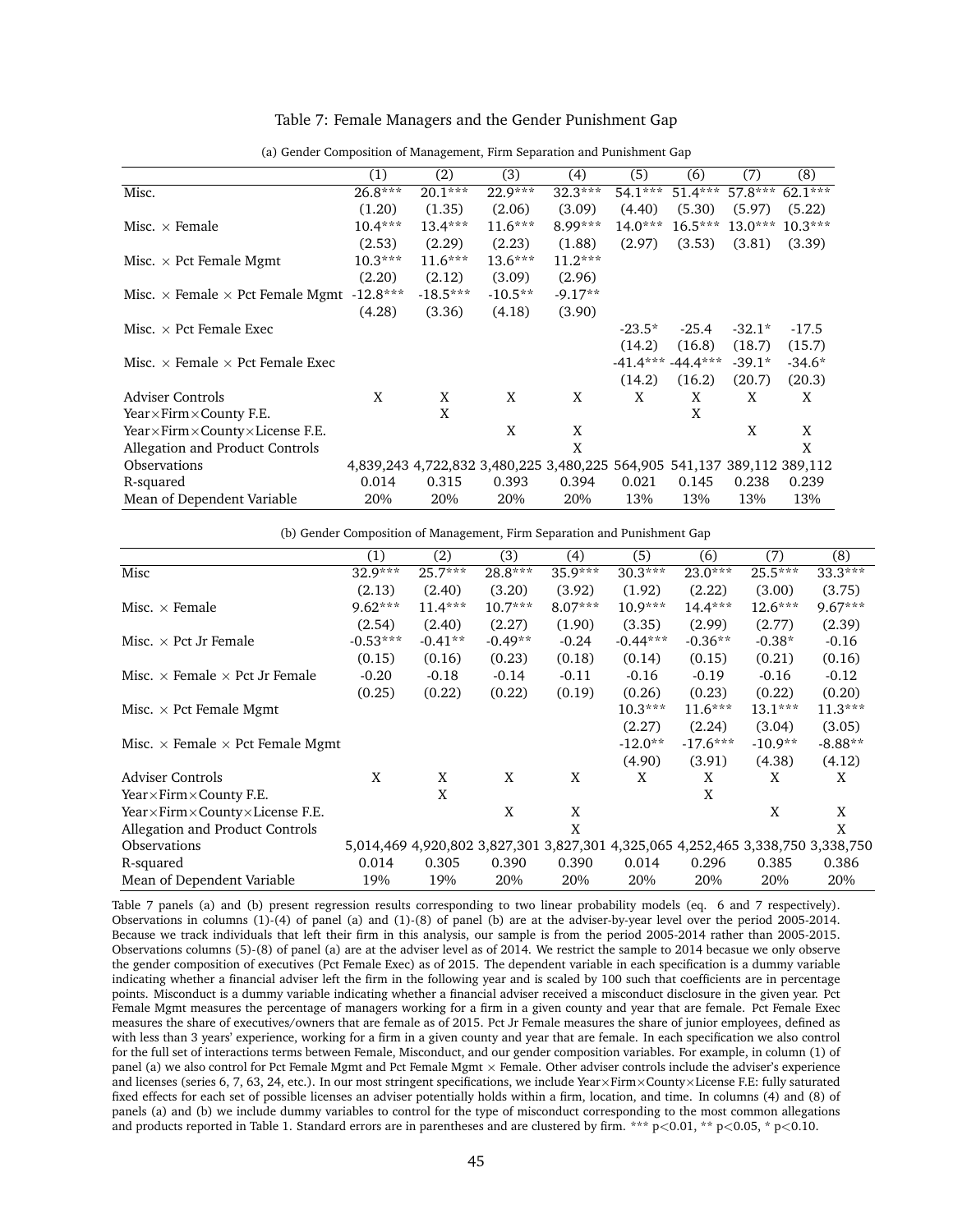|                                               | (1)       | (2)       | (3)       | (4)       | (5)       | (6)       | (7)                                                                             | (8)       |
|-----------------------------------------------|-----------|-----------|-----------|-----------|-----------|-----------|---------------------------------------------------------------------------------|-----------|
| Misc.                                         | 28.8***   | $21.1***$ | $23.8***$ | $32.2***$ | $29.0***$ | $19.8***$ | $22.7***$                                                                       | $30.4***$ |
|                                               | (0.90)    | (0.95)    | (1.19)    | (1.90)    | (0.90)    | (1.04)    | (1.52)                                                                          | (2.06)    |
| Misc. $\times$ Female                         | $4.10***$ | $6.43***$ | $6.11***$ | $4.64***$ | $3.31*$   | $6.53***$ | $7.30***$                                                                       | $5.74*$   |
|                                               | (1.41)    | (1.30)    | (1.71)    | (1.72)    | (1.88)    | (1.75)    | (2.78)                                                                          | (2.97)    |
| Misc. $\times$ Harassment                     | 0.72      | 3.60      | 4.57      | 4.78      | 1.07      | 0.87      | 2.75                                                                            | 2.14      |
|                                               | (3.90)    | (4.01)    | (5.11)    | (4.25)    | (4.36)    | (4.30)    | (5.30)                                                                          | (4.37)    |
| Misc. $\times$ Female $\times$ Harassment     | $9.72***$ | $8.01***$ | $7.35***$ | $5.25**$  | $8.41**$  | $8.96***$ | $9.12***$                                                                       | $7.11***$ |
|                                               | (3.18)    | (2.87)    | (2.62)    | (2.62)    | (3.45)    | (3.13)    | (2.66)                                                                          | (2.49)    |
| Misc. $\times$ Discrimination                 |           |           |           |           | $-0.52$   | $4.08*$   | 3.00                                                                            | $4.36**$  |
|                                               |           |           |           |           | (2.32)    | (2.10)    | (2.41)                                                                          | (2.17)    |
| Misc. $\times$ Female $\times$ Discrimination |           |           |           |           | 2.09      | $-1.06$   | $-2.96$                                                                         | $-2.96$   |
|                                               |           |           |           |           | (2.70)    | (2.51)    | (3.29)                                                                          | (3.36)    |
| <b>Adviser Controls</b>                       | X         | X         | X         | X         | X         | X         | X                                                                               | X         |
| Year $\times$ Firm $\times$ County F.E.       |           | X         |           |           |           | X         |                                                                                 |           |
| Year×Firm×County×License F.E.                 |           |           | X         | X         |           |           | X                                                                               | X         |
| Allegation and Product Controls               |           |           |           | X         |           |           |                                                                                 | X         |
| <b>Observations</b>                           |           |           |           |           |           |           | 6,002,088 5,698,577 4,093,438 4,093,438 6,002,088 5,698,577 4,093,438 4,093,438 |           |
| R-squared                                     | 0.014     | 0.332     | 0.403     | 0.403     | 0.014     | 0.332     | 0.403                                                                           | 0.403     |
| Mean of Dependent Variable                    | 19%       | 19%       | 19%       | 19%       | 19%       | 19%       | 19%                                                                             | 19%       |

Table 8: Sexual Harassment and the Gender Punishment Gap

Table 8 presents regression results corresponding to a linear probability model (eq. 8). Observations are at the financial adviser-by-year level over the period 2005-2014. Since we track advisers who left their firm in the subsequent year, the sample in this table covers the period 2005-2014 rather than 2005-2015. The dependent variable is a dummy variable indicating whether a financial adviser left the firm in the following year and is scaled by 100 such that coefficients are in percentage points. Misconduct is a dummy variable indicating whether a financial adviser received a misconduct disclosure in the given year. Harassment is a dummy variable indicating whether the firm has ever had a sexual harassment claim resolved through FINRA arbitration. Discrimination is a dummy variable indicating whether the firm has ever had a discrimination claim resolved through FINRA arbitration. In columns (1)-(8) we also control for the full set of Harassment, Female, and Misconduct interaction terms (i.e. Harassment, Harassment  $\times$  Female); and in columns (4)-(8) we control for the full set of Discrimination, Female and Misconduct interaction terms. Other adviser controls include the adviser's experience and licenses (series 6, 7, 63, 24, etc.). In our most stringent specification, we include Year×Firm×County×License F.E: fully saturated fixed effects for each set of possible licenses an adviser potentially holds within a firm, location, and time. In columns (4) and (8) we include dummy variables to control for the type of misconduct corresponding to the most common allegations and products reported in Table 1. Standard errors are in parentheses and are clustered by firm. \*\*\*  $p < 0.01$ , \*\*  $p < 0.05$ , \* p<0.10.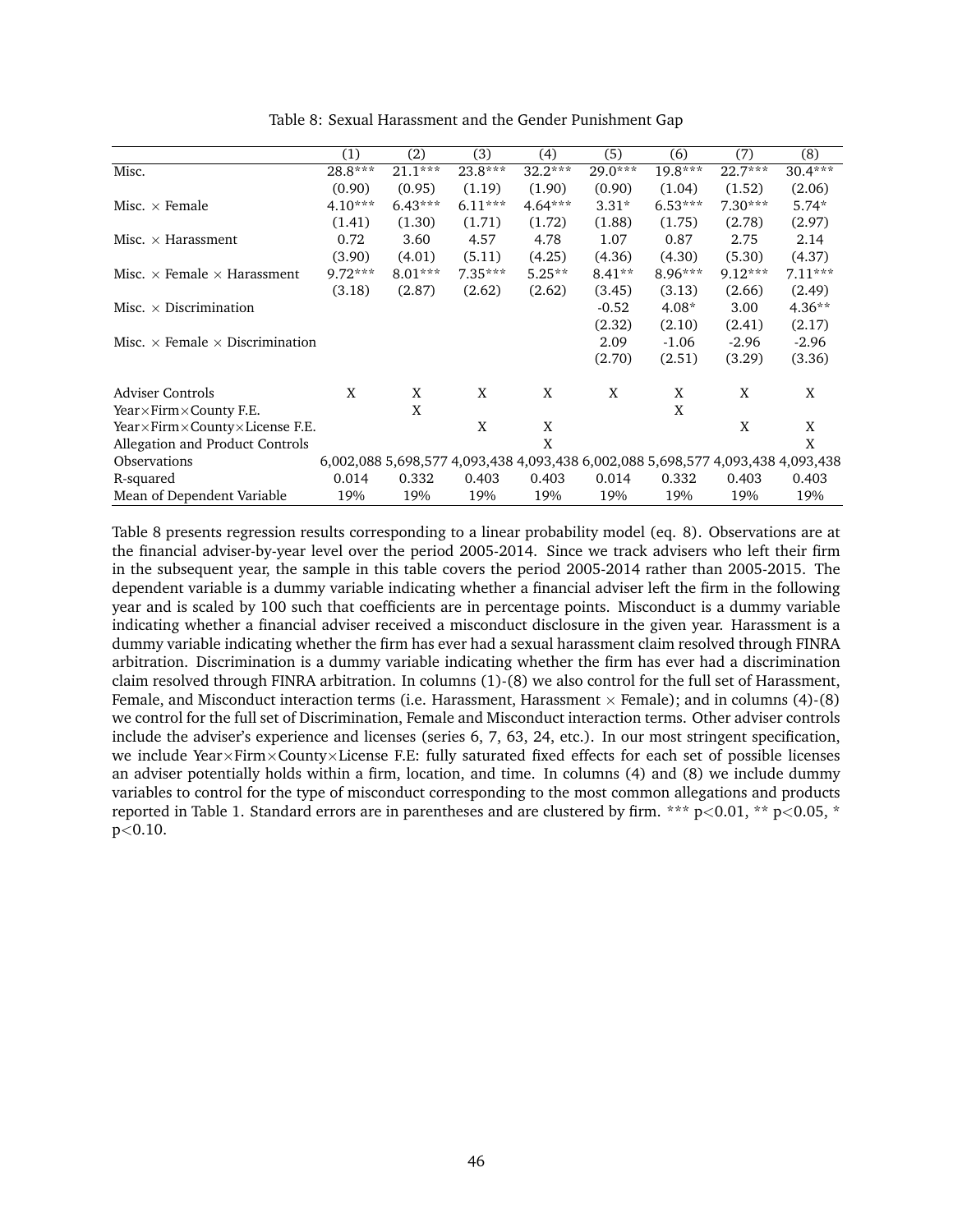|                                         | (1)       | (2)                                     | (3)        | (4)        |
|-----------------------------------------|-----------|-----------------------------------------|------------|------------|
| African                                 | $0.088**$ | $0.16***$                               | $0.096***$ | $0.079**$  |
|                                         | (0.043)   | (0.043)                                 | (0.032)    | (0.032)    |
| Hispanic                                | $0.16***$ | $0.28***$                               | $0.096***$ | $0.093***$ |
|                                         | (0.048)   | (0.047)                                 | (0.026)    | (0.025)    |
| Adviser Controls                        |           | X                                       | X          | X          |
| Year $\times$ Firm $\times$ County F.E. |           |                                         | X          |            |
| Year × Firm × County × License F.E.     |           |                                         |            | X          |
| <b>Observations</b>                     |           | 4,904,653 4,904,653 4,598,081 3,114,361 |            |            |
| R-squared                               | 0.000     | 0.002                                   | 0.111      | 0.222      |
| Mean of Dep. Var.                       | 0.72%     | 0.72%                                   | 0.71%      | 0.59%      |

Table 9: Punishment Gap for Minority Males (a) Misconduct

| (b) Punishment Gap              |           |           |                                                                         |           |          |                                             |                |           |  |
|---------------------------------|-----------|-----------|-------------------------------------------------------------------------|-----------|----------|---------------------------------------------|----------------|-----------|--|
| Dependent Variable              |           |           | <b>Employment Separation</b>                                            |           |          |                                             | New Employment |           |  |
|                                 | (1)       | (2)       | (3)                                                                     | (4)       | (5)      | (6)                                         | (7)            | (8)       |  |
| Misconduct                      | $28.6***$ | $21.8***$ | $24.8***$                                                               | $32.9***$ |          | $-12.1***$ $-9.07***$ $-8.58***$ $-10.5***$ |                |           |  |
|                                 | (1.27)    | (1.39)    | (2.04)                                                                  | (3.07)    | (1.28)   | (1.07)                                      | (1.37)         | (1.78)    |  |
| Misc. $\times$ African          | 8.95***   | $7.58***$ | 8.96***                                                                 | $7.21***$ | 2.91     | 3.36                                        | $-2.16$        | $-1.69$   |  |
|                                 | (1.91)    | (2.17)    | (2.55)                                                                  | (2.27)    | (3.08)   | (2.96)                                      | (3.37)         | (3.39)    |  |
| Misc. $\times$ Hispanic         | $5.67**$  | $6.53**$  | $9.07***$                                                               | $6.47**$  |          | -6.31*** -5.84*** -6.66*** -5.52***         |                |           |  |
|                                 | (2.39)    | (2.74)    | (3.27)                                                                  | (2.72)    | (2.10)   | (1.49)                                      | (1.97)         | (1.97)    |  |
| African                         | $1.45***$ | $0.44***$ | $0.38**$                                                                | $0.38**$  | $-1.14$  | $-1.13***$                                  | $-0.80$        | $-0.80$   |  |
|                                 | (0.27)    | (0.15)    | (0.17)                                                                  | (0.17)    | (0.72)   | (0.38)                                      | (0.52)         | (0.52)    |  |
| Hispanic                        | $1.57***$ | $0.40**$  | 0.094                                                                   | 0.11      | $2.74**$ | $1.70***$                                   | $1.99***$      | $1.98***$ |  |
|                                 | (0.51)    | (0.19)    | (0.21)                                                                  | (0.21)    | (1.23)   | (0.27)                                      | (0.32)         | (0.32)    |  |
| <b>Adviser Controls</b>         | X         | X         | X                                                                       | X         | X        | X                                           | X              | X         |  |
| Yr×Firm×Cnty F.E.               |           | X         |                                                                         |           |          | X                                           |                |           |  |
| Yr×Firm×Cnty×Lic. F.E.          |           |           | X                                                                       | X         |          |                                             | X              | X         |  |
| Allegation and Product Controls |           |           |                                                                         | X         |          |                                             |                | X         |  |
| Observations                    |           |           | 4,494,607 4,210,431 2,853,942 2,853,942 842,622 735,946 454,715 454,715 |           |          |                                             |                |           |  |
| R-squared                       | 0.015     | 0.338     | 0.412                                                                   | 0.413     | 0.101    | 0.365                                       | 0.464          | 0.465     |  |
| Mean of Dep. Var                | 19%       | 19%       | 19%                                                                     | 19%       | 54%      | 56%                                         | 53%            | 53%       |  |

Table 9a displays the regression results corresponding to a linear probability model (eq. 1) where observations are restricted to male advisers and are at the adviser-by-year-level over the period 2005-2015. The dependent variable in Table 9a is a dummy variable indicating whether the adviser received a misconduct disclosure in a given year and is scaled by 100 such that coefficients are in percentage points.

Table 9b displays the regression results corresponding to two linear probability models (eq. 3, and 4). Observations are restricted to male advisers and are at the adviser-by-year-level over the period 2005-2014. Since we track advisers who left their firm in the subsequent year, the sample in panel (b) covers the period 2005-2014 rather than 2005-2015. The dependent variable in columns (1)-(4) of Table 9b is a dummy variable indicating whether a financial adviser left the firm and is scaled by 100 such that coefficients are in percentage points. The dependent variable in columns (5)-(8) of Table 9b is a dummy variable indicating whether a financial adviser joined a new firm within one year and is scaled by 100 such that coefficients are in percentage points. In columns (5)-(8) of Table 9b, we restrict the sample to advisers who left their firms in a given year.

In both panels other adviser controls include the adviser's experience and dummy variables for the licenses the adviser holds (Series 6, 7, 24, etc.). In our most stringent specifications, we include Year×Firm×County×License F.E: fully saturated fixed effects for each set of possible licenses an adviser potentially holds within a firm, location, and time. In columns (4) and (8) of panel (b) we include dummy variables to control for the most common misconduct allegations and products reported in Table 1. Standard errors are in parentheses and are clustered by firm. \*\*\*  $p<0.01$ , \*\*  $p<0.05$ ,  $*$  p<0.10.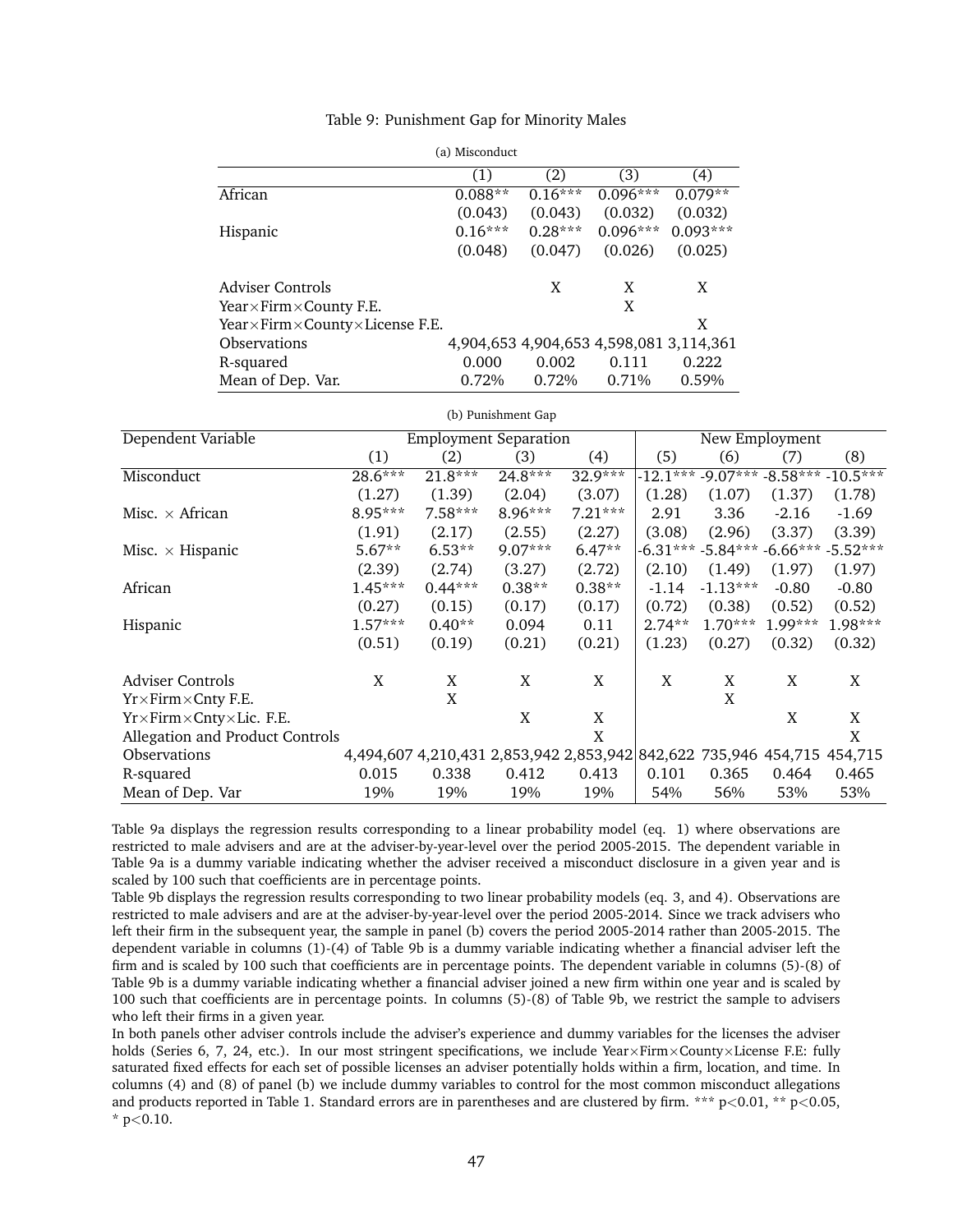|                                                       | (1)       | (2)       | (3)        | (4)       | (5)       |
|-------------------------------------------------------|-----------|-----------|------------|-----------|-----------|
| Misconduct                                            | $26.4***$ | $28.1***$ | $21.6***$  | $24.7***$ | $33.1***$ |
|                                                       | (1.41)    | (1.29)    | (1.43)     | (2.10)    | (3.09)    |
| Misconduct $\times$ African                           | $10.2***$ | $10.0***$ | $8.60***$  | $8.27***$ | $6.39***$ |
|                                                       | (2.37)    | (2.26)    | (2.43)     | (2.39)    | (2.21)    |
| Misconduct $\times$ Pct African Mgmt                  | 13.9**    | $13.1**$  | $13.2**$   | 14.1      | 12.6      |
|                                                       | (5.55)    | (5.38)    | (6.08)     | (8.64)    | (8.00)    |
| Misconduct $\times$ African $\times$ Pct African Mgmt | $-20.3**$ | $-20.5**$ | $-38.7***$ | $-22.4$   | $-15.3$   |
|                                                       | (10.1)    | (9.80)    | (10.1)     | (18.1)    | (16.7)    |
| Adviser Controls                                      |           | X         | X          | X         | X         |
| $Yr \times$ Firm $\times$ Cnty F.E.                   |           |           | X          |           |           |
| $Yr \times$ Firm $\times$ Cnty $\times$ Lic. F.E.     |           |           |            | X         | X         |
| Allegation and Product Controls                       |           |           |            |           | X         |
| Observations                                          | 3,613,837 | 3,613,837 | 3,508,932  | 2,441,227 | 2,441,227 |
| R-squared                                             | 0.004     | 0.016     | 0.321      | 0.404     | 0.404     |
| Mean of Dependent Variable                            | 20%       | 20%       | 20%        | 20%       | 20%       |

# Table 10: Minority Male Managers and Punishment Gap (a) Male Advisers and African Male Managers

|  |  |  | (b) Male Advisers and Hispanic Male Managers |
|--|--|--|----------------------------------------------|

|                                                         | (1)       | (2)        | (3)       | (4)       | (5)       |
|---------------------------------------------------------|-----------|------------|-----------|-----------|-----------|
| Misconduct                                              | $26.2***$ | $27.9***$  | $21.3***$ | $24.2***$ | $32.7***$ |
|                                                         | (1.32)    | (1.20)     | (1.31)    | (1.86)    | (2.90)    |
| Misconduct $\times$ Hispanic                            | $7.71***$ | $7.13***$  | $7.76**$  | $7.98**$  | $5.15*$   |
|                                                         | (2.95)    | (2.77)     | (3.12)    | (3.41)    | (2.86)    |
| Misconduct $\times$ Pct Hispanic Mgmt                   | $11.0*$   | $10.5*$    | $11.2*$   | 13.4      | 10.1      |
|                                                         | (5.75)    | (5.44)     | (5.95)    | (9.40)    | (8.22)    |
| Misconduct $\times$ Hispanic $\times$ Pct Hispanic Mgmt | $-24.1**$ | $-23.3***$ | $-20.0**$ | $-7.84$   | $-2.22$   |
|                                                         | (9.56)    | (8.94)     | (9.90)    | (14.5)    | (13.0)    |
| Adviser Controls                                        |           | X          | X         | X         | X         |
| $Yr \times$ Firm $\times$ Cnty F.E.                     |           |            | X         |           |           |
| Yr×Firm×Cnty×Lic. F.E.                                  |           |            |           | X         | X         |
| Allegation and Product Controls                         |           |            |           |           | X         |
| <b>Observations</b>                                     | 3,613,837 | 3,613,837  | 3,508,932 | 2,441,227 | 2,441,227 |
| R-squared                                               | 0.004     | 0.016      | 0.321     | 0.404     | 0.404     |
| Mean of Dependent Variable                              | 20%       | 20%        | 20%       | 20%       | 20%       |

Table 10 displays the results for a linear probability models (eq. 6). Observations are at the adviser-by-year level over the period 2005-2014. Since we track advisers who left their firm in the subsequent year, the sample covers the period 2005-2014 rather than 2005-2015. The dependent variable in each specification is a dummy variable indicating whether a financial adviser left the firm in the following year and is scaled by 100 such that coefficients are in percentage points. Misconduct is a dummy variable indicating whether a financial adviser received a misconduct disclosure in the given year. The variable Pct African Mgmt (Pct Hispanic) measures the share of managers working for a firm in a given county and year that have names of African (Hispanic) descent. When we include the triple interaction terms, we also include the full set of interactions (i.e. in panel (a) we control for Pct African Mgmt and Pct African Mgmt  $\times$  African). Other adviser controls include the adviser's experience and dummy variables for the licenses the adviser holds (Series 6, 7, 24, etc.). In our most stringent specifications, we include Year×Firm×County×License F.E: fully saturated fixed effects for each set of possible licenses an adviser potentially holds within a firm, location, and time. In column (5) of both panels we include dummy variables to control for the most common misconduct allegations and products reported in Table 1. Standard errors are in parentheses and are clustered by firm. \*\*\*  $p<0.01$ , \*\*  $p<0.05$ , \*  $p<0.10$ .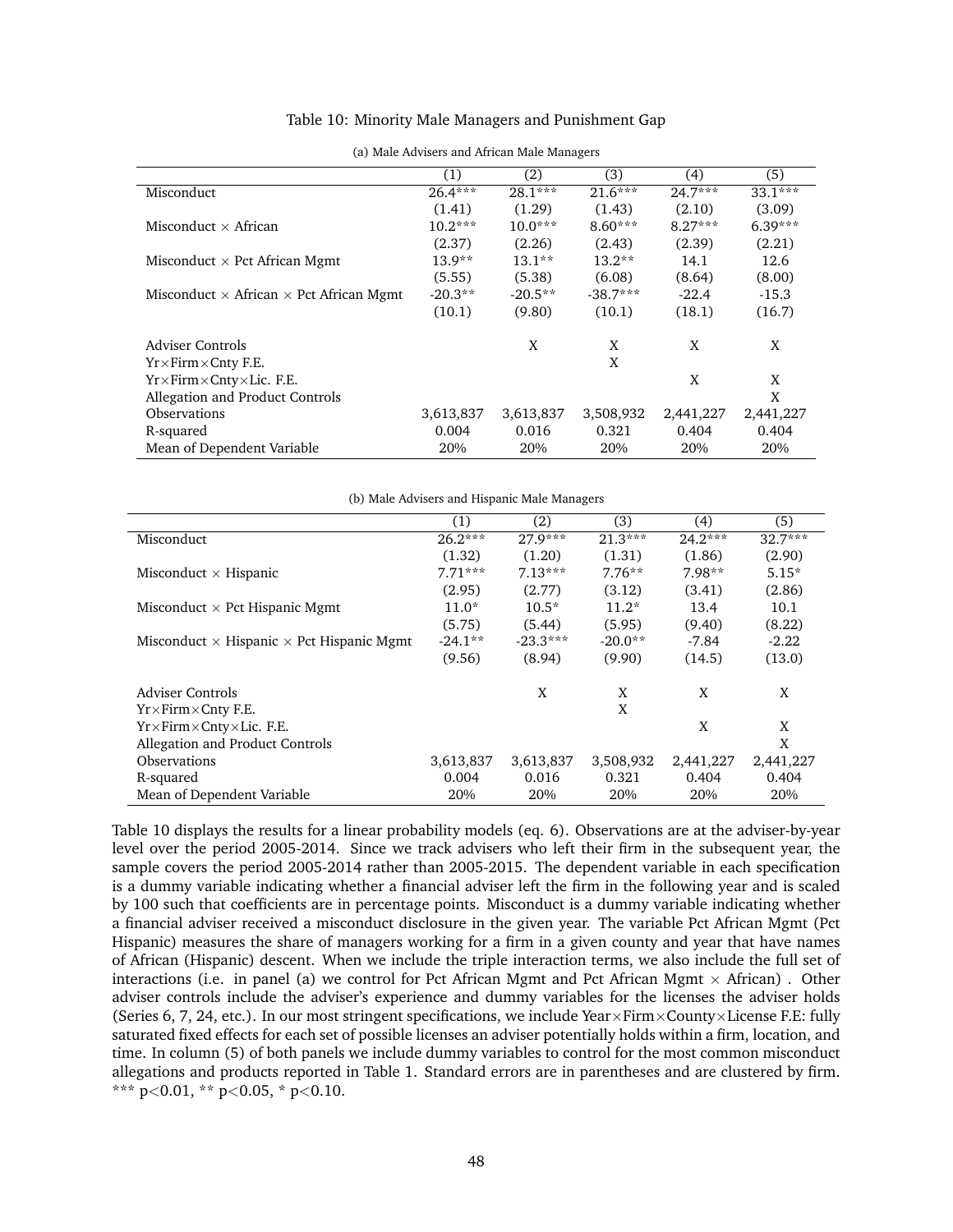Table 11: Gender and Repeat Offenses

|                                                       | (1)        | (2)        | (3)        | (4)        | (5)        | (6)        | (7)        | (8)                                                                             |
|-------------------------------------------------------|------------|------------|------------|------------|------------|------------|------------|---------------------------------------------------------------------------------|
| Prior Misconduct                                      | $2.42***$  | $2.29***$  | $1.91***$  | $1.72***$  | $2.09***$  | $1.96***$  | $1.64***$  | $1.49***$                                                                       |
|                                                       | (0.10)     | (0.098)    | (0.076)    | (0.088)    | (0.089)    | (0.084)    | (0.067)    | (0.082)                                                                         |
| Prior Misconduct $\times$ Female                      | $-0.69***$ | $-0.69***$ | $-0.58***$ | $-0.56***$ | $-0.56***$ | $-0.55***$ | $-0.50***$ | $-0.46***$                                                                      |
|                                                       | (0.099)    | (0.098)    | (0.090)    | (0.11)     | (0.095)    | (0.095)    | (0.086)    | (0.10)                                                                          |
| Prior Discipline                                      |            |            |            |            | $3.94***$  | $3.89***$  | $3.49***$  | $3.34***$                                                                       |
|                                                       |            |            |            |            | (0.28)     | (0.28)     | (0.25)     | (0.35)                                                                          |
| Prior Discipline $\times$ Female                      |            |            |            |            | $-1.70***$ | $-1.70***$ | $-1.17***$ | $-1.32**$                                                                       |
|                                                       |            |            |            |            | (0.43)     | (0.43)     | (0.45)     | (0.63)                                                                          |
| Female                                                | $-0.27***$ | $-0.22***$ | $-0.23***$ | $-0.20***$ | $-0.27***$ | $-0.22***$ | $-0.24***$ | $-0.20***$                                                                      |
|                                                       | (0.017)    | (0.017)    | (0.024)    | (0.026)    | (0.017)    | (0.017)    | (0.023)    | (0.026)                                                                         |
|                                                       |            | X          | X          | X          |            | X          | X          | X                                                                               |
| <b>Adviser Controls</b>                               |            |            |            |            |            |            |            |                                                                                 |
| Year×Firm×County F.E.                                 |            |            | X          |            |            |            | X          |                                                                                 |
| Year $\times$ Firm $\times$ County $\times$ Lic. F.E. |            |            |            | X          |            |            |            | X                                                                               |
| <b>Observations</b>                                   |            |            |            |            |            |            |            | 6,547,974 6,547,974 6,221,173 4,465,068 6,547,974 6,547,974 6,221,173 4,465,068 |
| R-squared                                             | 0.007      | 0.007      | 0.101      | 0.208      | 0.008      | 0.009      | 0.102      | 0.209                                                                           |
| Mean of Dependent Variable                            | 0.61%      | 0.61%      | 0.61%      | 0.51%      | 0.61%      | 0.61%      | 0.61%      | 0.51%                                                                           |

Table 11 displays the regression results for a linear probability model (eq. 10). Observations are at the adviser-by-year level over the period 2005-2015. The dependent variable is whether a financial adviser received a misconduct disclosure at time  $t$  and is scaled by 100 such that coefficients are in percentage points. Prior Misconduct is a dummy variable indicating whether a financial adviser previously received a misconduct disclosure. Prior Discipline is a dummy variable indicating whether an adviser previously experienced an employment separation following misconduct. Other adviser controls include the adviser's experience, tests (series 6, 7, 63, 24, and investment adviser exams), and number of other qualifications. In our most stringent specification, we include Year×Firm×County×License F.E: fully saturated fixed effects for each set of possible licenses an adviser potentially holds within a firm, location, and time. Standard errors are in parentheses and are clustered by firm. \*\*\*  $p<0.01$ , \*\*  $p<0.05$ , \*  $p<0.10$ .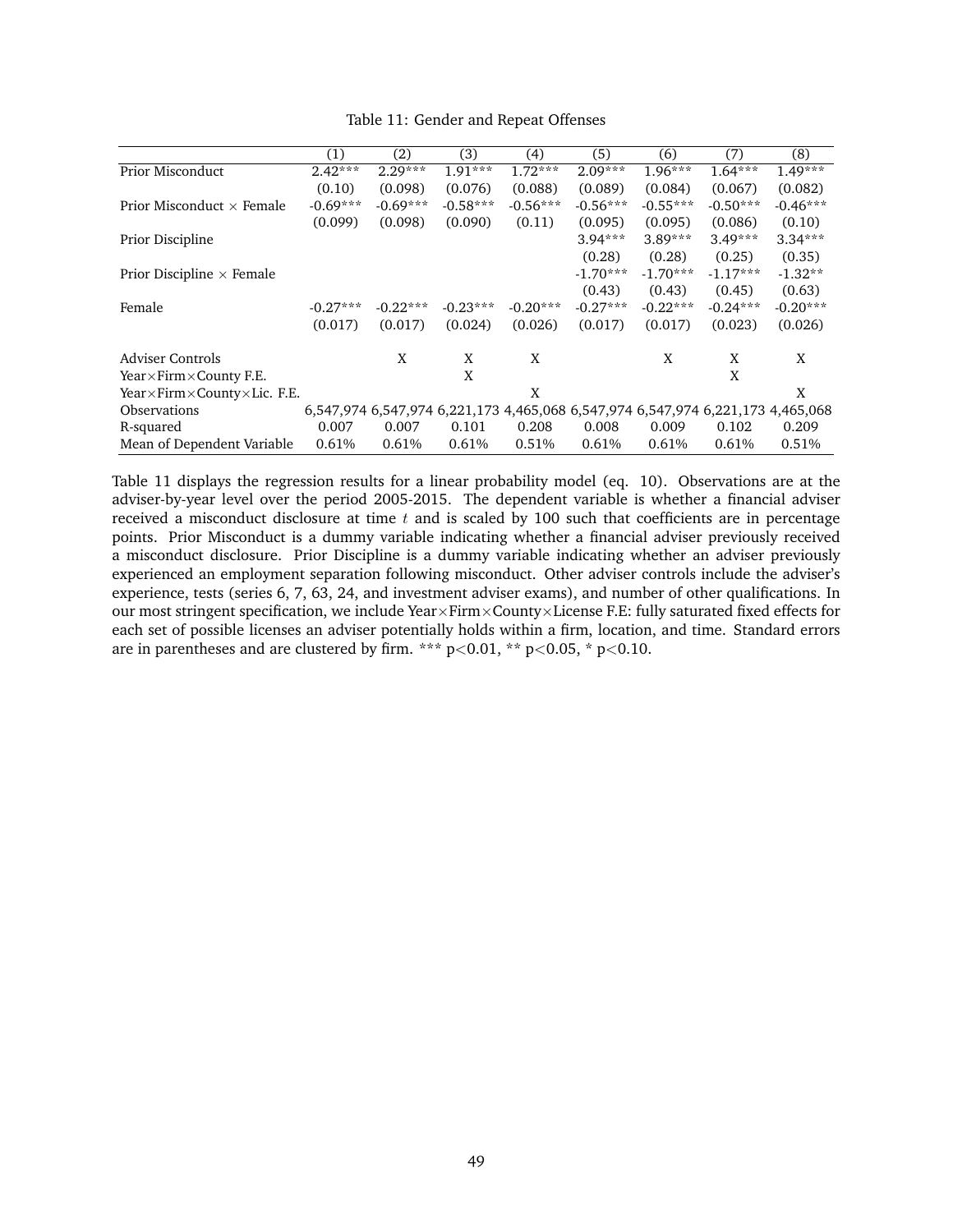# Online Appendix When Harry Fired Sally: The Double Standard in Punishing Misconduct

Mark Egan, Gregor Matvos, and Amit Seru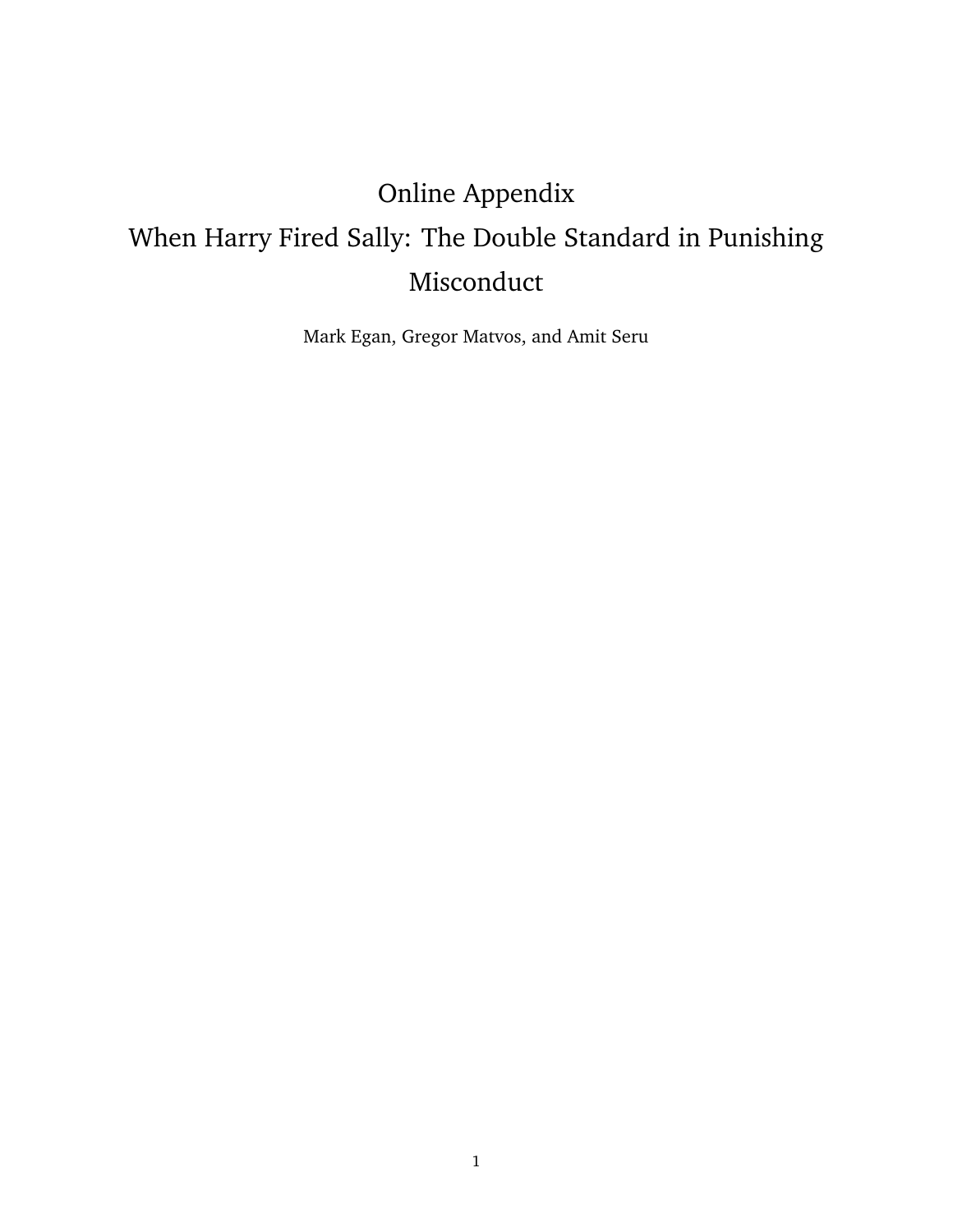# **A1: Additional Figures and Tables**



Figure A1: Qualifications Held by Male and Female Financial Advisers

Figure A1 displays the percentage of female and male advisers that hold a particular license for the six most popular licenses. Observations are at the adviser-by-year level over the period 2005-2015.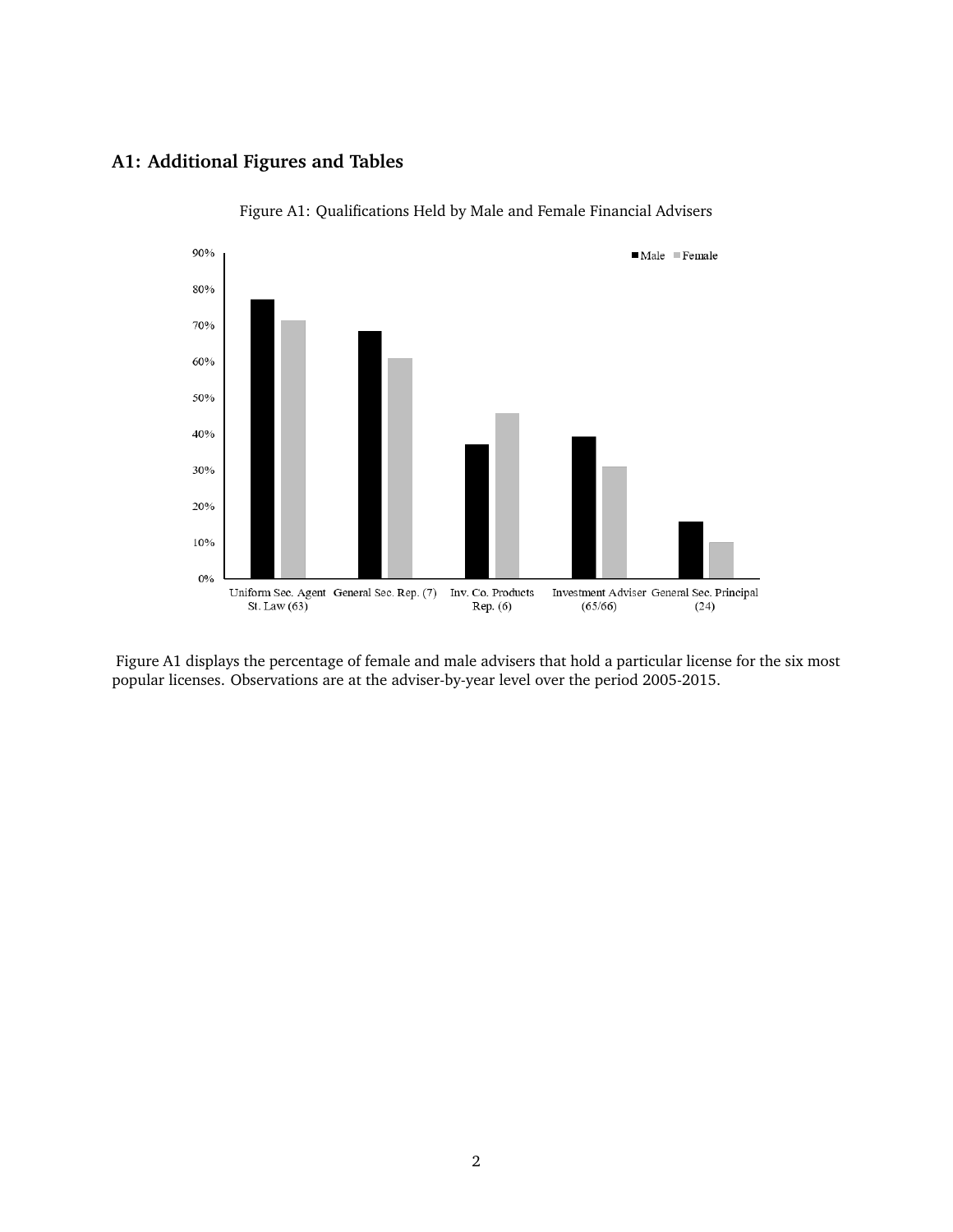

Figure A2: Misconduct Severity: Distribution of Settlements/Damages

Figure A2 displays the distribution of settlements and damages paid to consumers by advisory firms for misconduct of male and female advisers over the period 2005-2015. We observe all settlements and damages paid for consumer related misconduct, which accounts for 45.80% of misconduct-related disclosures BrokerCheck database. Observations are at the financial adviser-by-year level.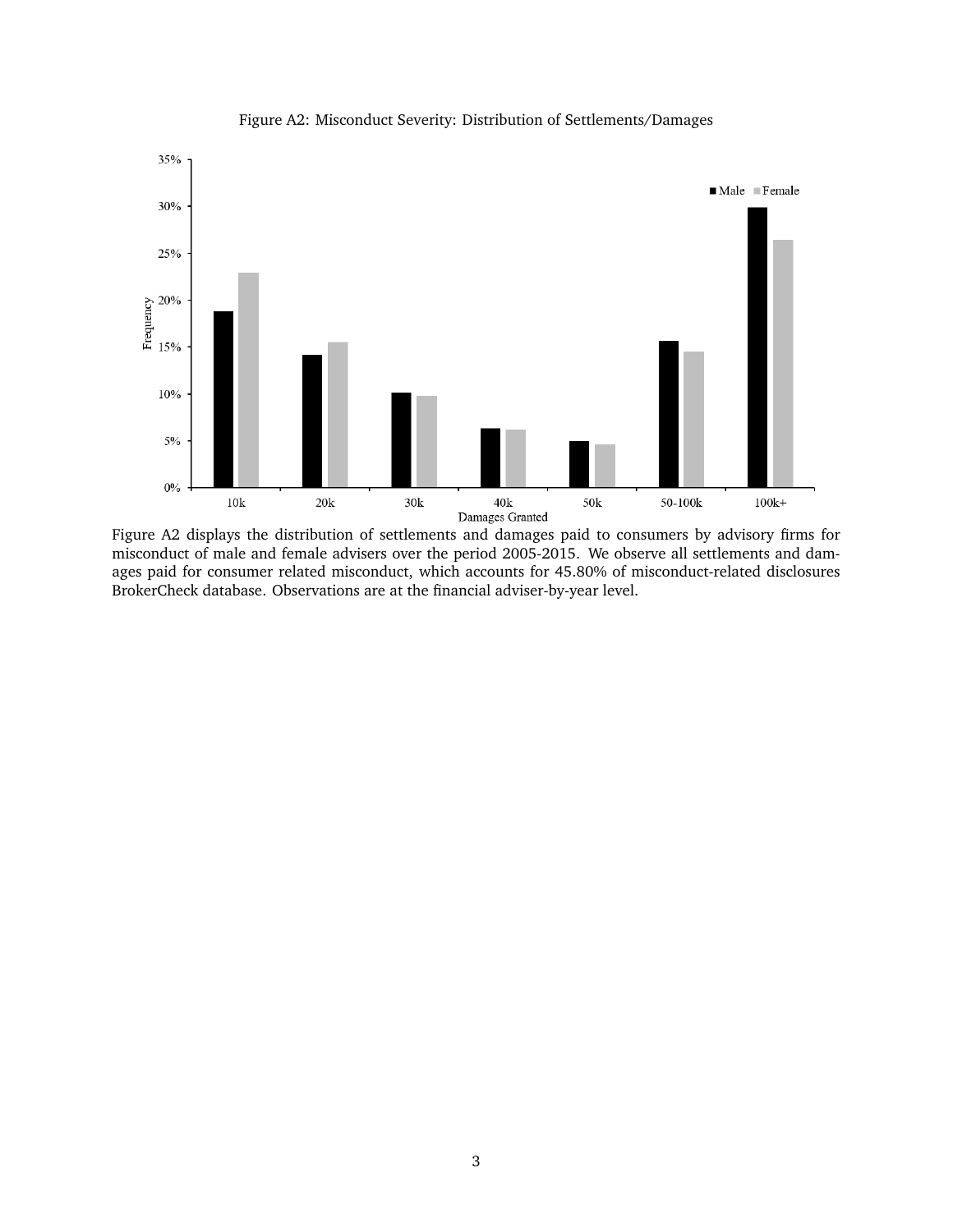



Figure A3 plots the annual average job turnover among male and female advisers over the period 2005-2014. Since we track advisers who left their firm in the subsequent year, the sample covers the period 2005-2014 rather than 2005-2015. Observations are the yearly level. The figure illustrates that average turnover rates among male and female advisers are nearly identical within a given year. This suggest that in absence of misconduct men and women leave their firms at similar rates. The correlation between average annual male and female turnover rates is 0.98.



Figure A4: Job Turnover by Experience

Figure A4 displays job turnover among male and female advisers conditional on advisers' experience. Experience measures the number of years since the adviser obtained his/her first regulatory license. Observations are at the adviser-by-year level over the period 2005-2014. Since we track advisers who left their firm in the subsequent year, the sample covers the period 2005-2014 rather than 2005-2015.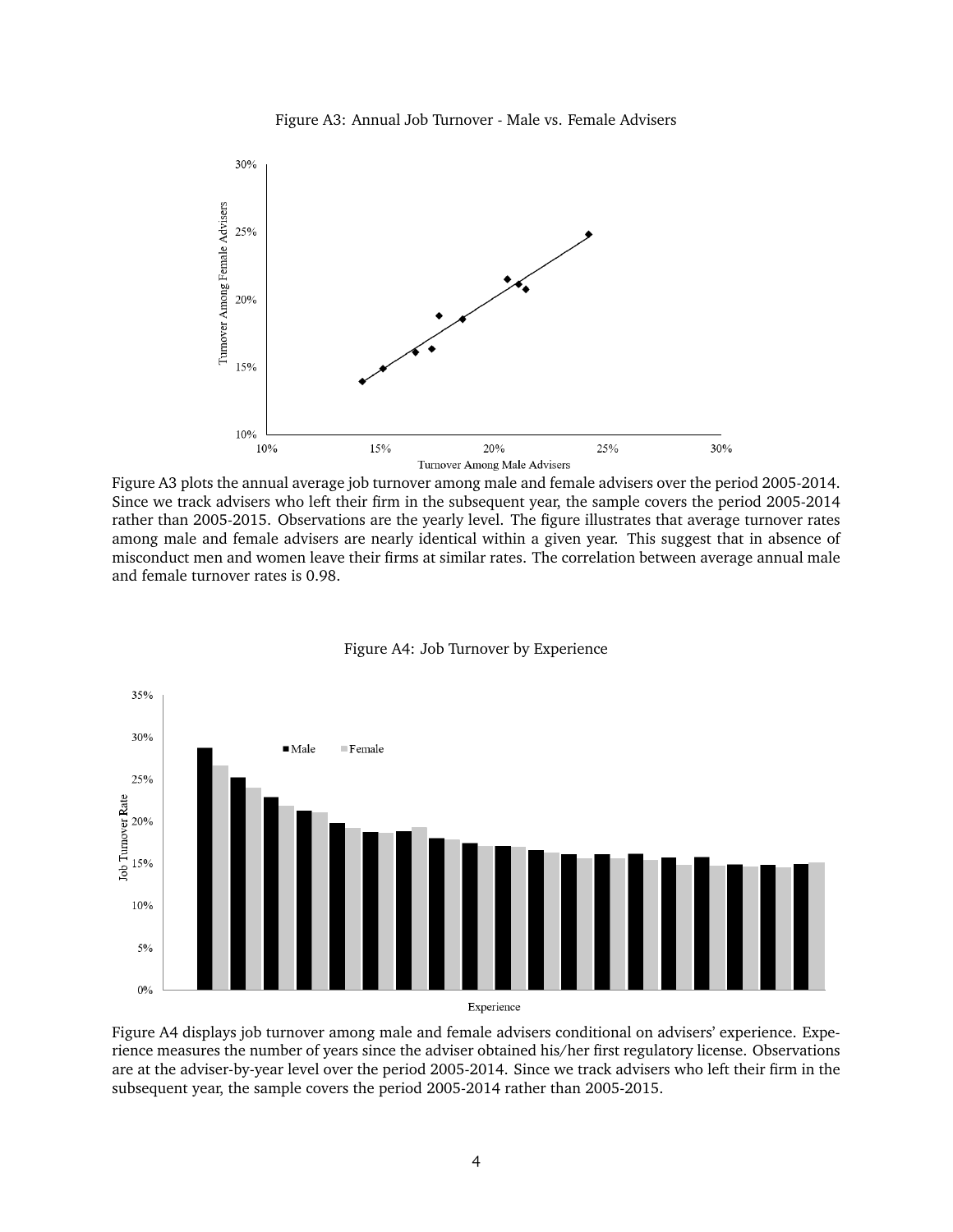



Figure A5 displays the duration out of the industry survival functions for all adviser out of the industry spells over the period 2005-2015. Out industry is defined as not being employed as a financial adviser. The solid black and gray lines display the duration out of the industry survival functions for male and female advisers who did not receive a misconduct disclosure in the year prior to their spell. The dashed lines display the duration out of the industry survival functions for male and female advisers who were reprimanded for misconduct in the year prior to the adviser's spell.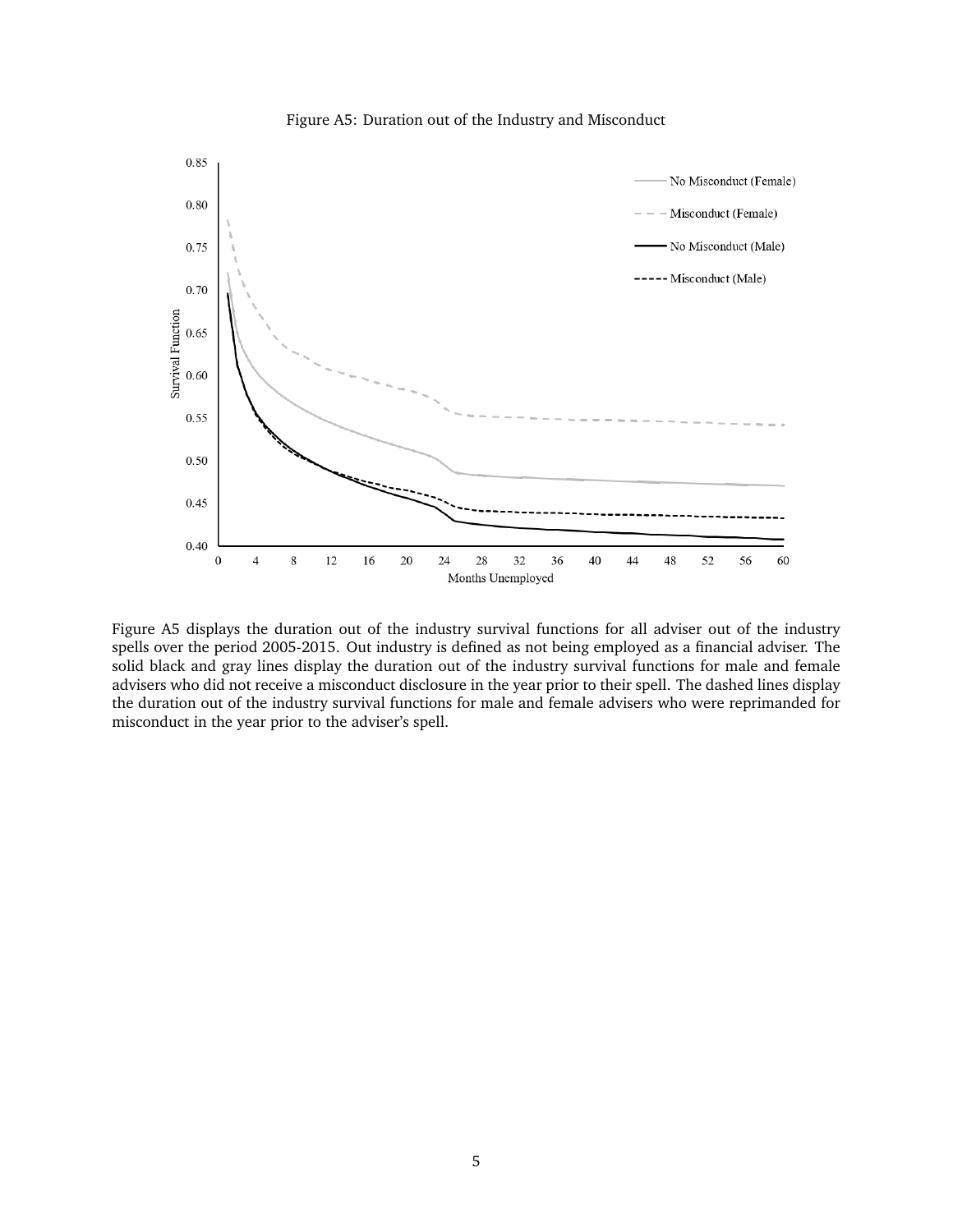### Figure A6: Recidivism





Figures A6a and A6b display the share of male and female advisers who have misconduct disclosures, and the number of misconduct disclosures. Figure A6a displays the distribution of misconduct disclosures across all advisers, and A6b displays the distribution of misconduct among advisers with at least one misconduct disclosure. Observations are at the adviser-by-year level over the period 2005-2015.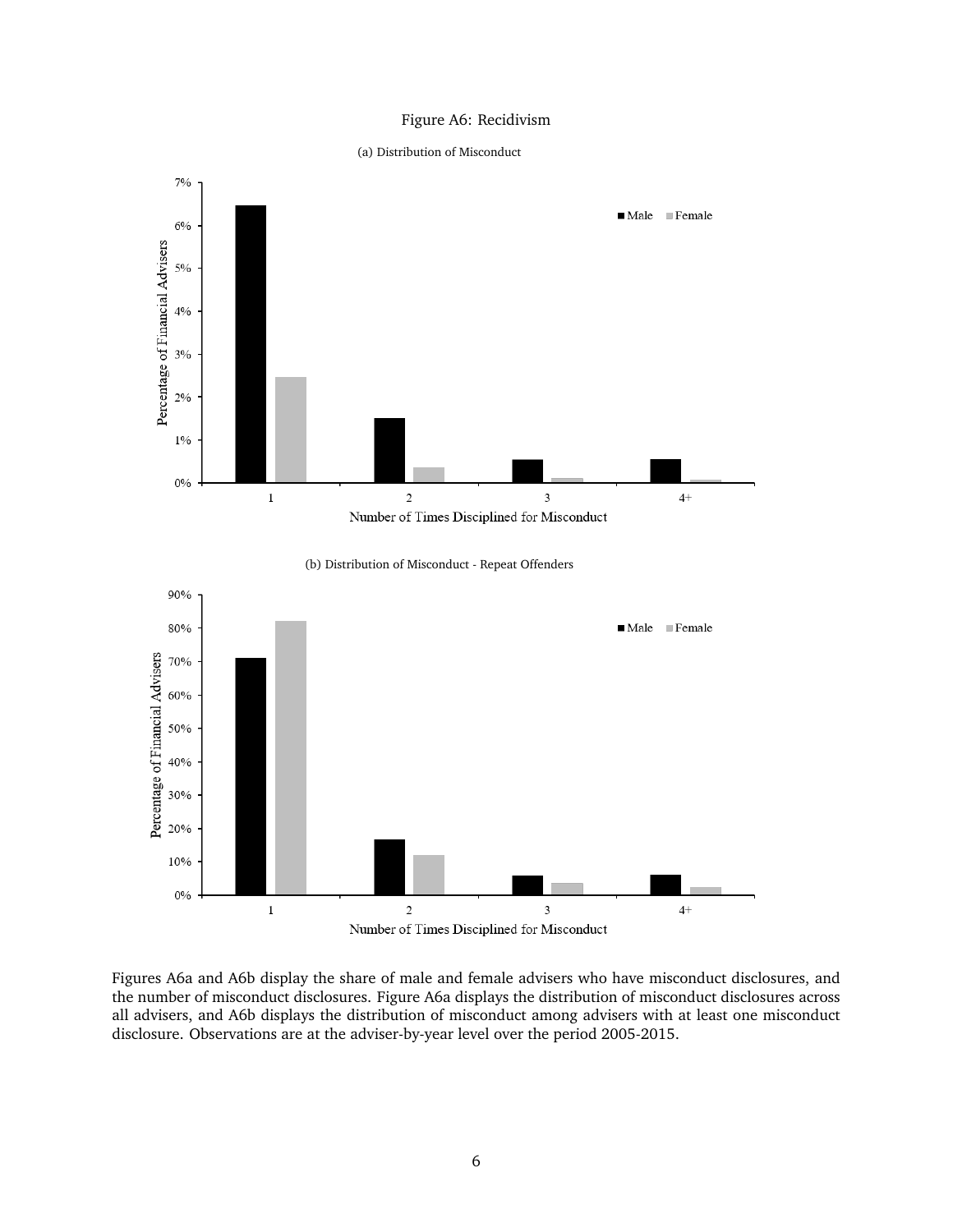Figure A7: Job Displacement - Male vs. Female Advisers



Figure A7 plots the average annual job turnover among male and female advisers at distressed firms over the period 2005-2014. Since we track advisers who left their firm in the subsequent year, the sample covers the period 2005-2014 rather than 2005-2015. We define distressed firms as firms that reduce the number of financial advisers by 10% or more in a given year. Observations are the yearly level.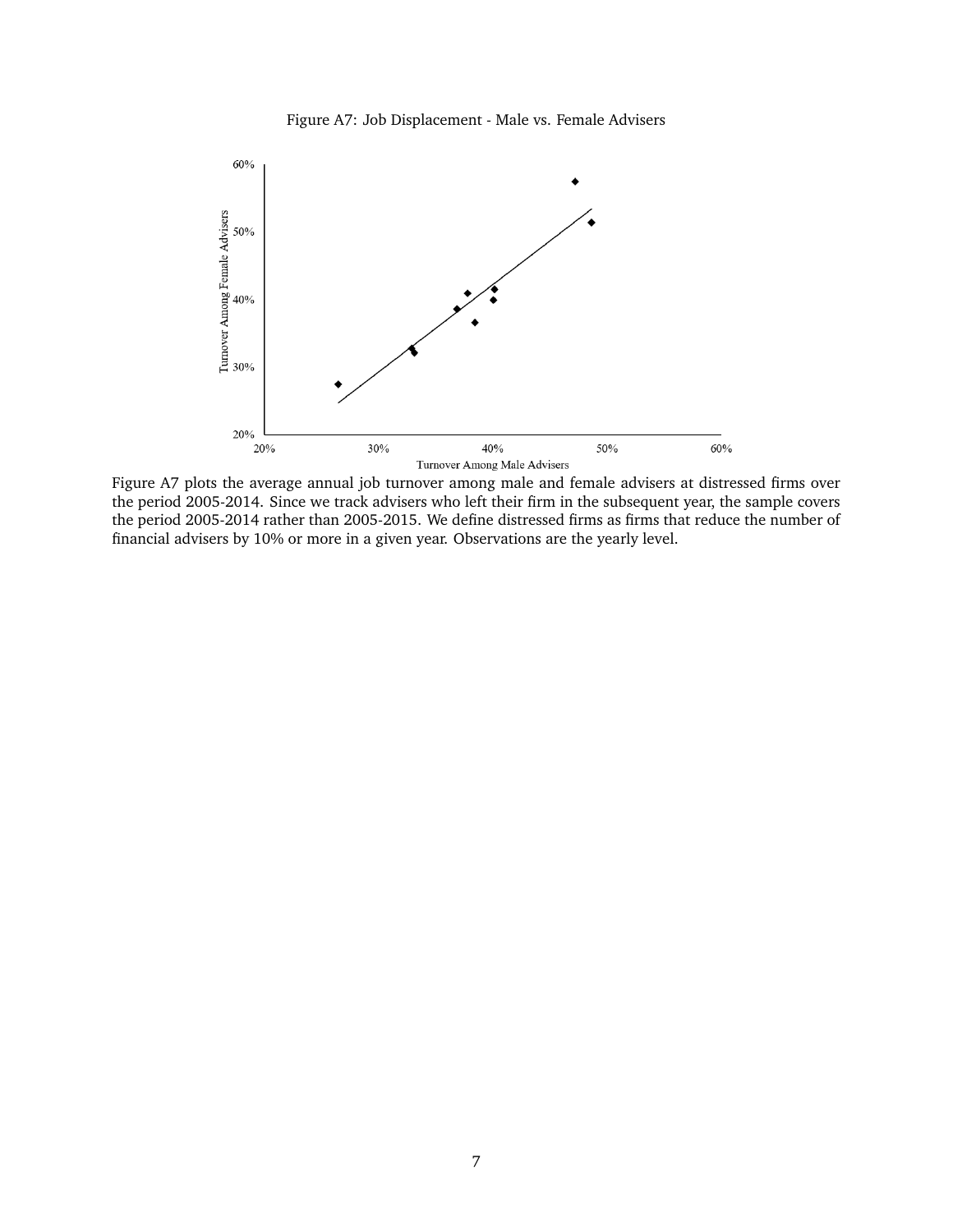|                                    | Full Data Set |       |            |      | Meridian IQ Sample                                |       |         |        |
|------------------------------------|---------------|-------|------------|------|---------------------------------------------------|-------|---------|--------|
|                                    | Male          |       | Female     |      | Male                                              |       | Female  |        |
|                                    | Obs.          | Mean  | <b>Obs</b> | Mean | Obs                                               | Mean  | Obs     | Mean   |
| Experience (years)                 | 4,932,478     | 12.31 | 1,615,496  | 9.37 | 2,338,869                                         | 14.38 | 589,956 | 11.20  |
| Disclosures:                       |               |       |            |      |                                                   |       |         |        |
| Disclosure (in a year)             | 4,932,478     | 1.83% |            |      | 1,615,496 1.08% 2,338,869                         | 2.12% | 589,956 | 1.30%  |
| Misconduct (in a year)             | 4,932,478     | 0.72% |            |      | 1,615,496 0.29% 2,338,869                         | 0.74% | 589,956 | 0.30%  |
| Disclosure (ever)                  |               |       |            |      | 4,932,478 14.89% 1,615,496 7.61% 2,338,869 19.87% |       | 589.956 | 10.91% |
| Misconduct (ever)                  | 4,932,478     | 9.08% |            |      | 1,615,496 3.00% 2,338,869 11.66% 589,956          |       |         | 4.42%  |
| Exams and Qualifications (Series): |               |       |            |      |                                                   |       |         |        |
| No. Qualifications                 | 4,932,478     | 2.88  | 1,615,496  | 2.51 | 2,338,869                                         | 3.16  | 589,956 | 2.81   |
| Uniform Sec. Agent St. Law (63)    | 4,932,478     | 77%   | 1,615,496  | 71%  | 2,338,869                                         | 81%   | 589,956 | 78%    |
| General Sec. Rep. (7)              | 4,932,478     | 68%   | 1,615,496  | 61%  | 2,338,869                                         | 73%   | 589,956 | 66%    |
| Inv. Co. Products Rep. (6)         | 4,932,478     | 37%   | 1,615,496  | 46%  | 2,338,869                                         | 40%   | 589,956 | 46%    |
| Uniform Combined St. Law (66)      | 4,932,478     | 19%   | 1,615,496  | 19%  | 2,338,869                                         | 25%   | 589,956 | 25%    |
| Uniform Inv. Adviser Law (65)      | 4,932,478     | 21%   | 1,615,496  | 13%  | 2,338,869                                         | 31%   | 589,956 | 21%    |
| General Sec. Principal (24)        | 4,932,478     | 16%   | 1,615,496  | 10%  | 2,338,869                                         | 16%   | 589,956 | 11%    |
| <b>Employment Turnover:</b>        |               |       |            |      |                                                   |       |         |        |
| Leave the Firm                     | 4,520,261     | 19%   | 1,481,827  | 19%  | 2,085,346                                         | 11%   | 521,665 | 10%    |
| Leave the Industry                 | 847,380       | 46%   | 278,335    | 52%  | 219,832                                           | 6%    | 53,321  | 9%     |
| Join a Different Firm              | 847,380       | 54%   | 278,335    | 48%  | 219,832                                           | 94%   | 53,321  | 91%    |

Table A1: Adviser Summary Statistics: Meridian IQ vs. Full Sample

Table A1 displays the summary statistics corresponding to our panel of male and female financial advisers in our full sample and Meridian IQ sample. Observations are at the adviser-by-year-level over the period 2005-2015. Experience measures the number of years since the adviser obtained his/her first regulatory license. Disclosure is a dummy variable indicating whether the adviser received a disclosure. Misconduct is a dummy variable indicating whether the adviser received a misconduct related disclosure. No. Qualifications measures the number of regulatory licenses an adviser holds. The other regulatory licensing related variables (i.e. Uniform Sec. Agent St. Law) are dummy variables that indicate whether an adviser holds the particular license. Advisers can hold 61 different types of licenses. We report the 6 most common licenses. Leave the Industry is defined as an adviser not being employed as a financial adviser for at least one year. Join a Different Firm is a dummy variable that takes the value of one if the adviser is employed at a different financial advisory firm within a year.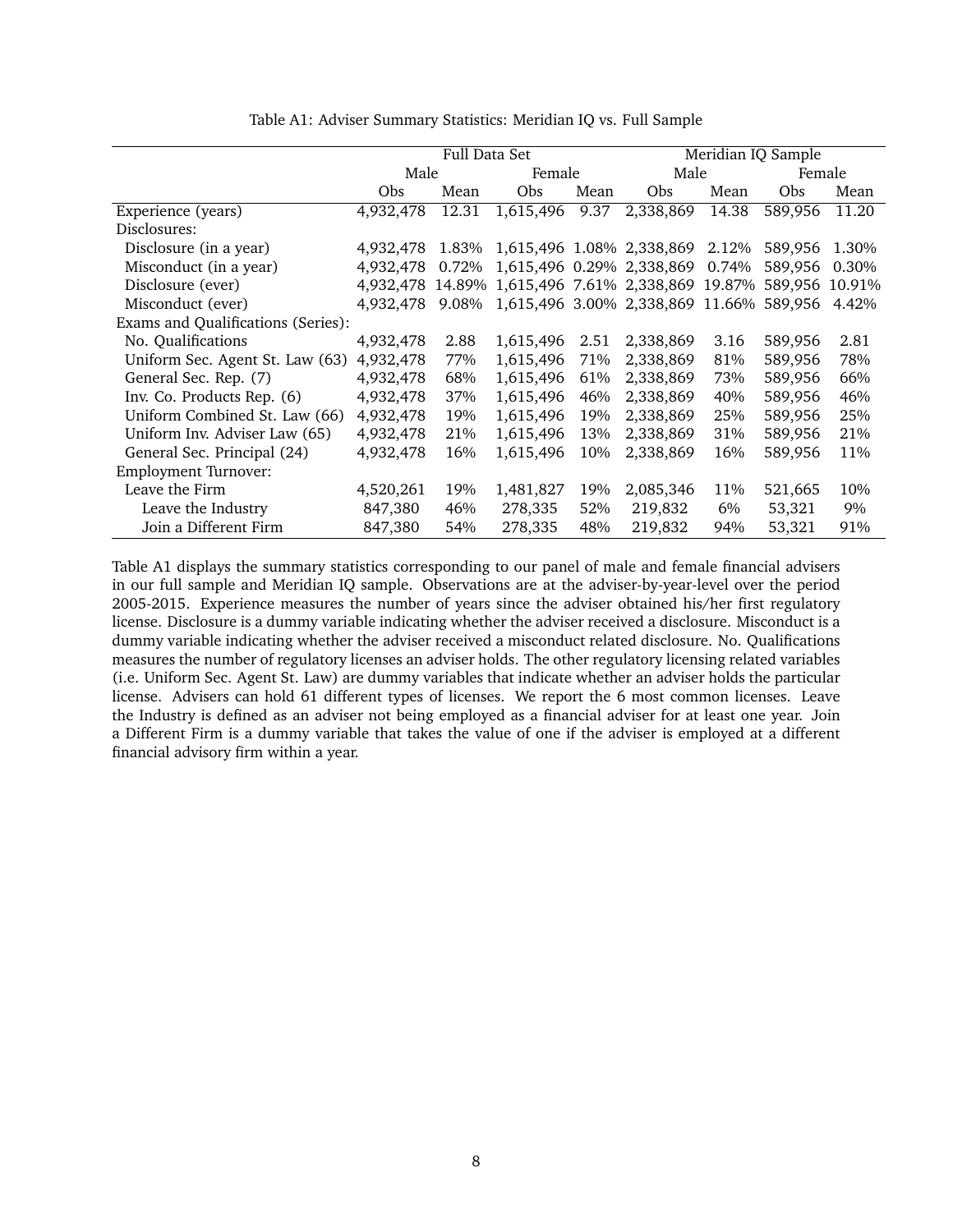| Dependent Variable                      |            | Misconduct Employment Separation New Employment |            |
|-----------------------------------------|------------|-------------------------------------------------|------------|
| Female                                  | $-0.29***$ | $-0.65***$                                      | $-1.12***$ |
|                                         | (0.031)    | (0.15)                                          | (0.20)     |
| Misconduct                              |            | $11.5***$                                       | 0.16       |
|                                         |            | (0.76)                                          | (0.44)     |
| Misconduct $\times$ Female              |            | $3.37***$                                       | $-2.06$    |
|                                         |            | (1.27)                                          | (1.60)     |
| Adviser Controls                        | X          | X                                               | X          |
| Year $\times$ Firm $\times$ County F.E. | X          | X                                               | X          |
| <b>Observations</b>                     | 3,787,172  | 3,359,568                                       | 340,136    |
| R-squared                               | 0.113      | 0.435                                           | 0.240      |
| Mean of Dependent Variable              | 0.5%       | 11.3 %                                          | 92%        |

Table A2: Alternative Gender Data

Table A2 displays the regression results for three linear probability models. Observations are at the adviserby-year level over the period 2005-2015 in column (1) and over the period 2005-2014 in columns (2) and (3). Since we track advisers who left their firm in the subsequent year in columns (2) and (3), the sample covers the period 2005-2014 rather than 2005-2015. The dependent variable in column (1) is a dummy variable indicating whether or not the adviser received a misconduct disclosure in year  $t$  (eq. 1) and is scaled by 100 such that coefficients are in percentage points. The dependent variable in column (2) is a dummy variable indicating whether or not a financial adviser left the firm (eq. 3) and is scaled by 100 such that coefficients are in percentage points. The dependent variable in column (3) is a dummy variable indicating whether or not a financial adviser joined a new firm within one year (eq. 4) and is scaled by 100 such that coefficients are in percentage points. In column (3), we restrict the sample to advisers who left their firms in a given year. We identify the gender of each adviser using data from Meridian IQ. Because we only observe the gender for active advisers in Meridian IQ in 2016, our ability to identify the impact of misconduct on an adviser's reemployment prospects is limited (all of the advisers in the Meridian IQ data set are active and employed as of 2016 by construction). Other adviser controls include the adviser's experience and dummy variables for the licenses the adviser holds (Series 6, 7, 24, etc.). Observations are at the adviser-by-year level over the period 2005-2015. Standard errors are in parentheses and are clustered by firm. \*\*\* p<0.01, \*\* p<0.05, \* p<0.10.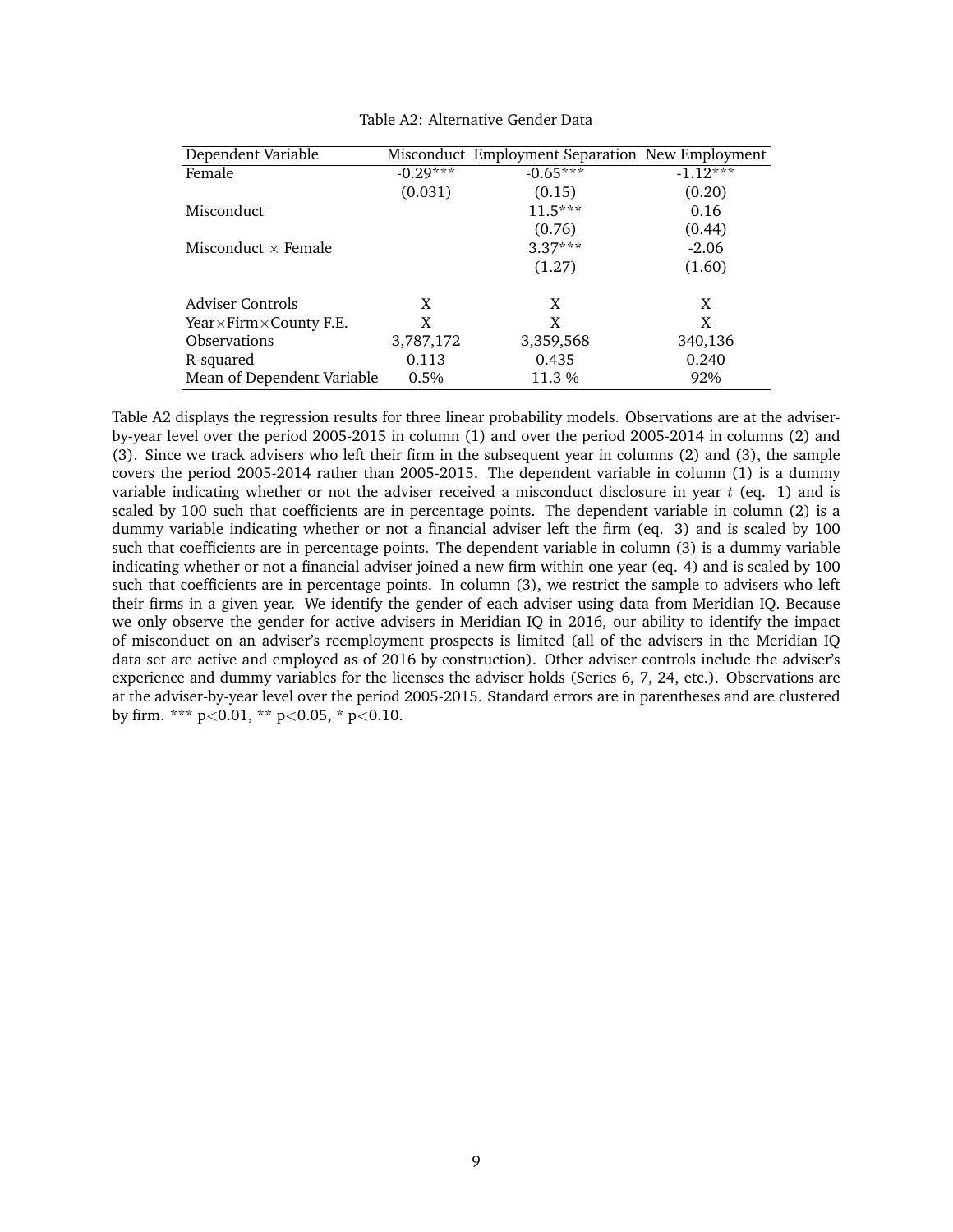|                                                     | (1)        | (2)                                     | (3)        | (4)         |
|-----------------------------------------------------|------------|-----------------------------------------|------------|-------------|
| Female                                              | $-0.29***$ | $-0.24***$                              | $-0.18***$ | $-0.16***$  |
|                                                     | (0.037)    | (0.035)                                 | (0.019)    | (0.034)     |
| Female $\times$ Pct Female Mgmt                     | 0.088      |                                         |            | 0.046       |
|                                                     | (0.080)    |                                         |            | (0.079)     |
| Female $\times$ Pct Jr Female                       |            | $-0.0061**$                             |            | $-0.0063**$ |
|                                                     |            | (0.0029)                                |            | (0.0025)    |
| Female $\times$ Harassment                          |            |                                         | $-0.28***$ | $-0.26***$  |
|                                                     |            |                                         | (0.050)    | (0.050)     |
| Adviser Controls                                    | X          | X                                       | X          | X           |
| $Year \times Firm \times Count \times License$ F.E. | X          | X                                       | X          | X           |
| Observations                                        |            | 3,799,974 4,166,466 4,465,068 3,639,155 |            |             |
| R-squared                                           | 0.191      | 0.187                                   | 0.206      | 0.178       |
| Mean of Dependent Variable                          | 0.51%      | 0.50%                                   | 0.51%      | 0.51%       |

Table A3: Gender Differences in Misconduct

Table A3 presents regression results corresponding to a linear probability model. Observations are at the adviser-by-year level over the period 2005-2015. The dependent variable is a dummy variable indicating whether the adviser received a misconduct disclosure year  $t$ . Coefficients are in percentage points (pp). The variable Pct Jr Female measures the share of junior employees, defined as with less than 3 years' experience, working for a firm in a given county and year that are female. The variable Pct Female Mgmt measures the share of managers working for a firm in a given county and year that are female. The variable Harassment is a dummy variable indicating whether or not the firm has ever had a sexual harassment claim resolved through FINRA arbitration. Other adviser controls include the adviser's experience. In each specification we include Year×Firm×County×License F.E.: fully saturated fixed effects for each set of possible licenses an adviser potentially holds within a firm, location, and time. Standard errors are in parentheses and are clustered by firm. \*\*\*  $p<0.01$ , \*\*  $p<0.05$ , \*  $p<0.10$ .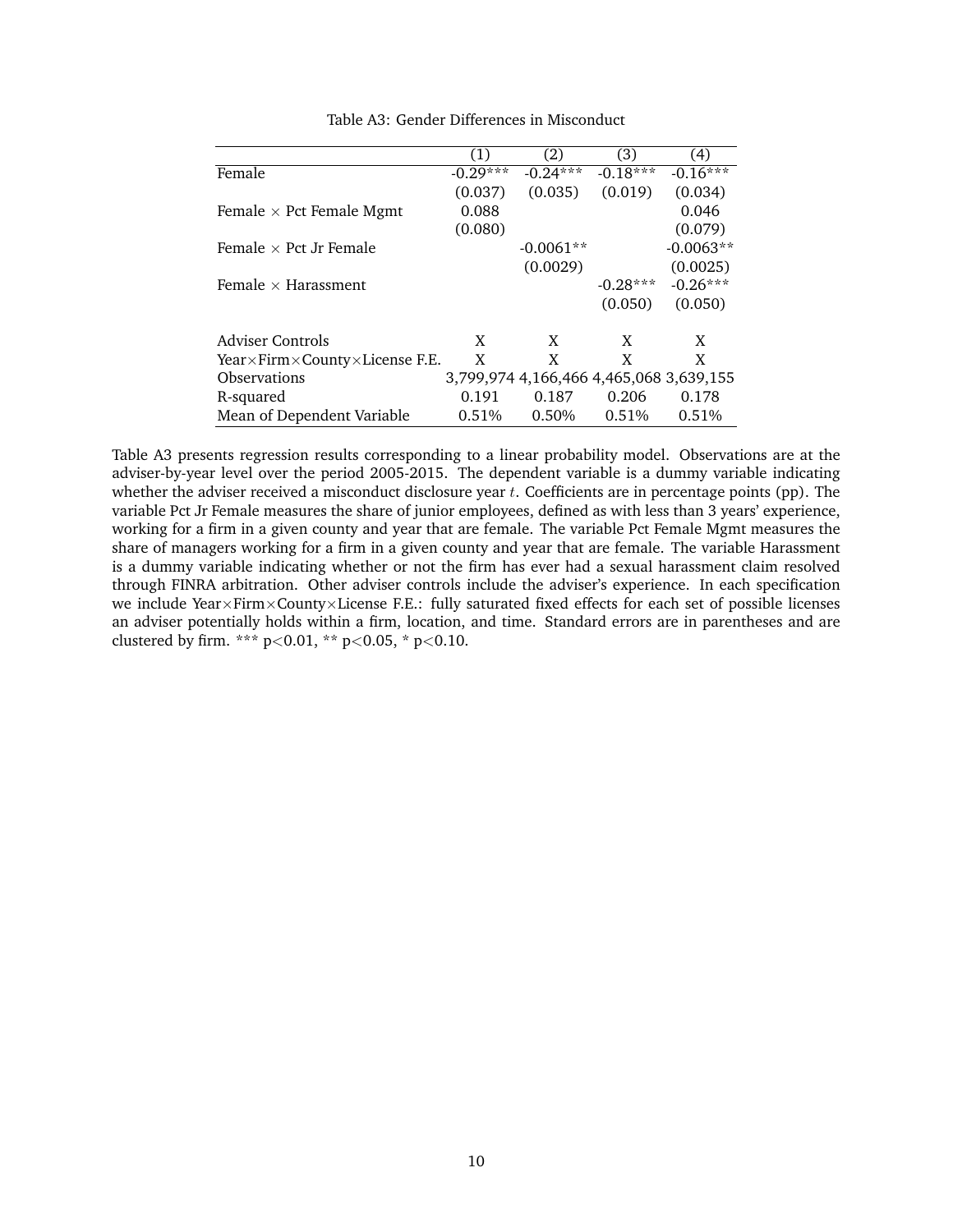|                                 | $\overline{(1)}$ | $\overline{(2)}$    |
|---------------------------------|------------------|---------------------|
| <b>Adviser Characteristics:</b> |                  |                     |
| Female                          | 0.38             | $-0.16$             |
|                                 | (0.95)           | (0.95)              |
| Prior Misconduct                | $32.0***$        | $31.4***$           |
|                                 | (0.64)           | (0.69)              |
|                                 |                  |                     |
| Allegations:                    |                  |                     |
| Unsuitable                      | $-0.76$          | 0.071               |
|                                 | (0.55)           | (0.57)              |
| Misrepresentation               | $-1.76***$       | $-1.28*$            |
|                                 | (0.63)           | (0.66)              |
| Unauthorized Activity           | $-0.35$          | 0.63                |
|                                 | (0.76)           | (0.80)              |
| Omission of Key Facts           | 1.01             | $-0.64$             |
|                                 | (1.07)           | (1.10)              |
| Fee/Commission Related          | $-2.64**$        | $-2.40**$           |
|                                 | (1.12)           | (1.12)              |
| Fraud                           | $16.9***$        | $11.9***$           |
|                                 | (1.50)           | (1.41)              |
| <b>Fiduciary Duty</b>           | $9.68***$        | $11.2***$           |
|                                 | (1.21)           | (1.21)              |
| Negligence                      | $-0.052$         | 1.16                |
|                                 | (1.20)           | (1.20)              |
| Risky Investments               | $5.11***$        | $3.68***$           |
|                                 | (1.35)           | (1.36)<br>$2.96***$ |
| Churning/ Excessive Trading     | 0.80             |                     |
|                                 | (1.02)<br>0.85   | (1.09)<br>$18.4***$ |
| Unregistered Securities         | (5.13)           | (6.11)              |
| Products:                       |                  |                     |
| Insurance                       | 0.71             | $-1.56$             |
|                                 | (0.93)           | (0.97)              |
| Annuity                         | $-2.82***$       | $-4.04***$          |
|                                 | (0.94)           | (0.95)              |
| Stocks                          | $-6.24***$       | $-5.70***$          |
|                                 | (0.80)           | (0.84)              |
| Mutual Funds                    | $-7.62***$       | $-5.98***$          |
|                                 | (0.92)           | (0.97)              |
| Bonds                           | $-3.86***$       | $-3.55**$           |
|                                 | (1.40)           | (1.47)              |
| Options                         | -2.38            | $-2.56$             |
|                                 | (1.56)           | (1.68)              |
| Year F.E.                       | X                | X                   |
| County F.E.                     |                  | X                   |
| Firm F.E.                       |                  | X                   |
| Observations                    | 86,108           | 82,295              |
| R-squared                       | 0.094            | 0.170               |

Table A4: Settlements

Table A4 displays the regression results for a linear regression model. Observations are at the customer dispute level and include the universe of customer disputes involving those financial advisers in our data (i.e., those financial advisers who were active over the period 2005-2015). The dependent variable measures settlements granted relative to the amount requested by the customer,  $\frac{Set the ment}{Amount Required, and}$ . The independent variable Prior Misconduct indicates whether the adviser has a past record of misconduct. We also control for the case size and other adviser controls. Other adviser controls include the corresponding adviser's experience and qualifications: Series 6, Series 7, Series 24, Series 63, Series 65/66, and number of other qualifications. Robust standard errors are in parentheses. \*\*\*  $p<0.01$ , \*\*  $p<0.05$ , \*  $p<0.10$ .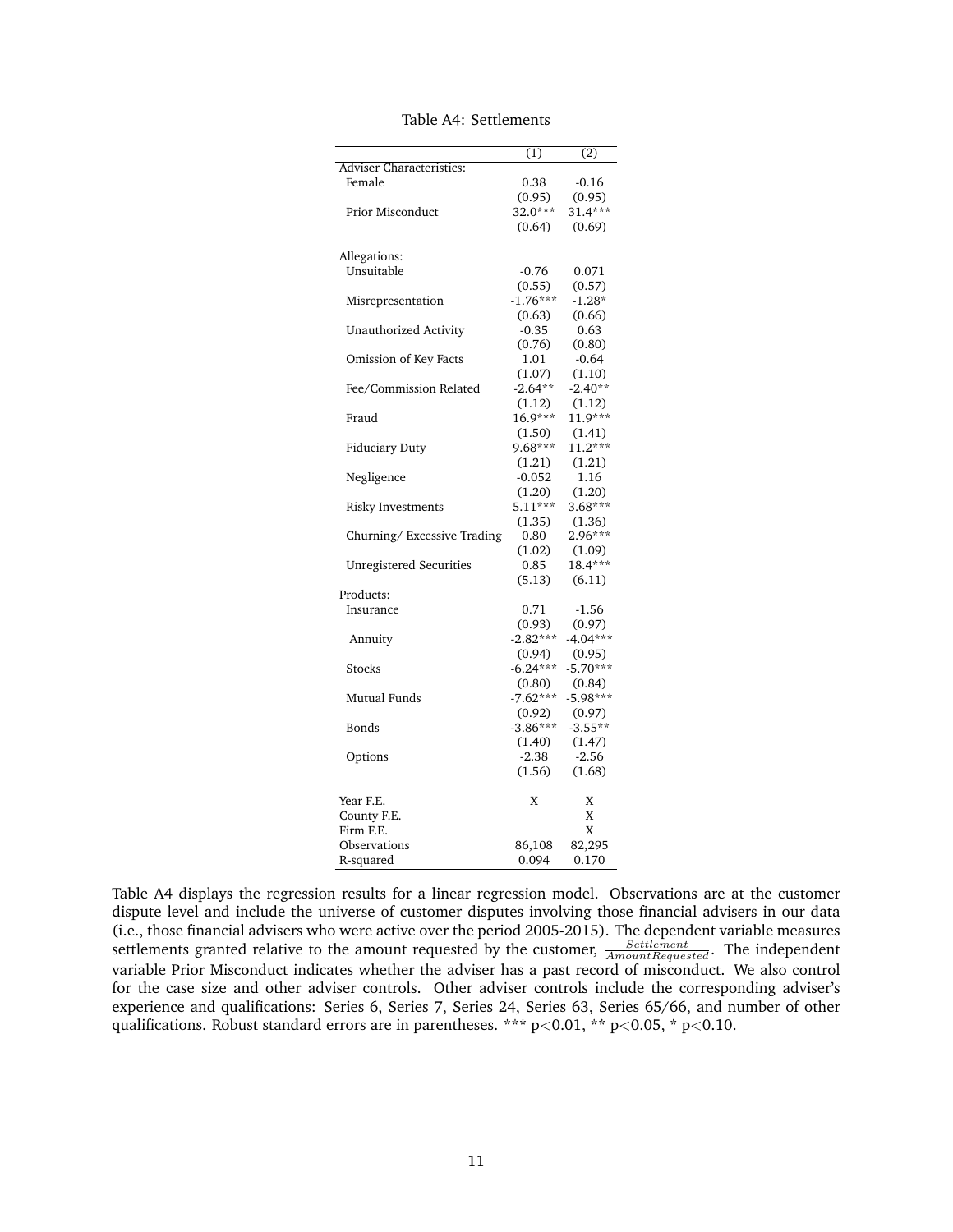| (1)       | (2)       | (3)        | (4)                                     |
|-----------|-----------|------------|-----------------------------------------|
| $24.0***$ | $26.7***$ | $17.0***$  | $19.2***$                               |
| (1.38)    | (1.14)    | (1.11)     | (1.43)                                  |
| $6.22***$ | $5.93***$ | $7.79***$  | $7.23***$                               |
| (1.76)    | (1.56)    | (1.34)     | (1.30)                                  |
| 0.60      | $-0.70$   | $-0.86***$ | $-0.79***$                              |
| (0.51)    | (0.60)    | (0.28)     | (0.28)                                  |
|           | X         | X          | X                                       |
|           |           | X          |                                         |
|           |           |            | X                                       |
|           |           |            |                                         |
| 0.002     | 0.024     | 0.371      | 0.438                                   |
|           |           |            | 5,426,688 5,426,688 5,147,793 3,698,853 |

Table A5: Employment Separations (within 2 years)

Table A5 presents regression results corresponding to a linear probability model. Observations are at the financial adviser-by-year-level over the period 2005-2013. Since we track advisers who left their firm in the subsequent two years, the sample covers the period 2005-2013 rather than 2005-2015. The dependent variable is a dummy variable indicating whether a financial adviser left the firm (either leaving the industry or switching firms) over a two-year window (in the given or following year). The independent variable Misconduct is a dummy variable indicating whether a financial adviser received a misconduct disclosure in the given year. Coefficients are in percentage points. Other adviser controls include the adviser's experience and licenses (series 6, 7, 63, 24, etc.). Standard errors are in parentheses and are clustered by firm. \*\*\* p<0.01, \*\* p<0.05, \* p<0.10.

|                     | (1)       | $\mathbf{2}$ |
|---------------------|-----------|--------------|
|                     |           |              |
| Misconduct (Male)   | $0.84***$ | $0.85***$    |
|                     | (0.0075)  | (0.0076)     |
| Misconduct (Female) | $0.74***$ | $0.75***$    |
|                     | (0.019)   | (0.020)      |
| Female              | $0.96***$ | $0.96***$    |
|                     | (0.0029)  | (0.0029)     |
| Adviser Controls    | X         | X            |
| Year F.E.           |           | X            |
|                     |           |              |
| Observations        | 1,109,210 | 1,109,210    |

Table A6: Gender Punishment Gap In Reemployment: Duration Analysis

Table A6 displays the estimation results corresponding to a Cox proportional hazard model (eq. A.1), discussed in Appendix A4. Observations are at the financial adviser by out of the industry spell level over the period 2005-2015. The dependent variable is the length of an out of the industry spell in months. The independent variable Misconduct is a dummy variable indicating whether the adviser received a misconduct disclosure in the year prior to his/her unemployment spell. We interact Misconduct with the gender of the adviser to allow the effect to be different for male and female advisers. Other adviser controls include the adviser's experience, tests (series 6, 7, 63, 24 and investment adviser exam), and number of other qualifications. The coefficients are reported in terms of proportional hazards such that a coefficient less than one indicates that it takes longer for an adviser to find a new job. Robust standard errors in parentheses. \*\*\*  $p<0.01$ , \*\*  $p<0.05$ , \*  $p<0.10$ .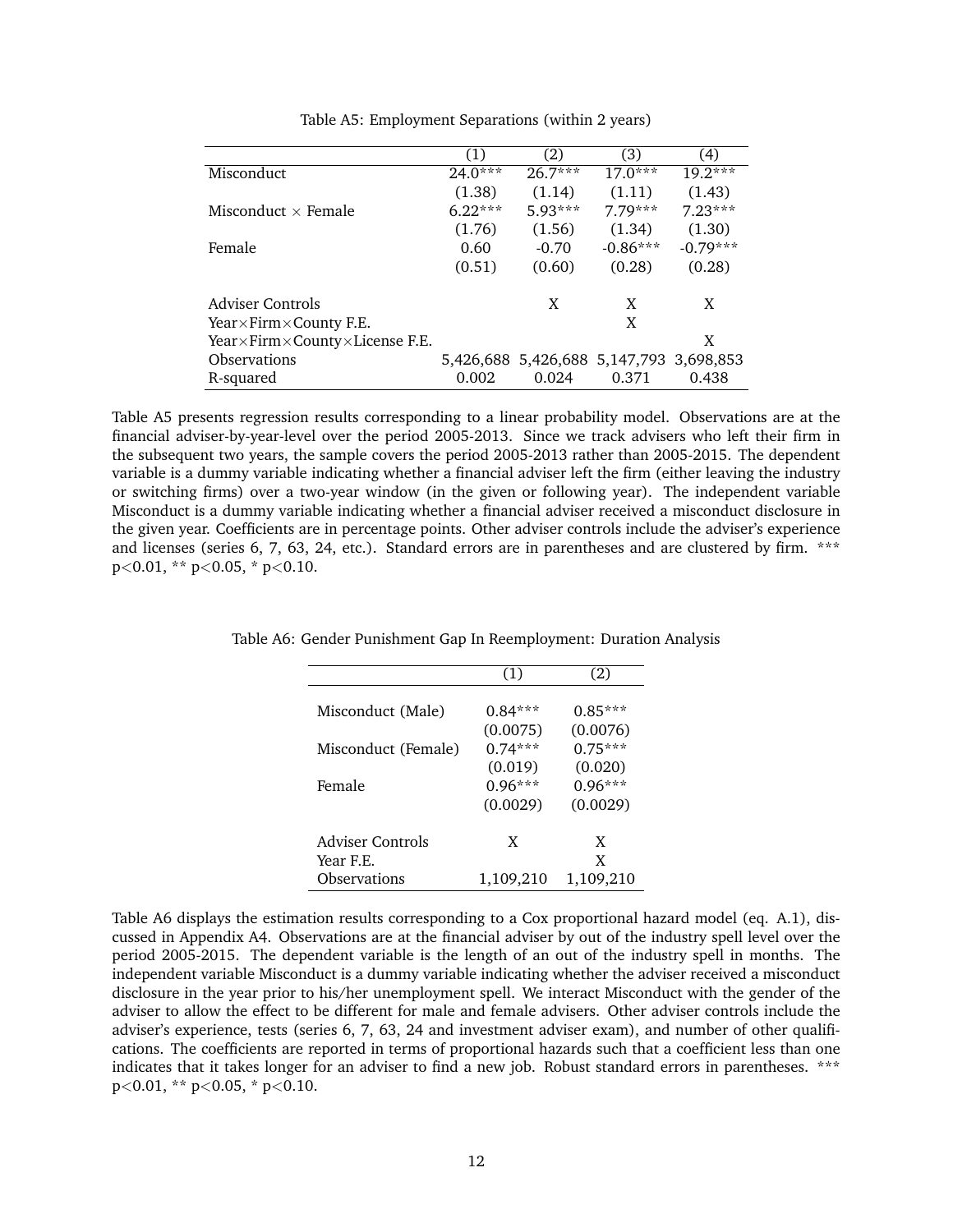|                                                | (1)       | (2)       | (3)       | (4)       | (5)       |
|------------------------------------------------|-----------|-----------|-----------|-----------|-----------|
| Misconduct                                     | $24.3***$ | $25.7***$ | $16.7***$ | $17.0***$ | $26.4***$ |
|                                                | (1.11)    | (1.06)    | (1.29)    | (2.00)    | (2.23)    |
| Misconduct $\times$ Female                     | $10.4***$ | $10.3***$ | $11.8***$ | $8.40**$  | $6.36**$  |
|                                                | (3.23)    | (3.04)    | (3.10)    | (3.61)    | (3.21)    |
| Misconduct $\times$ Pct Female                 | $19.8**$  | $19.3**$  | $29.9***$ | $42.5***$ | $36.2***$ |
|                                                | (8.27)    | (7.55)    | (8.80)    | (13.1)    | (10.3)    |
| Misconduct $\times$ Female $\times$ Pct Female | $-15.9*$  | $-16.3**$ | $-16.2**$ | $-6.31$   | $-5.67$   |
|                                                | (8.16)    | (7.51)    | (6.76)    | (9.63)    | (8.71)    |
| Adviser Controls                               |           | X         | X         | X         | X         |
| Year $\times$ Firm $\times$ County F.E.        |           |           | X         |           |           |
| Year × Firm × County × License F.E.            |           |           |           | X         | X         |
| Allegation and Product Controls                |           |           |           |           | X         |
| R-squared                                      | 5,990,929 | 5,990,929 | 5,695,544 | 4,091,147 | 4,091,147 |
| R-squared                                      | 0.004     | 0.014     | 0.332     | 0.403     | 0.403     |
| Mean of Dependent Variable                     | 19%       | 19%       | 19%       | 20%       | 20%       |

Table A7: Branch Gender Composition, Firm Separation and Punishment Gap

Table A7 displays the regression results corresponding to a linear probability model (eq. 6). Observations are at the adviser-by-year level over the period 2005-2014. Since we track advisers who left their firm in the subsequent year, the sample covers the period 2005-2014 rather than 2005-2015 The dependent variable is a dummy variable indicating whether a financial adviser left the firm in the following year and is scaled by 100 such that coefficients are in percentage points. Misconduct is a dummy variable indicating whether a financial adviser received a misconduct disclosure in the given year. Pct Female measures the share of advisers (weighted by experience) working for a firm in a given county and year that are female. In each specification we also control for the full set of interactions terms between Female, Misconduct, and Pct Female (i.e. we control for Pct Female and Pct Female ×Female). Other adviser controls include the adviser's experience and licenses (series 6, 7, 63, 24, etc.). In our most stringent specifications, we include Year×Firm×County×License F.E: fully saturated fixed effects for each set of possible licenses an adviser potentially holds within a firm, location, and time. In columns (5) we include dummy variables to control for the type of misconduct corresponding to the most common allegations and products reported in Table A24. Standard errors are in parentheses and are clustered by firm. \*\*\*  $p<0.01$ , \*\*  $p<0.05$ , \*  $p<0.10$ .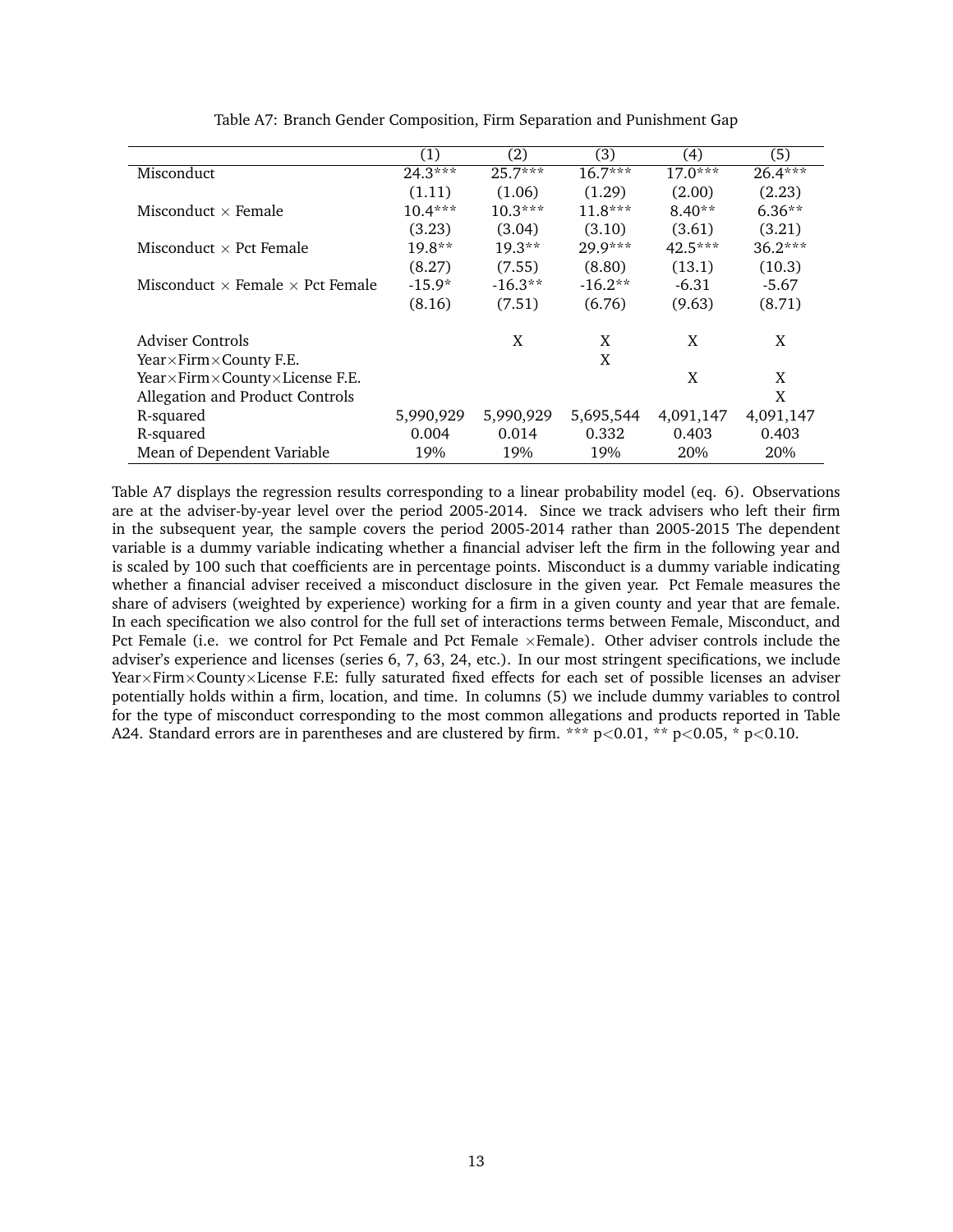|                                                  | $\overline{(1)}$ | $\overline{(2)}$ | $\overline{(3)}$ | $\overline{(4)}$                                                      | $\overline{(5)}$ | $\overline{(6)}$ | $\overline{(7)}$ |
|--------------------------------------------------|------------------|------------------|------------------|-----------------------------------------------------------------------|------------------|------------------|------------------|
| Misc.                                            | $11.9***$        | $26.9***$        | $23.0***$        | $15.1***$                                                             | $21.1***$        | $18.0***$        | $20.1***$        |
|                                                  | (1.75)           | (1.88)           | (2.57)           | (3.67)                                                                | (2.20)           | (1.53)           | (1.36)           |
| Misc. $\times$ Female                            | $14.0***$        | $12.2***$        | $15.7***$        | 15.6***                                                               | $16.7***$        | $11.2***$        | 13.3***          |
|                                                  | (3.34)           | (2.50)           | (3.72)           | (4.67)                                                                | (2.79)           | (2.25)           | (2.30)           |
| Misc. $\times$ (Pct Female Mgmt)                 | $8.25***$        | $5.79***$        | $12.3***$        | $11.0***$                                                             | $11.6***$        | $11.6***$        | $11.6***$        |
|                                                  | (1.87)           | (1.78)           | (2.17)           | (2.33)                                                                | (2.10)           | (2.11)           | (2.11)           |
| Misc. $\times$ Female $\times$ (Pct Female Mgmt) | $-13.9***$       | $-13.5***$       | $-18.9***$       | $-17.6***$                                                            | $-18.2***$       | $-17.0***$       | $-18.5***$       |
|                                                  | (3.11)           | (3.32)           | (3.41)           | (3.78)                                                                | (3.25)           | (3.32)           | (3.35)           |
| <b>Firm Characteristics:</b>                     |                  |                  |                  |                                                                       |                  |                  |                  |
| Misc. $\times$ Female $\times$                   |                  |                  |                  |                                                                       |                  |                  |                  |
| $\times$ ln(Branch Size)                         | $-0.47$          |                  |                  |                                                                       |                  |                  |                  |
|                                                  | (0.67)           |                  |                  |                                                                       |                  |                  |                  |
| $\times$ Share of Advisers with Past Misc.       |                  | $-9.15$          |                  |                                                                       |                  |                  |                  |
|                                                  |                  | (10.1)           |                  |                                                                       |                  |                  |                  |
| $\times$ Share of Investment Advisers            |                  |                  | $-4.57$          |                                                                       |                  |                  |                  |
|                                                  |                  |                  | (5.64)           |                                                                       |                  |                  |                  |
| $\times$ Affiliated with a Bank                  |                  |                  |                  | $-3.25$                                                               |                  |                  |                  |
|                                                  |                  |                  |                  | (4.74)                                                                |                  |                  |                  |
| $\times$ Formation: Corporation                  |                  |                  |                  |                                                                       | $-7.36**$        |                  |                  |
|                                                  |                  |                  |                  |                                                                       | (2.86)           |                  |                  |
| $\times$ Formation: LLC                          |                  |                  |                  |                                                                       |                  | 5.79             |                  |
|                                                  |                  |                  |                  |                                                                       |                  | (3.88)           |                  |
| $\times$ Formation: Partnership                  |                  |                  |                  |                                                                       |                  |                  | $14.9*$          |
|                                                  |                  |                  |                  |                                                                       |                  |                  | (8.16)           |
| Full Set of Interaction Terms                    | X                | X                | X                | X                                                                     | X                | X                | X                |
| <b>Adviser Controls</b>                          | X                | $\mathbf X$      | X                | $\mathbf X$                                                           | X                | X                | X                |
| Year×Firm×County F.E.                            | X                | $\mathbf X$      | X                | $\mathbf X$                                                           | $\mathbf X$      | $\mathbf X$      | X                |
| Year×Firm×County                                 | X                | $\mathbf X$      | $\mathbf X$      | $\mathbf X$                                                           | $\mathbf X$      | $\mathbf X$      | X                |
| Observations                                     |                  |                  |                  | 4,722,832 4,722,832 4,722,832 4,722,832 4,722,832 4,722,832 4,722,832 |                  |                  |                  |
| R-squared                                        | 0.315            | 0.315            | 0.315            | 0.315                                                                 | 0.315            | 0.315            | 0.315            |
| Mean of Dependent Variable                       | 19.6%            | 19.6%            | 19.6%            | 19.6%                                                                 | 19.6%            | 19.6%            | 19.6%            |

Table A8: Firm Characteristics and the Gender Punishment Gap

Table A8 presents regression results corresponding to a linear probability model. Observations are at the financial adviser-by-year-level over the period 2005-2014. Since we track advisers who left their firm in the subsequent year, the sample covers the period 2005-2014 rather than 2005-2015. The dependent variable is a dummy variable indicating whether a financial adviser left the firm (either leaving the industry or switching firms) in the given year. The independent variable Misconduct is a dummy variable indicating whether a financial adviser received a misconduct disclosure in the given year. The variable Pct Female Management measures the share of managers, defined as holding a Series 24 license, working for a firm in a given county and year who are female. The variable ln(Branch Size) measures the number of advisers for a firm in a given county and year. Share of Advisers with Past Misc. measures the share of advisers working for a firm in a given county and year that have a past record of misconduct. Share of Investment Advisers measures the share of advisers with an investment adviser license (Series 65 or 66) working for a firm in a given county and year. Affiliated with a bank is a dummy variable indicating whether the firm is affiliated with a bank. The dummy variables Corporation, LLC, and Partnership indicate how the firm is set up. In each specification, we control for the full set of interaction terms (i.e. in column (1) we control for Female, ln(Branch Size), Pct Female Mgmt, Misc×ln(Branch Size), Female×ln(Branch Size), and Female  $\times$  (Pct Female Mgmt)). Coefficients are in percentage points. Other adviser controls include the adviser's experience and licenses (series 6, 7, 63, 24, etc.). Standard errors are in parentheses and are clustered by firm. \*\*\*  $p<0.01$ , \*\*  $p<0.05$ , \*  $p<0.10$ .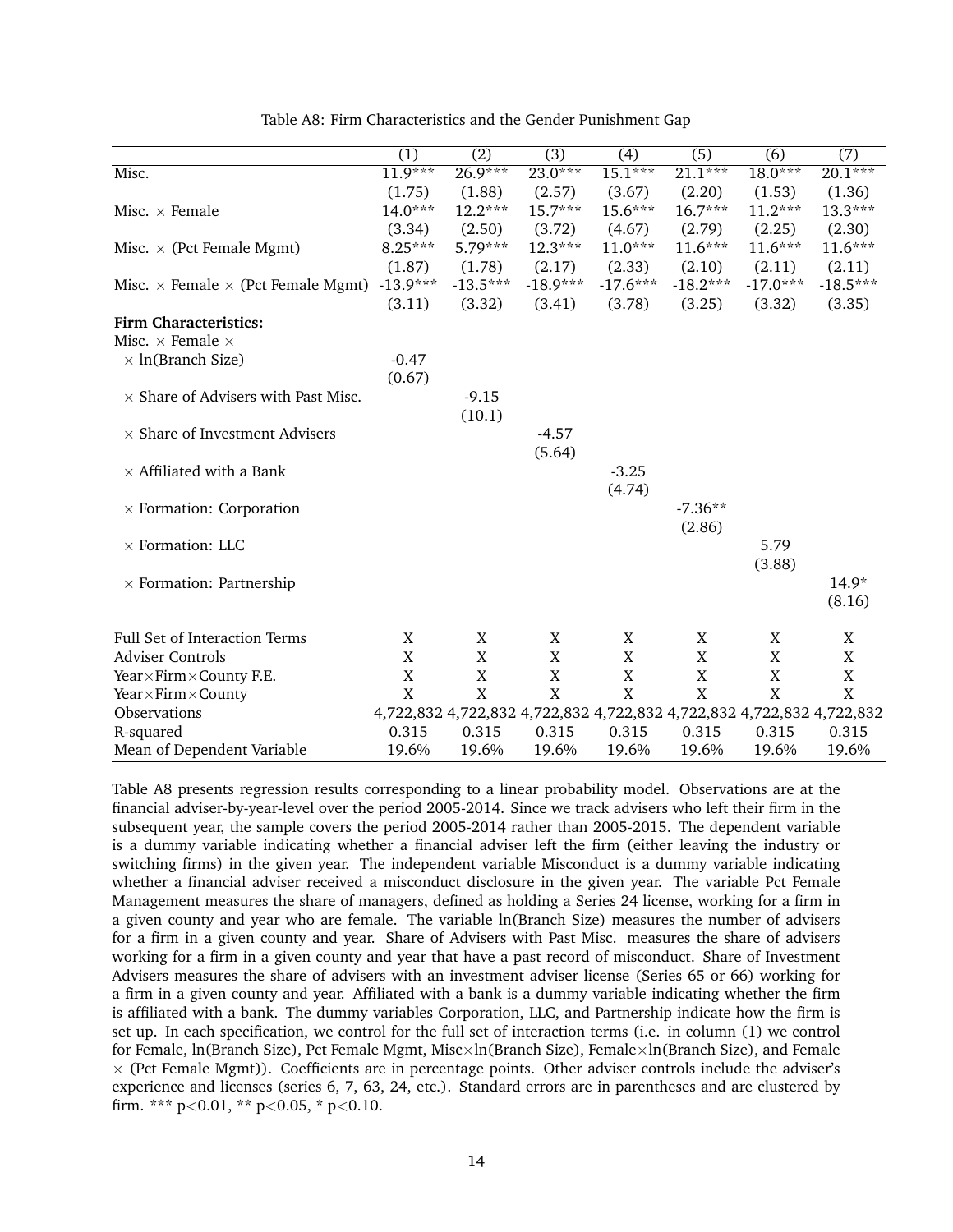|                                                     | (1)        | (2)        | (3)        | (4)        | (5)        |
|-----------------------------------------------------|------------|------------|------------|------------|------------|
| Misconduct                                          | $25.6***$  | $27.1***$  | $21.2***$  | $23.9***$  | $33.1***$  |
|                                                     | (1.41)     | (1.34)     | (1.37)     | (1.95)     | (3.17)     |
| Misconduct $\times$ Female                          | $11.4***$  | $10.9***$  | $12.8***$  | $12.5***$  | $9.51***$  |
|                                                     | (2.45)     | (2.33)     | (2.30)     | (2.42)     | (2.13)     |
| Misconduct $\times$ Pct Female Mgmt                 | $7.15**$   | $6.78**$   | $8.01***$  | $10.1***$  | $7.56**$   |
|                                                     | (3.15)     | (2.90)     | (2.77)     | (3.79)     | (3.32)     |
| Misconduct $\times$ Female $\times$ Pct Female Mgmt | $-16.3***$ | $-15.0***$ | $-17.8***$ | $-16.2***$ | $-12.7***$ |
|                                                     | (4.25)     | (4.19)     | (4.03)     | (5.00)     | (4.62)     |
| <b>Adviser Controls</b>                             |            | X          | X          | X          | X          |
| Year×Firm×County F.E.                               |            |            | X          |            |            |
| Year×Firm×County×Lic. F.E.                          |            |            |            | X          | X          |
| Allegation and Product Controls                     |            |            |            |            | X          |
| <b>Observations</b>                                 | 3,531,190  | 3,531,190  | 3,467,897  | 2,614,794  | 2,614,794  |
| R-squared                                           | 0.003      | 0.013      | 0.293      | 0.373      | 0.374      |
| Mean of Dependent Variable                          | 20%        | 20%        | 20%        | 20%        | 20%        |

Table A9 presents regression results corresponding to a linear probability model (eq. 6). Observations are at the adviser-by-year level over the period 2006-2014. Here we exclude 2005 from the sample because we calculate the variable Pct Female Mgmt as of 2005 in the "pre" period. The dependent variable is a dummy variable indicating whether a financial adviser left the firm in the following year (either leaving the industry or switching firms in the given year). The dependent variable is scaled by 100 such that coefficients are in percentage points. The independent variable Misconduct is a dummy variable indicating whether a financial adviser received a misconduct disclosure in the given year. The variable Pct Female Mgmt measures the percentage of managers working for a firm in a given county and year that were female as of 2005. When we include the triple interaction terms, we also include the full set of interactions. Other adviser controls include the adviser's experience and licenses (series 6, 7, 63, 24, etc.). In column (5) we also include dummy variables to control for the type of misconduct in terms of the most common allegations and product. Standard errors are in parentheses and are clustered by firm. \*\*\* p<0.01, \*\* p<0.05, \* p<0.10.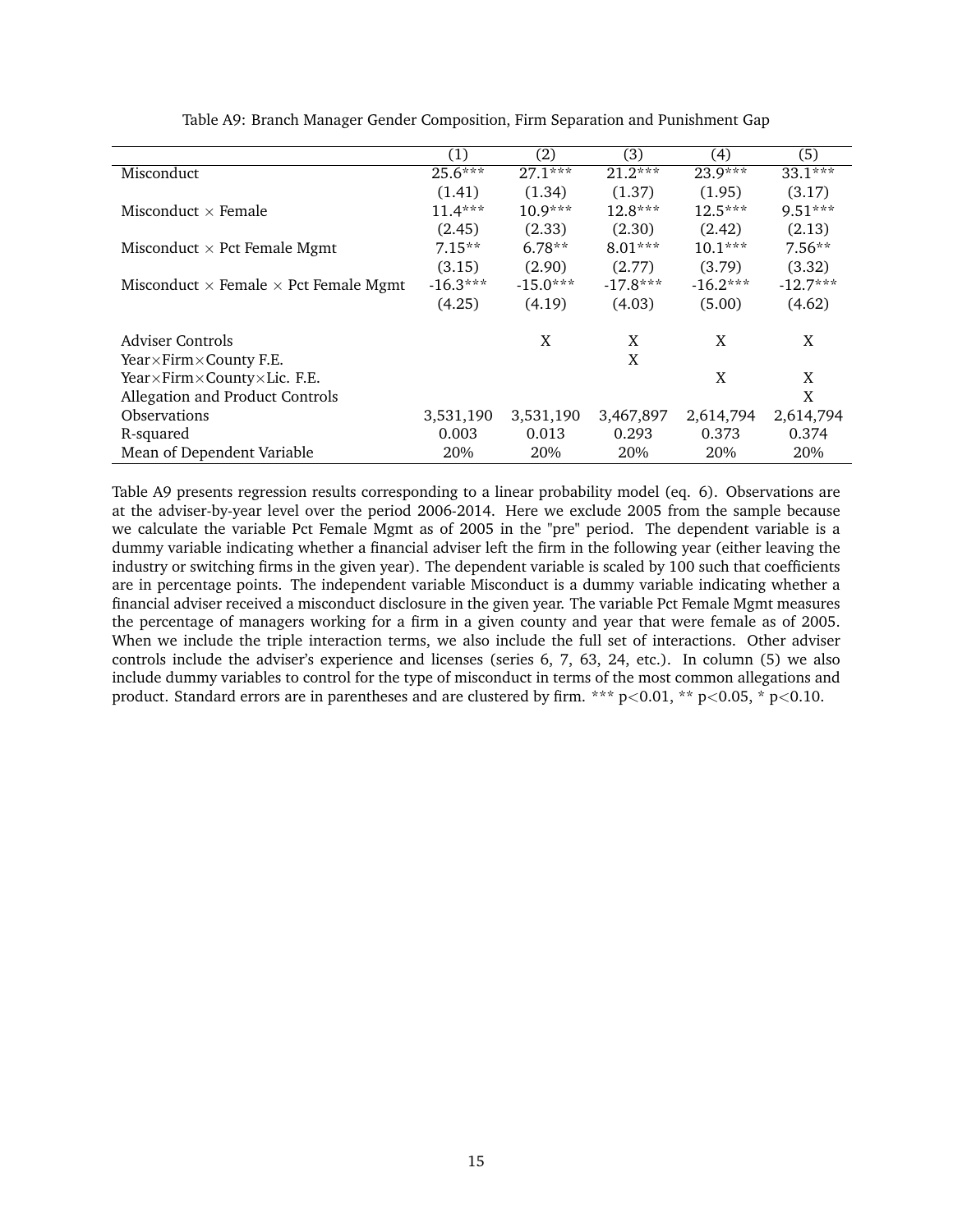|                                                     | (1)       | (2)       | (3)        | (4)       | (5)       |
|-----------------------------------------------------|-----------|-----------|------------|-----------|-----------|
| Misconduct                                          | $42.3***$ | 43.4***   | $40.8***$  | $45.5***$ | $54.4***$ |
|                                                     | (3.93)    | (3.68)    | (4.43)     | (4.82)    | (4.12)    |
| Misconduct $\times$ Female                          | $7.86***$ | $7.33***$ | $8.43***$  | 5.60      | 4.67      |
|                                                     | (2.61)    | (2.62)    | (2.70)     | (3.47)    | (3.09)    |
| Misconduct $\times$ Pct Female Exec                 | $-14.6$   | $-14.2$   | $-12.6$    | $-16.1$   | $-4.20$   |
|                                                     | (11.4)    | (10.7)    | (13.0)     | (14.3)    | (9.60)    |
| Misconduct $\times$ Female $\times$ Pct Female Exec | $-22.0**$ | $-21.3**$ | $-25.5***$ | $-24.1*$  | $-20.8$   |
|                                                     | (9.93)    | (10.1)    | (9.87)     | (14.4)    | (13.5)    |
| <b>Adviser Controls</b>                             |           | X         | X          | X         | X         |
| Year $\times$ Firm $\times$ County F.E.             |           |           | X          |           |           |
| Year×Firm×County×Lic. F.E.                          |           |           |            | X         | X         |
| Allegation and Product Controls                     |           |           |            |           | X         |
| <b>Observations</b>                                 | 1,927,961 | 1,994,652 | 1,927,961  | 1,424,652 | 1,424,652 |
| R-squared                                           | 0.010     | 0.018     | 0.198      | 0.287     | 0.288     |
| Mean of Dependent Variable                          | 14%       | 14%       | 14%        | 14%       | 14%       |

Table A10: Executive Gender Composition, Firm Separation and Punishment Gap

Table A10 presents regression results corresponding to a linear probability model. Observations are at the adviser level over the period 2015-2018. We examine misconduct over the period 2015-2017 and separations in the subsequent years (2016-2018). We examine the period starting in 2015 because we only see the composition of firm executives as of 2015. The dependent variable is a dummy variable indicating whether a financial adviser left the firm in the following year (either leaving the industry or switching firms in the given year). The dependent variable is scaled by 100 such that coefficients are in percentage points. The independent variable Misconduct is a dummy variable indicating whether a financial adviser received a misconduct disclosure in the given year. The variable Pct Female Exec measures the share of executives/owners that are female as of 2015. In each specification we also control for the full set of Female, Misconduct, and Pct Female Exec interaction terms (i.e. Pct Female Exec, Pct Female Exec × Female). Other adviser controls include the adviser's experience and licenses (series 6, 7, 63, 24, etc.). In our most stringent specifications, we include Year×Firm×County×License F.E: fully saturated fixed effects for each set of possible licenses an adviser potentially holds within a firm, location, and time. In column (5) we include dummy variables to control for the most common misconduct allegations and products reported in Table 1. Standard errors are in parentheses and are clustered by firm. \*\*\*  $p<0.01$ , \*\*  $p<0.05$ , \*  $p<0.10$ .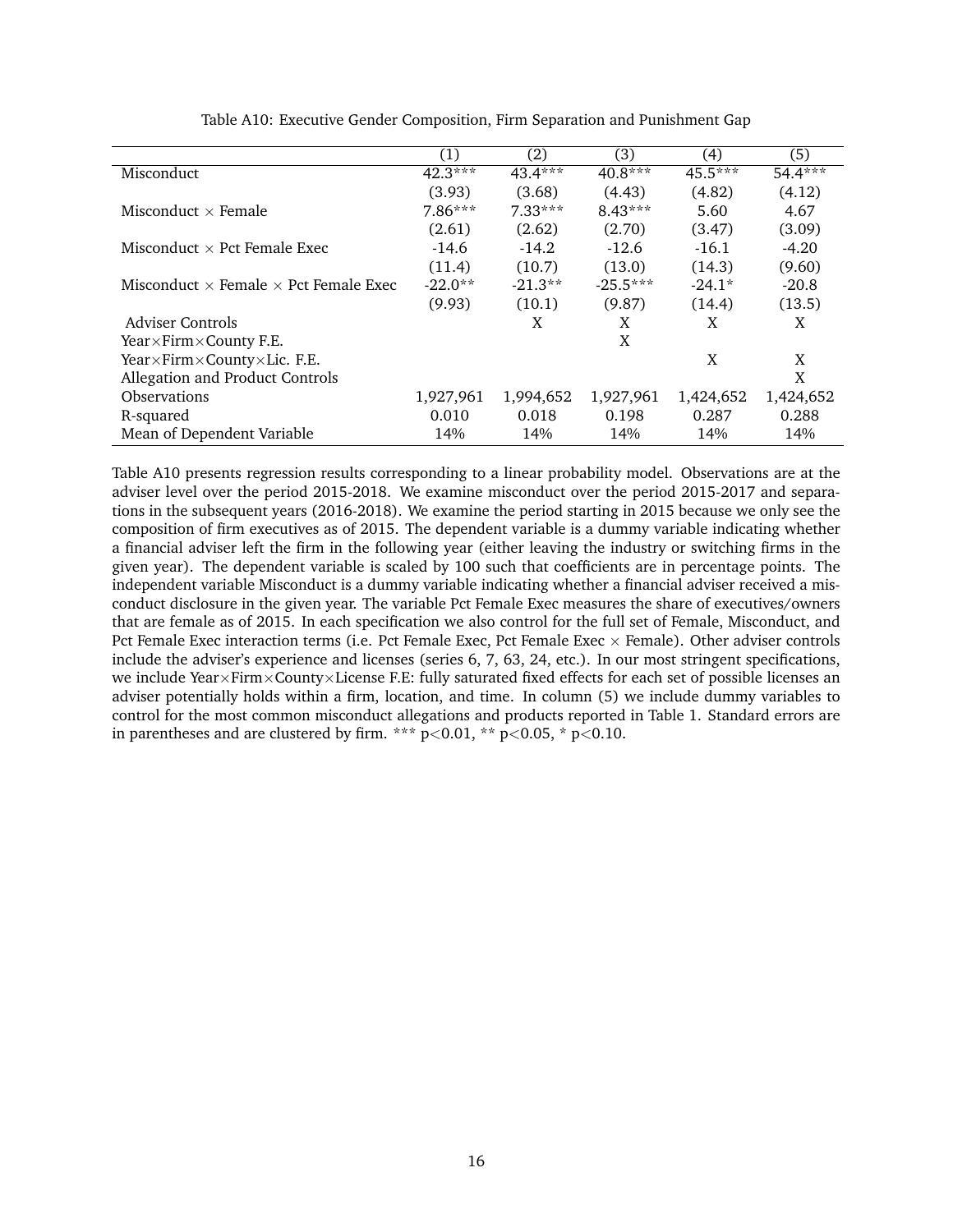| (1)       | (2)       | (3)       | (4)       |
|-----------|-----------|-----------|-----------|
| $0.77***$ | $0.76***$ | $0.99***$ | $0.95***$ |
| (0.12)    | (0.12)    | (0.13)    | (0.13)    |
| $3.54***$ | $3.54***$ | $3.67***$ | $3.63***$ |
| (0.13)    | (0.13)    | (0.14)    | (0.15)    |
|           |           |           |           |
|           | X         | X         | X         |
|           |           | X         | X         |
|           |           |           | X         |
| 122,143   | 122,143   | 120,913   | 101,120   |
| 0.031     | 0.031     | 0.083     | 0.119     |
| 0.75%     | 0.75%     | 0.75%     | 0.78%     |
|           |           |           |           |

Table A11: Female Managers and Firm Hiring

Table A11 displays the estimation results corresponding to a firm's hiring patterns. Observations are at the firm branch-by-year level over the period 2005-2015. The dependent variable reflects the share of new employees that were hired in a given firm, branch, and year that are female and have a past record of misconduct. The dependent variable is scaled by 100 such that coefficients are in percentage points. If the firm branch did not hire any new employees in a given year, the observation is treated as missing. The variable Pct Female Mgmt measures the share of managers working for a firm in a given county and year that are female. The variable Pct Female New Hires reflects the share of new employees that were hired in a given firm, branch, and year that are female. Robust standard errors are in parentheses. \*\*\*  $p<0.01$ , \*\* p<0.05, \* p<0.10.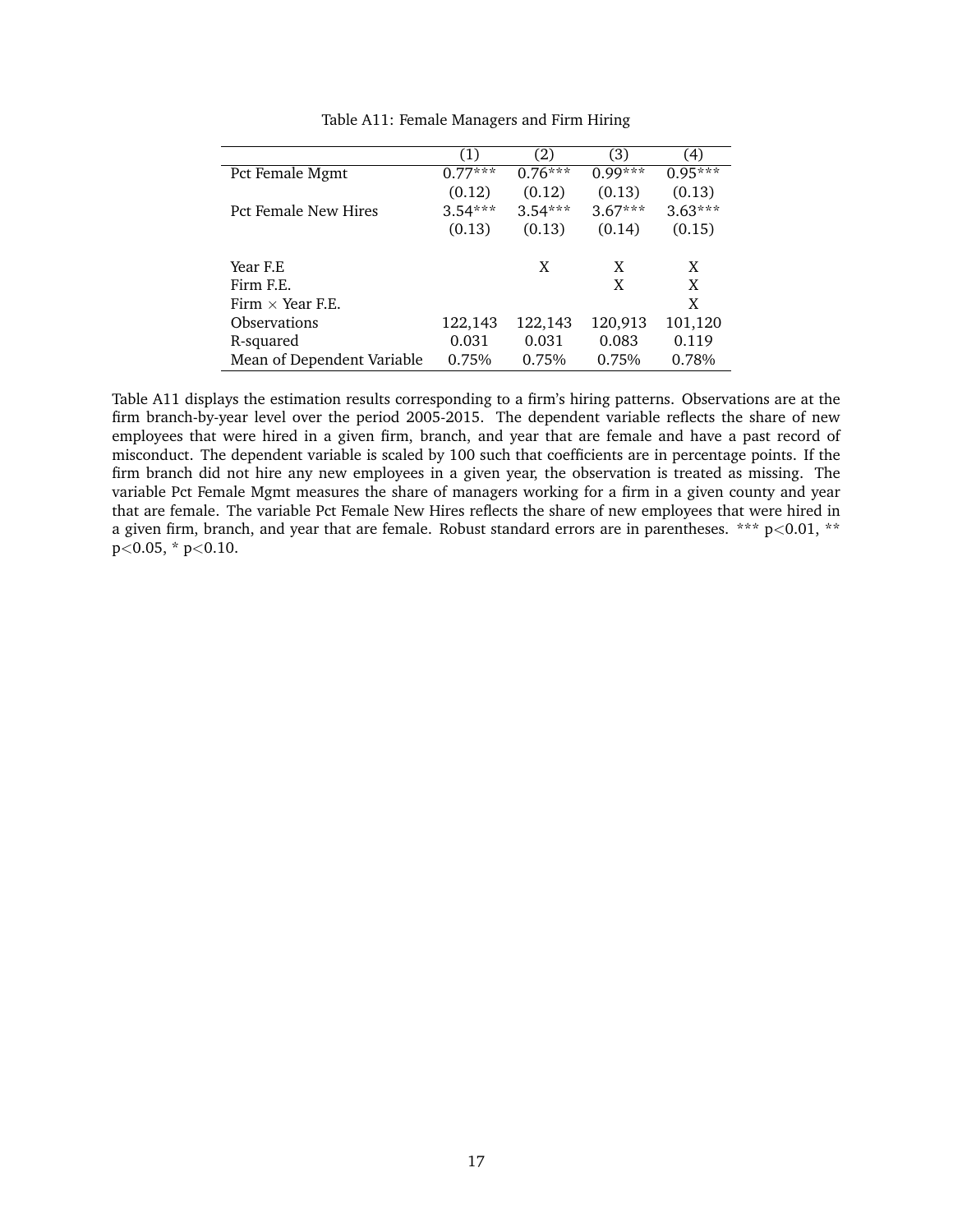|                                                 | (1)       | (2)       | (3)       | (4)       | (5)                                                                             | (6)        | (7)        | (8)       |
|-------------------------------------------------|-----------|-----------|-----------|-----------|---------------------------------------------------------------------------------|------------|------------|-----------|
| Misc.                                           | $28.2***$ | $21.8***$ | $25.1***$ | $34.1***$ | $26.7***$                                                                       | $19.9***$  | $22.7***$  | $32.1***$ |
|                                                 | (1.33)    | (1.46)    | (2.09)    | (3.12)    | (1.19)                                                                          | (1.33)     | (2.01)     | (3.06)    |
| Misc. $\times$ Female                           | $8.07***$ | $9.81***$ | $9.59***$ | $7.35***$ | $10.3***$                                                                       | $13.3***$  | $11.4***$  | 8.99***   |
|                                                 | (1.88)    | (1.91)    | (2.01)    | (1.61)    | (2.52)                                                                          | (2.32)     | (2.28)     | (1.91)    |
| Misc. $\times$ Pct African Mgmt                 | $10.4**$  | 8.22      | 11.1      | 9.63      | $10.4**$                                                                        | 8.13       | 11.5       | 9.88      |
|                                                 | (4.73)    | (5.54)    | (8.66)    | (7.84)    | (4.71)                                                                          | (5.50)     | (8.71)     | (7.90)    |
| Misc. $\times$ Female $\times$ Pct African Mgmt | 14.0      | 9.71      | 14.4      | 4.95      | 14.3                                                                            | 11.1       | 13.7       | 4.68      |
|                                                 | (13.9)    | (13.6)    | (20.7)    | (20.0)    | (13.9)                                                                          | (13.6)     | (20.4)     | (19.9)    |
| Misc. $\times$ Pct Female Mgmt                  |           |           |           |           | $10.3***$                                                                       | $11.6***$  | $13.6***$  | $11.2***$ |
|                                                 |           |           |           |           | (2.20)                                                                          | (2.12)     | (3.11)     | (2.98)    |
| Misc. $\times$ Female $\times$ Pct Female Mgmt  |           |           |           |           | $-13.0***$                                                                      | $-18.7***$ | $-10.8***$ | $-9.37**$ |
|                                                 |           |           |           |           | (4.25)                                                                          | (3.31)     | (4.12)     | (3.87)    |
| <b>Adviser Controls</b>                         | X         | X         | X         | X         | X                                                                               | X          | X          | X         |
| Year $\times$ Firm $\times$ County F.E.         |           | X         |           |           |                                                                                 | X          |            |           |
| Year×Firm×County×License F.E.                   |           |           | X         | X         |                                                                                 |            | X          | X         |
| Allegation and Product Controls                 |           |           |           | X         |                                                                                 |            |            | X         |
| Observations                                    |           |           |           |           | 4,839,243 4,722,832 3,480,225 3,480,225 4,839,243 4,722,832 3,480,225 3,480,225 |            |            |           |
| R-squared                                       | 0.014     | 0.315     | 0.393     | 0.394     | 0.014                                                                           | 0.315      | 0.393      | 0.394     |
| Mean of Dependent Variable                      | 20%       | 20%       | 20%       | 20%       | 20%                                                                             | 20%        | 20%        | 20%       |

### Table A12: Minority Male Managers and Female Advisers

(a) Female Advisers and African Male Managers

(b) Female Advisers and Hispanic Male Managers

|                                                     | (1)       | (2)       | (3)       | (4)                                                                             | (5)        | (6)        | (7)       | (8)       |
|-----------------------------------------------------|-----------|-----------|-----------|---------------------------------------------------------------------------------|------------|------------|-----------|-----------|
| Misc.                                               | $28.2***$ | $21.6***$ | $24.8***$ | $33.9***$                                                                       | $26.6***$  | $19.8***$  | $22.3***$ | $31.8***$ |
|                                                     | (1.27)    | (1.40)    | (1.96)    | (3.03)                                                                          | (1.16)     | (1.28)     | (1.90)    | (2.99)    |
| Misc. $\times$ Female                               | 8.48***   | $10.4***$ | $10.4***$ | $7.99***$                                                                       | $10.6***$  | $13.9***$  | $12.2***$ | 9.59***   |
|                                                     | (1.92)    | (1.91)    | (2.01)    | (1.63)                                                                          | (2.57)     | (2.32)     | (2.31)    | (1.94)    |
| Misc. $\times$ Pct Hispanic Mgmt                    | 5.60      | $7.95*$   | $13.6*$   | $10.3*$                                                                         | 5.07       | $7.40*$    | $13.7*$   | $10.4*$   |
|                                                     | (4.20)    | (4.51)    | (7.26)    | (5.97)                                                                          | (4.10)     | (4.40)     | (7.21)    | (5.97)    |
| Misc. $\times$ Female $\times$ Pct Hispanic Mgmt    | $-5.62$   | $-11.6*$  | $-15.4$   | $-13.6$                                                                         | $-5.00$    | $-11.5*$   | $-15.5*$  | $-13.7$   |
|                                                     | (7.63)    | (6.89)    | (9.49)    | (8.68)                                                                          | (7.61)     | (6.86)     | (9.36)    | (8.60)    |
| Misc. $\times$ Pct Female Mgmt                      |           |           |           |                                                                                 | $10.2***$  | $11.5***$  | $13.6***$ | $11.2***$ |
|                                                     |           |           |           |                                                                                 | (2.15)     | (2.07)     | (3.09)    | (2.96)    |
| Misc. $\times$ Female $\times$ Pct Female Mgmt      |           |           |           |                                                                                 | $-12.7***$ | $-18.4***$ | $-10.5**$ | $-9.20**$ |
|                                                     |           |           |           |                                                                                 | (4.25)     | (3.34)     | (4.16)    | (3.89)    |
| <b>Adviser Controls</b>                             | X         | X         | X         | X                                                                               | X          | X          | X         | X         |
| Year $\times$ Firm $\times$ County F.E.             |           | X         |           |                                                                                 |            | X          |           |           |
| $Year \times Firm \times Count \times License$ F.E. |           |           | X         | X                                                                               |            |            | X         | X         |
| Allegation and Product Controls                     |           |           |           | X                                                                               |            |            |           | X         |
| <b>Observations</b>                                 |           |           |           | 4,839,243 4,722,832 3,480,225 3,480,225 4,839,243 4,722,832 3,480,225 3,480,225 |            |            |           |           |
| R-squared                                           | 0.014     | 0.315     | 0.393     | 0.394                                                                           | 0.014      | 0.315      | 0.393     | 0.394     |
| Mean of Dependent Variable                          | 20%       | 20%       | 20%       | 20%                                                                             | 20%        | 20%        | 20%       | 20%       |

Table A12 displays the results to the linear probability models (eq. 9). Observations are at the adviser-by-year level over the period 2005-2014. Since we track advisers who left their firm in the subsequent year, the sample covers the period 2005-2014 rather than 2005-2015. The dependent variable in each specification is a dummy variable indicating whether a financial adviser left the firm in the following year and is scaled by 100 such that coefficients are in percentage points. Misconduct (abbreviated Misc.) is a dummy variable indicating whether a financial adviser received a misconduct disclosure in the given year. The variable Pct African Mgmt (Pct Hispanic Mgmt, Pct Female Mgmt) measures the share of managers working for a firm in a given county and year that have names of African descent (Hispanic descent, Female). When we include the triple interaction terms, we also include the full set of interactions (i.e. in column (1) of panel (a) we control for Pct African Mgmt and Pct African Mgmt × Female). Other adviser controls include the adviser's experience and dummy variables for the licenses the adviser holds (Series 6, 7, 24, etc.). In our most stringent specifications, we include Year×Firm×County×License F.E: fully saturated fixed effects for each set of possible licenses an adviser potentially holds within a firm, location, and time. In columns (4) and (8) of both panels we include dummy variables to control for the most common misconduct allegations and products reported in Table A24. Standard errors are in parentheses and are clustered by firm. \*\*\* p<0.01, \*\*  $p<0.05$ , \*  $p<0.10$ .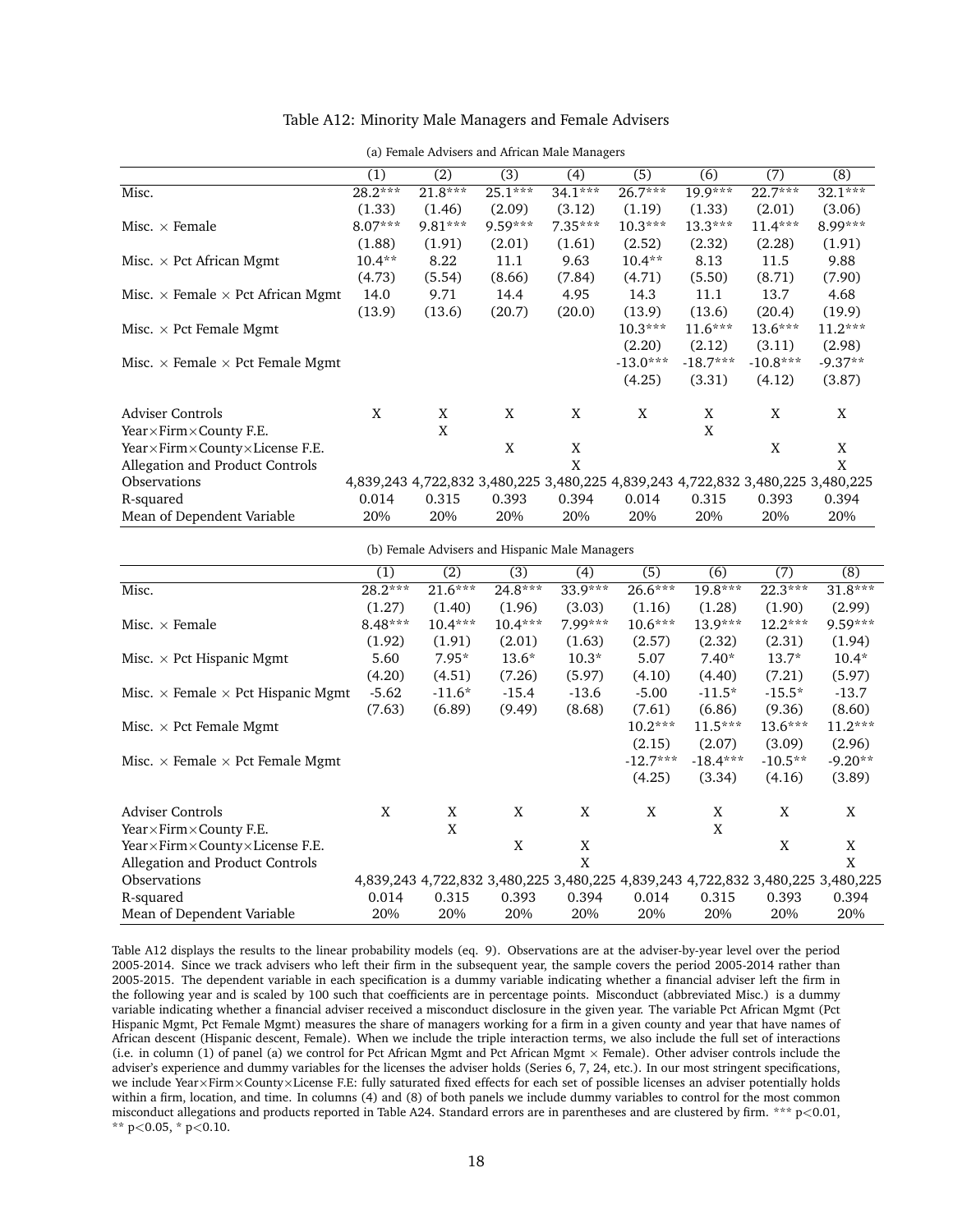|                            | (1)         | (2)                 |
|----------------------------|-------------|---------------------|
| Misconduct                 | $8.812***$  | $32.27***$          |
|                            | (0.889)     | (2.523)             |
| Misconduct $\times$ Female | 4.261***    | $2.694*$            |
|                            |             | $(1.583)$ $(1.402)$ |
| Female                     | $-0.382***$ | $-0.659***$         |
|                            | (0.102)     | (0.109)             |
| <b>High Rating</b>         |             | $-4.005***$         |
|                            |             | (0.637)             |
| ln(AUM)                    |             | $-0.431***$         |
|                            |             | (0.0734)            |
| ln(Production)             |             | $-0.236***$         |
|                            |             | (0.0711)            |
| No Settlement              |             | 27.16***            |
|                            |             | (3.076)             |
| $ln(Settlement+1)$         |             | $-0.143$            |
|                            |             | (0.281)             |
|                            |             |                     |
| Adviser Controls           | X           | X                   |
| Year×Firm×County F.E.      |             | X                   |
|                            |             |                     |
| Observations               | 442,159     | 442,159             |
| R-squared                  | 0.624       | 0.628               |

Table A13: Employment Separations - Conditioning on Productivity and Severity of Misconduct

Table A13 presents regression results corresponding to a linear probability model. Observations are at the financial adviser-by-year-level over the period 2005-2014. Since we track advisers who left their firm in the subsequent year, the sample covers the period 2005-2014 rather than 2005-2015. The dependent variable is a dummy variable indicating whether a financial adviser left the firm (either leaving the industry or switching firms) in the given year. The independent variable Misconduct is a dummy variable indicating whether a financial adviser received a misconduct disclosure in the given year. We control for three different dimensions of productivity in 2016 from Meridian IQ: High Rating is a dummy variable equal to one if the adviser has a high quality rating from Meridian IQ; ln(AUM) measures the adviser's assets under management; ln(Production) measures the adviser's production (revenue). We also control for whether or not settlements or damages were paid out as a result of the misconduct (No Settlement) and the size of the settlement or damages (ln(Settlement+1)). Coefficients are in percentage points. Other adviser controls include the adviser's experience and licenses (series 6, 7, 63, 24, etc.). Standard errors are in parentheses and are clustered by firm. \*\*\*  $p<0.01$ , \*\*  $p<0.05$ , \*  $p<0.10$ .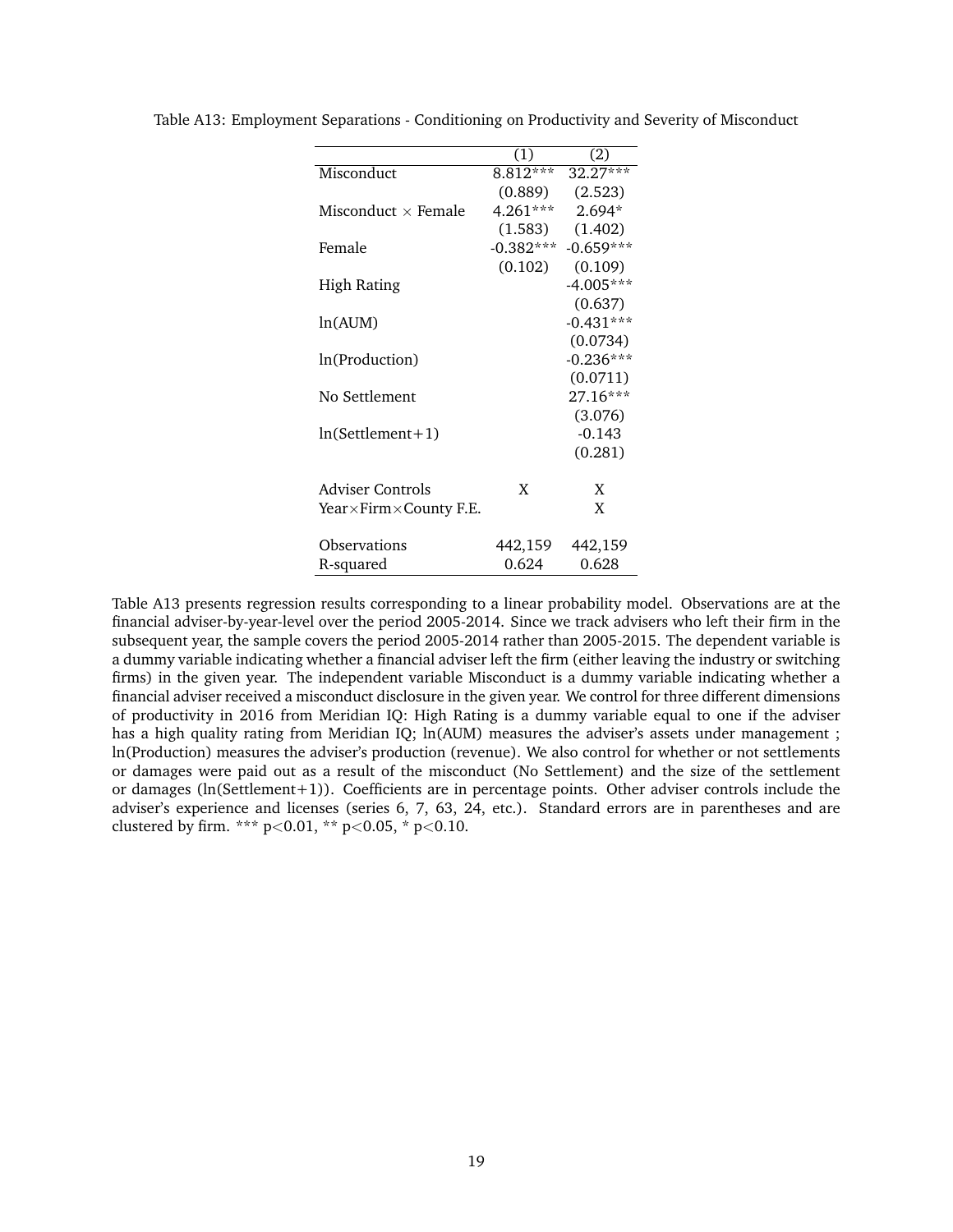| Dependent Variable                  | <b>Employment Separation</b> |           |                                                                             |            | New Employment |            |                    |         |
|-------------------------------------|------------------------------|-----------|-----------------------------------------------------------------------------|------------|----------------|------------|--------------------|---------|
|                                     | (1)                          | (2)       | (3)                                                                         | (4)        | (5)            | (6)        | (7)                | (8)     |
| <b>Unauthorized Activity</b>        | $35.8***$                    | $37.0***$ | $28.2***$                                                                   | $31.0***$  | $-11.4***$     | $-15.8***$ | $-11.7***-10.2***$ |         |
|                                     | (1.57)                       | (1.45)    | (1.88)                                                                      | (2.68)     | (2.51)         | (1.73)     | (1.30)             | (1.77)  |
| Unauthorized Act. $\times$ Female   | $10.3***$                    | $9.91***$ | 14.5***                                                                     | $14.5***$  | $-13.4***$     | $-11.7***$ | $-7.29**$          | $-6.58$ |
|                                     | (3.21)                       | (3.03)    | (3.25)                                                                      | (3.53)     | (2.49)         | (2.67)     | (3.62)             | (4.98)  |
| Female                              | 0.14                         | $-0.52$   | $-0.52***$                                                                  | $-0.48***$ | $-6.22***$     | $-2.43***$ | $-4.05***-3.83***$ |         |
|                                     | (0.29)                       | (0.34)    | (0.15)                                                                      | (0.15)     | (0.65)         | (0.61)     | (0.26)             | (0.29)  |
| <b>Adviser Controls</b>             |                              | X         | X                                                                           | X          |                | X          | X                  | X       |
| $Yr \times$ Firm $\times$ Cnty F.E. |                              |           | X                                                                           |            |                |            | X                  |         |
| Yr×Firm×Cnty×Lic. F.E.              |                              |           |                                                                             | X          |                |            |                    | X       |
| Observations                        |                              |           | 5,967,836 5,967,836 5,665,189 4,070,742 1,110,014 1,110,014 992,045 651,237 |            |                |            |                    |         |
| R-squared                           | 0.001                        | 0.011     | 0.331                                                                       | 0.402      | 0.003          | 0.101      | 0.366              | 0.465   |
| Mean of Dependent Variable          | 19%                          | 19%       | 19%                                                                         | 19%        | 53%            | 53%        | 54%                | 51%     |

Table A14: Labor Market Outcomes following Misconduct related to Unauthorized Activity

Table A14 displays the regression results corresponding to linear probability models (eq. 3 and 4). Observations are at the financial adviser-by-year-level over the period 2005-2014, where we exclude observations in which the adviser received a non-unauthorized activity related misconduct disclosure. Since we track advisers who left their firm in the subsequent year, the sample covers the period 2005-2014 rather than 2005-2015. The dependent variable in columns (1)-(4) is a dummy variable indicating whether a financial adviser left the firm and is scaled by 100 such that coefficients are in percentage points. The dependent variable in columns (5)-(8) is a dummy variable indicating whether a financial adviser joined a new firm within one year and is scaled by 100 such that coefficients are in percentage points. In columns (5)-(8), we restrict the sample to advisers who left their firm in a given year. Unauthorized Activity is a dummy variable indicating whether a financial adviser received a misconduct disclosure related to unauthorized activity in the given year. Other adviser controls include the adviser's experience and dummy variables for the licenses that the adviser holds (Series 6, 7, 24, etc.). In our most stringent specification, we include Year×Firm×County×License F.E: fully saturated fixed effects for each set of possible licenses an adviser potentially holds within a given firm, location, and time. Standard errors are in parentheses and are clustered by firm. \*\*\* p<0.01, \*\* p<0.05, \* p<0.10.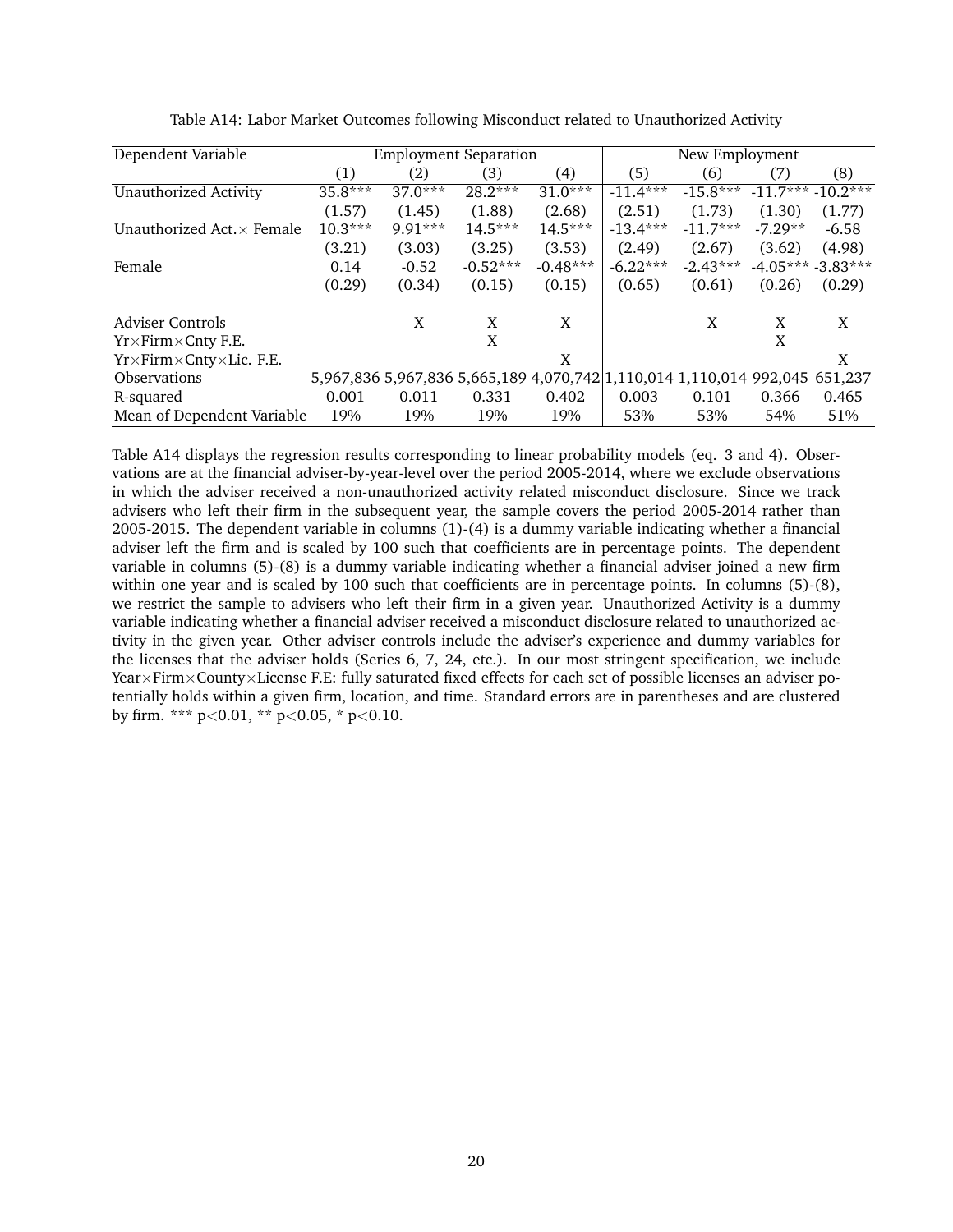| Topic | Description                                                               |
|-------|---------------------------------------------------------------------------|
|       | Failure to comply with agency/firm/exchange rules (FINRA, NASD, NYSE)     |
|       | Failure to comply with state/federal laws: focus on legal proceedings     |
|       | Misrepresentation, failure to disclose, unsuitable investments            |
|       | Multiple allegations made against financial advisor                       |
|       | Failure to comply with regulations and laws: focus on fraudulent activity |
|       | Unauthorized, unsuitable trading                                          |
|       | Not investment-related                                                    |
|       | Life insurance products, mutual funds, fixed income securities            |
|       | Improper handling of accounts/investments                                 |
|       | Limited Partnerships and Auction Rate Securities                          |

## Table A15: Misconduct Topics (Latent Dirichlet Allocation)

Table A15 displays the misconduct topics recovered via Latent Dirichlet Allocation (LDA). We use LDA to cluster the misconduct disclosure descriptions into ten different categories. We only specify the number of topics to be generated (not the topics themselves). For each misconduct disclosure, LDA calculates the probability that the disclosure corresponds to each of the ten different topics. We assign each misconduct disclosure to the topic given the highest probability, provided that the assigned probability is greater than 80%. We are able to definitively assign topics to roughly 30% of the misconduct disclosures.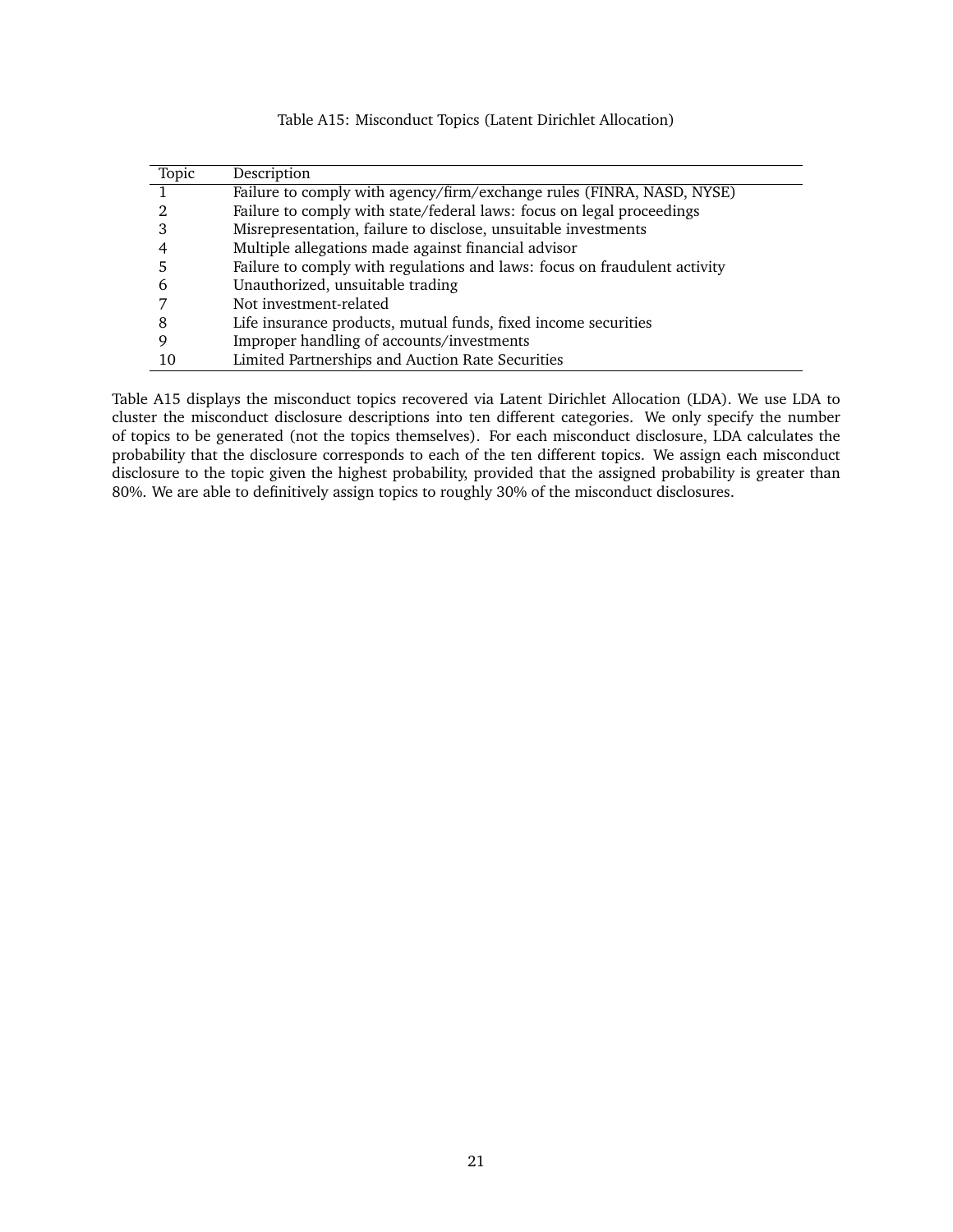|                                         | (1)       | (2)       | (3)                                     | (4)        | (5)        | (6)        | (7)        |
|-----------------------------------------|-----------|-----------|-----------------------------------------|------------|------------|------------|------------|
| Misconduct                              | $27.6***$ | $29.0***$ | $22.3***$                               | $25.7***$  | $34.3***$  | $24.9***$  | $23.9***$  |
|                                         | (1.47)    | (1.37)    | (1.52)                                  | (2.22)     | (3.23)     | (1.72)     | (1.70)     |
| Misconduct $\times$ Female              | 8.32***   | $8.07***$ | $10.2***$                               | $9.99***$  | $7.50***$  | $6.72***$  | $7.78***$  |
|                                         | (2.05)    | (1.93)    | (1.90)                                  | (1.91)     | (1.55)     | (1.39)     | (1.42)     |
| Female                                  | 0.14      | $-0.54$   | $-0.54***$                              | $-0.50***$ | $-0.50***$ | $-0.49***$ | $-0.50***$ |
|                                         | (0.29)    | (0.34)    | (0.15)                                  | (0.16)     | (0.15)     | (0.15)     | (0.15)     |
| Adviser Controls                        |           | X         | X                                       | X          | X          | X          | X          |
| Year $\times$ Firm $\times$ County F.E. |           |           | X                                       |            |            |            |            |
| Year×Firm×County×License F.E.           |           |           |                                         | X          | X          | X          | X          |
| Additional Misconduct Controls:         |           |           |                                         |            |            |            |            |
| Offense/Product Controls                |           |           |                                         |            | X          |            |            |
| Bag of Words/PCA                        |           |           |                                         |            |            | X          |            |
| <b>LDA</b> Categorization               |           |           |                                         |            |            |            | X          |
| <b>Observations</b>                     |           |           | 6,002,088 6,002,088 5,698,577 4,093,438 |            | 4,093,438  | 4,093,438  | 4,093,438  |
| R-squared                               | 0.004     | 0.014     | 0.332                                   | 0.403      | 0.403      | 0.403      | 0.403      |
| Mean of Dependent Variable              | 18.8%     | 18.8%     | 18.8%                                   | 19.2%      | 19.2%      | 19.2%      | 19.2%      |

Table A16: Employment Separations - Conditioning on Type of Misconduct

Table A16 presents regression results corresponding to a linear probability model (eq. 3). Observations are at the financial adviser-by-year-level over the period 2005-2014. Since we track advisers who left their firm in the subsequent year, the sample covers the period 2005-2014 rather than 2005-2015. The dependent variable is a dummy variable indicating whether a financial adviser left the firm (either leaving the industry or switching firms) in the given year. The independent variable Misconduct is a dummy variable indicating whether a financial adviser received a misconduct disclosure in the given year. Coefficients are in percentage points. Other adviser controls include the adviser's experience and licenses (series 6, 7, 63, 24, etc.). We include dummy variables to account for the most commmon misconduct offenses and products as reported in Table 1. Bag of Words/PCA represents pricipal components of misconduct offenses classified using the Bag of Words approach (Gentzkow, Kelly, and Taddy 2019). LDA Categorization uses Latent Dirchlet Allocation to cluster Misconduct into ten topics/categories. We include dummy variables for each of the ten topics/categories recovered through LDA (Table A15). Standard errors are in parentheses and are clustered by firm. \*\*\* p<0.01, \*\* p<0.05, \* p<0.10.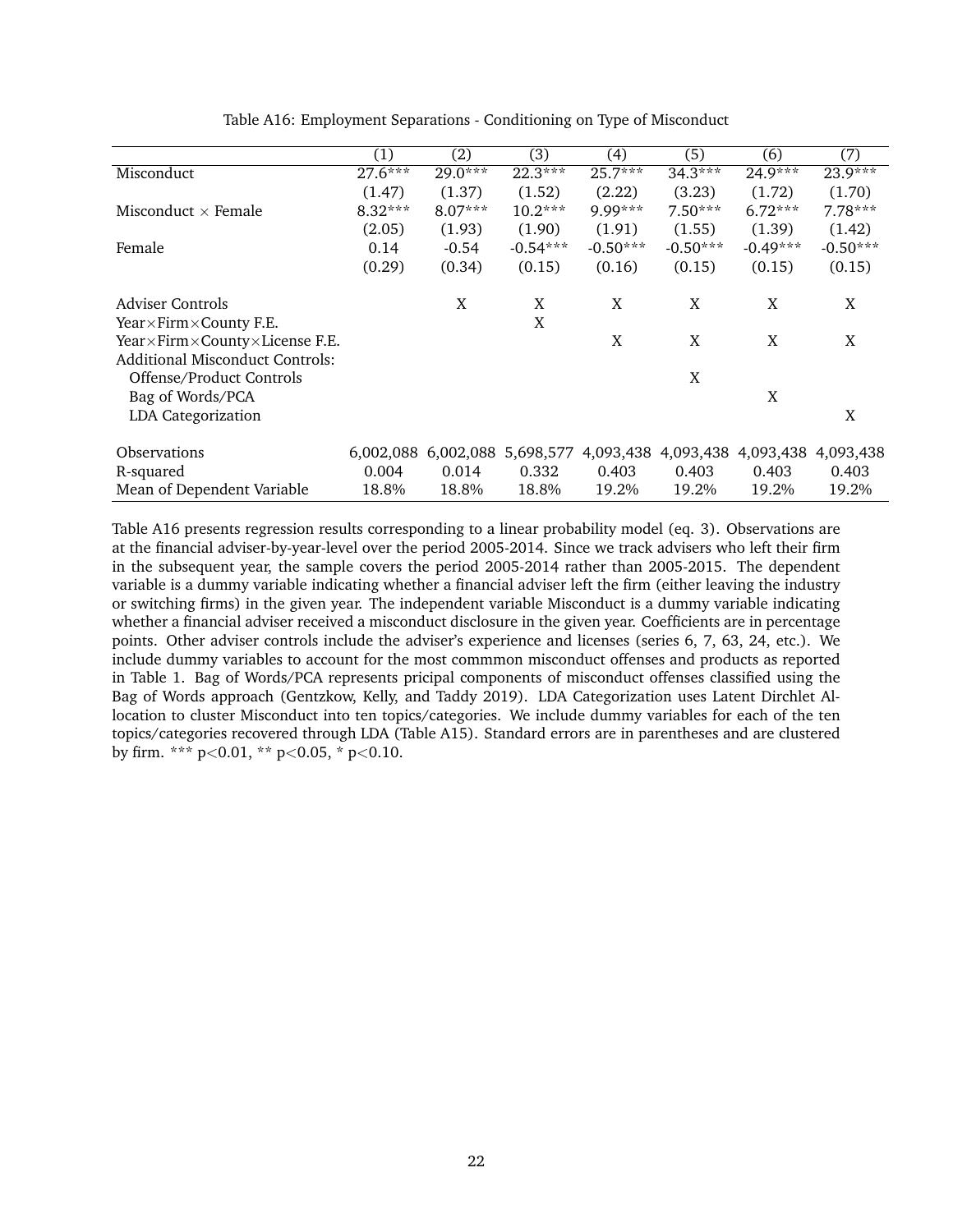|                                 | (1)        | (2)        | (3)        | (4)        | (5)        | (6)                   | (7)        |
|---------------------------------|------------|------------|------------|------------|------------|-----------------------|------------|
| Misconduct                      | $-7.66***$ | $-12.2***$ | $-9.15***$ | $-8.94***$ | $-10.8***$ | $-5.99***$            | $-7.02***$ |
|                                 | (2.13)     | (1.41)     | (1.09)     | (1.46)     | (1.93)     | (1.26)                | (1.37)     |
| Misconduct $\times$ Female      | $-7.22***$ | $-5.40***$ | $-3.44***$ | $-3.54***$ | $-2.48**$  | $-3.33**$             | $-2.84**$  |
|                                 | (1.80)     | (1.31)     | (1.22)     | (1.27)     | (1.24)     | (1.40)                | (1.29)     |
| Female                          | $-6.22***$ | $-2.42***$ | $-4.04***$ | $-3.83***$ | $-3.83***$ | $-3.83***$ $-3.83***$ |            |
|                                 | (0.65)     | (0.61)     | (0.26)     | (0.29)     | (0.29)     | (0.29)                | (0.29)     |
| <b>Adviser Controls</b>         |            | X          | X          | X          | X          | X                     | X          |
| Year×Firm×County F.E.           |            |            | X          |            |            |                       |            |
| Year×Firm×County×License F.E.   |            |            |            | X          | X          | X                     | X          |
| Additional Misconduct Controls: |            |            |            |            |            |                       |            |
| Offense/Product Controls        |            |            |            |            | X          |                       |            |
| Bag of Words/PCA                |            |            |            |            |            | X                     |            |
| LDA Categorization              |            |            |            |            |            |                       | X          |
| <b>Observations</b>             | 1,125,715  | 1,125,715  | 1,006,760  | 660,127    | 660,127    | 660,127               | 660,127    |
| R-squared                       | 0.003      | 0.101      | 0.365      | 0.464      | 0.465      | 0.465                 | 0.465      |
| Mean of Dependent Variable      | 52.8%      | 52.8%      | 54.0%      | 51.4%      | 51.4%      | 51.4%                 | 51.4%      |

Table A17: New Employment - Conditioning on Type of Misconduct

Table A17 presents regression results corresponding to a linear probability model (eq. 4). Observations are at the financial adviser-by-year-level over the period 2005-2014. Since we track advisers who left their firm in the subsequent year, the sample covers the period 2005-2014 rather than 2005-2015. We restrict the sample to those advisers who left their firm in a given year. The dependent variable is a dummy variable indicating whether a financial adviser joined a new firm within one year. The independent variable Misconduct is a dummy variable indicating whether a financial adviser received a misconduct disclosure in the given year. Coefficients are in percentage points. Other adviser controls include the adviser's experience and licenses (series 6, 7, 63, 24, etc.). We include dummy variables to account for the most common misconduct offenses and products as reported in Table 1. Bag of Words/PCA represents principal components of misconduct offenses classified using the Bag of Words approach (Gentzkow, Kelly, and Taddy 2019). LDA Categorization uses Latent Dirichlet Allocation to cluster Misconduct into ten topics/categories. We include dummy variables for each of the ten topics/categories recovered through LDA (Table A15). Standard errors are in parentheses and are clustered by firm. \*\*\*  $p<0.01$ , \*\*  $p<0.05$ , \*  $p<0.10$ .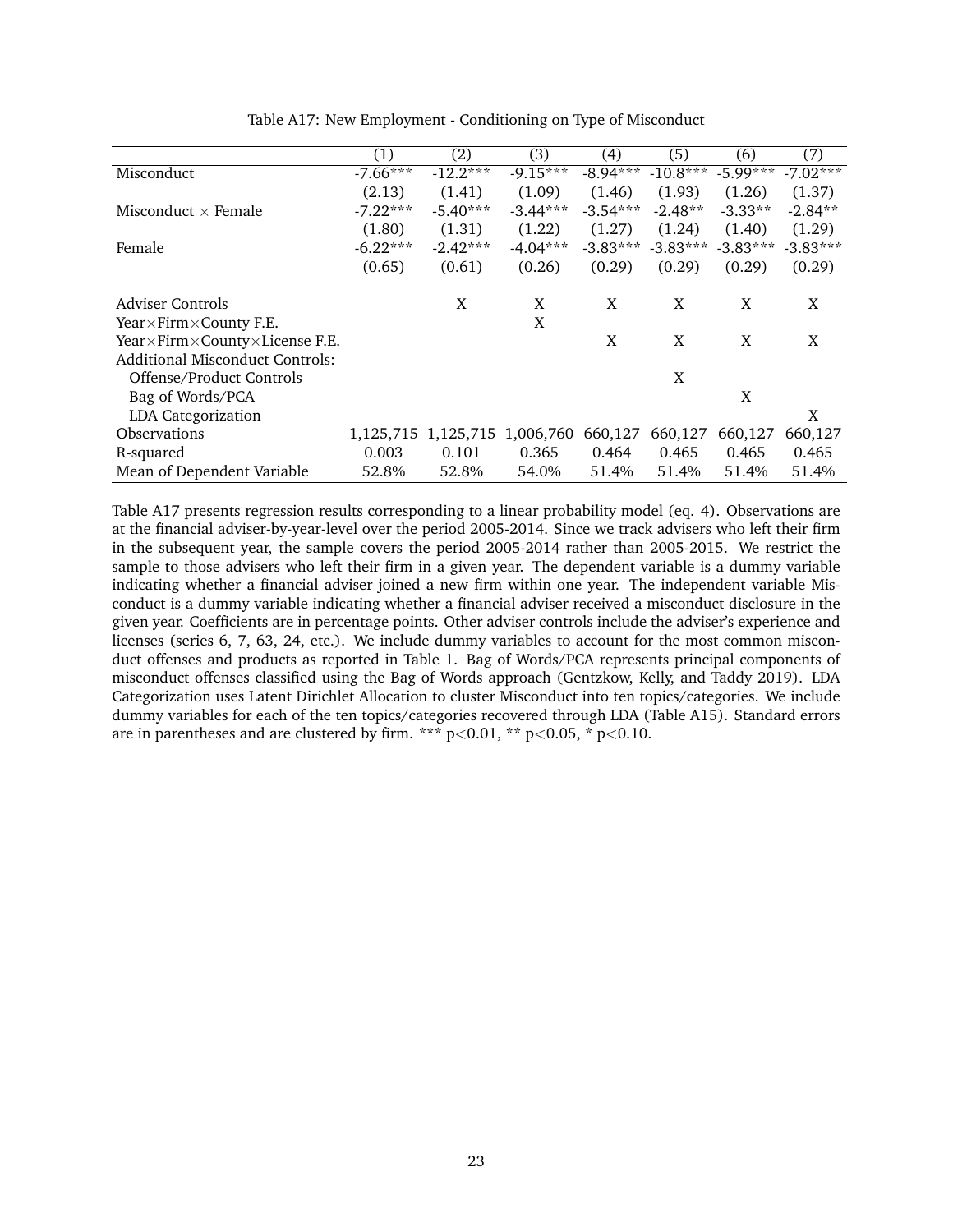| Dependent Variable                      |            | <b>Employment Separation New Employment</b> |                       |                       |
|-----------------------------------------|------------|---------------------------------------------|-----------------------|-----------------------|
|                                         | (1)        | (2)                                         | (3)                   | (4)                   |
| Female                                  | $-0.50***$ | $-0.50***$                                  |                       | $-3.84***$ $-3.84***$ |
|                                         | (0.16)     | (0.16)                                      | (0.29)                | (0.29)                |
| Misconduct                              | $34.3***$  | $34.2***$                                   | $-10.9***$ $-10.2***$ |                       |
|                                         | (3.23)     | (3.37)                                      |                       | $(1.93)$ $(1.98)$     |
| Misconduct $\times$ Female              | $7.48***$  | 7.49***                                     |                       | $-2.45**$ $-2.53**$   |
|                                         | (1.54)     | (1.54)                                      |                       | $(1.24)$ $(1.25)$     |
| <b>Career Interruption</b>              | $4.03***$  | $4.03***$                                   |                       | $-2.36***$ $-2.30***$ |
|                                         | (0.21)     | (0.21)                                      | (0.30)                | (0.30)                |
| Career Interruption $\times$ Misconduct |            | 0.72                                        |                       | $-4.49***$            |
|                                         |            | (1.58)                                      |                       | (1.52)                |
| Adviser Controls                        | X          | X                                           | X                     | X                     |
| Year×Firm×County×License F.E.           | X          | X                                           | X                     | X                     |
| Allegation and Product Controls         | Χ          | X                                           | X                     | X                     |
| <b>Observations</b>                     |            | 4,093,438 4,093,438                         | 660,127               | 660,127               |
| R-squared                               | 0.404      | 0.404                                       | 0.465                 | 0.465                 |
| Mean of Dependent Variable              | 19%        | 19%                                         | 51%                   | 51%                   |

Table A18: Conditioning on Career Interruptions

Table A18 displays the regression results for two linear probability models (eq. 3 and 4). Observations are at the adviser-by-year-level over the period 2005-2014. Since we track advisers who left their firm in the subsequent year, the sample covers the period 2005-2014 rather than 2005-2015. The dependent variable in columns (1) and (2) is a dummy variable indicating whether a financial adviser left the firm and is scaled by 100 such that coefficients are in percentage points. The dependent variable in columns (3)-(4) is a dummy variable indicating whether a financial adviser joined a new firm within one year and is scaled by 100 such that coefficients are in percentage points. In columns (3) and (4), we restrict the sample to advisers who left their firms in a given year. Misconduct is a dummy variable indicating whether a financial adviser received a misconduct disclosure in the given year. Career interruption is a dummy variable indicating whether an adviser has previously left the financial services industry for more than six months. In each specification we include Year×Firm×County×License F.E.: fully saturated fixed effects for each set of possible licenses an adviser potentially holds within a firm, location, and time. Other adviser controls include the adviser's experience and dummy variables for the licenses that the adviser holds (Series 6, 7, 24, etc.). Allegation and product controls include dummy variables to control for the most common misconduct allegations and products reported in Table A24. Standard errors are in parentheses and are clustered by firm. \*\*\* p<0.01, \*\*  $p < 0.05$ , \*  $p < 0.10$ .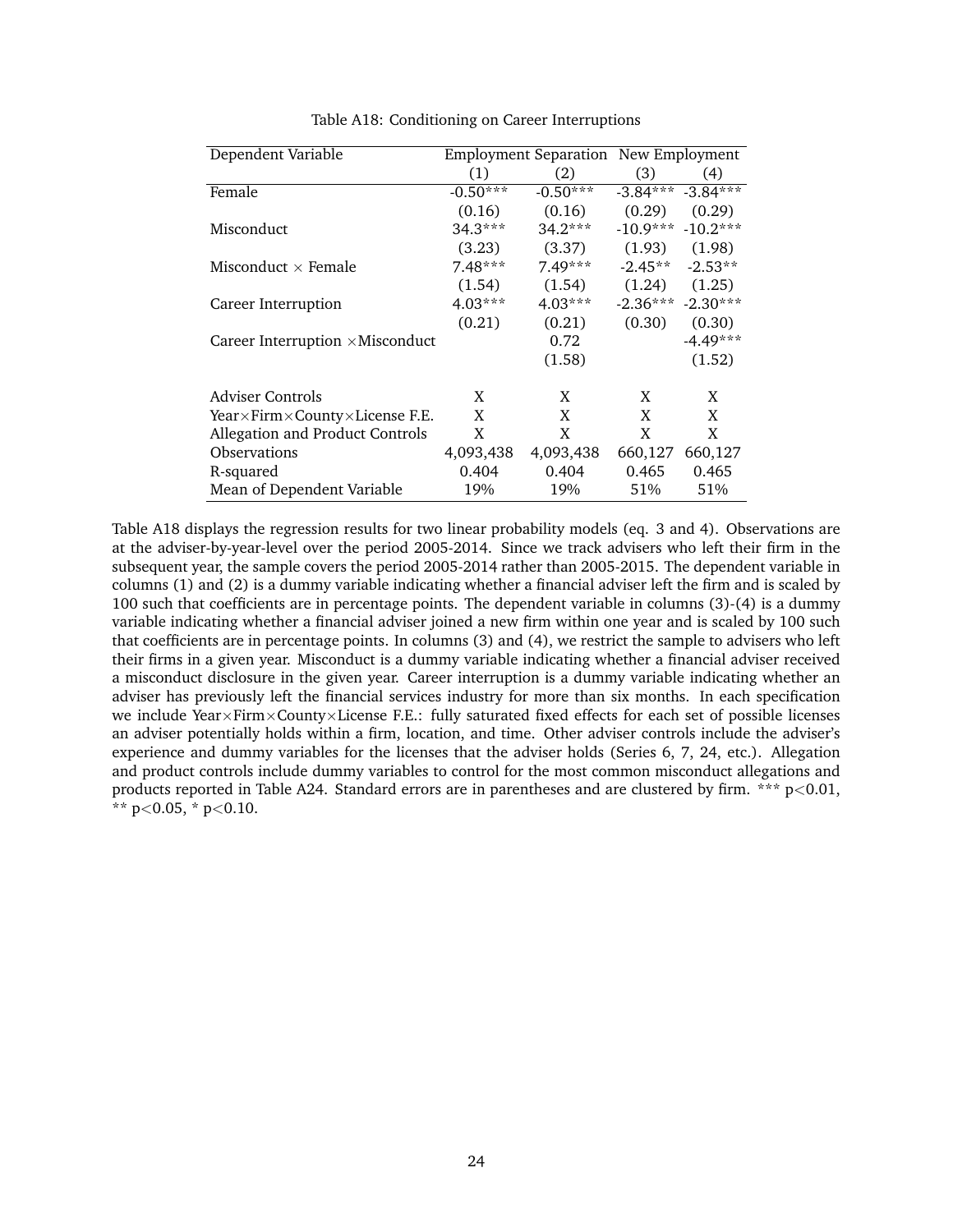|                                         | (1)        | (2)        | (3)        |
|-----------------------------------------|------------|------------|------------|
| Female                                  | $-1.72***$ | $-1.79***$ | $-1.58***$ |
|                                         | (0.65)     | (0.59)     | (0.35)     |
|                                         |            |            |            |
|                                         |            |            |            |
| <b>Adviser Controls</b>                 |            | X          | X          |
| Year $\times$ Firm $\times$ County F.E. |            |            | X          |
| Observations                            | 102,915    | 102,915    | 63,124     |
| R-squared                               | 0.000      | 0.013      | 0.596      |
| Mean of Dependent Variable              | 15.9%      | 15.9%      | 17.8%      |

Table A19: Job Turnover Among Advisers Who Eventually Engage in Misconduct

Table A19 displays the regression results corresponding to a linear probability model (eq. 3). The dependent variable is a dummy variable indicating whether a financial adviser left the firm (either leaving the industry or switching firms) prior to incident of misconduct. Observations are at the financial adviser-by-year level over the period 2005-2014. Since we track advisers who left their firm in the subsequent year, the sample covers the period 2005-2014 rather than 2005-2015. We restrict the sample to observations corresponding to advisers who had not yet received a misconduct disclosure but who will ultimately receive one or more misconduct disclosures over the course of his/her career. Other adviser controls include the adviser's experience and dummy variables for the licenses the adviser holds (Series 6, 7, 24, etc.). Coefficients are in percentage points. Standard errors are in parentheses and are clustered by firm. \*\*\* p<0.01, \*\* p<0.05, \* p<0.10.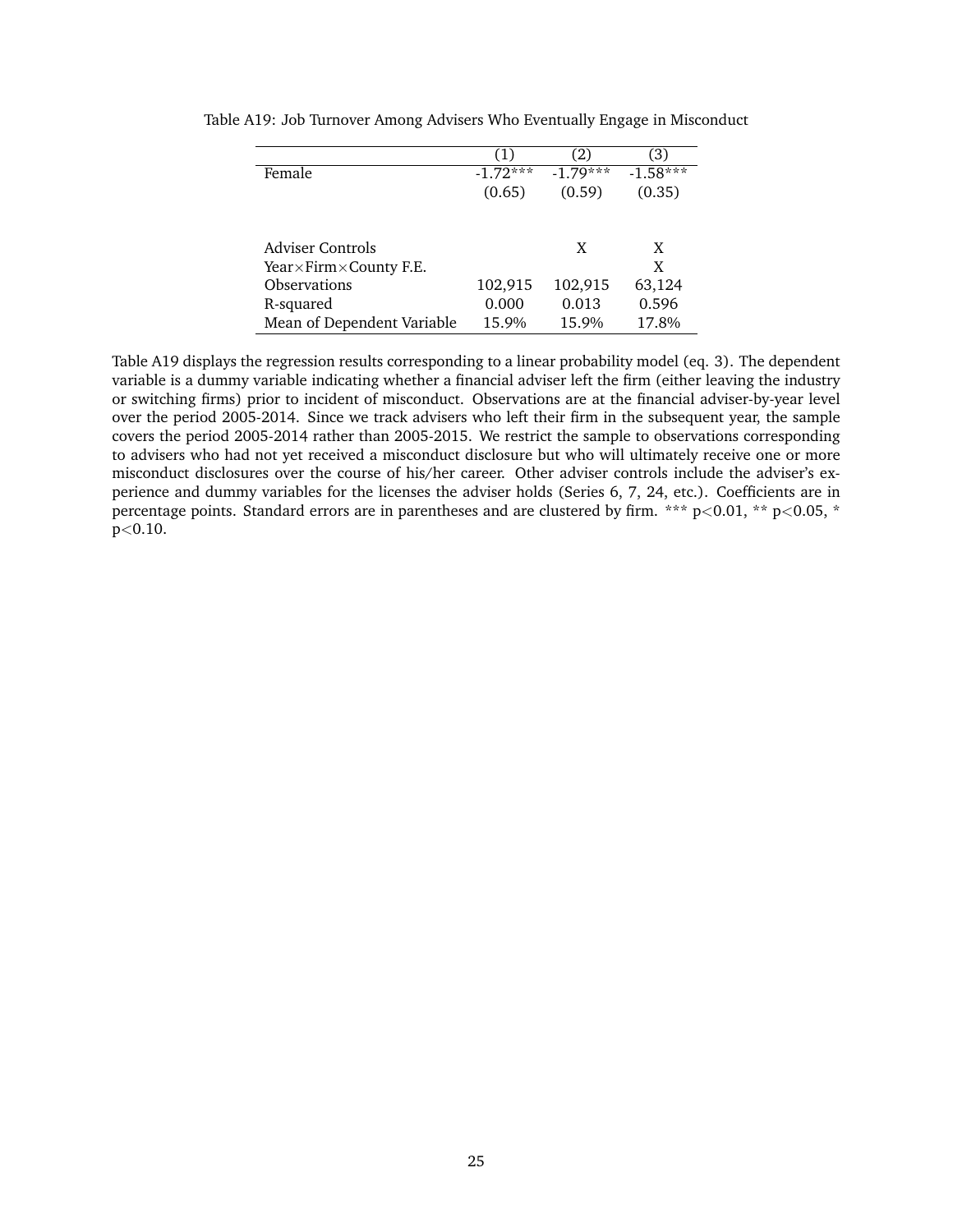|                                                     | (1)       | (2)        | 3)         | (4)       | (5)        |
|-----------------------------------------------------|-----------|------------|------------|-----------|------------|
| Downsize                                            | $22.9***$ | $22.5***$  |            |           |            |
|                                                     | (1.88)    | (1.91)     |            |           |            |
| Downsize $\times$ Female                            | 1.91      | $1.99*$    | 0.32       | 0.21      | 0.59       |
|                                                     | (1.02)    | (1.00)     | (0.29)     | (0.22)    | (0.37)     |
| Female                                              | $-0.14$   | $-0.86***$ | $-0.59***$ | $-0.61**$ | $-0.58***$ |
|                                                     | (0.22)    | (0.26)     | (0.17)     | (0.19)    | (0.16)     |
|                                                     |           |            |            |           |            |
| Adviser Controls                                    |           | X          | X          | X         | X          |
| $Year \times Firm \times Count \times License$ F.E. |           |            | X          | X         | X          |
| Downsize: 5%+                                       |           |            |            | X         |            |
| Downsize: $25% +$                                   |           |            |            |           | X          |
| <b>Observations</b>                                 | 6,002,088 | 6,002,088  | 4,093,438  | 4,093,438 | 4,093,438  |
| R-squared                                           | 0.042     | 0.049      | 0.401      | 0.401     | 0.401      |
| Mean of Dependent Variable                          | 18.8%     | 18.8%      | 19.2%      | 19.2%     | 19.2%      |

Table A20: Job Turnover in Firms that Downsize

Table A20 displays the results for a linear probability model. Observations are at the adviser-by-year-level over the period 2005-2014. Since we track advisers who left their firm in the subsequent year, the sample covers the period 2005-2014 rather than 2005-2015. The dependent variable is a dummy variable indicating whether a financial adviser left the firm in the following year (either leaving the industry or switching firms). The dependent variable is scaled by 100 such that coefficients are in percentage points. The independent variable Downsize is a dummy variable which indicates whether the advisers' current firm reduced the number of advisers the firm employs by some percentage over the year. In columns (1)-(3), we define Downsize as a firm that reduced its number of advisers by 10% or more. In columns (4) and (5), we redefine Downsize as a firm that reduces its number of advisers by 5% or more and 25% or more, respectively. Coefficients are in percentage points. Other adviser controls include the adviser's experience and dummy variables for the licenses the adviser holds (Series 6, 7, 24, etc.). Standard errors are in parentheses and are clustered by firm. \*\*\*  $p < 0.01$ , \*\*  $p < 0.05$ , \*  $p < 0.10$ .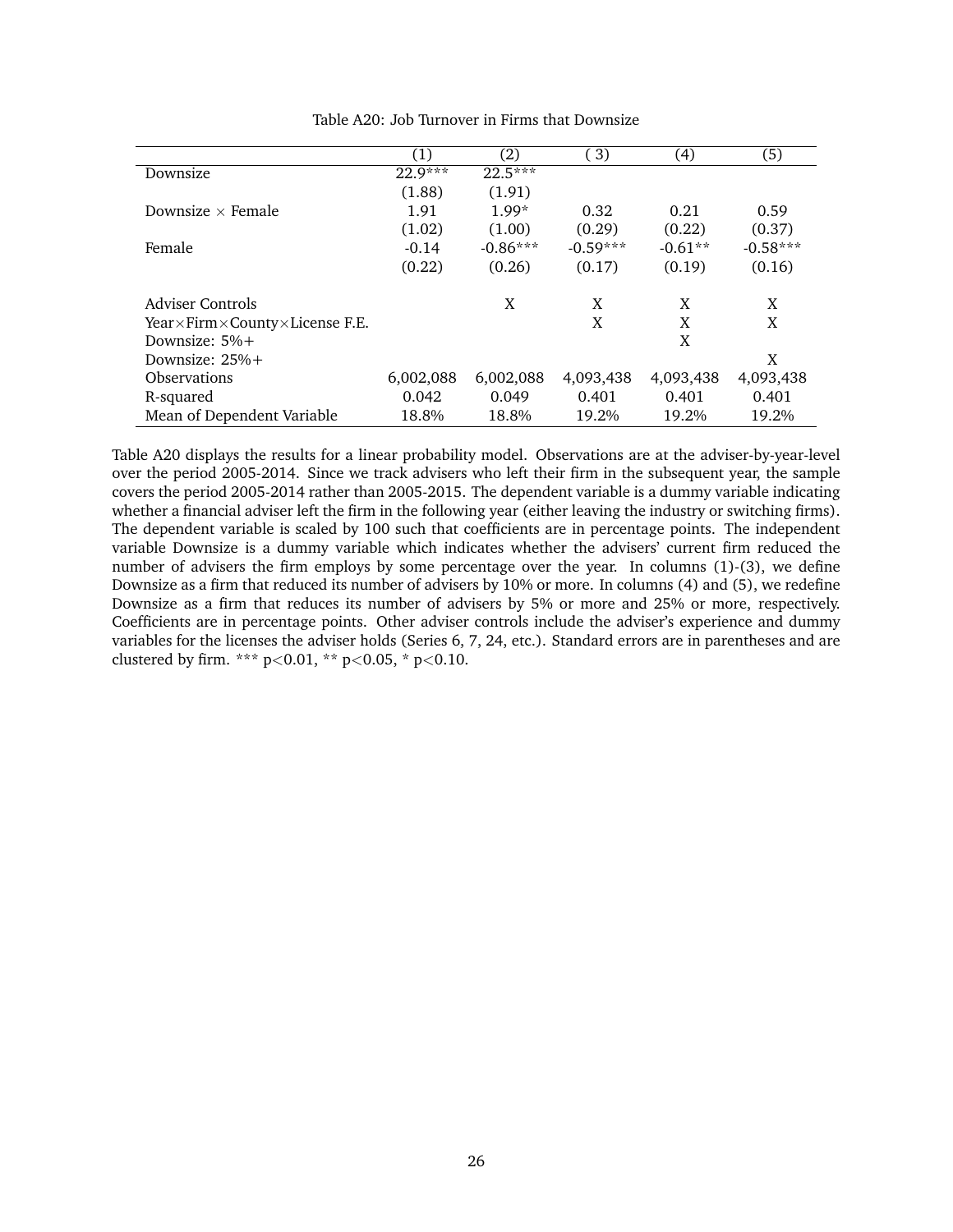### Table A21: Stratifying on Adviser Industry Experience

| $-0.18***$ | $-1.14***$ | $-2.19***$                                      |
|------------|------------|-------------------------------------------------|
| (0.026)    | (0.23)     | (0.28)                                          |
|            | $37.2***$  | $-12.6***$                                      |
|            | (3.76)     | (2.06)                                          |
|            | $8.87***$  | $-2.06$                                         |
|            | (1.67)     | (1.32)                                          |
|            |            |                                                 |
| X          | X          | X                                               |
| X          | X          | X                                               |
| 1,985,627  | 1,854,824  | 409,506                                         |
| 0.098      | 0.311      | 0.359                                           |
| 0.34%      | 24%        | 46%                                             |
|            |            | Misconduct Employment Separation New Employment |

|  |  |  | (a) Advisers with 5 or Fewer Years Industry Experience |
|--|--|--|--------------------------------------------------------|
|  |  |  |                                                        |

(b) Advisers with 15 or More Years Industry Experience

| Dependent Variable                      |            | Misconduct Employment Separation New Employment |            |
|-----------------------------------------|------------|-------------------------------------------------|------------|
| Female                                  | $-0.49***$ | $0.23*$                                         | $-6.67***$ |
|                                         | (0.033)    | (0.12)                                          | (0.44)     |
| Misconduct                              |            | $18.0***$                                       | $-6.89***$ |
|                                         |            | (1.08)                                          | (1.27)     |
| Misconduct $\times$ Female              |            | $4.45***$                                       | 1.13       |
|                                         |            | (1.51)                                          | (2.53)     |
| <b>Adviser Controls</b>                 | X          | X                                               | X          |
| Year $\times$ Firm $\times$ County F.E. | X          | X                                               | X          |
| <b>Observations</b>                     | 1,887,084  | 1,663,752                                       | 209,358    |
| R-squared                               | 0.151      | 0.411                                           | 0.434      |
| Mean of Dependent Variable              | 0.88%      | 15%                                             | 63%        |

Tables A21a and A21b display the regression results for three linear probability models. In both tables, observations are at the adviser-by-year level over the period 2005-2015 in column (1) and over the period 2005-2014 in columns (2) and (3). Since we track advisers who left their firm in the subsequent year in columns (2) and (3), the sample covers the period 2005-2014 rather than 2005-2015. In panel (a), we restrict our analysis to advisers with five or fewer years of industry experience. In panel (b), we restrict our analysis to advisers with fifteen or more years of experience. The dependent variable in column (1) is a dummy variable indicating whether the adviser received a misconduct disclosure in year  $t$  (eq. 1) and is scaled by 100 such that coefficients are in percentage points. The dependent variable in column (2) is a dummy variable indicating whether a financial adviser left the firm (eq. 3) and is scaled by 100 such that coefficients are in percentage points. The dependent variable in column (3) is a dummy variable indicating whether a financial adviser joined a new firm within one year (eq. 4) and is scaled by 100 such that coefficients are in percentage points. In column (3), we restrict the sample to advisers who left their firms in a given year. The independent variable Misconduct is a dummy variable indicating whether a financial adviser received a misconduct disclosure in the given year. Other adviser controls include the adviser's experience and dummy variables for the licenses that the adviser holds (Series 6, 7, 24, etc.). Standard errors are in parentheses and are clustered by firm. \*\*\*  $p<0.01$ , \*\*  $p<0.05$ , \*  $p<0.10$ .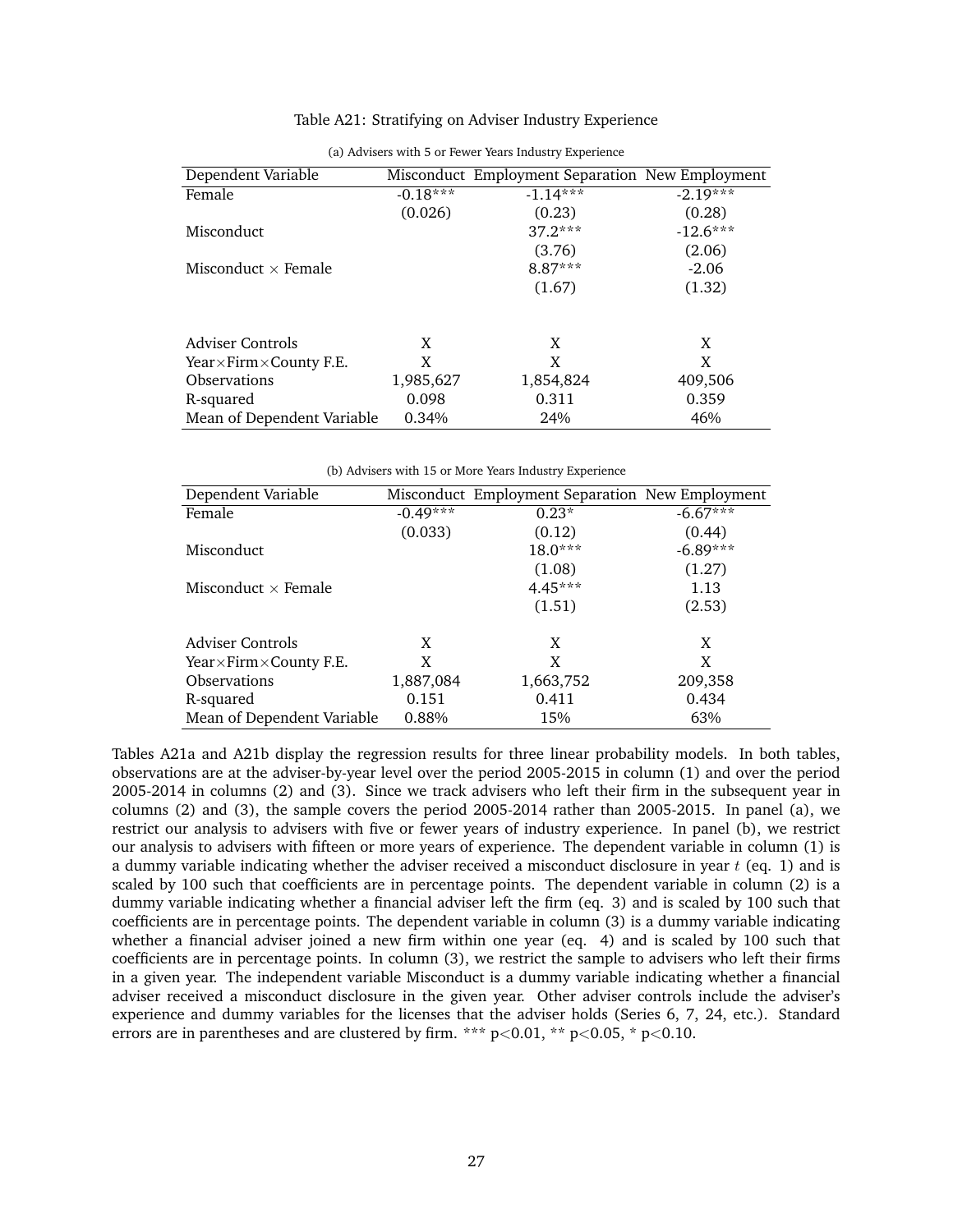|                            | (1)       | (2)        | (3)      |
|----------------------------|-----------|------------|----------|
| Female                     | $-0.59**$ | $-0.97***$ | $-0.51*$ |
|                            | (0.24)    | (0.28)     | (0.27)   |
|                            |           |            |          |
| Adviser Controls           |           | X          | X        |
| Year F.E.                  |           |            | X        |
| Firm F.E.                  |           |            | X        |
| County F.E.                |           |            | X        |
| <b>Observations</b>        | 87,088    | 87,088     | 86,753   |
| R-squared                  | 0.000     | 0.008      | 0.090    |
| Mean of Dependent Variable | 5.3%      | 5.3%       | 5.3%     |

Table A22: Recidivism and Selection Correction

Table A22 displays the regression results for a linear probability model (eq. A.3). The dependent variable is whether a financial adviser received a misconduct disclosure at time  $t$ . Our sample period covers the period 2005-2015. We restrict our observations to advisers who initially engaged in misconduct and did not experience an employment separation following misconduct. We correct for potential selection using a two-step semi-parametric method described in Appendix A6. Coefficient units are percentage points. Other adviser controls include the adviser's experience and dummy variables for the licenses the adviser holds (Series 6, 7, 24, etc.). Observations are at the adviser-by-year level. Standard errors are in parentheses and are clustered by firm. \*\*\*  $p < 0.01$ , \*\*  $p < 0.05$ , \*  $p < 0.10$ .

|                                         | (1)        | (2)                           | (3)         |
|-----------------------------------------|------------|-------------------------------|-------------|
| Misconduct                              | $-0.17**$  | $-0.13**$                     | $-0.10$     |
|                                         | (0.075)    | (0.065)                       | (0.065)     |
| Misconduct $\times$ Female              | $-0.25**$  | $-0.18*$                      | $-0.14$     |
|                                         | (0.11)     | (0.10)                        | (0.11)      |
| Female                                  | $-0.25***$ | $-0.22***$                    | $-0.082***$ |
|                                         | (0.030)    | (0.035)                       | (0.023)     |
| <b>Adviser Controls</b>                 |            | X                             | X           |
| Year $\times$ Firm $\times$ County F.E. |            |                               | X           |
| Observations                            |            | 5,657,813 5,657,813 5,351,741 |             |
| R-squared                               | 0.000      | 0.008                         | 0.094       |
| Mean of Dependent Variable              | 0.8%       | 0.8%                          | 0.8%        |

Table A23: Gender Gap in Promotions

Table A23 displays the regression results corresponding to a linear probability model. Observations are at the financial adviser-by-year-level over the period 2005-2015. The dependent variable is a dummy variable indicating whether a financial adviser passed the general securities principal exam (Series 24) at time  $t$ . The dependent variable is scaled by 100 such that coefficients are expressed in percentage points. We restrict our sample to those financial advisers that are not general securities principals prior to time  $t$ . Other adviser controls include the adviser's experience, tests (series 6, 7, 63, and investment adviser exams), and number of other qualifications. Standard errors are in parentheses and are clustered by firm. \*\*\* p<0.01, \*\* p<0.05,  $*$  p $<$ 0.10.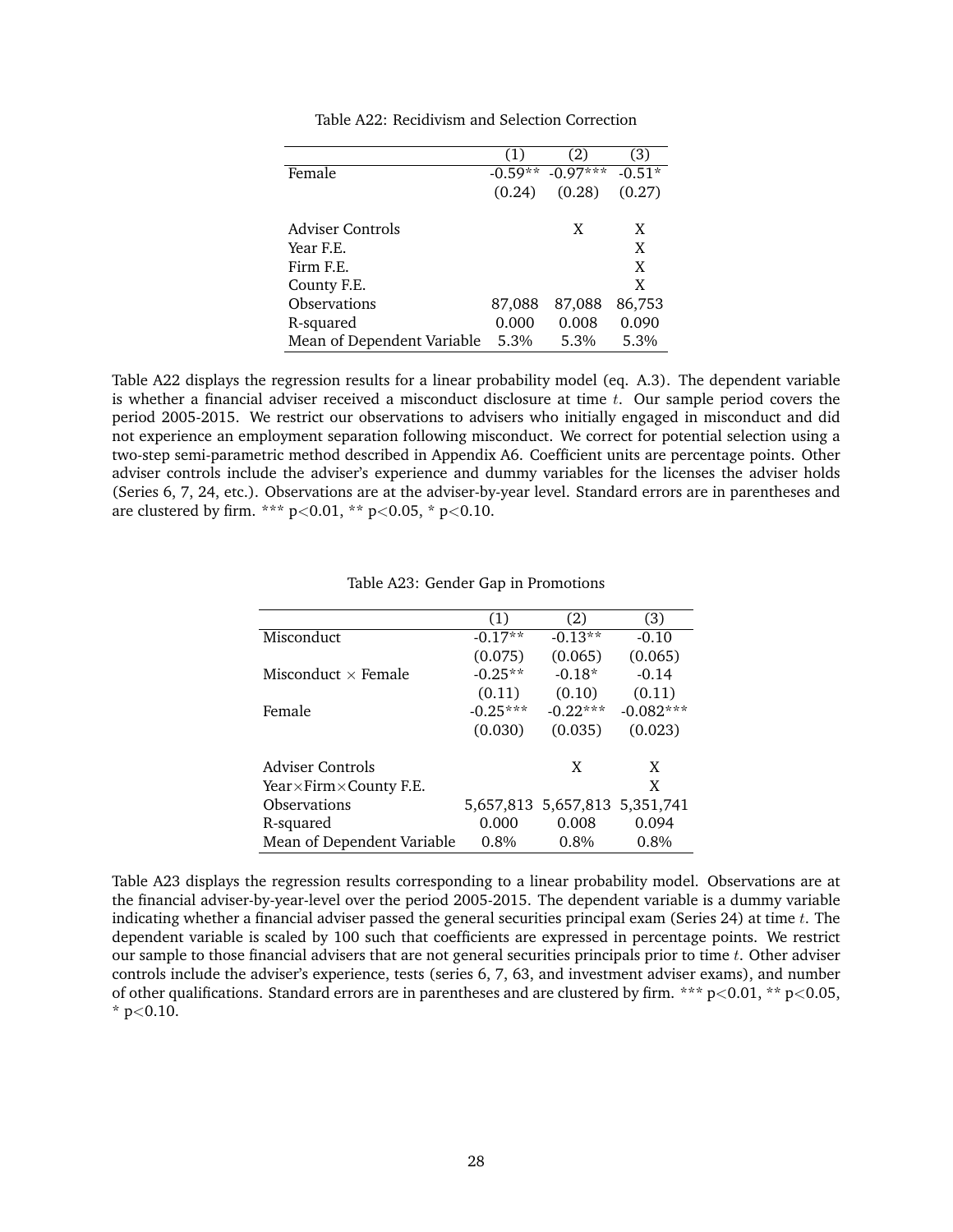# **A2: Disclosure Definitions**<sup>1</sup>

**Civil-Final:** This type of disclosure event involves (1) an injunction issued by a court in connection with investment-related activity, (2) a finding by a court of a violation of any investment-related statute or regulation, or (3) an action brought by a state or foreign financial regulatory authority that is dismissed by a court pursuant to a settlement agreement.

**Civil - Pending:** This type of disclosure event involves a pending civil court action that seeks an injunction in connection with any investment-related activity or alleges a violation of any investment-related statute or regulation.

**Customer Dispute - Award/Judgment:** This type of disclosure event involves a final, consumer-initiated, investment-related arbitration or civil suit containing allegations of sales practice violations against the adviser that resulted in an arbitration award or civil judgment for the customer.

**Customer Dispute - Settled:** This type of disclosure event involves a consumer-initiated, investment-related complaint, arbitration proceeding or civil suit containing allegations of sale practice violations against the adviser that resulted in a monetary settlement to the customer.

**Customer Dispute - Closed-No Action/Withdrawn/Dismissed/Denied/Final:** This type of disclosure event involves (1) a consumer-initiated, investment-related arbitration or civil suit containing allegations of sales practice violations against the individual adviser that was dismissed, withdrawn, or denied; or (2) a consumer-initiated, investment-related written complaint containing allegations that the adviser engaged in sales practice violations resulting in compensatory damages of at least \$5,000, forgery, theft, or misappropriation, or conversion of funds or securities, which was closed without action, withdrawn, or denied.

**Customer Dispute - Pending:** This type of disclosure event involves (1) a pending consumer-initiated, investment-related arbitration or civil suit that contains allegations of sales practice violations against the adviser; or (2) a pending, consumer-initiated, investment related written complaint containing allegations that the adviser engaged in, sales practice violations resulting in compensatory damages of at least \$5,000, forgery, theft, or misappropriation, or conversion of funds or securities.

**Employment Separation After Allegations:** This type of disclosure event involves a situation where the adviser voluntarily resigned, was discharged, or was permitted to resign after being accused of (1) violating investment-related statutes, regulations, rules or industry standards of conduct; (2) fraud or the wrongful taking of property; or (3) failure to supervise in connection with investment-related statutes, regulations, rules, or industry standards of conduct.

**Judgment/Lien:** This type of disclosure event involves an unsatisfied and outstanding judgments or liens against the adviser.

<sup>1</sup>Definitions as per http://brokercheck.finra.org/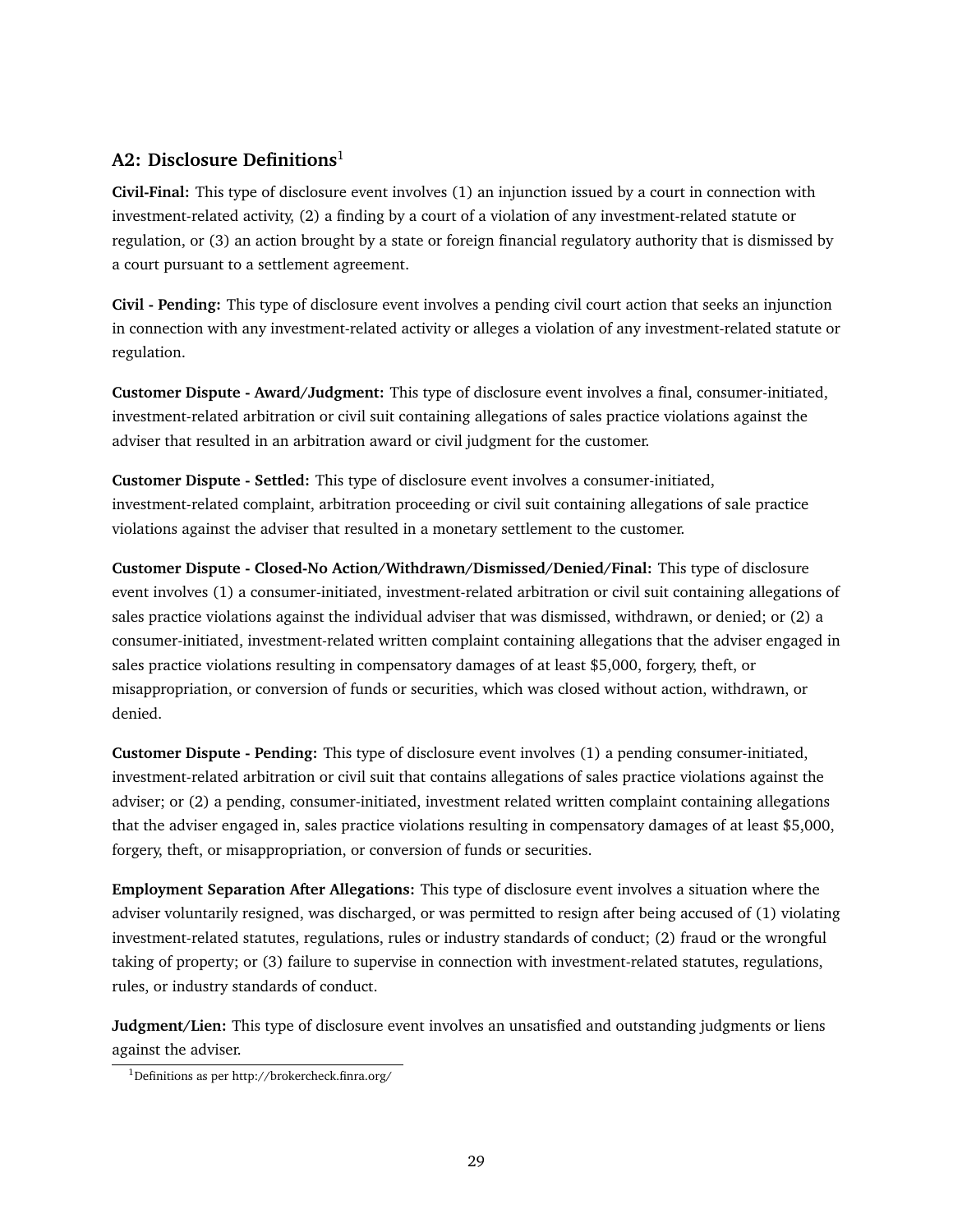**Criminal - Final Disposition:** This type of disclosure event involves a criminal charge against the adviser that has resulted in a conviction, acquittal, dismissal, or plea. The criminal matter may pertain to any felony or certain misdemeanor offenses, including bribery, perjury, forgery, counterfeiting, extortion, fraud, and wrongful taking of property.

**Financial - Final:** This type of disclosure event involves a bankruptcy, compromise with one or more creditors, or Securities Investor Protection Corporation liquidation involving the adviser or an organization the adviser controlled that occurred within the last 10 years.

**Financial - Pending:** This type of disclosure event involves a pending bankruptcy, compromise with one or more creditors, or Securities Investor Protection Corporation liquidation involving the adviser or an organization the adviser controlled that occurred within the last 10 years.

**Investigation:** This type of disclosure event involves any ongoing formal investigation by an entity such as a grand jury state or federal agency, self-regulatory organization or foreign regulatory authority. Subpoenas, preliminary or routine regulatory inquiries, and general requests by a regulatory entity for information are not considered investigations and therefore are not included in a BrokerCheck report.

**Regulatory - Final:** This type of disclosure event may involves (1) a final, formal proceeding initiated by a regulatory authority (e.g., a state securities agency, self-regulatory organization, federal regulatory such as the Securities and Exchange Commission, foreign financial regulatory body) for a violation of investment-related rules or regulations; or (2) a revocation or suspension of a adviser's authority to act as an attorney, accountant, or federal contractor.

**Civil Bond:** This type of disclosure event involves a civil bond for the adviser that has been denied, paid, or revoked by a bonding company.

**Criminal - On Appeal:** This type of disclosure event involves a conviction for any felony or certain misdemeanor offenses, including bribery, perjury, forgery, counterfeiting, extortion, fraud, and wrongful taking of property that is currently on appeal.

**Criminal - Pending Charge:** This type of disclosure event involves a formal charge for a crime involving a felony or certain misdemeanor offenses, including bribery, perjury, forgery, counterfeiting, extortion, fraud, and wrongful taking of property that is currently pending.

**Regulatory - On Appeal:** This type of disclosure event may involves (1) a formal proceeding initiated by a regulatory authority (e.g., a state securities agency, self-regulatory organization, federal regulator such as the Securities and Exchange Commission, foreign financial regulatory body) for a violation of investment-related rules or regulations that is currently on appeal; or (2) a revocation or suspension of a adviser's authority to act as an attorney, accountant, or federal contractor that is currently on appeal.

**Regulatory - Pending:** This type of disclosure event involves a pending formal proceeding initiated by a regulatory authority (e.g., a state securities agency, self-regulatory organization, federal regulatory agency such as the Securities and Exchange Commission, foreign financial regulatory body) for alleged violations of investment-related rules or regulations.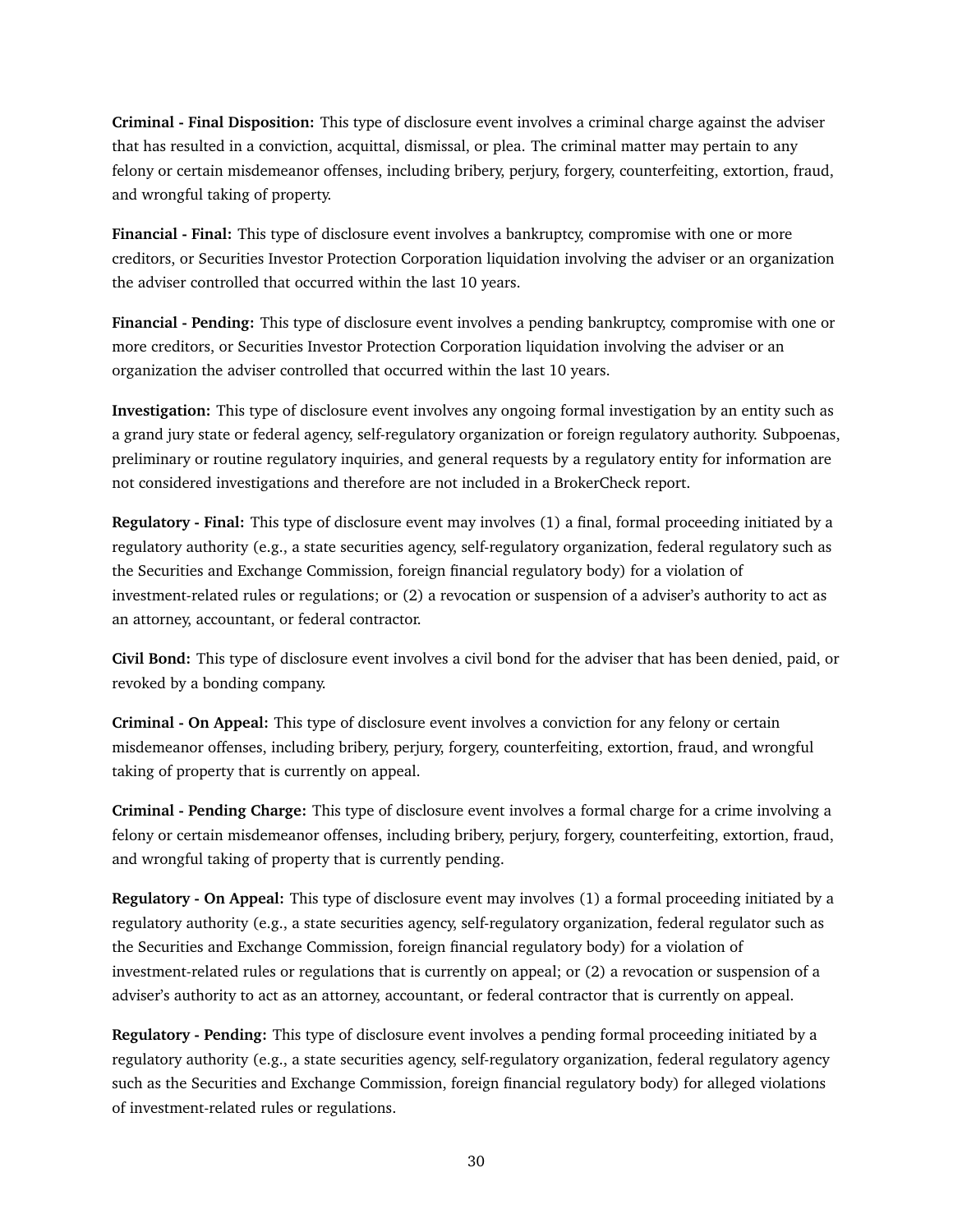**Civil - On Appeal:** This type of disclosure event involves an injunction issued by a court in connection with investment-related activity or a finding by a court of a violation of any investment-related statute or regulation that is currently on appeal.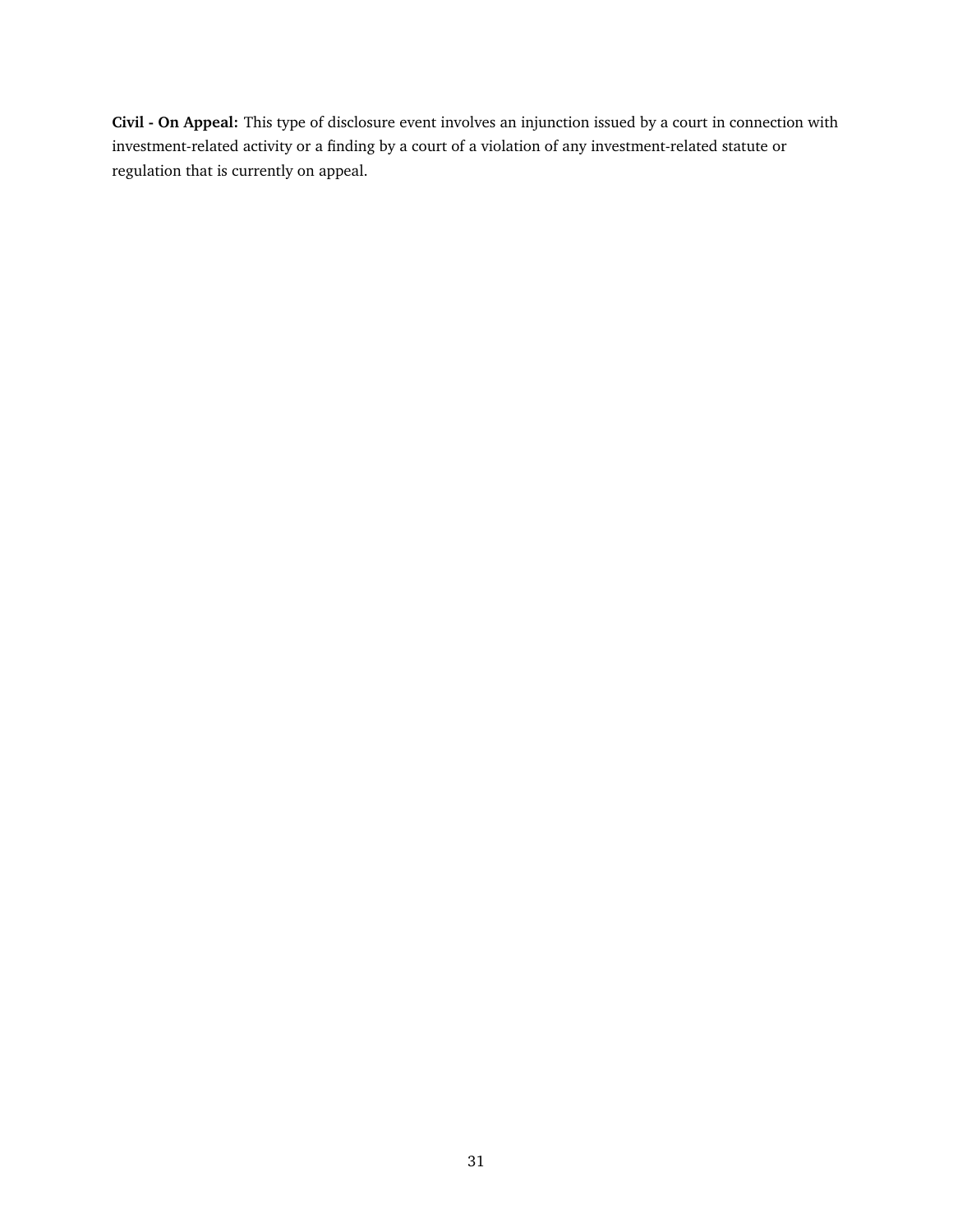## **A3: FINRA Qualifications and Exams**<sup>2</sup>

**Series 1, 7, 7a, and 7b Exam:** The Series 7 exam – the General Securities Representative Qualification Examination (GS) – assesses the competency of an entry-level registered representative to perform his or her job as a general securities representative. The exam measures the degree to which each candidate possesses the knowledge needed to perform the critical functions of a general securities representative, including sales of corporate securities, municipal securities, investment company securities, variable annuities, direct participation programs, options and government securities. The Series 7 exam replaced the Series 1 Exam (Registered Representative Examination).

**Series 2 Exam:** The Series 2 exam is the Non-Member General Securities Examination and was retired in 1996.

**Series 3 Exam:** The Series 3 exam –the National Commodities Futures Examination–is a National Futures Association (NFA) exam administered by FINRA

**Series 4 Exam:** The Series 4 - Registered Options Principal Exam (OP) The Series 4 exam—the Registered Options Principal Qualification Examination (OP)—assesses the competency of an entry-level options principal candidate to perform his or her job as a registered options principal.

**Series 5 Exam:** The Series 5 exam is the Interest Rate Options Exam. The Series 5 exam was retired in 2010.

**Series 6 Exam:** The Series 6 exam—the Investment Company and Variable Contracts Products Representative Qualification Examination (IR)—assesses the competency of an entry-level representative to perform his or her job as an investment company and variable contracts products representative. The exam measures the degree to which each candidate possesses the knowledge needed to perform the critical functions of an investment company and variable contract products representative, including sales of mutual funds and variable annuities.

**Series 8, 9, 10, and 12 Exam:** The General Securities Sales Supervisor Qualification Examination (Series 9 and 10) is intended to test a candidate's knowledge of securities industry rules and certain statutory provisions applicable to the supervision of sales activities at a general securities-oriented branch office. The examination question bank and question allocation is developed through a committee of securities industry professionals with experience in retail securities sales. The Series 9 and 10 exams replaced the Series 8 and Series 12 exam (NYSE Branch Manager Examination).

**Series 11 Exam:** The Series 11 exam—the Assistant Representative - Order Processing Examination (AR)—assesses the competency of an entry-level registered assistant representative to perform his or her job as an order-processing assistant representative.

**Series 14 and 14a Exam:** The Series 14 exam—the Compliance Official Qualification Examination (CO) assesses the competency of an entry-level compliance official candidate to perform his or her job as a compliance officer. The exam measures the degree to which each candidate, who will supervise 10 or more

<sup>&</sup>lt;sup>2</sup>Definitions as per http://www.finra.org/industry/qualification-exams?bc=1 and http://www.finra.org/industry/qualificationexam-effective-dates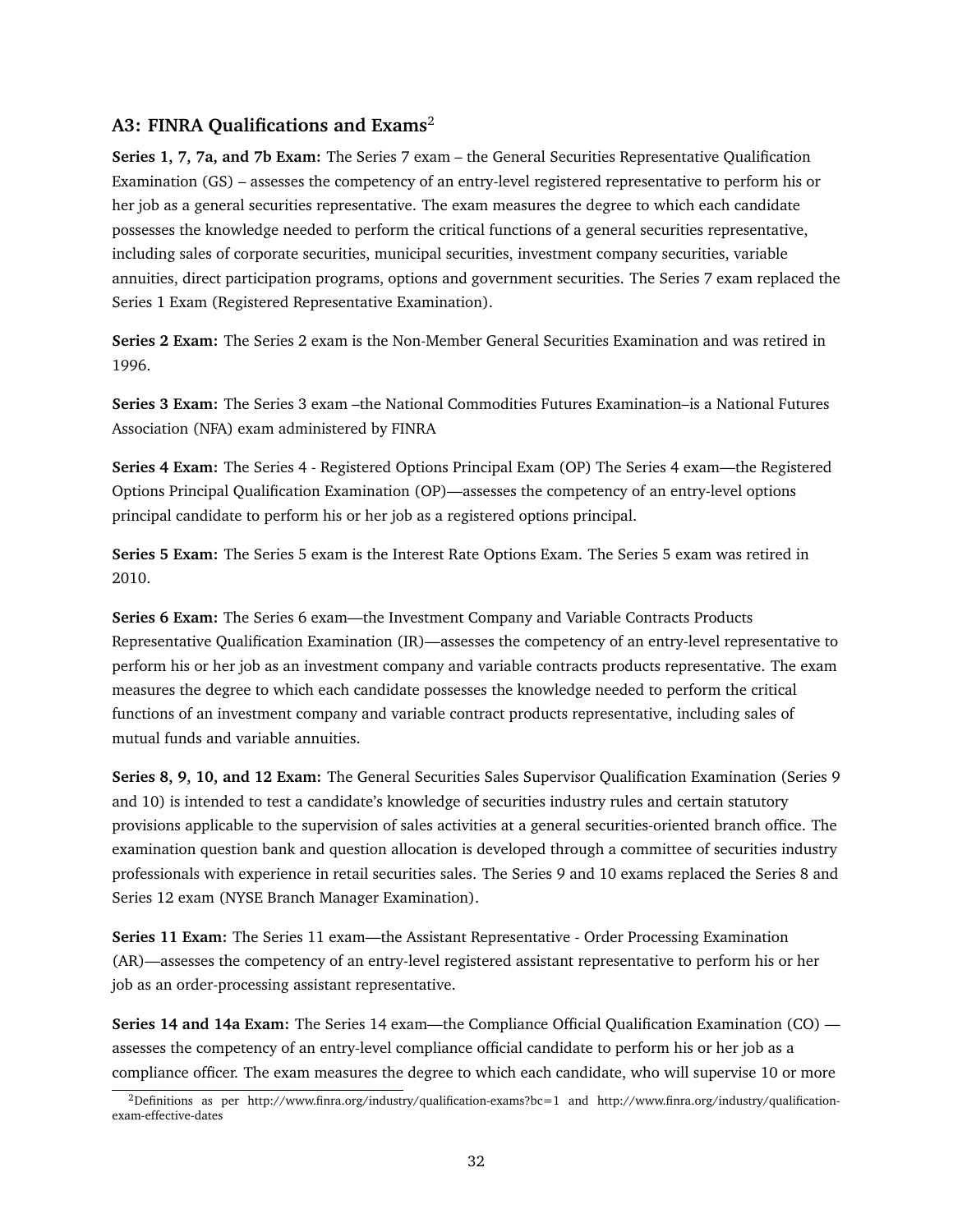people engaged in compliance activities or are responsible for the overall day-to-day compliance activities of the firm, possesses the knowledge needed to perform the job responsibilities.

**Series 15 Exam:** The Series 15 exam is the Foreign Currency Options Examination. The Series 15 exam was retired in 2008.

**Series 16 Exam:** The Series 16 exam—the Supervisory Analysts Qualification Examination (SA)—assesses the competency of an entry-level supervisory analyst to perform his or her job as a supervisory analyst. The exam measures the degree to which each candidate possesses the knowledge needed to perform the critical functions of a supervisory analyst, including the rules and statutory provisions applicable to the preparation and approval of research reports.

**Series 17 Exam:** The Series 17 exam—the United Kingdom Securities Representative Qualification Examination (IE)—an abbreviated version of the Series 7 exam, is appropriate for candidates who hold a registration in good standing with the Financial Conduct Authority (FCA) in the United Kingdom and are seeking registration in the U.S.

**Series 18 Exam:** The Series 18 exam is the Securities Industry Rules and Regulations Examination. The Series 18 exam was retired in 1988.

**Series 21 Exam:** The Series 21 exam is the NYSE Front Line Specialist Clerk Examination.

**Series 22 Exam:** The Series 22 exam — the Direct Participation Programs Limited Representative Examination (DR) — assesses the competency of an entry-level registered representative to perform his or her job as a direct participation programs representative.

**Series 23 Exam:** The Series 23—the General Securities Principal Qualification Examination-Sales Supervisor Module (GP)—assesses the competency of an entry-level general securities principal candidate to perform his or her job.

**Series 24 Exam:** The Series 24 exam—the General Securities Principal Qualification Examination (GP)—assesses the competency of an entry-level general securities principal candidate to perform his or her job as a general securities principal. The exam measures the degree to which each candidate possesses the knowledge needed to perform the critical functions of a general securities principal, including the rules and statutory provisions applicable to the supervisory management of a general securities broker-dealer.

**Series 25 Exam:** The Series 25 exam is the NYSE Trading Assistant Examination. The Series 25 exam was retired in 2016.

**Series 26 Exam:** The Series 26 exam—the Investment Company and Variable Contracts Products Principal Examination (IP)—assesses the competency of an entry-level investment company and variable products principal candidate to perform his or her job.

**Series 27 Exam:** The Series 27 exam—the Financial and Operations Principal Qualification Examination (FN)—assesses the competency of an entry-level financial and operations principal (FINOP) candidate to perform his or her job as a FINOP. The exam measures the degree to which each candidate possesses the knowledge and understanding of the financial responsibilities, rules and recordkeeping requirements of broker-dealers.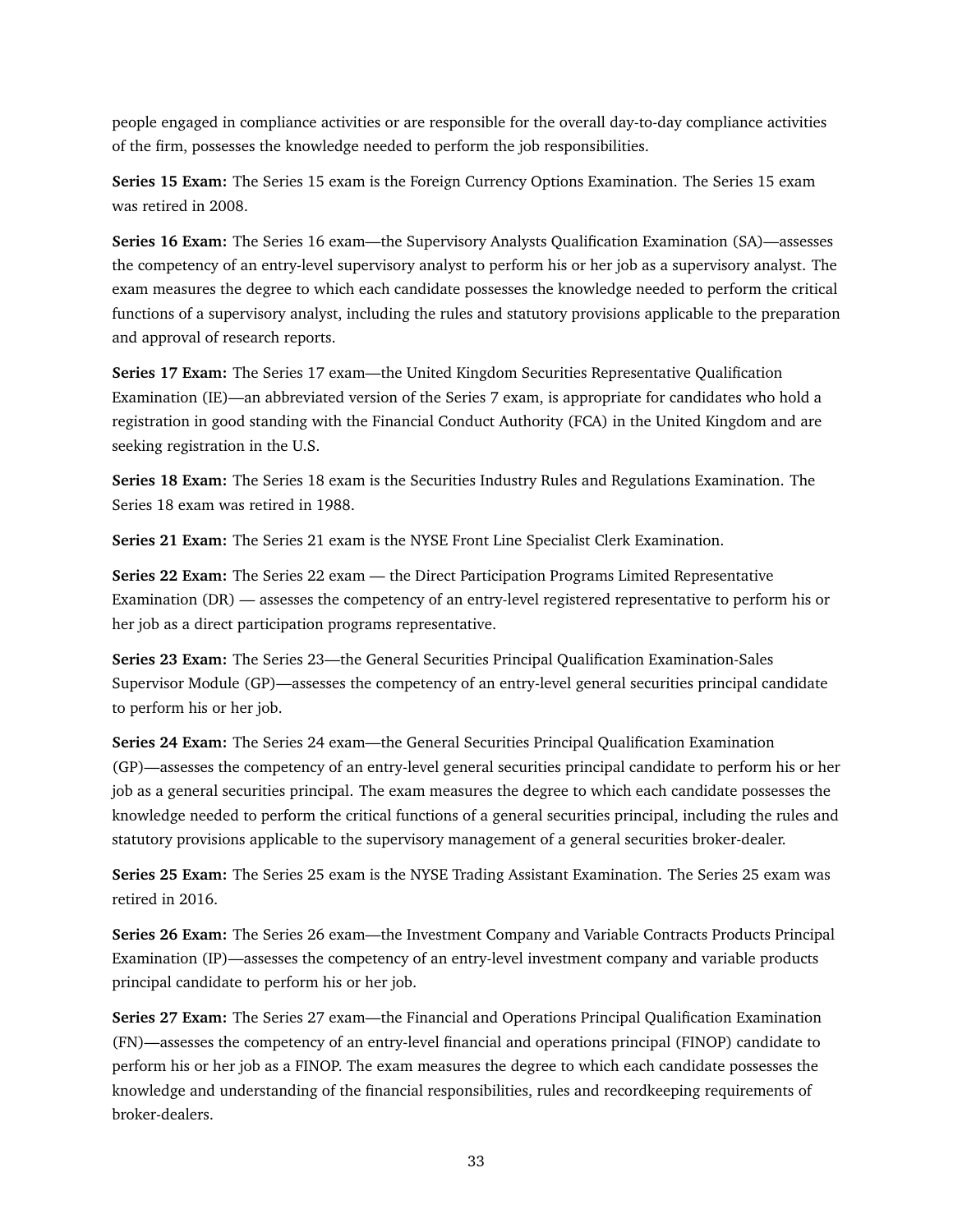**Series 28 Exam:** The Series 28 exam—the Introducing Broker-Dealer Financial and Operations Principal Qualification Examination (FI)—assesses the competency of an entry-level financial and operations principal (FINOP) candidate to perform his or her job as a FINOP in an introducing broker-dealer that does not carry customer accounts or hold customer funds or securities.

**Series 30 Exam:** The Series 30 exam—the NFA Branch Managers Examination—is a National Futures Association (NFA) exam administered by FINRA.

**Series 31 Exam:** The Series 31 exam—the Futures Managed Funds Examination—is a National Futures Association (NFA) exam administered by FINRA.

**Series 32 Exam:** The Series 32 exam—the Limited Futures Examination-Regulations—is a National Futures Association (NFA) exam administered by FINRA.

**Series 33 Exam:** The Series 33 exam is the Financial Instruments Examination. The Series 33 exam was retired in 2005.

**Series 34 Exam:** The Series 34 exam—the Retail Off-Exchange Forex Examination—is a National Futures Association (NFA) exam administered by FINRA.

**Series 37 Exam:** The Series 37 exam—the Canada Securities Representative Qualification Examination (CD)—an abbreviated version of the Series 7 exam, is appropriate for candidates who hold a registration in good standing with Canadian securities regulatory authorities and are seeking registration in the U.S. The exam assesses the competency of the candidate to perform his or her job as a general securities representative in the U.S. It measures the degree to which each candidate possesses the knowledge needed to perform the critical functions of a general securities representative, including sales of corporate securities, investment company securities, variable annuities, direct participation programs, options and government securities.

**Series 38 Exam:** The Series 37 exam—the Canada Securities Representative Qualification Examination (CD)—an abbreviated version of the Series 7 exam, is appropriate for candidates who hold a registration in good standing with Canadian securities regulatory authorities and are seeking registration in the U.S. The exam assesses the competency of the candidate to perform his or her job as a general securities representative in the U.S. It measures the degree to which each candidate possesses the knowledge needed to perform the critical functions of a general securities representative, including sales of corporate securities, investment company securities, variable annuities, direct participation programs, options and government securities.

**Series 39 Exam**: The Series 39 exam—the Direct Participation Programs Principal Qualification Examination (DP)—assesses the competency of a direct participation program (DPP) principal candidate to perform his or her job as a DPP principal. The exam measures the degree to which each candidate possesses the knowledge needed to perform the critical functions of a DPP principal, including the rules and statutory provisions applicable to the supervisory management of a broker-dealer that limits its products to direct participation programs.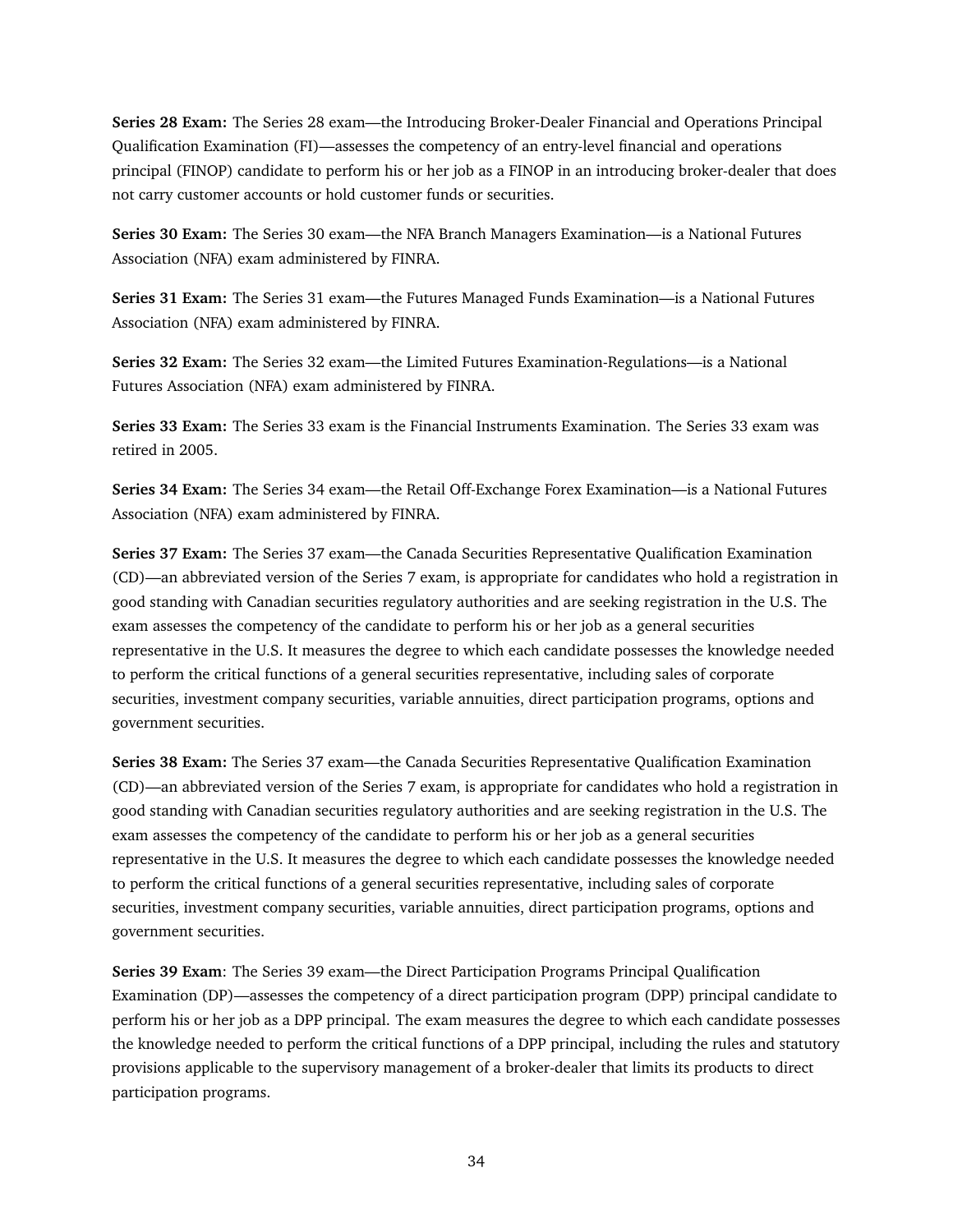**Series 40 Exam:** The Series 40 exam is the Registered Principal Examination. The Series 40 exam was retired in 1979.

**Series 41 Exam:** The Series 41 exam is the NYSE Allied Member Examination.

**Series 42 Exam:** The Series 42 exam—the Registered Options Representative Qualification Examination (OR) — assesses the competency of an entry-level registered representative to perform his or her job as an options representative. The exam measures the degree to which each candidate possesses the knowledge needed to perform the critical functions of an options representative, including handling option accounts and the understanding of equity, debt, foreign currency and index options.

**Series 44 Exam:** The Series 44 exam is the Pacific Exchange Inc. (PCX) Market Maker Exam.

**Series 45 Exam:** The Series 45 exam is the Pacific Exchange Inc. (PCX) Floor Broker Exam.

**Series 46 Exam:** The Series 46 exam is the Pacific Exchange Inc. (PCX) Market Maker acting as a Floor Broker Exam.

**Series 48 Exam:** The Series 48 exam is the AMEX Market Maker Exam.

**Series 49 Exam:** The Series 49 exam is the AMEX Floor Broker Exam.

**Series 50 Exam:** Series 50—Municipal Advisor Representative Examination—is a Municipal Securities Rulemaking Board (MSRB) exam.

**Series 51 Exam:** The Series 51 exam—the Municipal Fund Securities Limited Principal Qualification Examination (FP)—is a Municipal Securities Rulemaking Board (MSRB) exam.

**Series 52 Exam:** The Series 52 exam—the Municipal Securities Representative Qualification Examination (MR)—is a Municipal Securities Rulemaking Board (MSRB) exam.

**Series 53 Exam:** The Series 53 exam—the Municipal Securities Principal Qualification Examination (MP)—is a Municipal Securities Rulemaking Board (MSRB) exam.

**Series 54 Exam:** The Series 54 exam is the Municipal Securities Financial and Operations Principal Examination. The exam was retired in 1989.

**Series 55, Series 56 and 57 Exam:** The Series 57 exam — the Securities Trader Representative Exam assesses the competency of an entry-level registered representative to perform their job as a securities trader representative. The Series 57 exam replaced the Series 55 exam (the Equity Trader Examination) and the Series 56 exam (the Proprietary Trader Examination).

**Series 62 Exam:** The Series 62—the Corporate Securities Representative Qualification Examination (CS)—assesses the competency of an entry-level representative to perform his or her job as a corporate securities representative.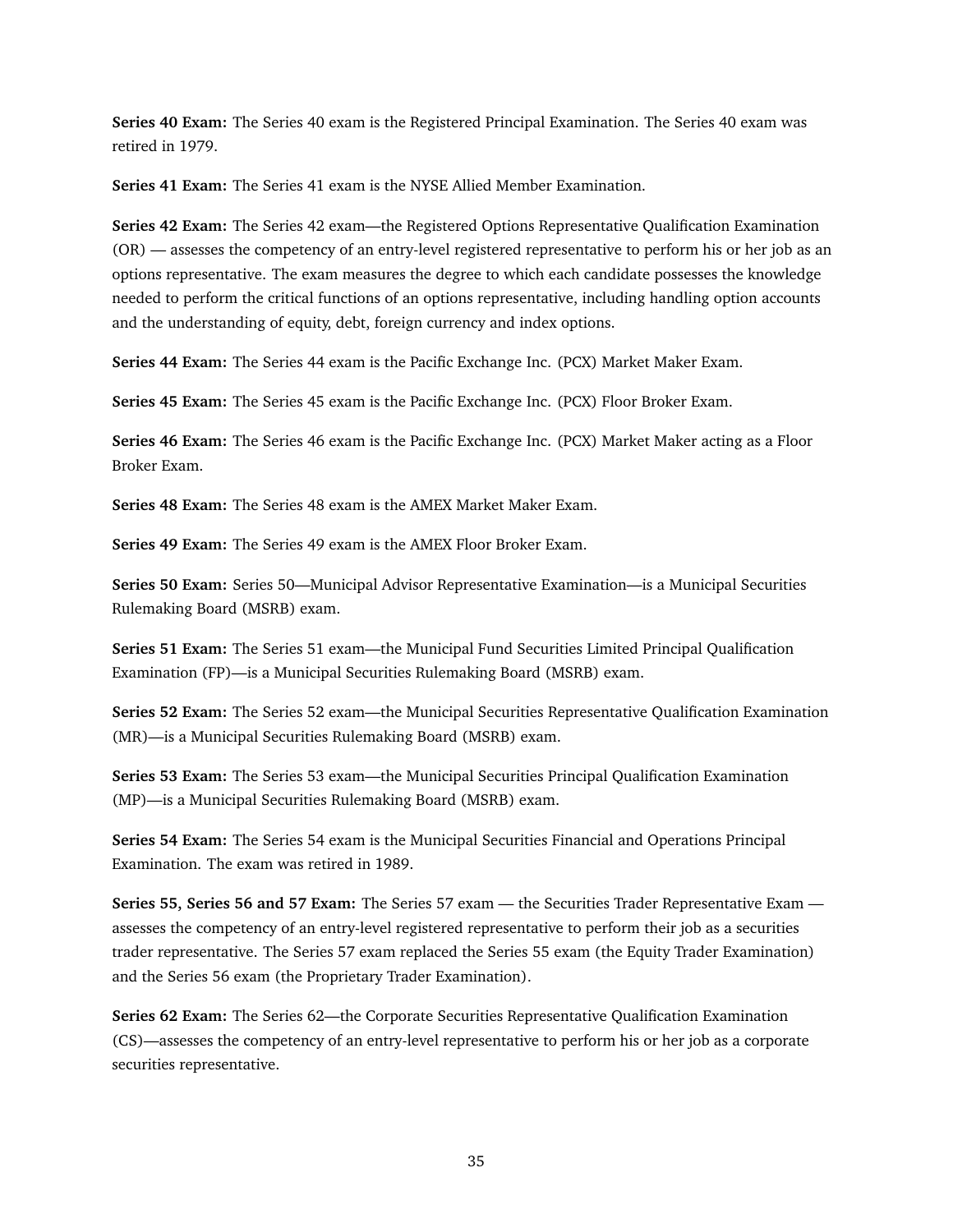**Series 63 Exam:** The Uniform Securities Agent State Law Examination was developed by NASAA in cooperation with representatives of the securities industry and industry associations. The examination, called the Series 63 exam, is designed to qualify candidates as securities agents. The examination covers the principles of state securities regulation reflected in the Uniform Securities Act (with the amendments adopted by NASAA and rules prohibiting dishonest and unethical business practices). The examination is intended to provide a basis for state securities administrators to determine an applicant's knowledge and understanding of state law and regulations.

**Series 64 Exam:** The Series 65 exam is the NASAA Real Estate Securities Exam.

**Series 65 Exam:** The Uniform Investment Adviser Law Examination and the available study outline were developed by NASAA. The examination, called the Series 65 exam, is designed to qualify candidates as investment adviser representatives. The exam covers topics that have been determined to be necessary to understand in order to provide investment advice to clients.

**Series 66 Exam:** The Uniform Combined State Law Examination was developed by NASAA based on industry requests. The examination (also called the "Series 66") is designed to qualify candidates as both securities agents and investment adviser representatives. The exam covers topics that have been determined to be necessary to provide investment advice and effect securities transactions for clients.

**Series 72 Exam:** The Series 72 exam—the Government Securities Representative Qualification Examination (RG)—assesses the competency of an entry-level registered representative to perform his or her job as a government securities representative. The exam measures the degree to which each candidate possesses the knowledge needed to perform the critical functions of a government securities representative, including transacting a firm's business in Treasury, government agency and mortgage-backed securities.

**Series 79 Exam:** The Series 79 exam — the Investment Banking Representative Exam — assesses the competency of an entry-level registered representative to perform their job as an investment banking representative.

**Series 82 Exam:** The Series 82 exam — the Private Securities Offerings Representative Exam — assesses the competency of an entry-level registered representative to perform their job as a private securities offerings representative.

**Series 86 and 87 Exams:** The Series 86/87 exam — the Research Analyst Exam — assesses the competency of an entry-level registered representative to perform their job as a research analyst.

**Series 99 Exam:** The Series 99 exam — the Operations Professional Exam — assesses the competency of an entry-level registered representative to perform their job as an operations professional.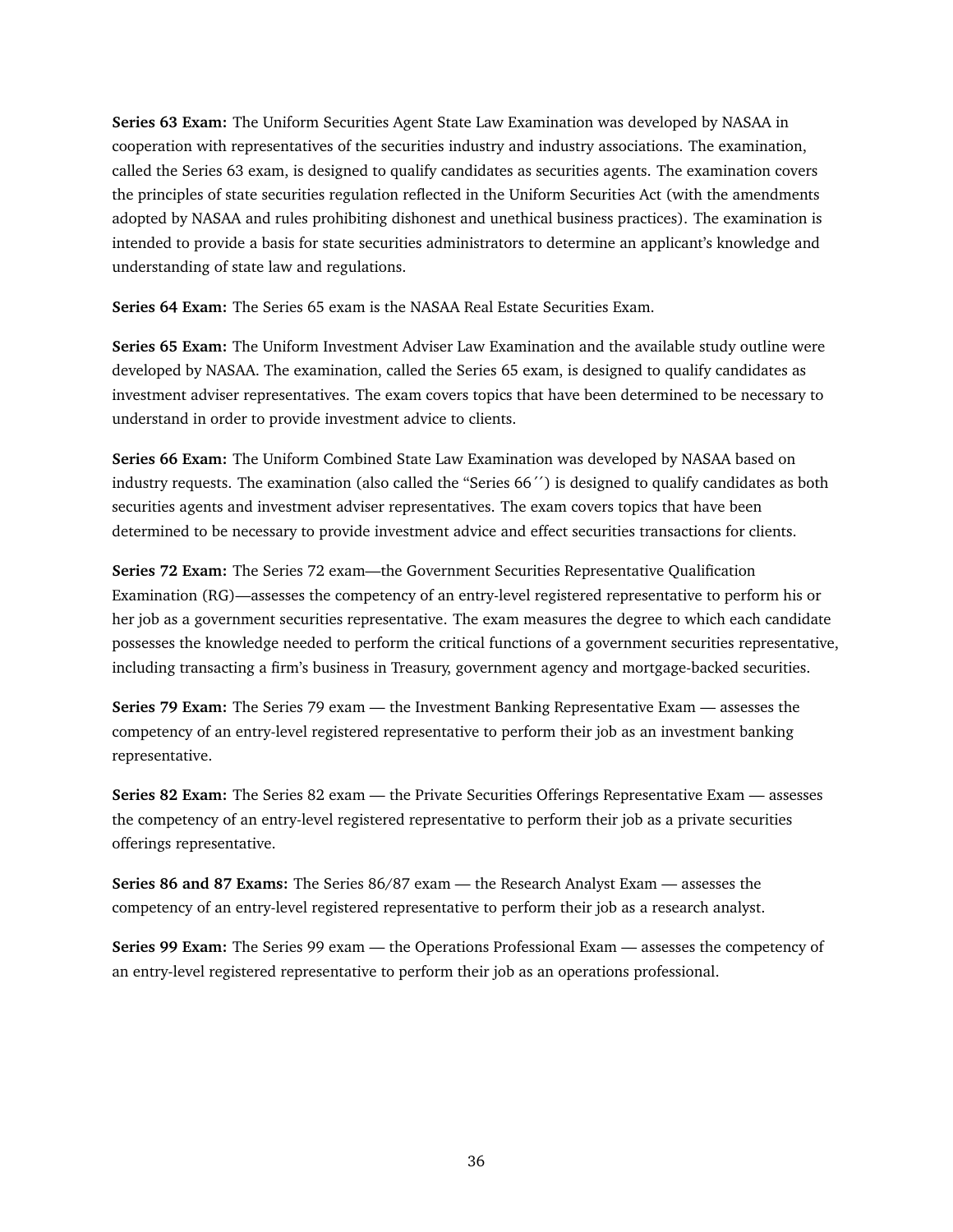#### **A4: Gender Punishment Gap in Reemployment: Duration Analysis**

An alternative way, relative to our approach in Section III, to measure differences in reemployment prospects across genders is through the duration out of the industry. Figure A5 displays the duration out of the industry survival function for male and female advisers, cut by whether the adviser engaged in misconduct in the year prior to unemployment in the industry. As the figure illustrates, on average, the duration out of the industry spells for female advisers are longer than those for male advisers. This is the case both for advisers with misconduct in the past year and for advisers without misconduct. Roughly 50% of female advisers remain out of the industry after 24 months, while only 44% of male advisers remain out of the industry after 24 months. More relevant to differential punishment across genders is the increase in the duration out of the industry due to misconduct. The probability of long-term unemployment out of the industry following misconduct increases substantially more for female advisers than for their male counterparts.

The simple non-parametric survival analysis in Figure A5 does not account for other differences among financial advisers, such as their experience or qualifications. We formally analyze the impact of misconduct on an adviser's job search by estimating the following Cox proportional hazards model:

$$
\lambda_{it}(\tau) = \lambda_0(\tau) exp(\gamma_1 Female_i + \gamma_2 Misc_{it-1} \times Male_{it} + \gamma_3 Misc_{it-1} \times Female_i + \beta X_{it} + \mu_t),
$$
 (A.1)

where  $\lambda_i(\tau)$  is the hazard rate of finding new employment in the industry for individual i conditional on being unemployed for  $\tau$  months. The hazard rate is a function of the baseline hazard  $\lambda_0(\tau)$  and changes proportionally depending on whether the financial adviser was reprimanded for misconduct in the year preceding the unemployment out of the industry spell,  $M is conduct_{it-1}$ , gender, and the interaction of the two. We also control for an adviser's characteristics  $X_{it}$  and include time fixed effects  $\mu_t$  to account for aggregate fluctuations in the employment market.

Table A6 reports the hazard ratios corresponding to our Cox proportional hazards model. Any reported hazard ratio less than one suggests that the covariate is correlated with longer duration out of the industry spells. The estimates reaffirm the results displayed in Figure A5. The results indicate that female advisers face longer duration out of the industry spells relative to male advisers. Female advisers have a 4% smaller chance of finding new employment in the industry at any given moment in time relative to male advisers. Misconduct results in longer duration out of the industry spells for both male and female advisers, but the effect is much larger for female advisers. A male adviser who had engaged in misconduct in the year prior to the start of his unemployment has a 16% smaller chance of finding new employment in the industry at any given moment in time relative to a male adviser without recent misconduct (Table A6 column 1). Conversely, a female adviser who engaged in misconduct has a 26% smaller chance of finding new employment in the industry at any given moment in time relative to a female adviser without misconduct (Table A6 column 1).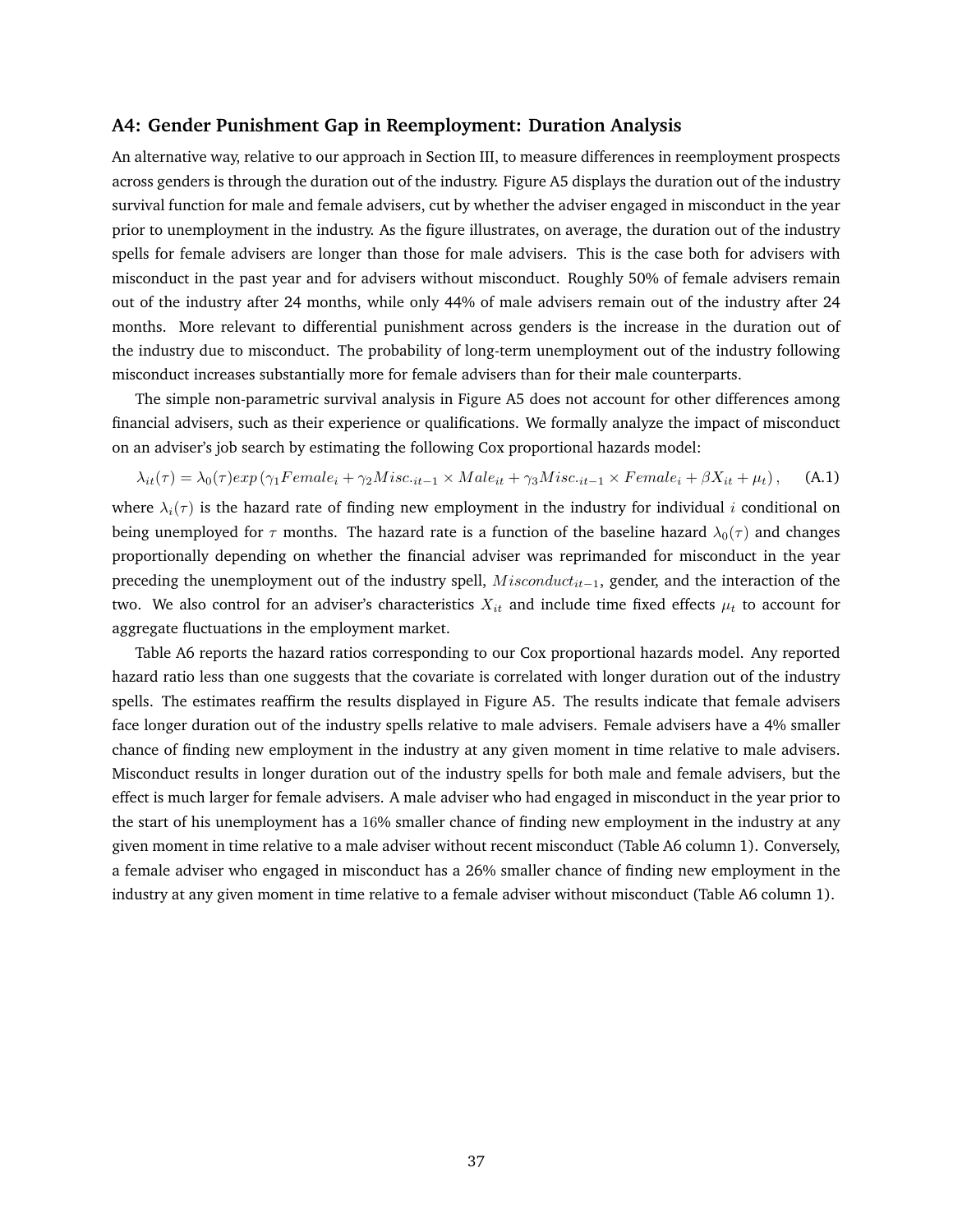#### **A5: Misconduct Classification Using Textual Analysis**

We use textual analysis to classify the different types of misconduct we observe in the data. For each misconduct disclosure, we observe a description of the offense, ranging from a sentence to a couple of paragraphs. We use three different textual analysis methods to analyze the description of each misconduct disclosure.

First, we manually categorize the nature of the misconduct disclosures based on the words that appear in the description of the misconduct disclosure as well as the product involved in the disclosure. Specifically, we classify misconduct into 10 different categories (i.e. fraud, unauthorized activity, etc.) as reported in Table 1(c) by manually selecting words or categories based on the most frequent words appearing in the misconduct descriptions. Using this same approach, we are also able to determine the financial product (insurance, annuity, etc.) involved in the misconduct disclosure as reported in Table 1(d).

Second, we analyze the disclosures using a Bag of Words approach (Gentzkow, Kelly, and Taddy, 2019; Bodoh-Creed, Boehnke, and Hickman 2018). Specifically, we first separate each disclosure description into sentences and words and then stem each word using Porter's Stemming Algorithm (1980). We then form a list of the 150 most common words appearing in the descriptions, ignoring articles, prepositions, and stop words. Based on these 150 most common words, we construct 150 dummy variables that indicate the presence of each word in a misconduct description, and we use principal component analysis to further reduce the dimensionality of the dummy variables to ten orthogonal vectors. We then include these principal component vectors as control variables in our baseline analysis.

Third, we analyze the disclosures using Latent Dirichlet Allocation (LDA) following Blei et al. (2003). LDA is a popular machine learning topic model that helps cluster text documents into topics. Conceptually, LDA represents each misconduct disclosure and corresponding text description as a probability distribution over topics, and each topic is a probability distribution over words. To implement the LDA, the text descriptions are first pre-processed; we use Term-Frequency Inverse-Document-Frequency (TF-IDF) to convert the documents to a matrix of "tokens," or words that occur frequently across the documents, and to generate a weight for each token. Tokens that occur frequently within individual documents receive higher weights, but these weights are lowered if they appear frequently within the collection of documents, or corpus. Text mining exercises commonly employ TF-IDF vectorizers in lieu of standard count vectorizers (which do not adjust for frequencies of tokens within the corpus) because of their ability to successfully filter words that are unlikely to provide valuable information regarding the underlying contents of the documents. In our case, we also utilize the scikit-learn 'english' stop word list for additional filtering and only keep the 1,000 most frequently occurring words in order to prevent over-fitting.

We then use LDA to cluster the disclosure descriptions into ten different categories. We only specify the number of topics to be generated (not the topics themselves); in our case, we find that using 10 topics strikes a good balance between adequately dividing the text and avoiding overlap between the generated topics. For each misconduct disclosure, LDA calculates the probability that the disclosure corresponds to each of the ten different topics. We assign each misconduct disclosure to the topic given the highest probability, provided that the assigned probability is greater than 80%. We are able to definitively assign topics to roughly 30% of the misconduct disclosures. Lastly, we construct dummy variables for each topic and use them as controls in our baseline analysis. The topics and their descriptions are reported in Table A15.

We replicate our baseline analysis in using our three sets of additional control variables. First, we examine the probability male and female advisers experience an employment separation following misconduct (eq.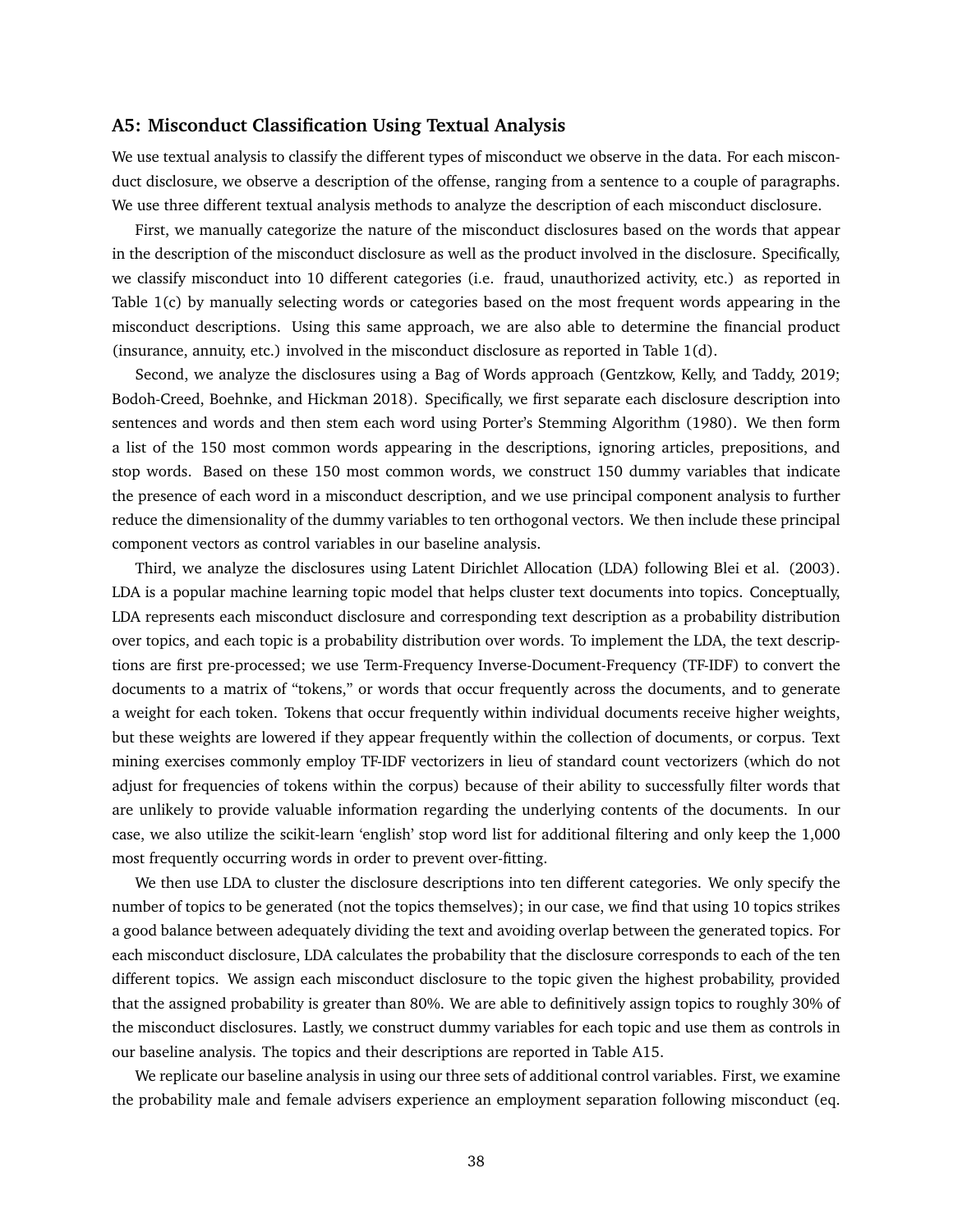3). We report the corresponding results in Table A16. Our baseline set of results are reported in columns (1)-(4), and we include our three sets of description-based misconduct control variables (described above) in columns (5)-(7). In each specification we estimate a positive and significant gender punishment gap, the coefficient on  $Misc_{iqjlt} \times Female_i$ . The results are similar across all seven specifications, with the gender gap ranging from 7-10pp.

We also reexamine how the reemployment prospects of male and female advisers differ following misconduct in eq. (4) and report the results in Table A17 . Our baseline set of results are reported in columns (1)-(4), and we include our three sets of description-based misconduct control variables in columns (5)-(7). The results in Table A17 show that female advisers are less likely to find new employment in the industry following misconduct relative to their male counterparts, with coefficients ranging from 2.84-3.66pp in columns  $(5)$  to  $(7)$ .